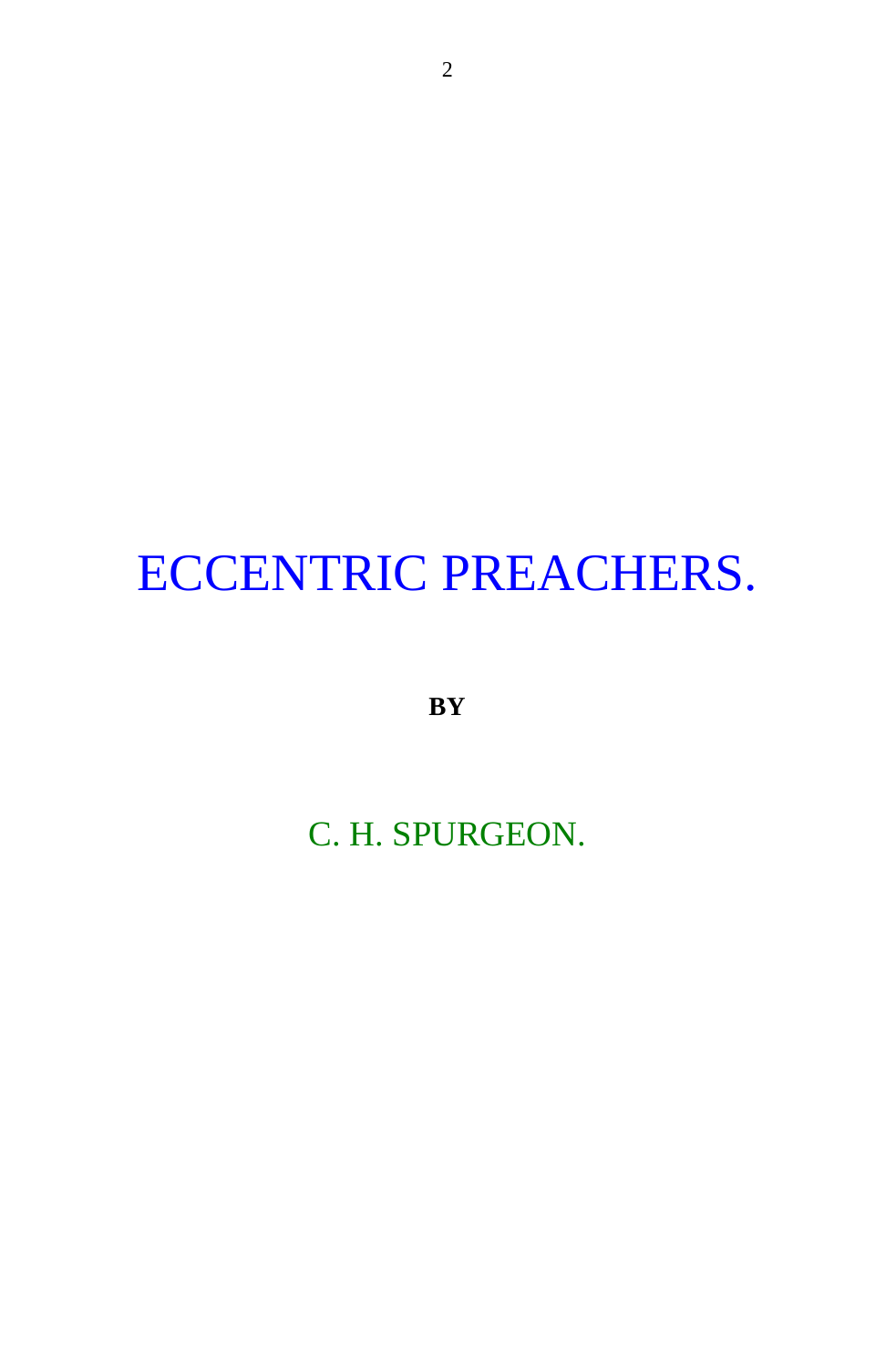### PREFACE.

I HAVE published this little volume very ,much in self-defense. Some years ago I delivered a lecture on "*Eccentric* Preachers," and a reporter's notes of it were published in one of the newspapers. These, like all such things, were mere pickings and cuttings, and by no means the lecture itself. Gentlemen of the press have an eye to the amusement of their readers, and make selections of all the remarkable anecdotes, or odd sayings, used by a speaker, and when these are separated from their surroundings the result is anything but satisfactory. No man's speeches or lectures should be judged of by an ordinary newspaper summary, which in any case is a mere sketch, and in many instances is a vile caricature.

I thought no more of my lecture till the other day I found the mere rags and bones of the reporter set forth in America as an address by myself, worthy to be bound up with my book. upon " Commenting and Commentaries." Those notes were all very well for a newspaper, but I altogether disown them as my production. It amazes me that the American editor should not have corrected the more obvious mistakes of the reporter, such as calling Peter Cartwright Peter *Garrett,* and Lady Ann Askew Lady *Askayne.* Peter Cartwright was an American backwoods preacher, and his name should have been familiar to the American editor, but some publishers are so intent upon getting out their books that they cannot afford time for correction.

Finding that I had by me the whole of the mutilated lecture, I thought of printing it, to show what I had really spoken; but upon looking it over, I judged it to be better to expand it and make it into a small book. I hope the reader will not be a loser by my resolution.

I desire by this little volume to plead against the carping spirit which makes a man an offender for a word, and the lying spirit which scatters falsehood right and left, to the injury and grief of the most zealous of my Master's servants. Many hearers lose much blessing through criticizing too much, and meditating too little; and many more incur great sin by calumniating those who live for the good of others. True pastors have enough of care and travail without being burdened by undeserved and useless fault-finding. We have something better to do than to be for ever answering every malignant or frivolous slander which is set afloat to injure us. We expected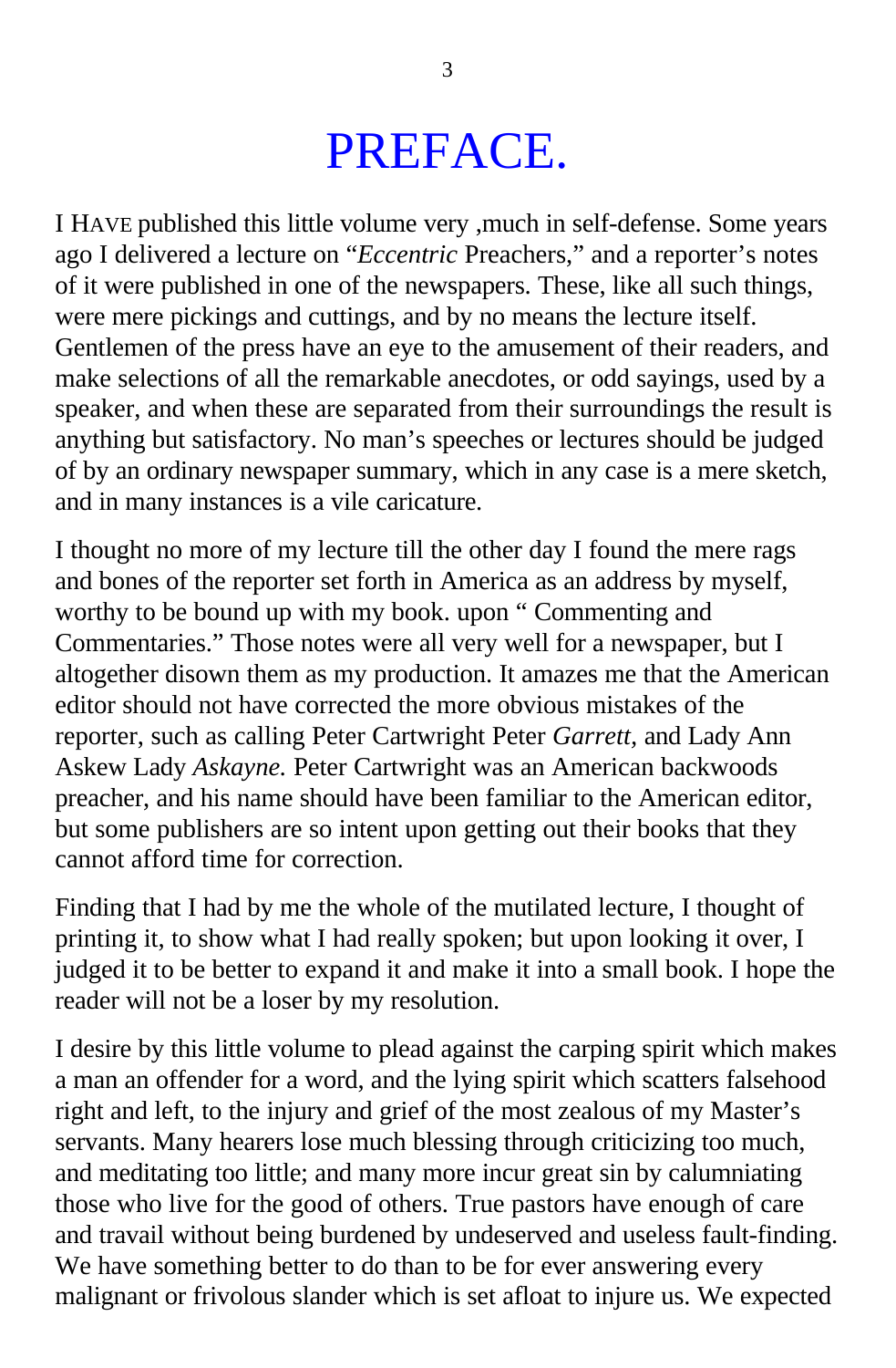to prove our ministry "*by* evil report and by good report," and we are not therefore overwhelmed by abuse as though some new thing had happened unto us; and yet there are tender, loving spirits who feel the trial very keenly, and are sadly hindered in brave service by cruel assaults. The rougher and stronger among us laugh at those who ridicule us, but upon others the effect is very sorrowful. For their sakes are these pages written; may they be a warning to wanton witlings who defame the servants of the Most High God.

As ministers we are very far from being perfect, but many of us are doing our best, and we are grieved that the minds of our people should be more directed to our personal imperfections than to our divine message. God has purposely put his treasure in earthen vessels that the excellency of the power should be ascribed to himself alone: we beseech our hearers not to be so occupied with the faults of the casket as to forget the jewel. Wisdom is justified of her children, and grace works by such instruments as it pleases. Reader, be it yours to profit by all my Master's servants, and even by

Yours truly,

C. H. SPURGEON.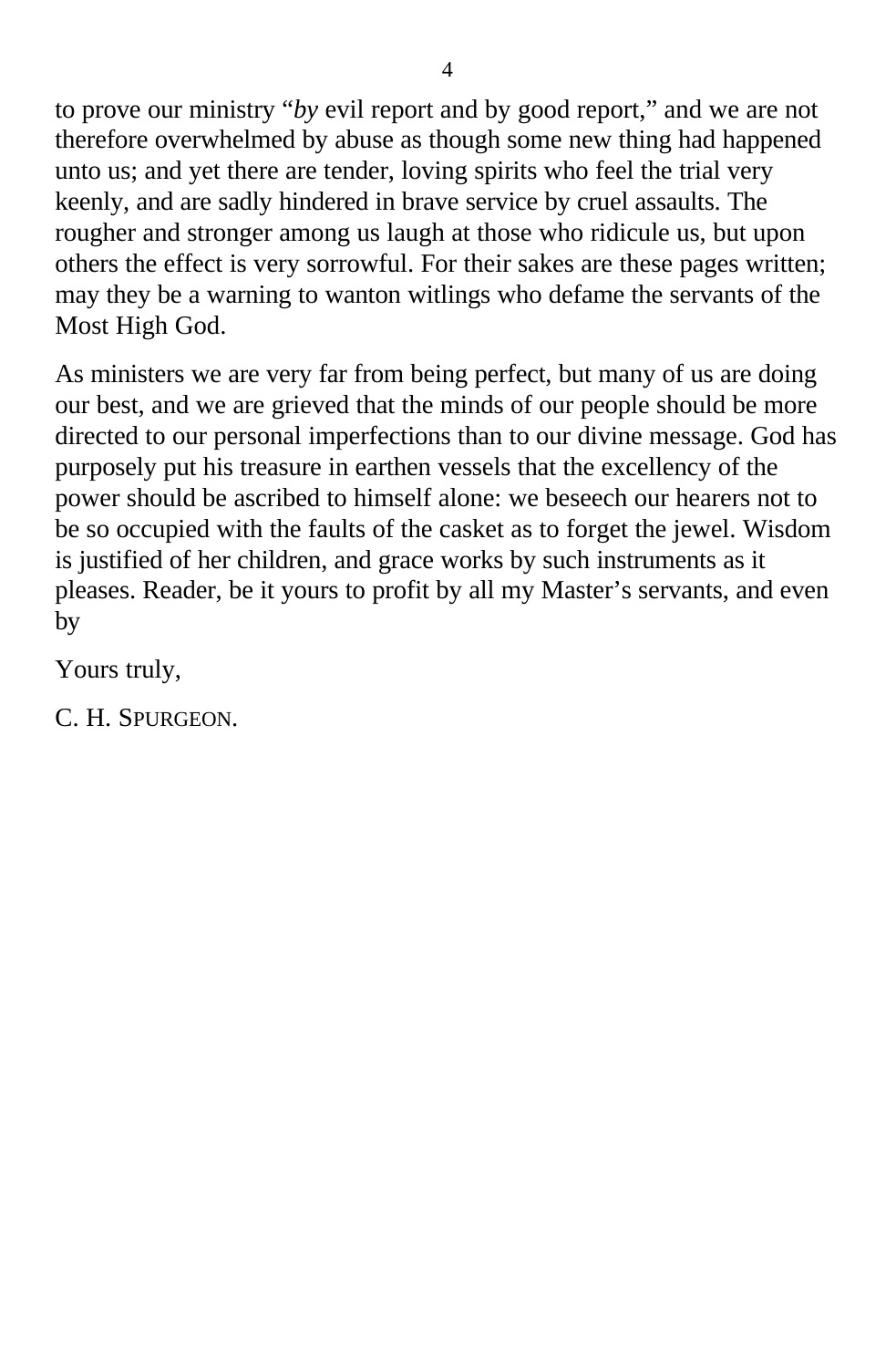## CONTENTS.

**What is Eccentricity?**

**Who have been called Eccentric?**

**Causes of Eccentricity**

**Hugh Latimer**

**Hugh Peters**

**Daniel Burgess**

**John Berridge**

**Rowland Hill**

**Matthew Wilks**

**William Dawson**

**Jacob Gruber**

**Edward Taylor**

**Edward Brooke**

**Billy Bray**

**In Conclusion**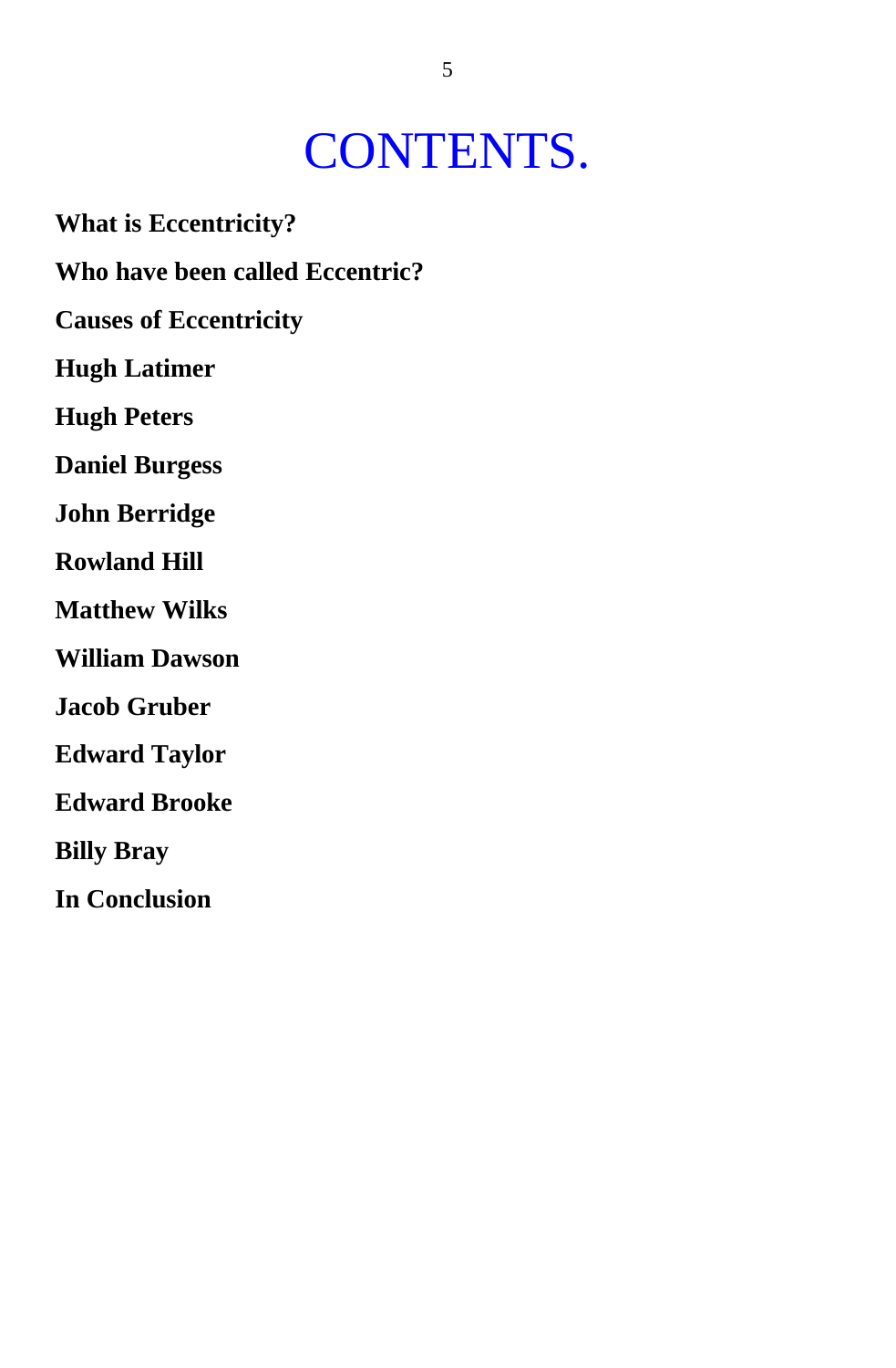## WHAT IS ECCENTRICITY?

OUGHT I not to be very timid in speaking upon eccentric preachers when I am somewhat sarcastically requested by an anonymous letter writer to *look at home?* I do look at home, and I am glad that I have such a happy home to look at. Trembling has not seized upon me upon receiving my nameless friend's advice, for two reasons; first, because I am not horrified by being charged with eccentricity, and secondly, because I do not consider myself to be guilty of that virtue or vice, whichever it may be. Years ago I might have been convicted of a mild degree of the quality, but since so many have copied my style, and so considerable a number have borrowed my discourses, I submit that I am rather the orthodox example than the glaring exception. After having lived for a quarter of a century in this region, I am not now regarded in London as a phenomenon to be stared at, but as an old-fashioned kind of body, who is tolerated as an established part of the ecclesiastical life of this vast city. Having moved in one orbit year after year without coming into serious collision with my neighbors I have reason to believe that my pathway in the religious heavens is not eccentric, but is as regular as that of the other lights which twinkle in the same sky. I have probably done my anonymous correspondent more honor than he deserves in taking so much notice of him; indeed, I only mention the man and his communication that I might bear witness against all anonymous letters. Never write a letter to which you are ashamed to put your name; as a rule, only mean persons are guilty of such an action, though I hope my present correspondent is an exception to the rule. Be so eccentric as to be always able to speak the truth to a man face to face. And now to our subject.

It is not the most profitable business in the world to find fault with our fellows. It is a trade which is generally followed by those who would excuse themselves from self-examination by turning their censures upon others. The beam in their own eye does not appear to be quite so large while they can discover motes in other men's optics, and hence they resort to the amusement of detraction. Ministers are the favorite prey of critics, and on Sundays, when they think it right to talk religion, they keep the rule to the letter, but violate its sense by most irreligiously overhauling the persons, characters, sayings and doings of God's servants. "*Dinner* is over. Bring the walnuts, and let us crack the reputations of a preacher or two. It is a pious exercise for the Sabbath." Then tongues move with abounding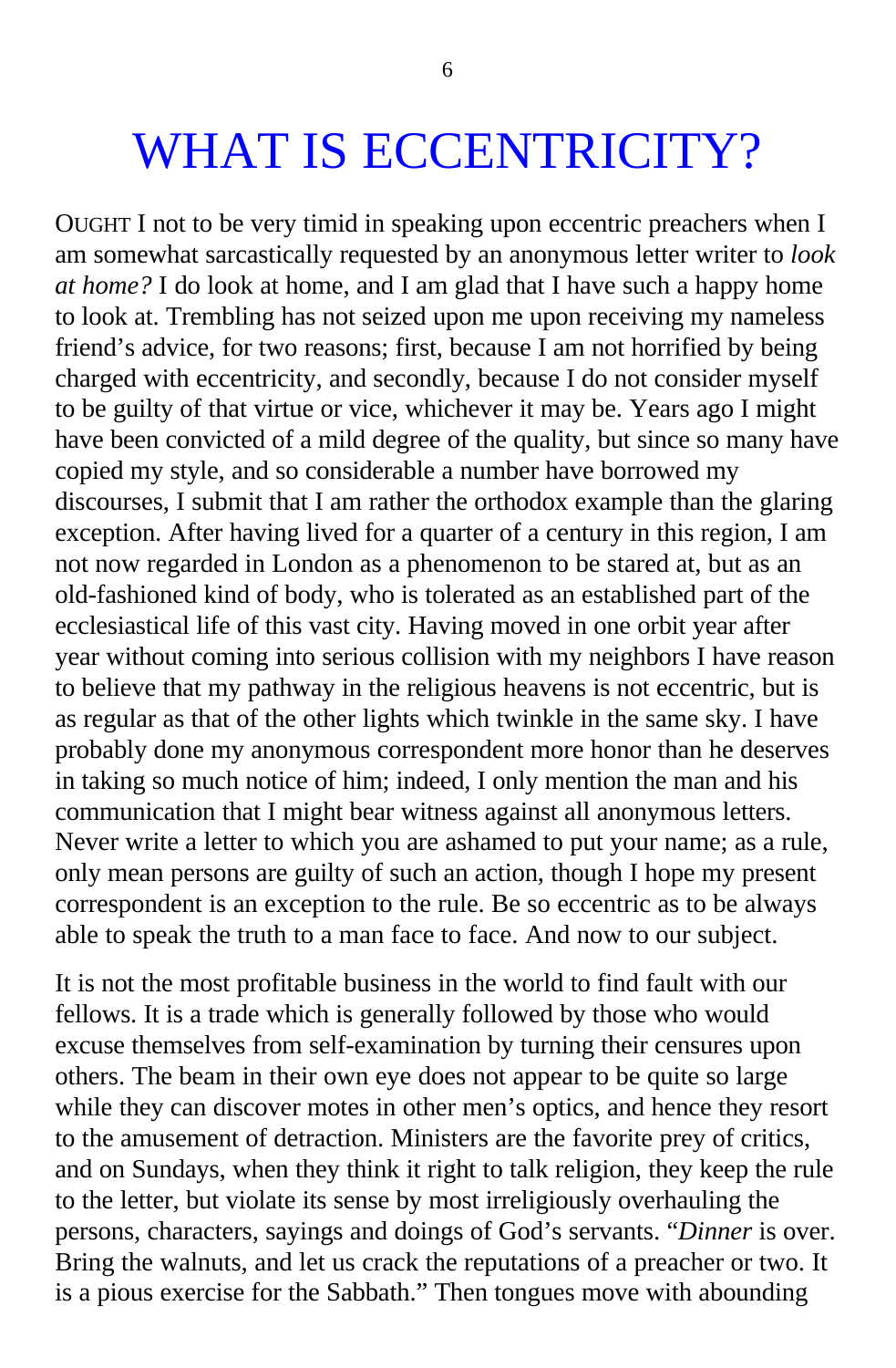clatter; tales are told without number, and when the truth has been exhausted a few "inventions" are exhibited. One saw a preacher do what was never done, and another heard him say what was never said. Old fictions are brought up and declared to have happened a few days ago, though they never happened at all, and so the good people hallow the Sabbath with pious gossip and sanctimonious slander. There is a very serious side to this when we remember the fate of those who love and make a lie; but just now we will not dwell upon that solemn topic, lest we should be accused of *lecturing* our audience in more senses than one. So far as I am personally concerned, if the habit we are speaking of were not a sin, I do not know that I should care about it, for after having had more than my fair share of criticism and abuse, I am not one jot the worse for it in any respect; no bones are broken, my position is not injured, and my mind is not soured.

From the earliest period it has been found impossible for the messengers whom God has sent to suit their style of utterance to the tastes of all. In all generations useful preachers of the gospel have been objected to by a portion of the community. Mere chips in the porridge may escape censure and mildly win the tolerance of indifference, but decided worth will be surrounded with warm friends and red-hot foes. He who hopes to preach so as to please everybody must be newlycome into the ministry; and he who aims at such an object would do well speedily to leave its ranks. Men must and will cavil and object: it is their nature to do so. John came neither eating nor drinking; he was at once a Baptist and an abstainer, and nothing could be alleged against his habits, which were far removed from the indulgences of luxury: but this excellence was made his fault, and they said, "He hath a devil." Jesus Christ came eating and drinking, living as a man among men; and this which they pretended to desire in John became an offense in Jesus, and they libeled him as "a drunken man and a wine-bibber, a friend of publicans and sinners." Neither the herald nor his Master suited the wayward tastes of their contemporaries. Like children playing in the market-place, who would not agree about what the game should be, so were the sons of men in that generation. They rejected the messengers because they loved not the God who sent them, and they only pretended to object to the men because they dared not avow their enmity to their Master. Hence the objections were often inconsistent and contradictory, and always frivolous and vexatious.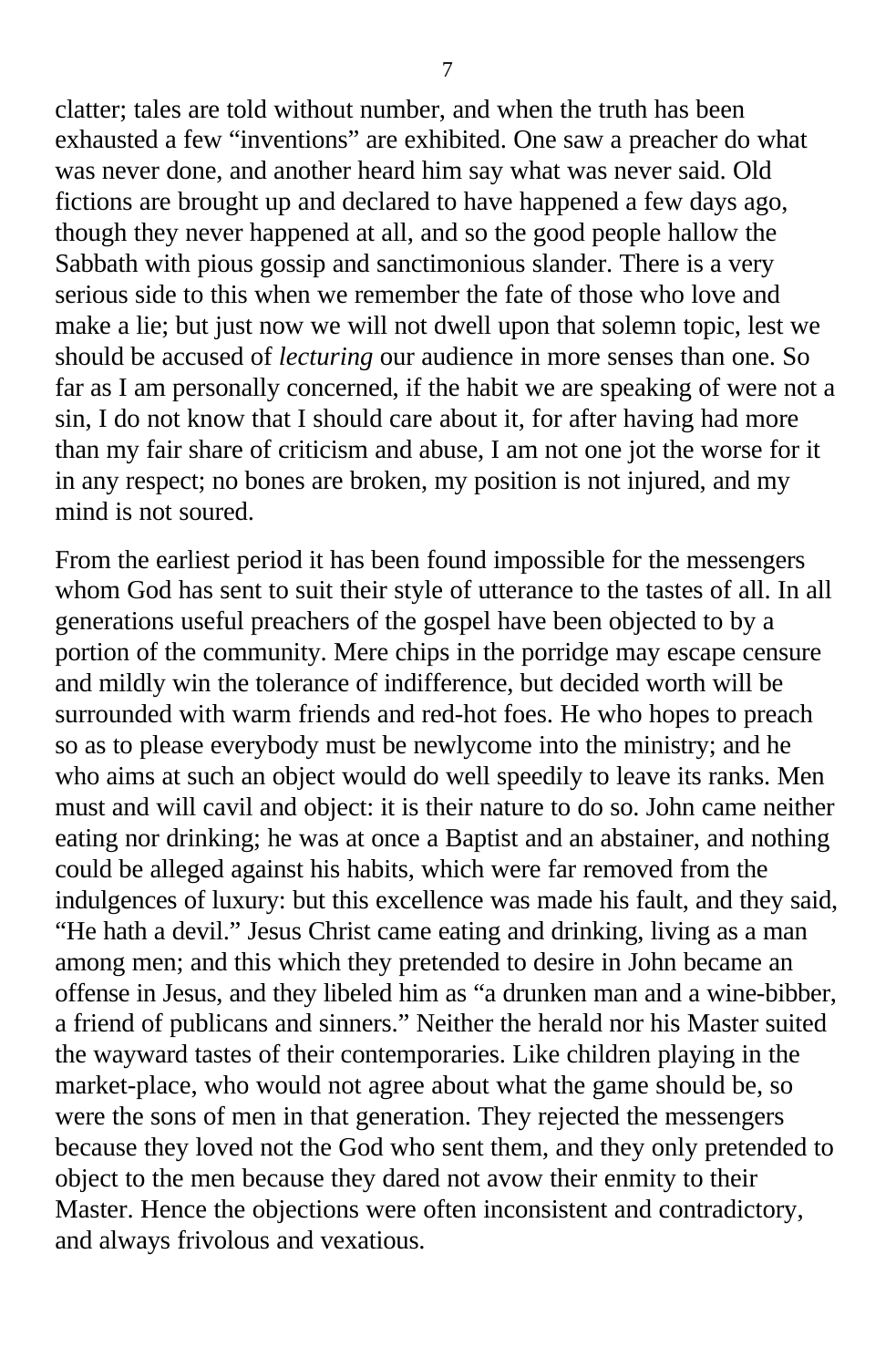Filled with the same spirit of contrariety, the men of this world still depreciate the ministers whom God sends them and profess that they would gladly listen if different preachers could be found. Nothing can please them, their cavils are dealt out with heedless universality. Cephas is too blunt, Apollos is too flowery, Paul is too argumentative, Timothy is too young, James is too severe, John is too gentle. Nevertheless, wisdom is justified of all her Children. At this time, when God raises up a man of original mind who strikes out a course for himself and follows it with success, it is usual to charge him with being eccentric. If his honesty may not be suspected, nor his zeal questioned, nor his power denied, sneer at him and call him *eccentric,* and it may be the arrow will wound.

Let us now pay our attention to this dreadful word *eccentric,* and then see by what means it has been fixed upon certain preachers of the gospel, and those not the least in usefulness.

What is it to be eccentric? The short and easy method for determining the meaning of a word is to go to the dictionary. Dr. Samuel Johnson, what say you? The sage replies, "It signifies deviating from the center, or not having the same center as another circle." The gruff lexicographer proves his definition by quoting from an astronomer who charges the sun with eccentricity. "By reason of the sun's eccentricity to the earth and obliquity to the equator, it appears to us to move unequally." Eccentric preachers are evidently in brilliant society. Now I am free to admit that the word has come to mean singular, odd, whimsical, and so forth; but by going a little deeper into its etymology, we discover that it simply means that the circle in which an eccentric man moves is not quite coincident with that which is followed by the majority: he does not tread the regular ring, but deviates more or less as he sees fit. It would be easy to prove that a movement may be eccentric, and yet quite regular and effective. Every man who has to do with machinery knows what it is for one wheel to be eccentric to another, and he knows also that often this may be a needful and useful arrangement for the purpose of the machine. It does not seem so very horrible after all that a man should be eccentric. I suppose the popular meaning is that a man is off the circle, or in more vulgar phrase, "off the square." But the point is, who is to tell us what the square is, and who is to decide which circle a man is bound to follow? True, this second circle is not concentric with the first, but it is not therefore more eccentric than the first, for each one is eccentric to the other. It may be that **A.** is eccentric to **B**., but **B.** is quite as much eccentric to **A.** A man called me a Dissenter the other day,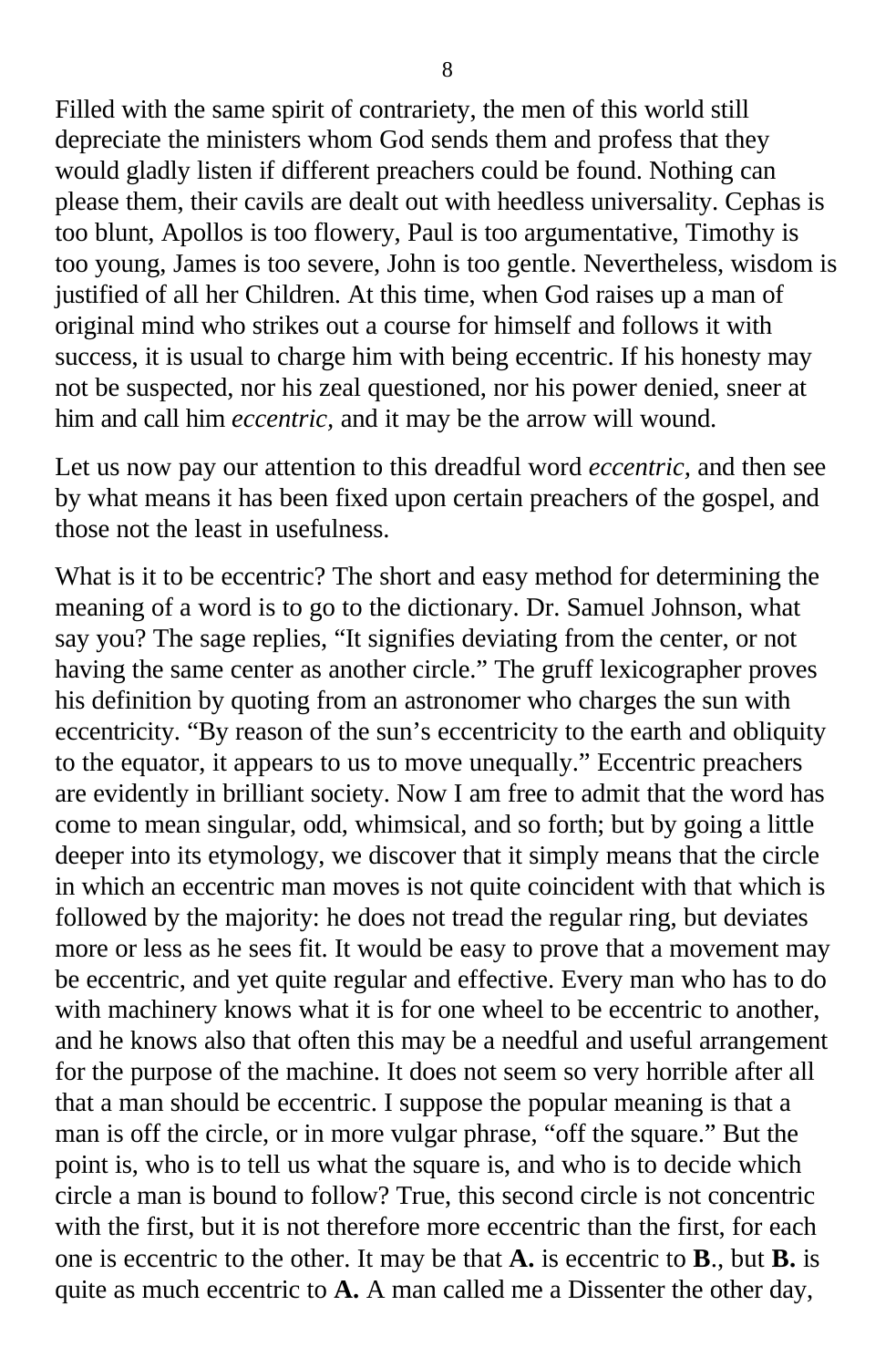and I admitted that I dissented from him, but I charged him with being a Dissenter because he dissented from me. He replied that I was a Nonconformist, but I retorted that he also was a Nonconformist, for he did not conform to me. Such terms, if they are to be accurately employed, require a fixed standard; and in the case of the term "eccentricity" we need first to settle a center and a circumference, from which we may depart. This will be no easy task: indeed, those who attempt it will find it to be impossible in matters of taste and deportment, according to the old adage, "*de gustibus,* etc.," (concerning matters of taste it is idle to dispute), and the well-worn proverb, "every man to his taste."

In morals conscience has fixed the center and struck the ring; and in religion revelation has used the compasses and given us a perfect sphere. God grant that we may not be eccentric towards God, either as to holiness or truth, for that were fatal: but when fashion and custom mark out illproportioned imitations of the circle of perfection, or even dare to impose curves of their own, it may be grandly right to be eccentric, for an eccentric path all the saints have trodden as they have tracked the narrow way in the teeth of the many who pursue the downward road.

From such consecrated eccentricity come martyrs, reformers, and the leaders of the advance guard of freedom and progress. Breaking loose from the shackles of evil customs, such men first stand alone and defy the world; but ere long the great heart of manhood discerns their excellence, and then men are so eager to fall at their feet that the idolatry of heroworship is scarcely escaped. To us the men seem grander in their solitary adherence to the right, and to the true, than when they become the centers of admiration: their brave eccentricity is the brightest gem in their crown. The slavery of custom is as hard and crushing as any other form of human bondage, and blessed is he who for the truth's sake disdains to wear the galling chain, preferring rather to be charged with singularity and held up to ridicule. It is clear, then, that eccentricity may in certain cases be a virtue. When it touches the moral and the spiritual it may be worthy of all honor.

As to preachers and their mode of procedure, what is eccentricity? Who is to fix the center? I say to all those professed critics who tell us that certain preachers are eccentric — "Who is to fix the center for them?" Shall this important task devolve upon those gentlemen who buy lithographed sermons and preach them as their own? These men are in no danger of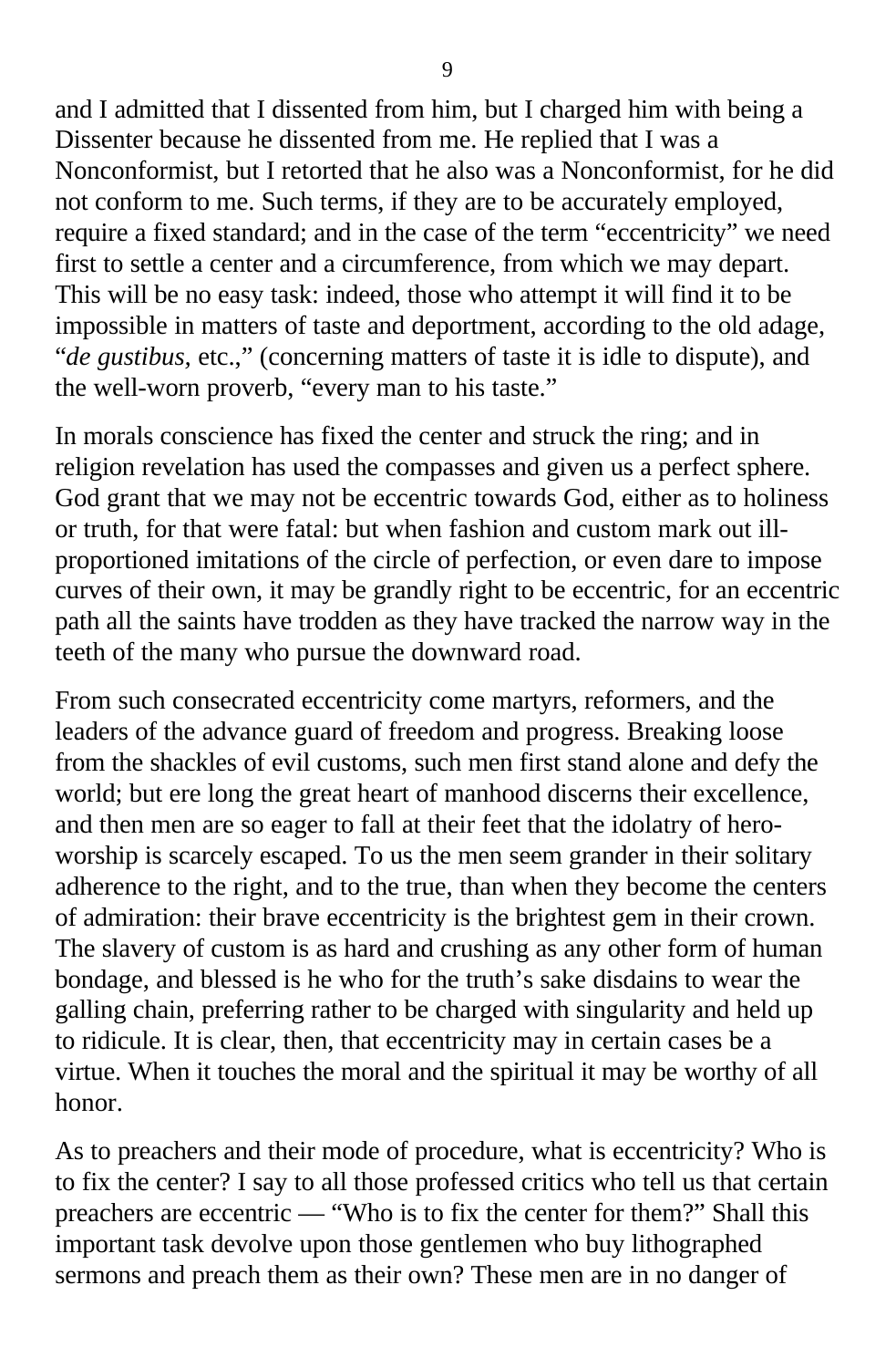violating propriety in the excess of their zeal, for their discourses are cut and dried for them at wholesale establishments. Do you ask, "*Is* this true?" I answer, undoubtedly; for the other day, to test the matter, I sent my secretary to a certain bookseller's, and he brought home to me specimens of these precious productions, lithographed or written by hand, at prices descending from a shilling to sixpence each: a choke variety, believe me. Some of these invaluable discourses are carefully marked in places to indicate the degree of emphasis to be used, and spaces or dotted lines are employed to indicate the pauses and their suggested length. No one calls the users of these pretty things eccentric; are we, therefore, to regard them as the model preachers to whom we are to be conformed? Are we all to purchase spiritual food for our flocks, at the liberal rate of half a guinea a quarter for thirteen sermons, to be exchanged at Lady-day, Midsummer, Michaelmas, and Christmas? If these things be so, and this trade is to be continued and increased, I suppose that we who think out our own sermons, and deliver them fresh from our hearts, will be regarded as odd fellows, just as Mr. Wesley was stigmatized as eccentric because he wore his own hair when all the fashionable world rejoiced in wigs. Well, my brethren, if it should ever be the fashion to wear wooden legs I shall be eccentric enough to keep to those which nature gave me, weak as they are, and I trust that the number of eccentric people will be sufficient to keep me in countenance.

Who is to fix the center of the circle? Shall we give the compasses into the hand of the high-flying brethren whose rhetoric towers into the clouds and is shrouded and lost in them? Certainly these do the business very grandly, dealing in the sublime and beautiful quite as freely as Burke himself. No common man understandeth or so much as dareth to attempt understanding these gentlemen of the altitudes and profundities. Their big words are by no means needful on account of the greatness of their matter, but seem to be chosen upon the principle that the less they have to say the more pompous must be their phrases. In their magniloquence they

> **"***Set wheels on wheels in motion — such a clatter — To force up one poor nipperkin of water! Broad ocean labors with tremendous roar To heave a cockle-shell upon the shore.*

Mr. Muchado is still engaged in whipping his creams into a froth of the consistency of half a nothing; and we may hear the Revelation Mr. Pretty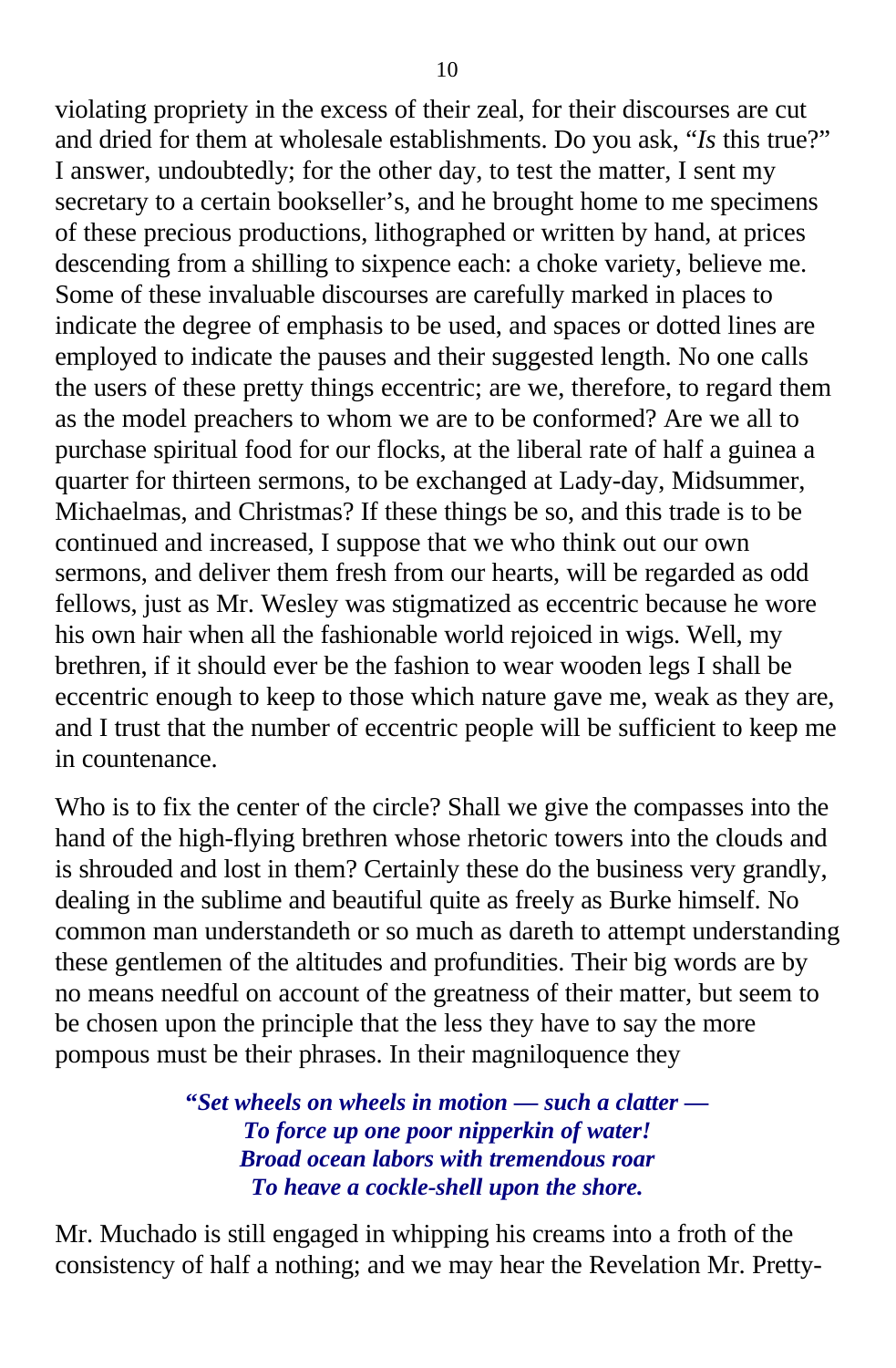man in many a pulpit exercising the art of spread-eagle to a coterie who do not suspect him of eccentricity, but consider him to be the model divine.

Not in words only are the high-fliers comparable to masses of floating cloud, but in doctrine they are equally beyond all comprehension. .They are philosophical gentlemen, superior persons of special culture, though what has been cultivated in them, except an affectation of learning, it would be hard to say. They confuse those whom they ought to confirm, and stagger those whom they should establish. Bishop Blomfield tells us that a certain verger said to him, "*Do* you know I have been verger of this church fifty years, and though I have heard all the great sermons preached in this place I am still a Christian." Now, are these dealers in words and dreams to fix the center? If so, we intend to be eccentric; and blessed be God we are not alone in that resolve, for there are others who join with us in the opinion that to be studying the prettinesses of elocution, and the fancies of philosophy, while men are perishing around us is the brutal eccentricity of a Nero, who fiddled while Rome was burning and sent his galleys to fetch sand from Alexandria while the populace died for want of bread. If the center is to be up in the clouds, let a few of us who care for something practical stop down below and be regarded as eccentric. It is an odd thing that some men prefer to speak upon topics of which they know nothing, and from which no benefit can possibly arise, while themes which might edify are disregarded. Timbs tells us of an eccentric "Walking Stewart," who had perambulated half the world but would never talk of his travels, preferring to descant upon "The Polarity and Moral Truth," whereon he spoke so wildly that no one could make head or tail of it. Like this departed worthy, certain men are most at home when they are all abroad, and most important when their subject is insignificant. We do not choose their center, for it is far more suitable for will-o'-the-wisps than ministers of the eternal word. When all souls are saved and all mourners comforted we may venture to discuss recondite theories, but not while graveyards are filling with those who know not God.

Where, then, is the center to be found? Am I directed to yonder vestry? I beg pardon — sacristy. If you will open that door, you will perceive a considerable number of cupboards, presses, and recesses. Where are we? Is this a milliner's shop, or a laundry, or both? Those linen garments reflect great credit upon the washerwoman and ironer; but the establishment is not a laundry, for here hang black gowns, and white gowns, and raiment as fine as Joseph's coat. And what a variety! Here, young man, fetch the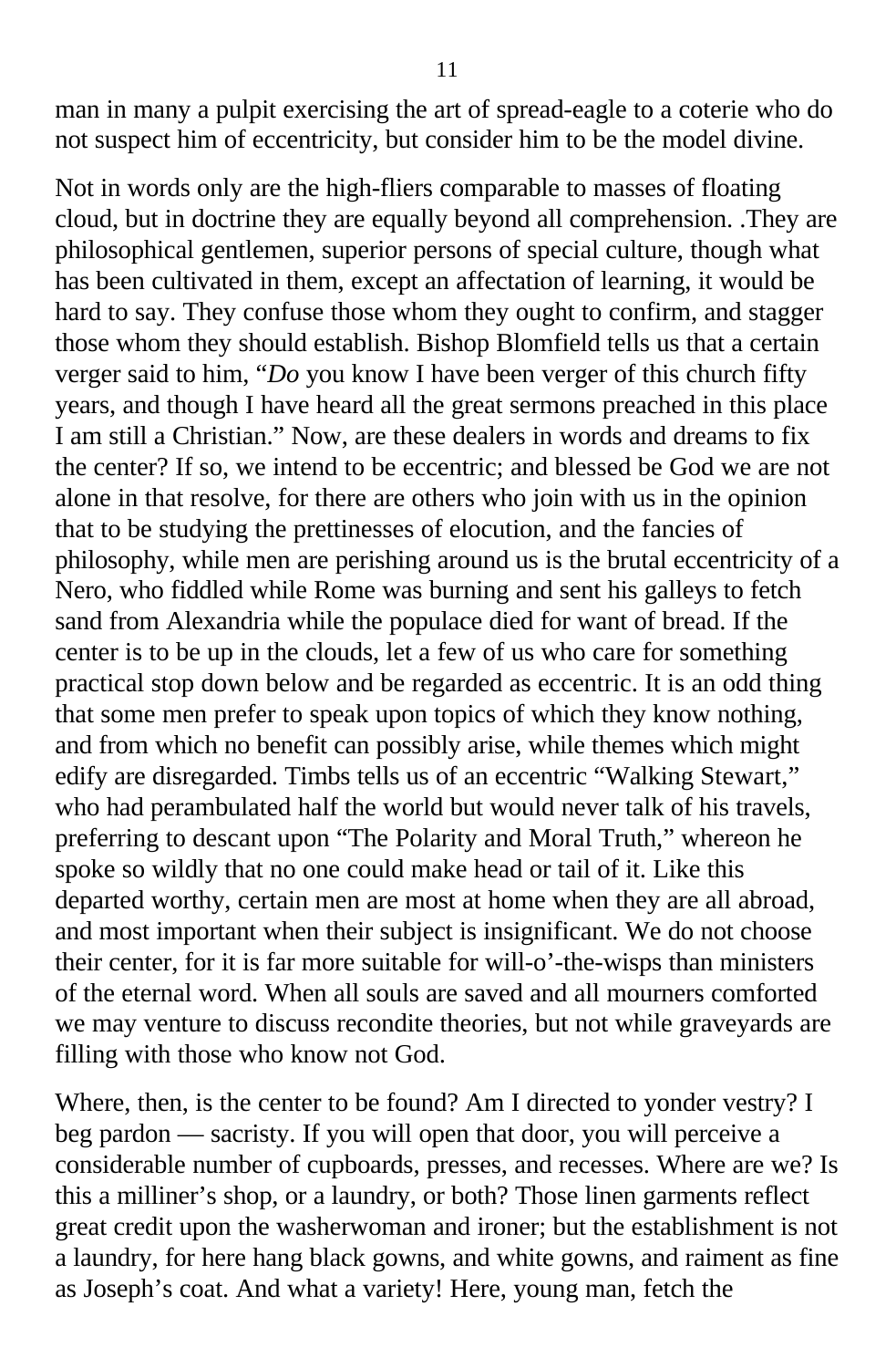ecclesiastical dictionary! Here we have an alb and an amice, a cope for the parson, and a corporal for the bread and wine, and — well, there's no end of the concerns! We are not well instructed in the terminology of these drapery establishments, but we are informed that these things are not to be treated with levity, seeing that therein abideth much grace, which ministereth to the establishment of the saints. In truth, we have small care to linger among these resplendent rags, but assuredly if the center of gravity lies with gentlemen who thus bedizen their corporeal frames, we prefer to be eccentric, and dress as other male humanities are wont to do. It has seemed to us to be needful to discard even the white necktie. While it was the ordinary dress of a gentleman, well and good; but as it has grown to denote a personage of the clerical sort, or in other words, has become a priestly badge, it seems best to abjure it. This may be done the more readily because it is also the favorite decoration of undertakers and waiters at hotels, and one has no wish to be taken for either of these deserving functionaries. Some young preachers delight in cravats of extreme length, and others tie them with great precision, reminding us of Beau Brummel, who produced miraculous ties, because, as he said, he gave his whole mind to them. I was much aided in the summary dismission of my tie by an incident which happened to me when I first came to London. I was crossing the river by a penny steamboat, when a rude fellow said to me, "How are you getting on at Hitchcock's?" I could not imagine what he meant; but he explained that he supposed I was in the drapery line, and was probably at that eminent firm. He tried hard to find out where I was serving, and when I gave him for answer that I knew none of the houses in the City, and was not in the drapery, "Then," said he, "you're a Methodist parson"; which was a better shot by far, and yet not quite a bull's-eye. Having no desire to be lifted into the clerical order, or to claim any distinction above my fellow church members, I dress as they dress, and wear no special distinguishing mark. Let men of sense judge whether this is one-half so eccentric as arraying one's self so that it is hard for spectators to guess whether you are a man or a woman, and very easy to say that your garnishing is not manly, but ostentatious, and oftentimes meretricious and absurd. The center is not here. They that wear soft raiment are in king's houses, but the King of kings cares nothing for the finery and foppery of ecclesiastical parade.

According to common talk, the center of the circle is fixed by the dullest of all the brotherhood, for to be eccentric means with many to have anything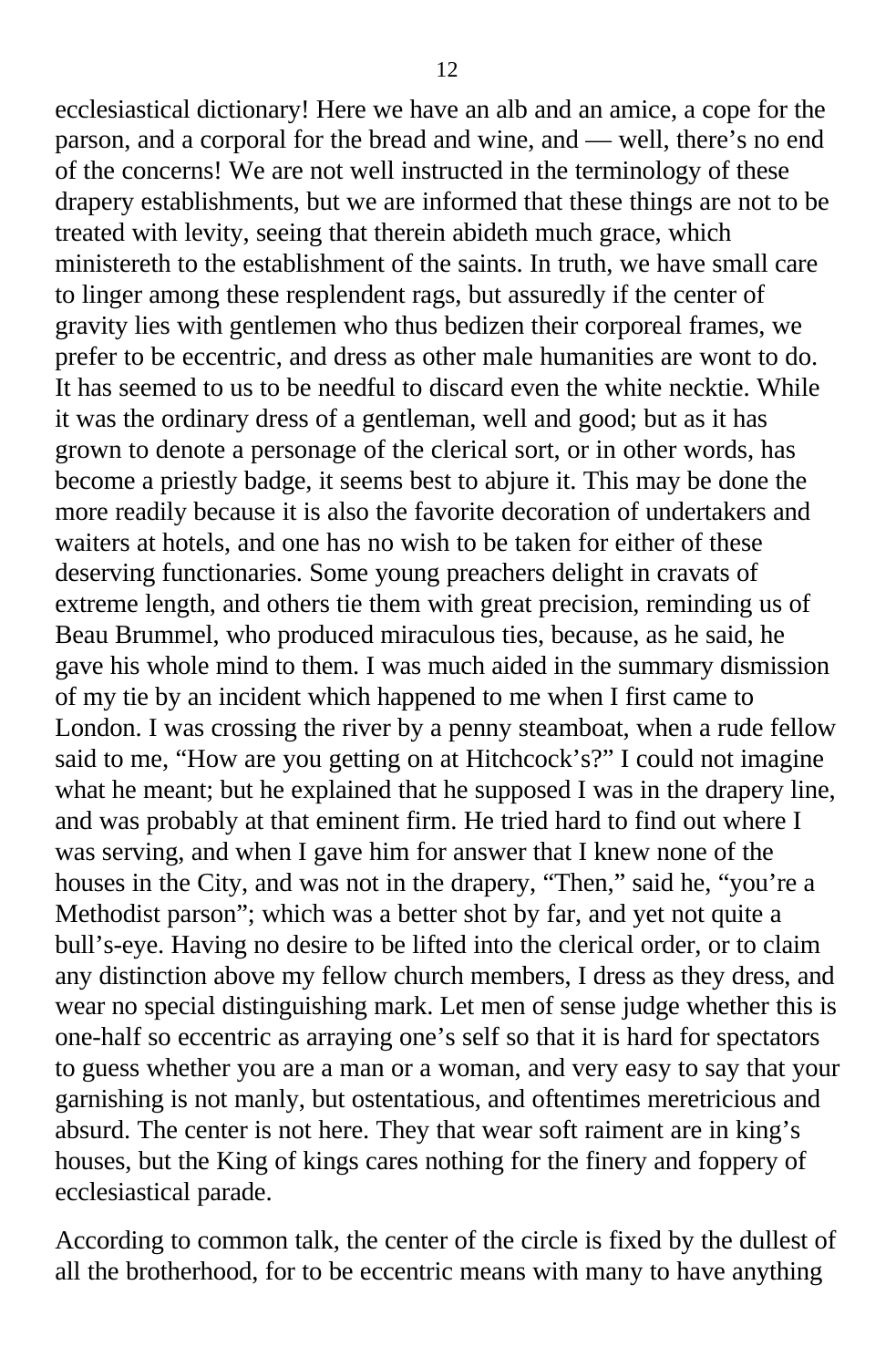over half a grain of common sense, or the remotest favoring of humor. Have anything like originality, anything like genius, anything like a sparkle of wit, anything like natural whole-souled action, and you will be called eccentric directly by those who are used to the gospel of Hum-drum. The concentric thing with many is to prose away with great propriety and drone with supreme decorum. Your regular man says nothing which can by any possibility offend anybody, and nothing which is likely to do anyone good. Devoid of faults, and destitute of excellencies, the *proper* preacher pursues his mechanical round, and shudders at the more erratic motions of real life. Far be it from us to depreciate the excellent brother, his way is doubtless the best for him, yet are there other modes which are quite as commendable though more likely to be censured, If you will be as dry as sawdust, as devoid of juice as the sole of an old shoe, and as correct as the multiplication table, you shall earn to yourself a high degree in the great university of Droneingen, but if you wake up your soul and adopt an energetic delivery, and a natural, manly, lively, forcible mode of utterance, all the great authorities of that gigantic *institution* will say, "Oh dear, it is a pity he is so eccentric." Common sense decidedly objects to have the center for an eagle fixed by an owl, or the circle for a waxwork figure forced upon a living man.

As to this supposed center of the circle, which we have tried in vain to settle, it may be as well to remark that it is not fixed, and never can be fixed; for climes and times and circumstances involve perpetual change. Some hundred or more years ago Mr. John Wesley stood on his father's grave to preach in Epworth churchyard, and he was thought very eccentric for proclaiming the gospel in the open air; as for Mr. Whitefield, he was considered to be demented, or he would never have taken to the fields. Our Lord and his apostles had long before preached under the open heavens, and, persecuted as they were, no one in those days called them eccentric because of that particular practice; and, to show how the ideas of men have changed again, no one is now considered to be eccentric for open-air preaching, at least, not in these regions. I might preach standing on a gravestone to-morrow, and none would blame me. Yes, I forgot, it must not be in a national graveyard, or I should be liable to something dreadful. We must neither stand on an Episcopal tombstone nor be laid under one with our own funeral rites. Those orthodox worms which have fattened on correctly buried corpses so long, would be taken ill if they fed on bodies over which the regular chaplain has not asked a blessing. This care for the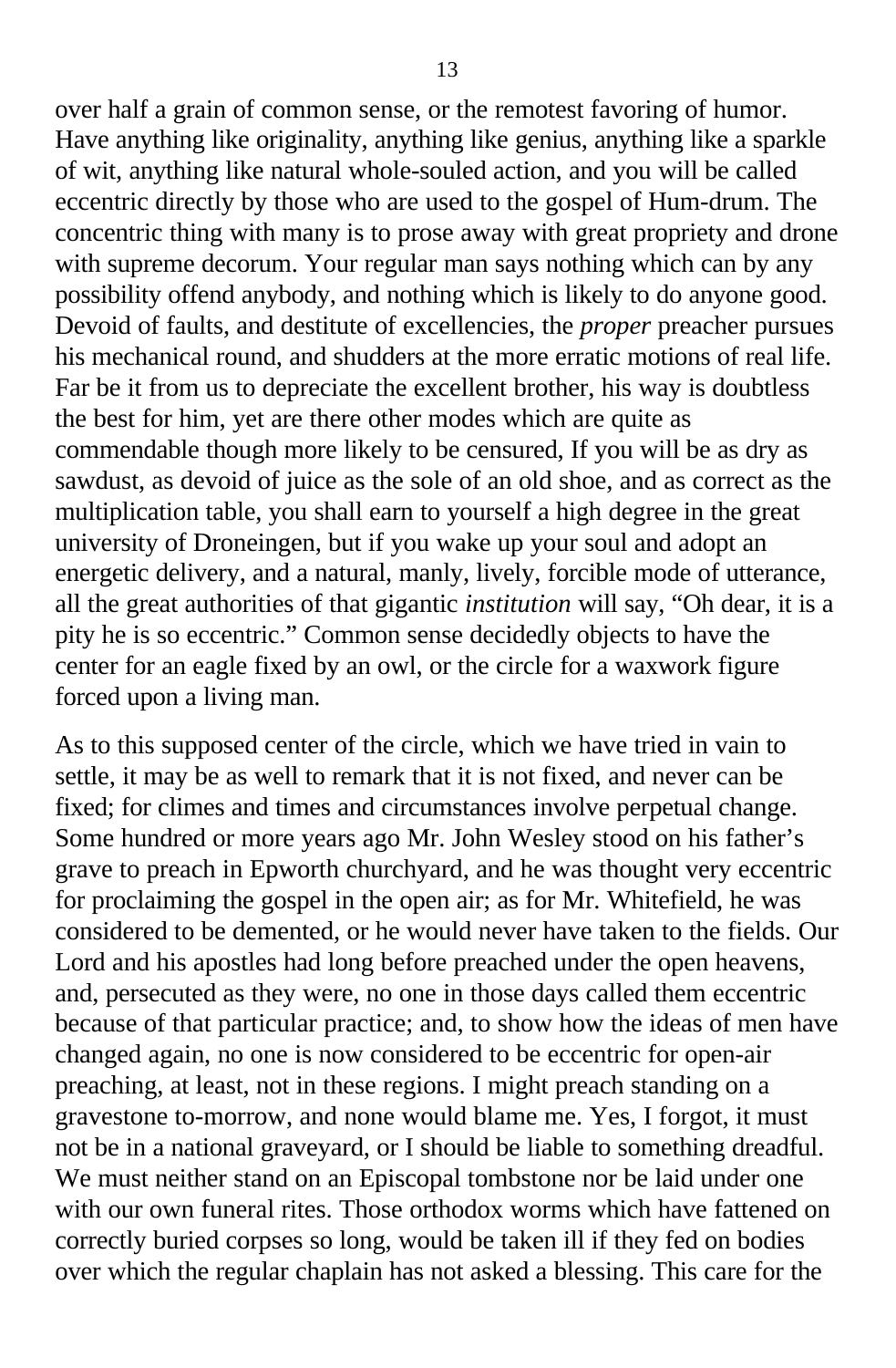worms is to my mind rather eccentric, but let that pass, it will soon be numbered among the superstitions of a dark age. As times roll on, that which is eccentric in one era becomes general and even fashionable in another. The costume and general cut of a preacher of Queen Elizabeth's day would create a smile if it should be copied under the reign of Queen Victoria, and even the knee breeches, silk stockings, and silver buckles which I have myself seen upon my venerated grandfather would create many a smile if they were to reappear at the next meeting of the Congregational Union. "The nasal twang learned at conventicle" was once regarded as the holy tone of piety, and yet the man who should use it now, if he were an Englishman, would be thought an odd being. Indeed, much of the oddity of the famous Matthew Wilks lay in that particular habit; he made you smile, even when speaking with all solemnity by the strangeness of his voice, and yet I never heard that our Puritanic ancestors were otherwise than grave while listening to the same peculiar form of utterance. Time was when it was accounted one of the outrageous deeds of a certain Jack Hahway, that he actually walked down a street in London on a rainy day, carrying a new-fangled kind of round tent to keep off the wet; yet no one quotes this action now as a proof of extreme eccentricity, for umbrellas are as common as mushrooms.

The following incident, which happened to myself, will show the power of race and climate in producing the charge of eccentricity. A Dutchman, who from the very orderly style of his handwriting, and the precision of his phrases, should be a very exemplary individual, once wrote me a sternly admonitory letter. From having read my printed discourses with much pleasure he had. come to consider me as a godly minister, and, therefore, being in London, he had availed himself of the opportunity to hear me. This, however, he deeply regretted, as he had now lost the power to read my sermons with pleasure any more. What, think you, bad I said or done to deprive me of the good opinion of so excellent a Hollander? I will relieve your mind by saying that he considered that I preached exceedingly well, and he did not charge me with any extravagances of action, but it was my personal appearance which shocked him. I wore a beard, which was bad enough, but worse than this, he observed upon my lip a *moustache!* Now this guilty thing is really so insignificant an affair that he might have overlooked such an unobtrusive offender. But, no, he said that I wore a moustache like a carnal, worldly-minded man! Think of that. Instead of being all shaven and shorn like the holy man whom he was accustomed to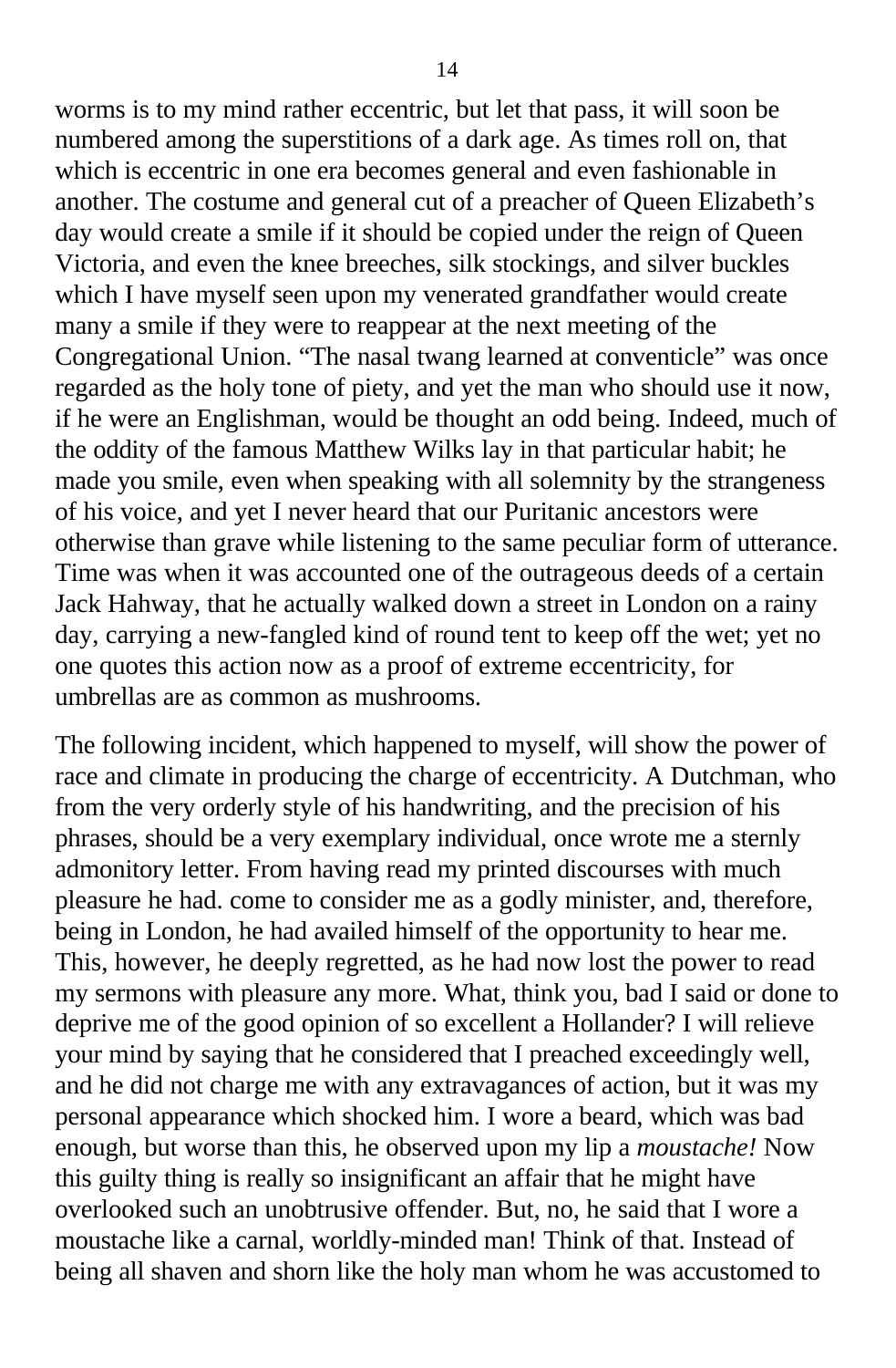hear, and wearing a starched ruffed collar all round my neck, about a quarter of a yard deep, I was so depraved as to wear no ruff, and abjure the razor. His great guy of a minister, with ruff and bands and gown, and a woman's chin was *not* eccentric, but because I allowed my hair to grow as nature meant it should, I was eccentric and frivolous and carnal and worldly-minded, and all sorts of bad things. You see, what is eccentric in Holland is not eccentric in England, and *vice versa.* Much of the eccentric business is a matter of longitude and latitude, and to be quite correct one would need to take his bearings, and carry with him a book of costumes and customs, graduated according to the distance from the first meridian.

Moreover, we may not forget that as in religion there have been times of persecution, and times of toleration, so has it been with the pulpit. At one date propriety ruled supreme, and men were doomed to instant ostracism if they passed beyond the settled line; while at another date a sort of Eccentric Emancipation Act is passed, and every man does what is right in his own eyes. At the present moment great latitude is allowed, and several persons are now saying and doing .very remarkable things, and yet are escaping the charge of eccentricity. It is well for them that some of us lived before them, and for far smaller liberties were set in the pillory. For myself, I venture to say that I have been severely criticized for anecdotes and illustrations of the very same kind which I meet with in the very excellent discourses of my friend, Mr. Moody, whom I appreciate probably more than anybody else. Many dear, good souls who have heard him with pleasure would not have done so twenty years ago, but would have regarded him as very eccentric. As to Mr. Sankey's singing, of which I equally approve, would not that have been unpardonable even ten years ago? Would Ned Wright and Joshua Poole, and brethren of that order, have been tolerated in 1858? According to the rules which judged Rowland Hill to be eccentric, I should say that these brethren are quite as far gone. if not further, and yet one does not hear an outcry against them for eccentricity. No, the bonds are relaxed, and it is just possible that they are now rather too slack than too tight. It is, however, very curious to watch the moods of the religious public and see how what is condemned to-day is admired tomorrow. Such an observation has a great tendency to make a man rise superior to the verdict of the period, and choose his own path. To promote a manly, courageous course of action in such matters is our main object in delivering this lecture.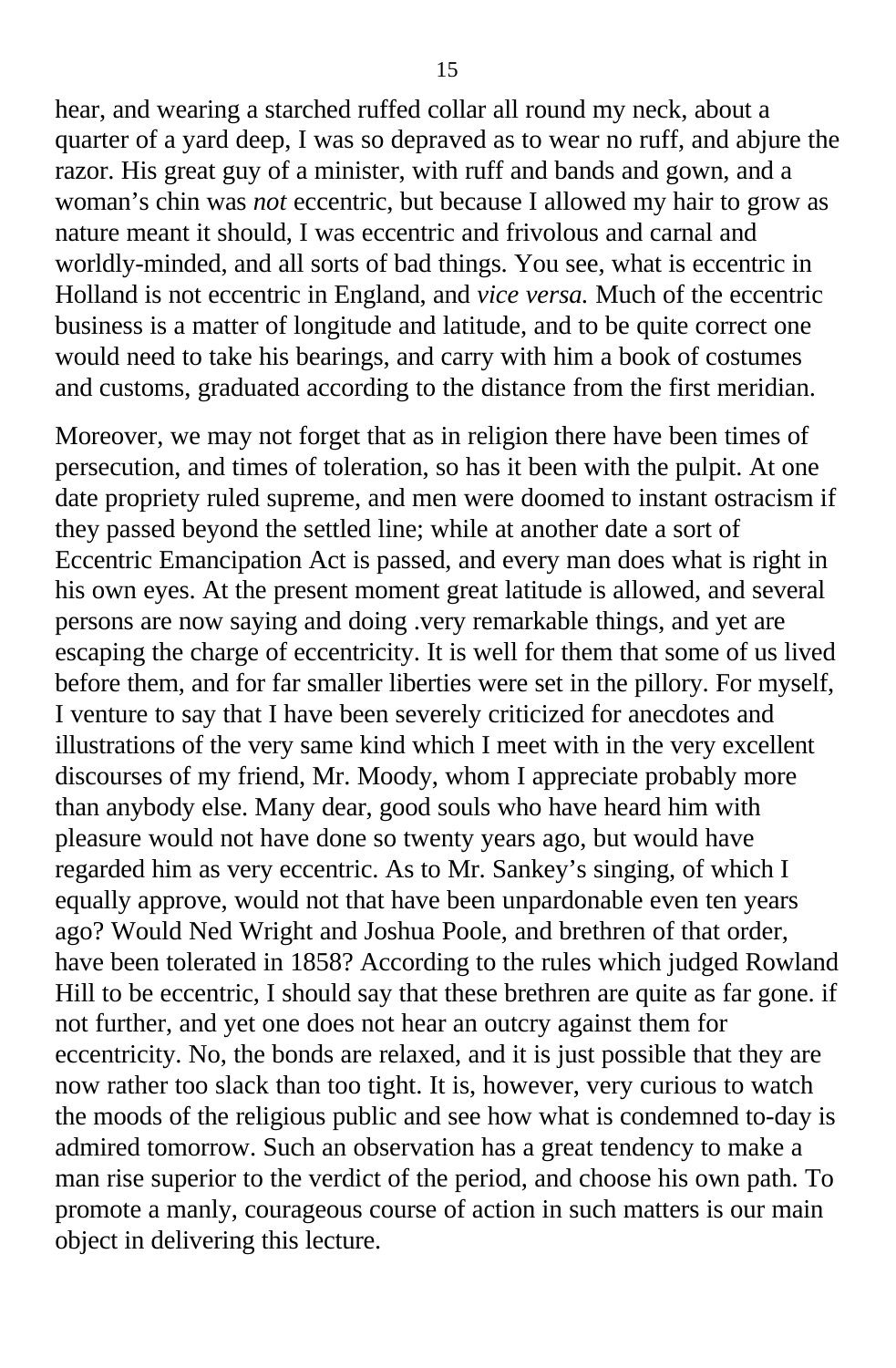Let us, if we are ministers, do that which we believe to be most likely to be useful, and pay little heed to the judgments of our contemporaries. If we act wisely we can afford to wait; our reward is in a higher approbation than that of men; but even if it were not, we can afford to wait. The sweeping censures of hurried critics will one day be blown away like the chaff of the threshing-floor, and the great heart of the church of God will beat true to her real champions, and clear their reputations from the tarnish of prejudice and slander. The eccentricity of one century is the heroism of another; and what is in one age cast out as folly may be in the next revered as a wisdom which lived before its time. Well said the apostle, "With me it is a very small thing that I should be judged of you, or of man's judgment: yea, I judge not mine own self."

To return to our circle and *concentricity:* It would be a very great pity if the center of the circle could be fixed by a decree like that of the Medes and Persians, which altereth not. If we could settle once for all what is concentric and what is eccentric, it would be a very serious evil, for the differences of utterance and modes of address among God's ministers serve a very useful purpose. When Dr. John Owen said that he would give all his learning to be able to preach like the tinker, John Bunyan, he spake not wisely, unless he meant no more than to extol honest John; for Owen's discourses, profound, solid, weighty, and probably heavy, suited a class of persons who could not have received Bunyan's delightfully illustrated preaching of the plain gospel. No, Dr. Owen, you had better remain Dr. Owen, for we could by no means afford to lose that mine of theological wealth which you have bequeathed to us. You would have looked very awkward if you had tried to talk like the marvelous dreamer, and he would have played the feel if he had imitated you. It is pitiful to hear comparisons made between the different servants of the same Lord. They were made by their Master, the one as well as the other, and set in different spheres to answer his own designs, and the same wisdom is displayed in each. I heard the other day of a discussion which may have answered its design in educating youthful powers of debate, but intrinsically it was an idle theme; it was this — does the world owe most to the printing press or to the steam engine? The machines are alike useful for the purposes intended, and both essential to the world's progress, why contrast them? Why not as well raise a controversy as to the relative values of needles and pins? Robert Robinson, of Cambridge, had a terse, vigorous, and somewhat homely style of preaching, and I heard it asserted that it was more effective than that; of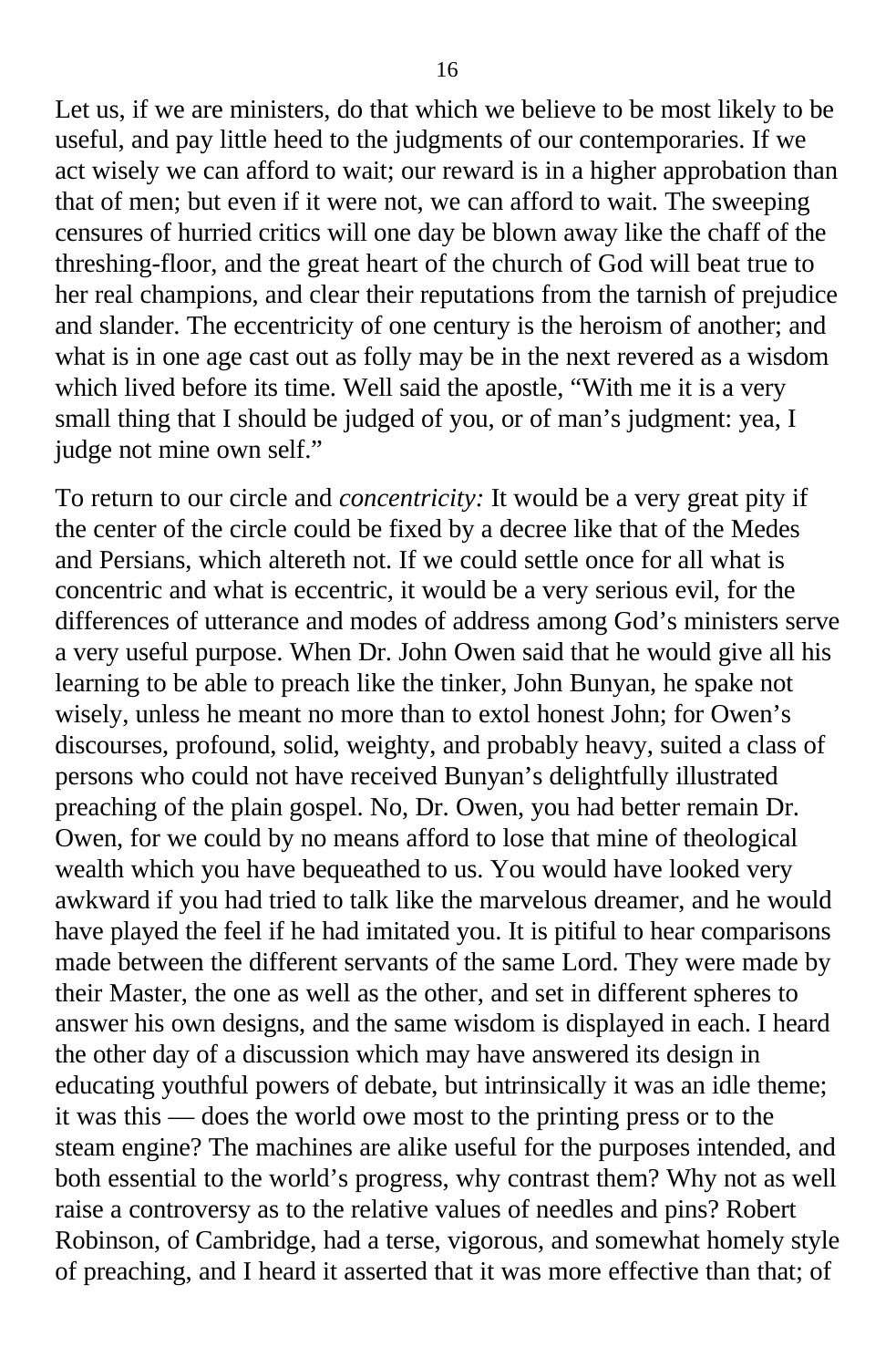Robert Hall, by whom he was succeeded, who was grandly rhetorical and overwhelming. Who is to judge m such a matter? Who in his senses would even tolerate the question? We claim for Robert Hall a master s seat in the assembly of divines, nor would we place Robert Robinson below him, for each man suited the condition of the church. We admire every man in his own order, or even in his own disorder, so long as it is really his own. He has some end to serve in God's eternal purpose, let him answer that end without carping criticism from us. Who are we, that we should even condemn what seems to us odd and singular? How many souls were won to God by Mr. Rowland Hill's "*eccentricities,*" as they called them, the judgment day alone will reveal. You have, doubtless, heard of the young man who was about to go to India, and a pious friend was very anxious that he should not leave the country in an unconverted state. He induced this young man to stay a week with him in London, and took him to hear a minister of much repute, a very able man — a man of sound argument and solid though t, in the hope that perhaps something which he said would lead to his friend's conversion. The youth listened to the sermon, pronounced it an excellent discourse, and there was an end of it. He was taken to hear another earnest preacher, but no result came of the service. When the last night came, the godly friend, in a sort of desperation, ventured with much trembling to lead his companion to Surrey Chapel, to hear Mr. Hill, praying earnestly that Mr. Hill might not say any funny things; that he might, in fact, preach a very solemn sermon, and not say anything whatever that might cause a titter. To his horror, Mr. Hill that night seemed to be more than ever lively, and he said many quaint things. Among the rest he said that he had seen a number of pigs following a butcher in the street, at which he mar-relied, inasmuch as swine have usually a will of their own, and that will is not often according to their driver's mind. Mr. Hill, upon inquiring, found that the aforesaid pigs followed the leader because he had peas in his pocket, and every now and then he dropped a few before them, thus overcoming their scruples and propensities. Even so, said Mr. Hill, does the devil lead ungodly men captives to his will, and conduct them into the slaughterhouse of everlasting destruction, by indulging them in the pleasures of the world. The sober gentleman who had brought his friend to the chapel was greatly shocked at such a groveling simile, and grieved to think of the mirth which his young friend would find in such a dreadful observation. They reached the door, and to his surprise the youth observed, "*I* shall never forget this service.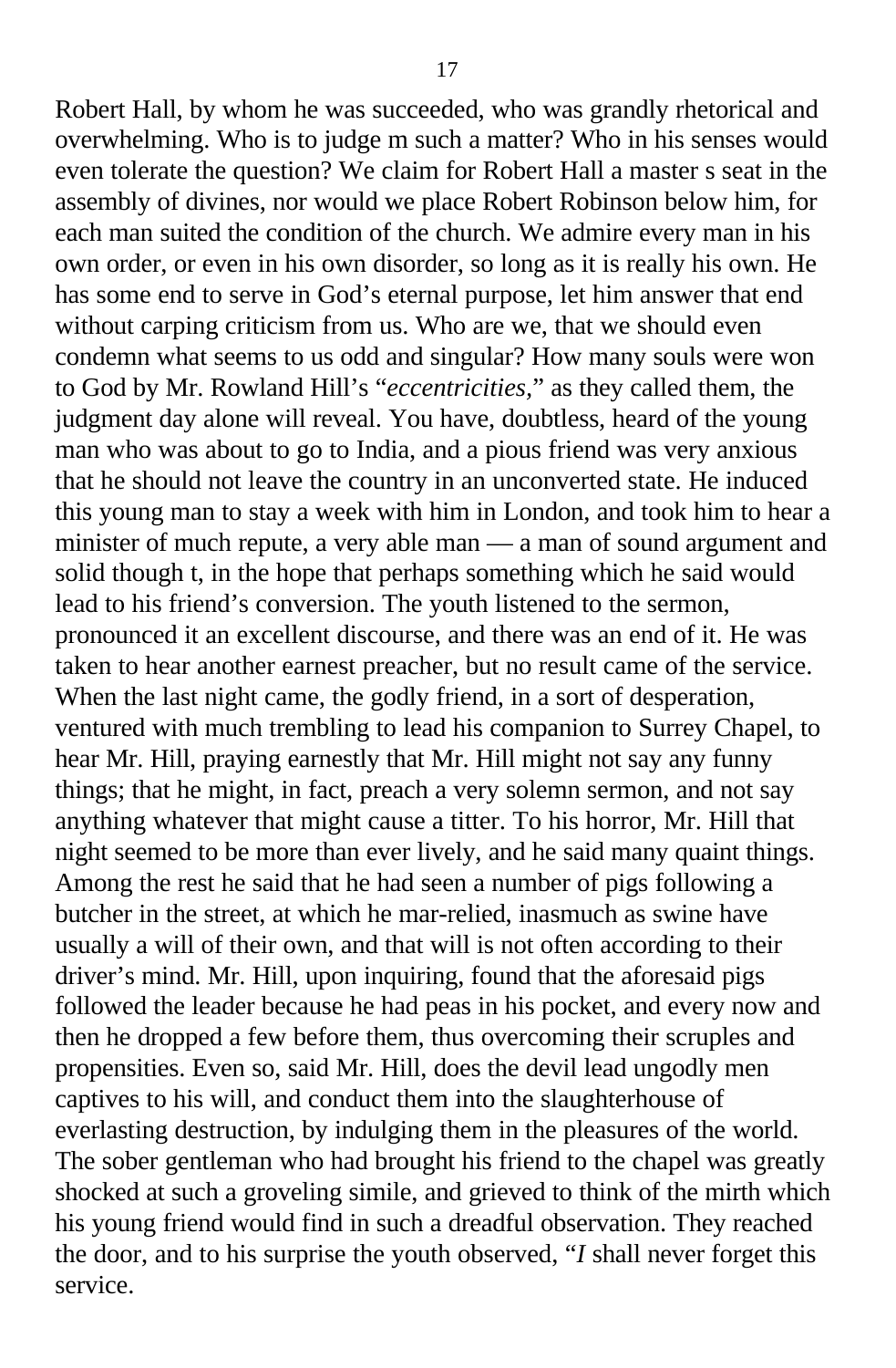That story about the pigs has deeply impressed me, for I fear it is my case." A happy conversion followed, and the critic could only retract his criticism in the silence of his own grateful heart. Well, then, let each servant of God tell his message in his own way. To his own Master he shall stand or fall.

If God moves a Rowland Hill to speak of pigs, it will be better than if he had descanted upon purling brooks, or blue-eyed seraphim. Taste may be shocked, but what of taste when men are to be aroused from the fatal slumbers of indifference! If you are living without Christ in the world, your state and condition are far more shocking in themselves than any arousing words can possibly be. It is sin which is vulgar and in bad taste; so they think who best can judge, — the purest of our race and the angels in heaven. It disgusts me to see a man whom God's word declares to be "condemned already" giving himself airs, and affecting to be too delicate to hear a homely sentence from one who desires to save him from eternal wrath. He is coarse enough to despise the altogether lovely One, brutal enough to reject the gospel of love, and base enough to rebel against his Creator and Preserver, and yet forsooth he is a connoisseur in religion, and picks over every word which is spoken to him for his good! This spiritual prudery is sickening to the last degree.

I have given the story of Mr. Hill because it is a type of many which are considered to be eccentric and coarse, but which are not so at all, except to shallow minds. There is nothing essentially vulgar in an allusion to pigs any more than to any other animals, for our Lord himself spoke of "casting pearls before swine," and the apostle Peter alluded to the sow that was washed wallowing in the mire. Nor is there anything essentially coarse in the simile of the hogs following the butcher; in fact, it is less coarse than Peter's metaphor which we have quoted, especially when coupled with the dog's returning to his vomit. No creature, truly represented, is common or unclean. It is only a sort of Phariseeism of taste which makes it so. Real vulgarity lies in foul allusions and indelicate hints, and these are to be found among men of dainty speech, such as Laurence Sterne, and not among holy and homely minds after the order of Rowland Hill. Tinge your stories or your figures with dirt, Mr. Slopdash! and we abandon you: nothing which is indelicate can be endured in the service of a holy God. Come home to the heart in your own genial, home-spun manuel and I, for one, will delight in you, Mr. *S1apdash!* and bid you God speed. So much difference is there between *slop* and *slap* that it might furnish a theme for a lecture, and yet there is only the change of a vowel in the words. So may disgusting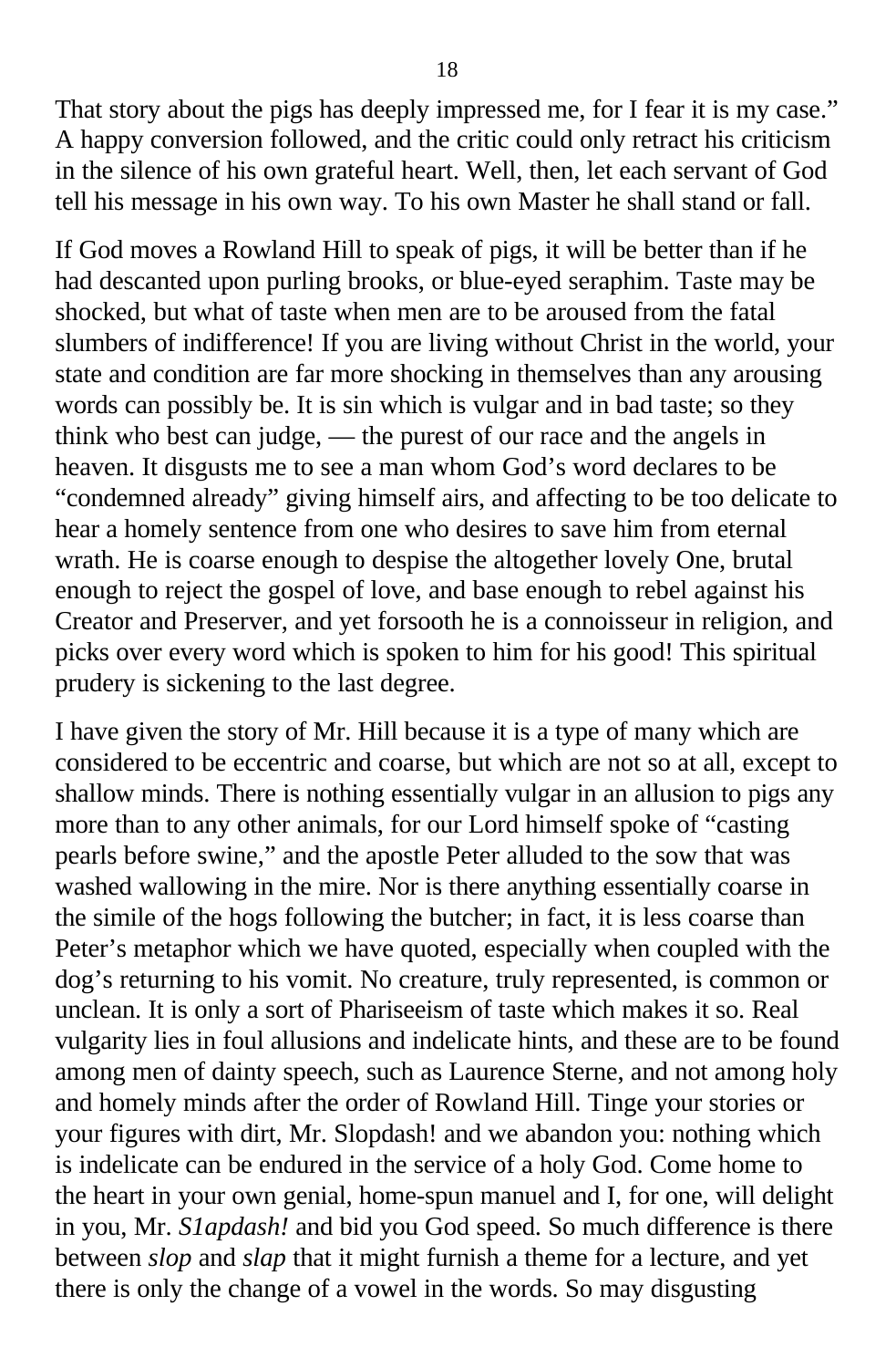vulgarity and homely force wear the same aspect, and yet they differ as much as black and white. There is a charming poetry in many a simple figure which unsophisticated minds delight in. If a smile is raised it only shows that the soul is awake, and is pleased to be taught so plainly. Critics may take out their penknives to gore and gash, but honest hearts delight in the natural expressions, the instructive comparisons, and the heartfelt utterances of the earnest man whom the world sets down as

#### **AN ECCENTRIC PREACHER.**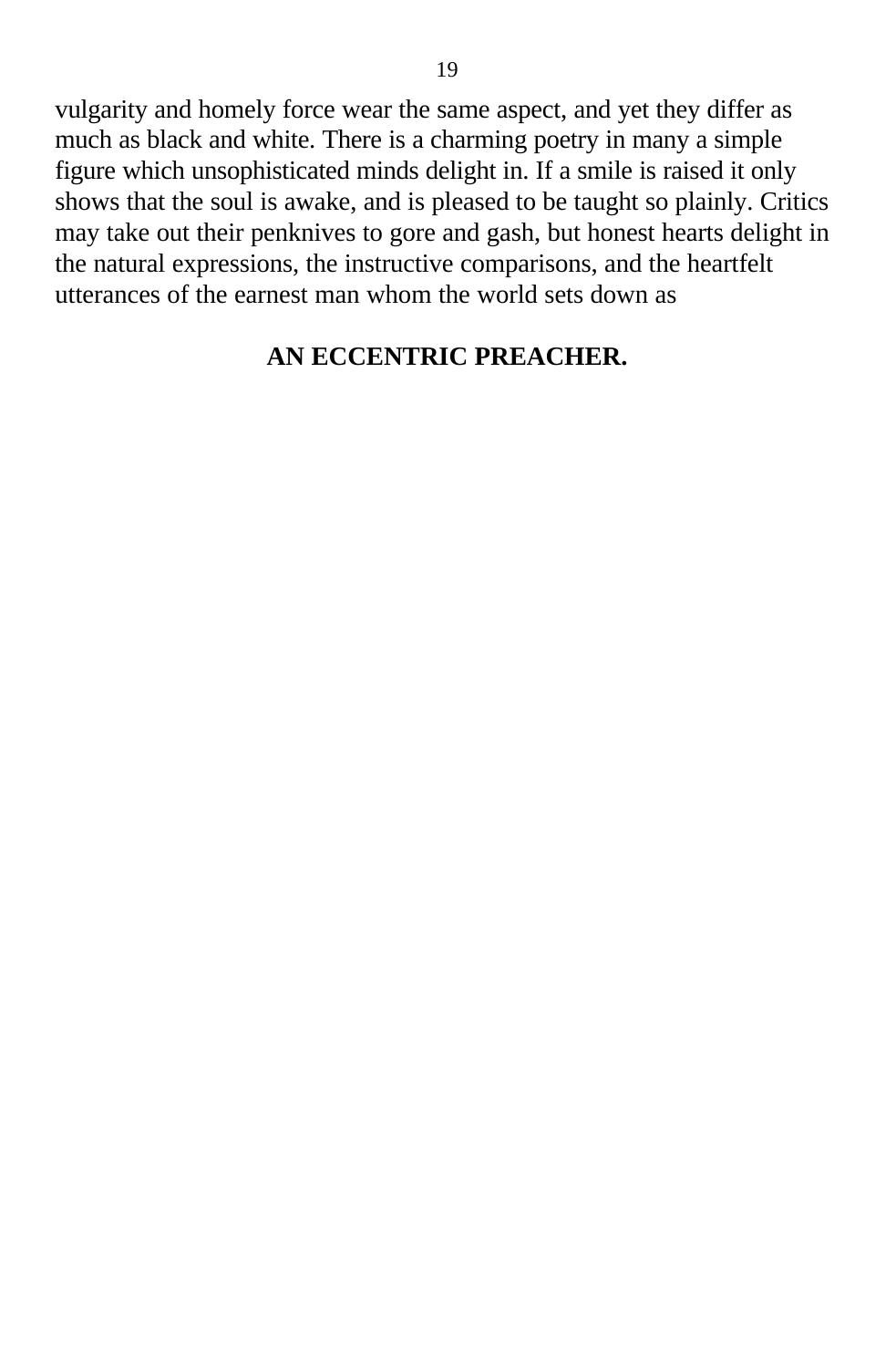# WHO HAVE BEEN CALLED ECCENTRIC?

IN the previous lecture we gained some little light upon the true meaning of eccentricity, and we discovered it in certain quarters where it is little suspected, while we saw many to be free from it who have been popularly charged with it. Let it not, however, be supposed that we shall attempt the justification of all eccentrics. We are sorrowfully compelled to concede to critics of the ministry that persons have entered it who have sadly disgraced our high calling. Men in all denominations have earned notoriety by being out of center morally and spiritually: these have deserved to be called eccentric in the worst sense. Now, while we stand up for the apostles, we expressly exclude Judas Iscariot. Find us a man who tries to attract attention by the affectation of oddity, who is a mere mountebank or mimic, and we have not a word to say in his defense, but we give him over as a dead horse to the dogs of criticism. They may rend him in pieces, and devour him if so they desire, for impostors and pretenders deserve the critic's sharpest teeth. Find us a preacher who obtains notoriety for himself by descending to buffoonery, and who goes out of his way to say smart things, and make jokes on sacred subjects, and we decline to be his advocate.

Natural humor may possibly be consecrated and made to wear the yoke of Christ, but he who apes it is no true man. If you find us a man who has any object in this world in what he says but the glory of God, and the winning of souls, he is the man who is out of center, and into his secret may we never come. And furthermore, if you discover a preacher who is indelicate, and causes the cheek of modesty to tingle, let him be cast out of the pulpit, and the door locked against him. We have known men of the Slop-dash order who would have been nothing if they had not been outrageous, and of these it may be said that they were worse than nothing when they followed their own style. There was nothing in their absurdities to excuse them, for they were not carried away by zeal, nor did the excellence of their matter make up for the ridiculousness of their manner. Of such men we will neither be defender nor judge.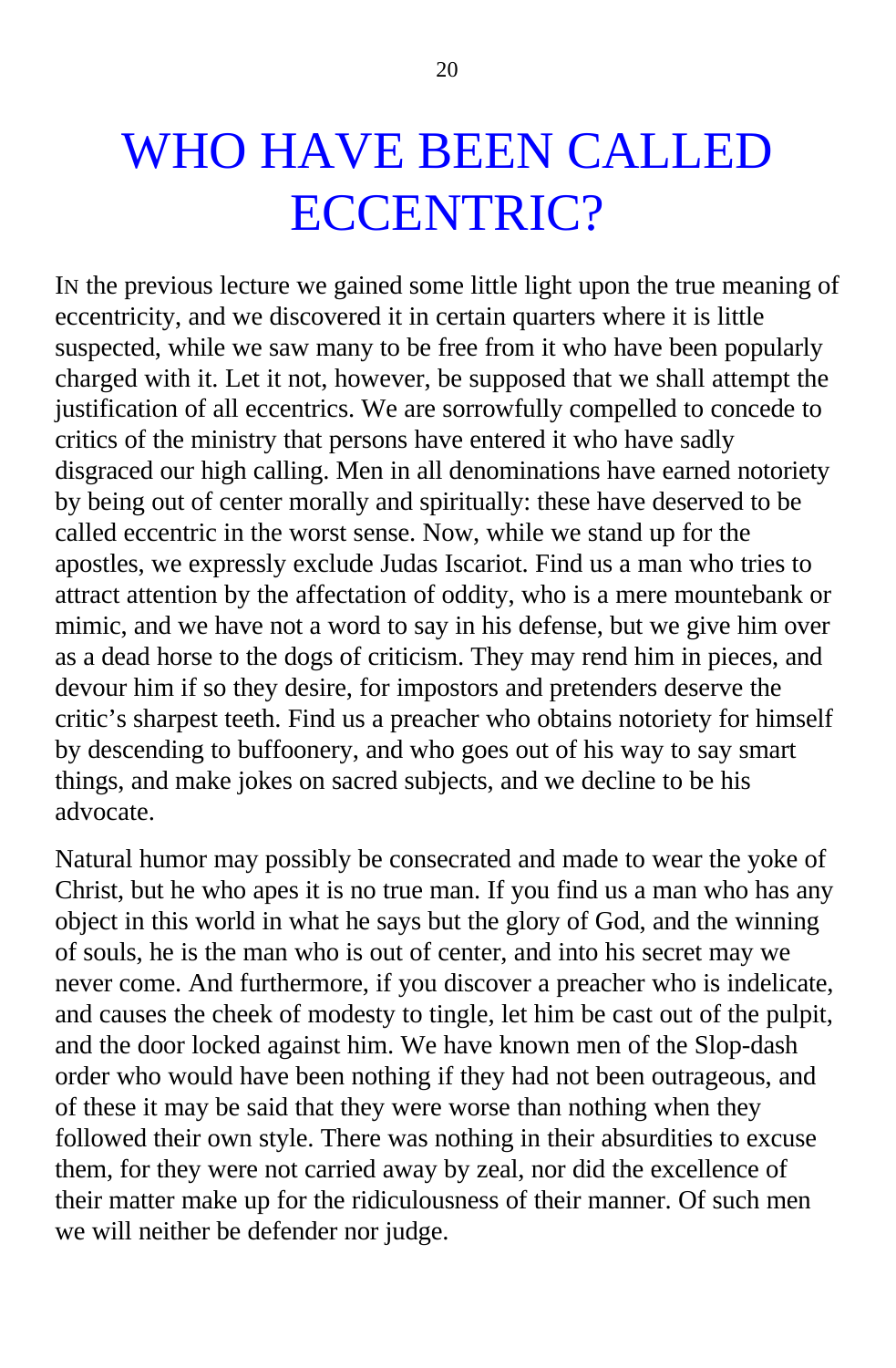We do not care whether he performs in the parish church or hangs out at a little Bethel, the man who shocks decency and plays the fool with solemn truths is unworthy of his office. I have heard that a certain preacher finding himself in North amptonshire, among the shoe. makers, in order to draw a congregation, gave notice in the morning that he would in the evening tell them the quickest way to make a pair of shoes. When they crowded the place, he bade them *take a pair of boots and cut the tops off.* If this was really done, then I say, let this wit among cobblers live and die at his trade, but let him not again go beyond his last. I had my doubts about this story, for! found it told both of Henley and of Hill, and I was morally certain that at least the second edition of it was an old tale new ramped; but I am sorry that I have met with an advertisement by Orator Henley which proves that he actually did this, not in Northampton, but in London, and headed his announcement with a Latin sentence signifying that the greater includes the less. We shall have more of this Orator Henley directly.

In my youth I remember the eccentric fame of a clergyman who lived near my father's house. He found himself at church one Sunday morning with a political pamphlet in his pocket instead of his sermon, and throwing it down into the churchwarden's pew, he bade him read a bit of it while he went home for his discourse. Many very questionable deeds were done by this parson of the old fox-hunting school, and his general manners fully entitled him to be called eccentric. It would be a pity to revive the stories told in many an Essex village thirty years ago of parsons and clerks of a race which ought to be speedily forgotten. Methodists and Ranters have been the song of the drunkard and the target of many fiery arrows, but never has anything been imputed to the indiscretion of their zeal which has been one-tenth as mischievous as were the evil lives of those who opposed them. I care not to say more; no section of the church can afford to throw stones, for no department has been free from unworthy ministers, adventurers, hypocrites, and downright fools.

Moderation is not the virtue of many. If one man casts a sprinkling of the salt of wit into his sermon straightway some half idiotic brother must set the people grinning all the sermon through. If one, to whom it is natural, is so carried away by his earnestness that his action becomes at times highly dramatic, instantly a certain crew fall to mouthing and posturing as if these things were the great power of God. If one man occasionally spiritualizes, but keeps within the bounds of discretion, they must needs indulge all sorts of fancies till one might say of them as a foreigner said of King James's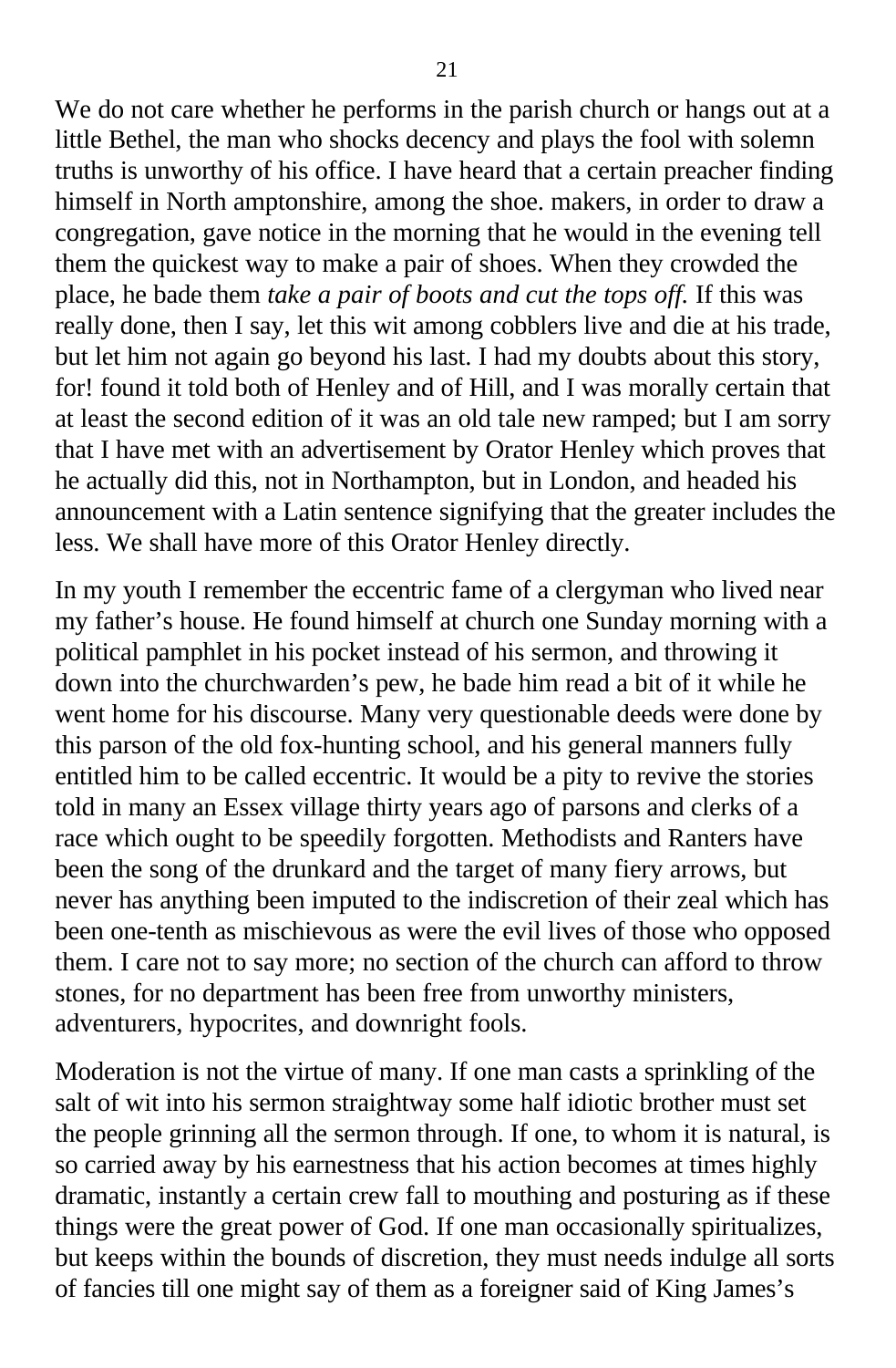favorite preacher, "*He* playeth with his text, patting it to and fro, as a cat doth a mouse." They put the wise man's wig upon their little skulls, and fancy that they have become as great as he. These hangers-on of useful men have not even the virtue of being the genuine article, they are counterfeits in which are exaggerated all the imperfections of the original, while all the excellencies are omitted.

One can hardly tell at this distance of time what to believe, and what to reject, of the character of Orator Henley, who flourished some hundred and thirty years ago in Butcher Row, Newport Market. If the representations of historians are correct he was an eccentric man of the class which disgusts all godly minds. He announced himself as "*the* restorer of ancient eloquence," and selected for his themes subjects religious, political, and personal. He was frequently prosecuted for libel, and never seemed to bridle his tongue on that account, but with low ribaldry and buffoonery he pursued the golden object which he had set before him. In an unfortunate moment he attacked the poet Pope, who in revenge held him up to scorn in his "Dunciad ": —

> **"***Imbrown***'***d with native bronze, to Henley stands, Tuning his voice, and balancing his hands, How fluent nonsense trickles***'** *from his tongue! How sweet the periods, neither said nor sung! Still break the benches, Henley, with thy strain, While Sherlock, Hare, and Gibson preach in vain. O great restorer of the good old stage, Preacher at once and zany of thy age I***"**

I say again that there is no knowing how far Henley deserved all this, but if report speaks truly he was a mournful instance of talent perverted to evil uses, and of self-conceit blown up to an amazing pitch. To such men the whip of scorpions, which Pope could handle so skillfully, was well applied.

Creatures of Henley's kind existed among the friar-preachers of the mediaeval period, whose ignorance and cunning were equally the ridicule of their contemporaries; though even among them there were true-hearted men whose singularities arose out of their zeal to do good. The genus of religious mountebank is not quite extinct at the present day, though seldom seen in such full development as in the friar period. Men of this order are generally known and read by the Christian public, and seldom gain either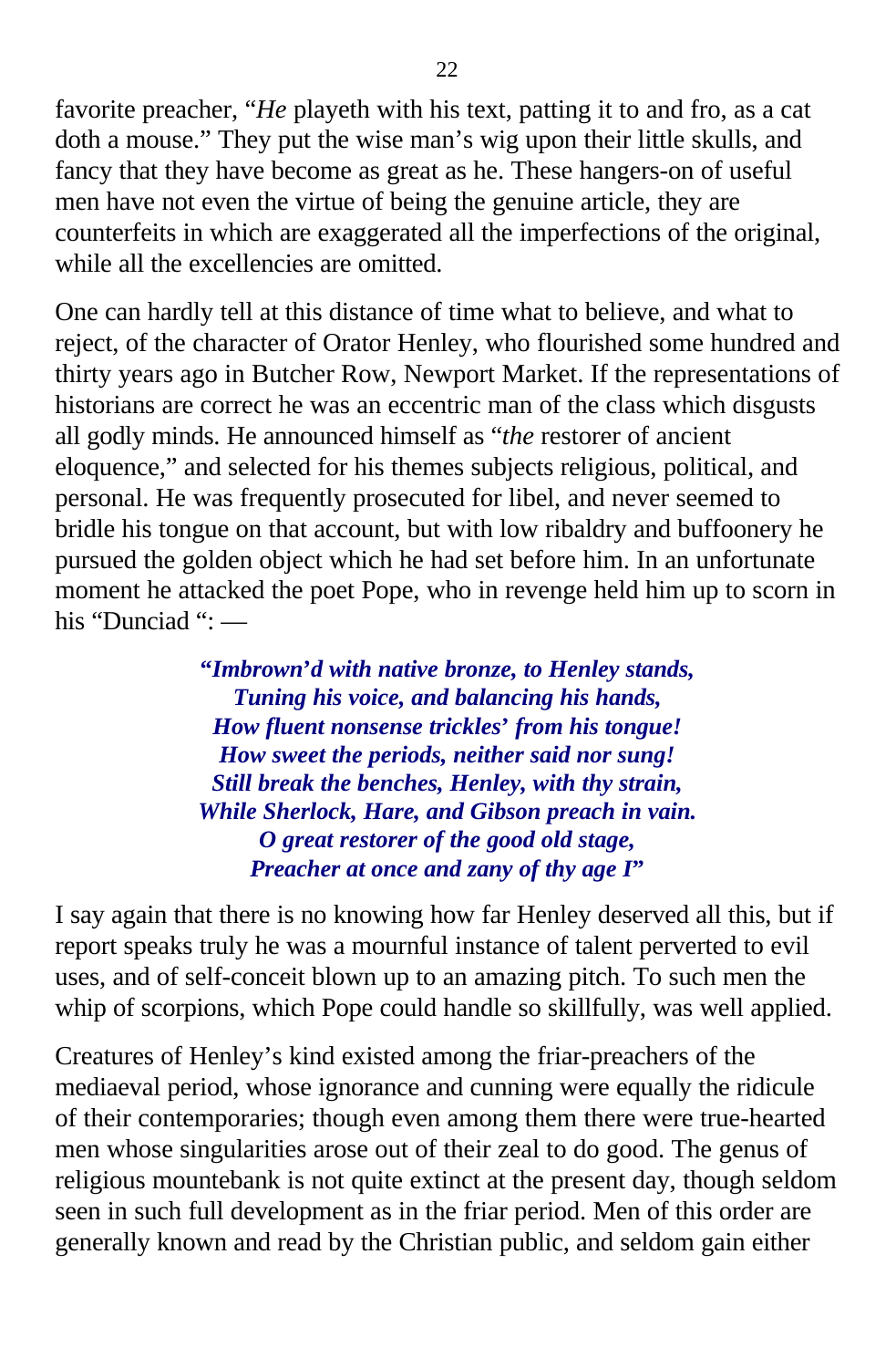profit or honor from their wretched adventure; it were a pity that they should.

The miserable instances alluded to are often used as stones to throw at really gracious men, and the attempt to prove that all preachers are alike is repeated in the face of a thousand facts. Because some charlatans have been eccentric, therefore all eccentric men must be mere impostors; and this being taken for granted, the *next* thing to be done is to represent really sober-minded men as wild and singular, that so they also may be regarded as deceivers.

A reputation for eccentricity has been unjustly fastened upon many men by persistent falsehood. Throw enough mud and some of it will be sure to stick: upon this theory have good men been assailed. Whatever of originality and quaintness they have possessed has been grossly caricatured; and silly tales, the worthless legends of remote periods, have been revived and fathered upon them. It is interesting to trace the pedigree of a pulpit story, though it is not often possible to discover its actual parent: in fact, we believe that, like Topsy, many of these talcs have no father nor mother, but may say of themselves, "'specs I growed." The rise and progress of a current falsehood, if well studied, would reveal a sad page in human history. The same anecdotes occur from age to age, but they are tacked on to different men. In the days when hour-glasses were affixed to many pulpits, to suggest a limit to long-winded discourses, it was natural that wags should invent humorous stories concerning them. One of them is set forth m a print which represents Hugh Peters preaching, and holding up an hour-glass as he utters the words, "I know you are good fellows, so let us have another glass." It is probable that Peters never said this, and more than probable that if he did say something like it, the connection in which it was spoken set it in quite another light. However that may be, it was too good a story to be allowed to go out of use, and therefore it came to pass that in due time it was told with slight variation of Daniel Burgess, a celebrated :Nonconformist divine, whose vigorous speech frequently made him enemies. Nor was this enough, for a very similar anecdote turned up a third time in a neighboring country, and this time it was a Presbyterian clergyman who used the expression, "*Let* us have another glass, and then " — when preaching before the High Commissioner. Happily for Rowland Hill and Matthew Wilks the hourglass was out of date in their day, or else they would have been represented as saying the same thing. Liars ought to have good memories that they may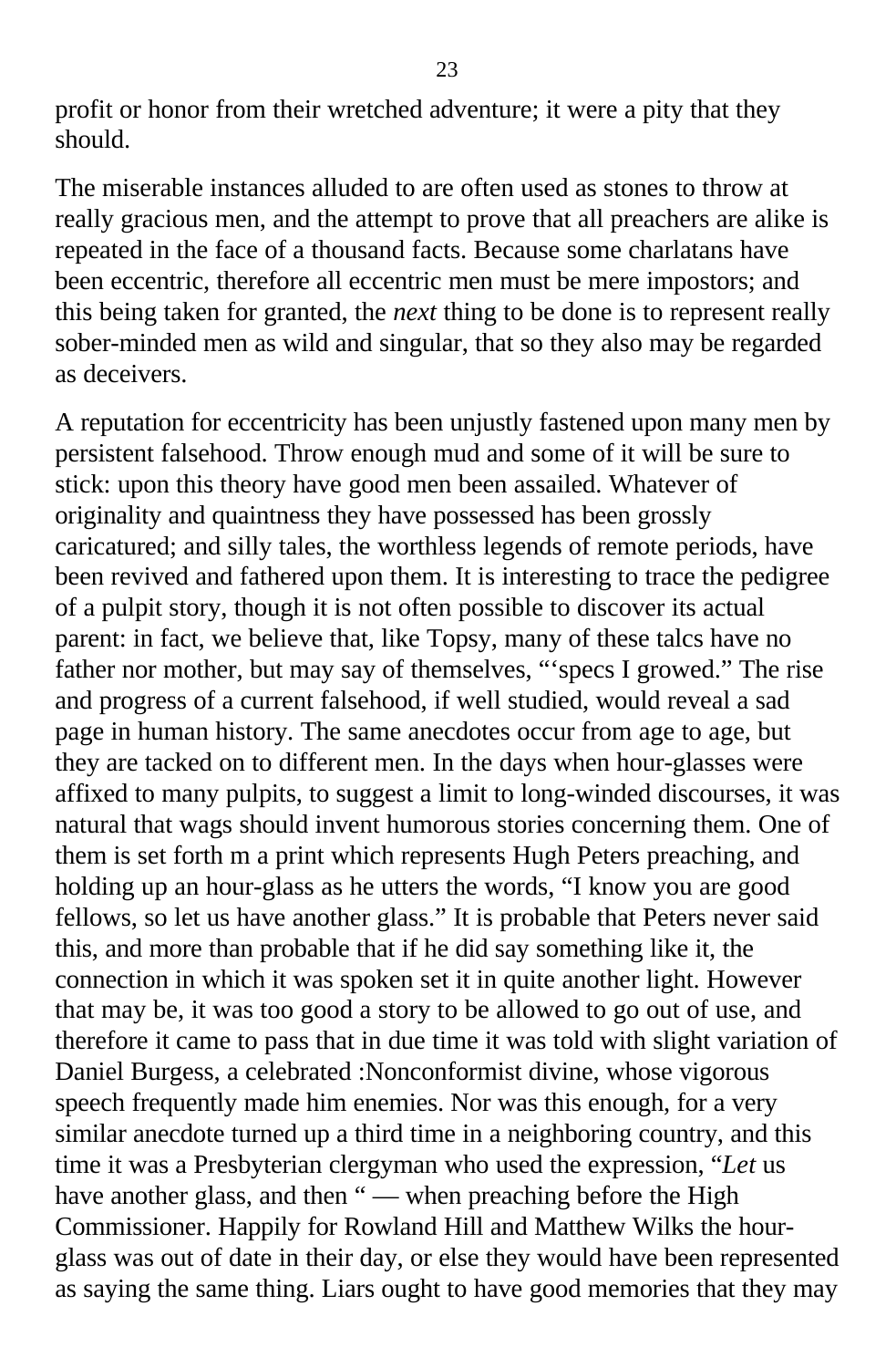recollect that they have already assigned a story to someone else. A particle of creative genius might also render their work a little less monotonous.

I remember reading with some amusement of Lorenzo Dow, who is reported some sixty years ago to have slipped down a tree in the backwoods, in order to illustrate the easiness of backsliding. He had previously pulled himself up with extreme difficulty, in order to show how hard a thing it is to regain lost ground. I was all the more diverted because it has so happened that this pretty piece of nonsense has been imputed to myself. I was represented as sliding down the banisters of my pulpit, and that at a time when the pulpit was fixed in the wall and was entered from behind! I never gave even the remotest occasion for that falsehood, and yet it is daily repeated, and I have heard of persons who were present when I did so, and, with their own eyes, saw me perform the silly trick. It is possible for a person to repeat a falsehood so many times that he at length imposes upon him-sell and believes that he is stating the truth. Here is the original tale, extracted from Mr. Taylor's "Model Preacher ": —

"A man once went to Vincennes, in the United States, to hear Lorenzo Dow preach on backsliding. He said, ' An immense concourse of people assembled in the woods, and waited for Dow's arrival. Finally he made his appearance, and at the time all expected the sermon he arose, climbed up a smooth sapling, and cried out,' Hold on there, Dow; hold on.' He soon slid down to the ground, and put on his hat and left. That was all the sermon we heard that day."

If this was all the sermon it certainly left a great deal for the hearer to work out, and it reminds us of the Welsh preacher who, with almost as little speaking, forcibly brought a great question before his people. He ascended the pulpit on the Sunday morning, looked around him and said, "My brethren, I shall ask you a question which neither you nor I can answer — 'What shall it profit a man if he gain the whole world and lose his own soul?'" When he had thus spoken he left the pulpit, walked down the aisle, and went home. If the hearers did not think that morning it was no fault of his. I wonder that some one has not told this story of me; perhaps they think it too good.

It was reported of Mr. Rowland Hill that on one occasion having saved up sufficient money to buy a chest of drawers his wife appropriated the amount to purchase therewith a new bonnet. To punish her for this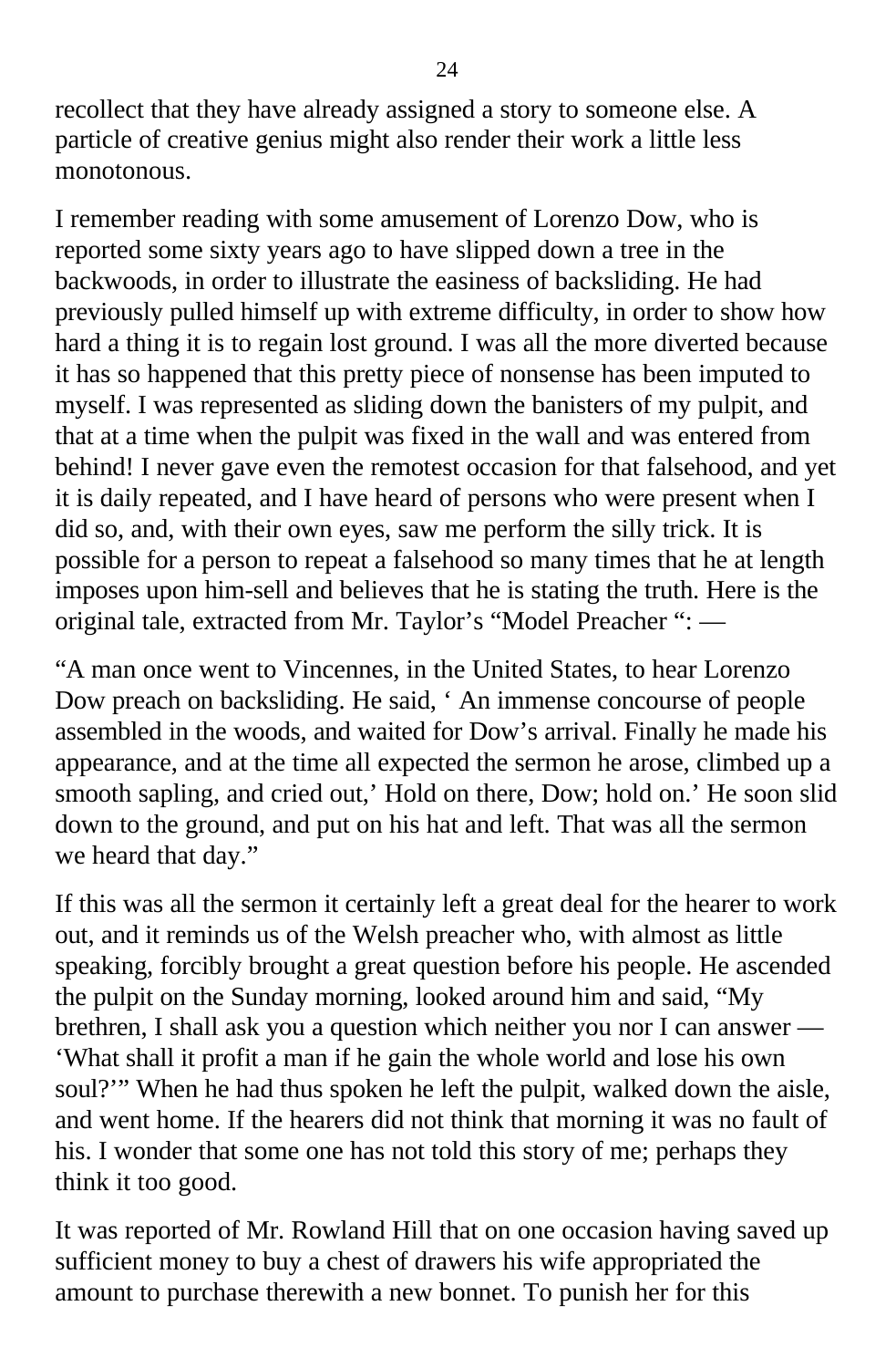misappropriation of household goods Mr. Hill is described as having exclaimed on the following Sunday, "Here comes Mrs. Hill with a chest of drawers on her head." It is truly marvelous that this anecdote should have lived even for an hour, for Mr. Hill was of honorable family, and possessed considerable property. The purchase of any number of chests of drawers or bonnets would have been a matter of small consequence to him; and besides, he was so attached to his wife, and a man of such excellent breeding, that no such language could have been used by him under any supposable circumstances. When Mr. Hill heard of the story he said, "It is an abominable untruth, derogatory to my character as a Christian and a gentleman: it would make me out a bear." Across many of the stories which were printed concerning himself he wrote with his own hands the words, "A lie;" and truly there are others of us who might wear out our pencils in doing the same. What need is there of all this invention? We have faults enough without imputing to us more than we have committed. Men who are really eccentric furnish quite enough remarkable and singular incidents in the course of their lives, and if the actual singularities were criticized there would be no room for complaint; but wherefore all this delight in lies?

A minister who is much before the public has need to be thick skinned, and to exercise to a very high degree the virtue of longsuffering. It may help him if he will remember the conduct of good Cotton Mather, a man remarkable for the sweetness of his temper. On one occasion, having taken a prominent interest in the political concerns of his country, he received a large number of abusive letters. All of these he tied up in a packet, and wrote upon the cover, "*Libels.* Father, forgive them." No man of God need be astonished at slander, as though some strange thing had happened unto him, for the best servants of God have been subject to that trial. Mr. Whitefield truly said, "Thousands of prayers are put up for us, and thousands of lies are spread abroad against us." Of himself, concerning his tour in Scotland, they said, "Wherever he went he had a gaping crowd around him, and had the address to make them part with their money. He was a pickpocket, and went off to England with a full purse, but with a ruined reputation among all except his bigoted admirers." This was falsehood itself.

I commend to young preachers when they are tried in this fashion the wise and weighty words of Thomas A'Kempis : —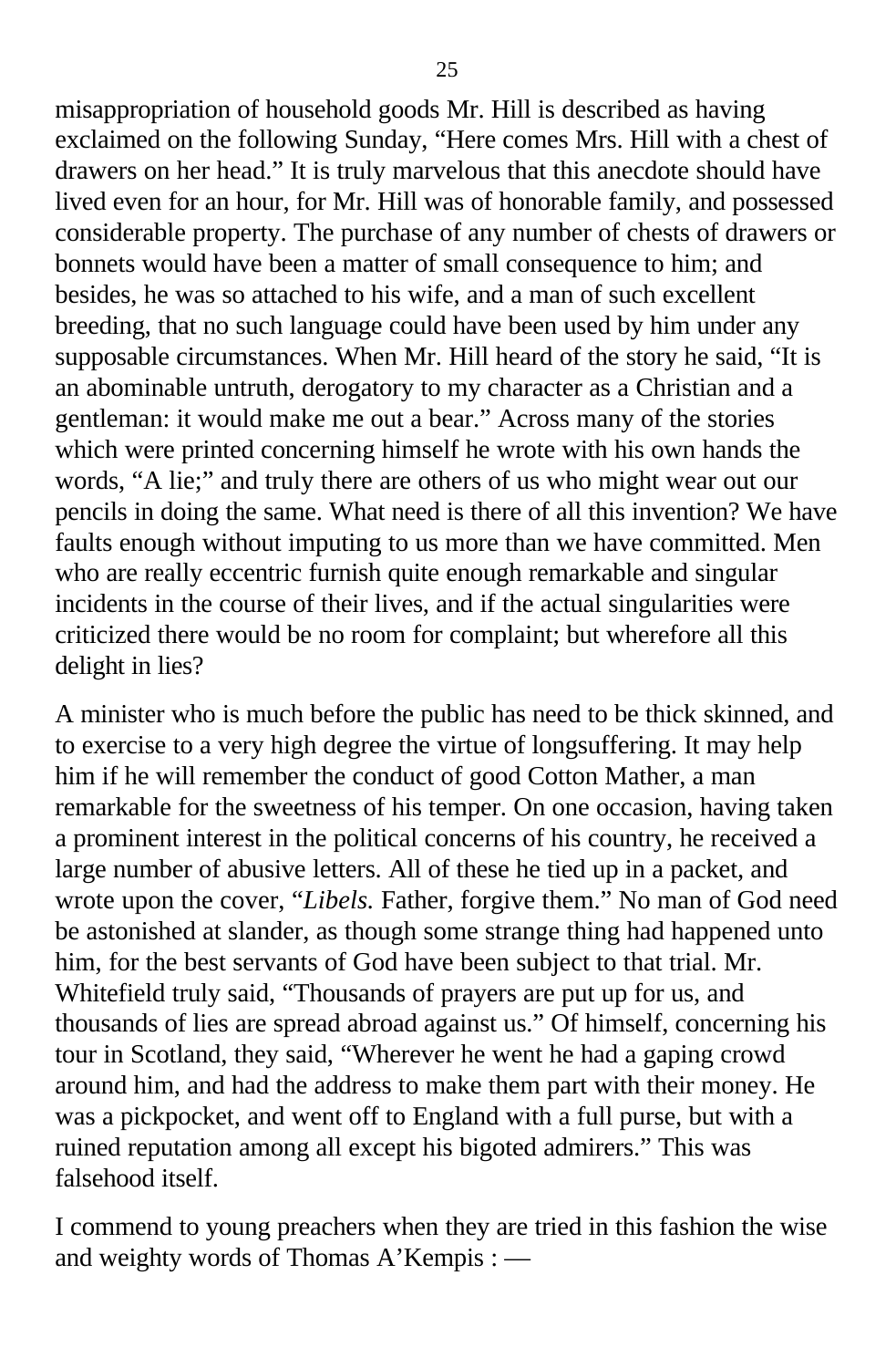"My son, take it not grievously if some think ill of thee, and speak that which thou wouldest not willingly hear.

"Thou oughtest to be the hardest judge of thyself and to think no man weaker than thyself.

"If thou dost walk spiritually, thou wilt not much weigh fleeting words.

"It is no small wisdom to keep silence in an evil time, and in thy heart to turn thyself to God, and not to be troubled by the judgment of men.

"Let not thy peace depend on the tongues of men; for whether they judge well of thee or ill, thou art not on that account other than thyself. Where are true peace and true glory? Are they not in God? "*And* he that careth not to please men, nor feareth to displease them, shall enjoy much peace.

"From inordinate love and vain fear ariseth all disquietness of heart and distraction of the mind."

Dr. Campbell once told me the following story  $:$   $\sim$  On one occasion, when Mr. Wesley was preaching, he said, "I have been falsely charged with every crime of which a human being is capable, except that of drunkenness." He had scarcely uttered these words before a wretched woman started up and screamed out at the top of her voice, "*You* old villain, and will you deny it? Did you not pledge your bands last night for a noggin of whisky, and did not the woman sell them to our parson's wife?" Having delivered herself of this abominable calumny the virago sat down amid a thunder-struck assembly, whereupon Mr. Wesley lifted his hands to heaven, and thanked God that his cup was now full, for they had said *all* manner of evil against him falsely for Christ's namesake. After this we feel reconciled to the idle tales which buzz about us, annoying us for a small moment, but doing no great damage.

I would fain hope that some untruthful representations of good men are the accidental results of mis-reports. In these days when reporters must furnish brief accounts of public speeches, it is almost impossible for them to do the speakers justice, for in their hurry they hear inaccurately, and in their brevity they give of necessity but a partial report. Now, the omission of a single sentence may make a speaker appear very absurd and eccentric. Of this we have a notable instance in the case of our beloved friend Mr. C. A. Davis, of Bradford. His is a sweet, poetical, well-balanced mind, and yet one would not think so from the newspaper report of a late speech at our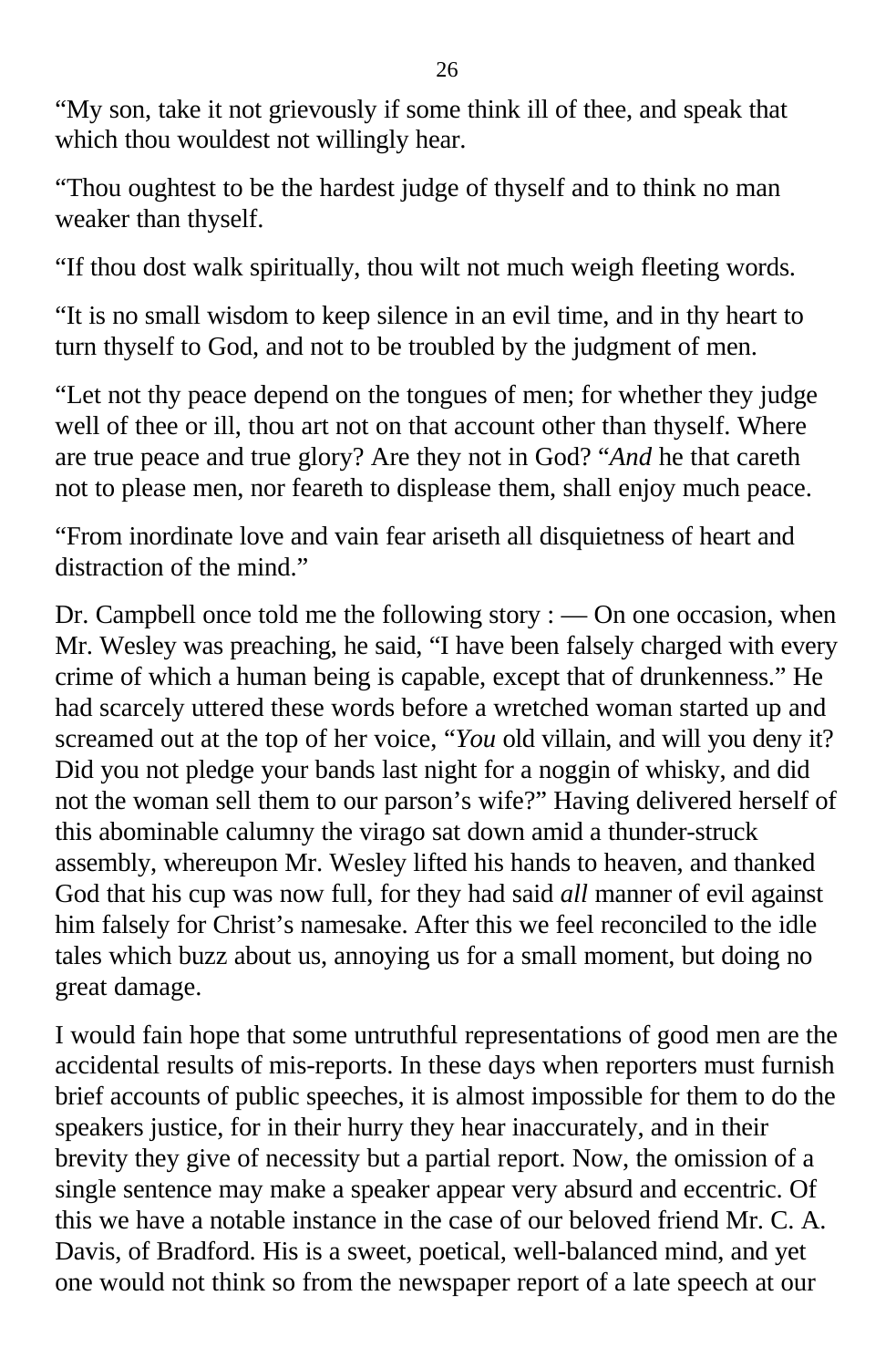College meeting. He is reported to have said of us, "*May* every hair of your head be a wax candle to light you into glory, and may you be in heaven ten minutes before the devil knows you are dead." Assuredly this looks very outrageous as it stands; but let me personally vouch for its connection. Our friend said that he wished that he was able to express his love to us, and his hearty desires for us, and that he envied the enthusiastic ingenuity of a poor Irish woman who in thanking her benefactor exclaimed, "*May,* etc." Now, the reporter in this case was a friend to us all, but probably the exigencies of the printing office knocked out the previous sentences, and there stood the Catholic benediction in all its exuberance. I am somewhat amused that certain papers should abuse my brother Davis for this, for he is one of the most quiet, orderly, and correct speakers that I know of, and I congratulate him upon gaining a reputation for eccentricity by mere accident.

Do you not think it very hard that some of us can never utter a playful sentence without being criticized? Often would I speak familiarly to my dear friends, and unbosom myself, as a man might in the midst of his family, but

#### **"***A chiel***'***s amang ye takin***'** *notes, And faith he***'***ll prent it.***"**

This is a sore oppression to a true-hearted man who does not care to be for ever under restraint. I sympathize thoroughly with Archdeacon Tillorson when he said, "*It* is surely an uneasy thing to sit always in a frame, and to be perpetually on your guard; not being able to speak a careless word, or to use a negligent posture without observation and censure. Nothing but necessity, or the hope of doing more good than a man is capable of doing in a private station, can recompense the trouble and uneasiness of a more public and busy life." The injustice of the matter is that what a man does but once in a playful moment, — and what poor slave among us does not sometimes play? — is bandied around as if it were a fair specimen of his whole life. A man in a walk chases a rare butterfly, and straightway is regarded as a mere boy who wastes his time in catching flies. But is this fair? Is it not a practical lie? For my own part, I have so long lived under a glass case, that like the bees that I have seen at the Crystal Palace I go on with my work, and try to be indifferent to spectators; and when my personal habits are truthfully reported, though they really are not the concern of anybody but myself, I feel utterly indifferent about it, except in times of depression, when I sigh for a lodge in some vast wilderness, where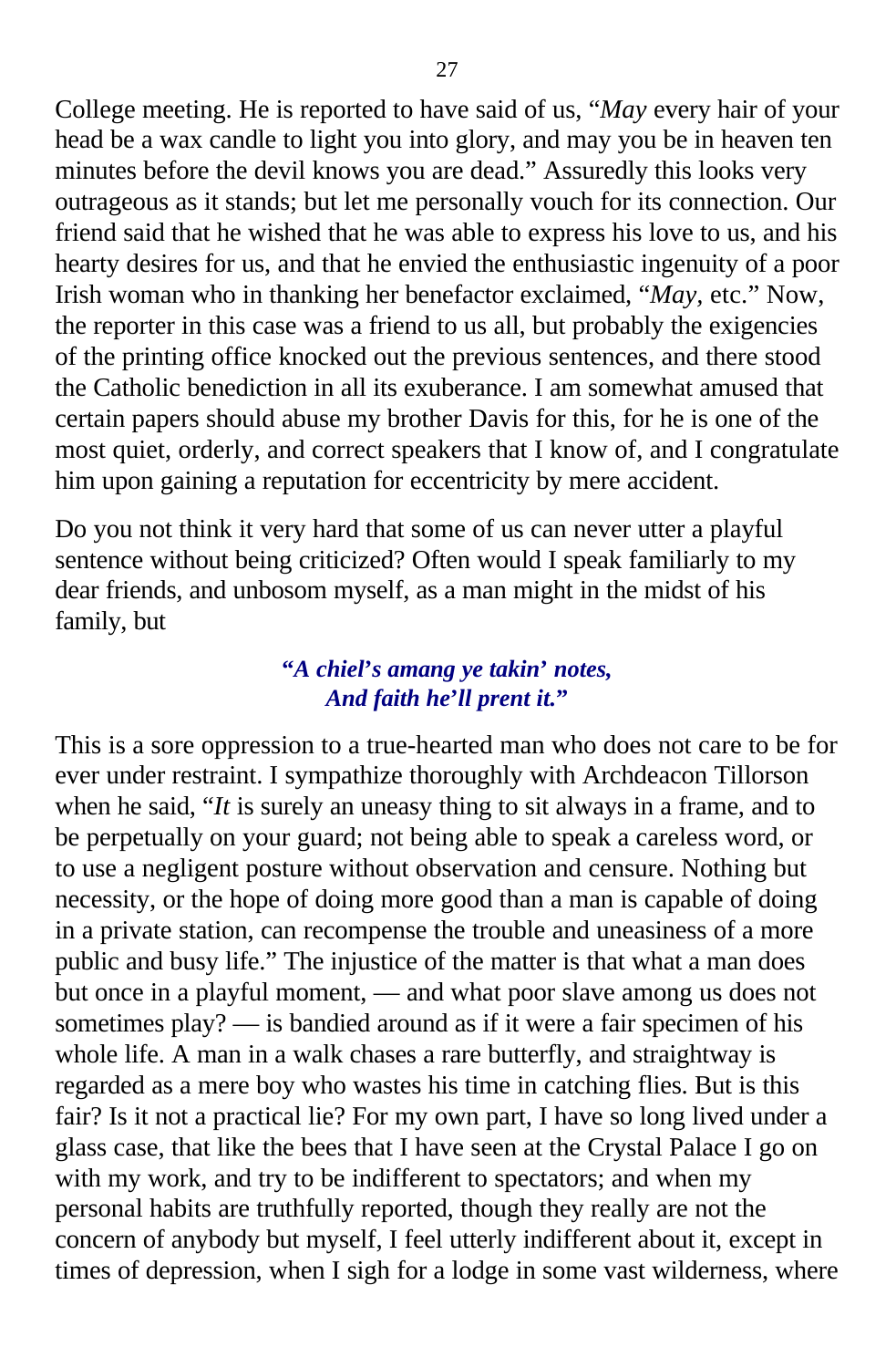rumors of newspaper men and interviewers might never reach me more. Would not some of our hearers be rather more eccentric than their ministers if they were hunted and reported as we are? May heaven spare them the affliction.

Here I take leave to say that there should be greater caution in believing silly stories about ministers of the gospel, and a far greater reluctance to repeat them. They have enough to bear without being made a laughingstock before the world, for matters of which they are perfectly innocent. Taken as a body, they are probably less guilty of anything outer*,* than any other set of men; in fact, they are too apt to freeze into a cold, professional propriety: and therefore it is on all accounts unwise by exaggeration and falsehood to damp exceptional fervor because it may be attended with vivacity of spirit and originality of style.

Still there have been eccentric men, and names occur to us with which the epithet is fitly connected. Who are they? I will not dwell on Robert South, a masterly preacher, some of whose pungent expressions are almost as forcible as they are ferocious. I shall do no more than mention such personages as Dean Swift and Laurence Sterne, and I shall only allude to that witty and worthy person the Reverend Sydney Smith, for these gentlemen, with all their genres, were not overdone with gospel, and would scarcely care to be mentioned in connection with the worthies whom I shall more largely speak upon. Neither will! dwell upon the eccentric persecutors who roared and raved against Methodists and revivalists from their pulpits, except that one of them deserves "honorable mention."

"Samuel Roe, a Bedfordshire clergyman in the last century, and vicar of Stoffold, in that county, was a specimen of that inconsistent, but not uncommon character, an enthusiast against enthusiasm. Without any extraordinary capacity or attainments, he might have lived without notice, and have died without remembrance, had he not signalized himself by a proposal for preventing the further growth of Methodism, — a proposal as full of genius as it was of humanity. But this amiable and benevolent man shall be heard in his own words: 'I humbly propose to the legislative powers, when it shall seem meet, to make an example of the tabernacle preachers, by enacting a law *to cut out their tongues,* as well as the tongues of all field teachers, and others who preach in houses, barns, or elsewhere, without apostolical ordination or legal authority.'" (Larwood's Book of Clerical Anecdotes.)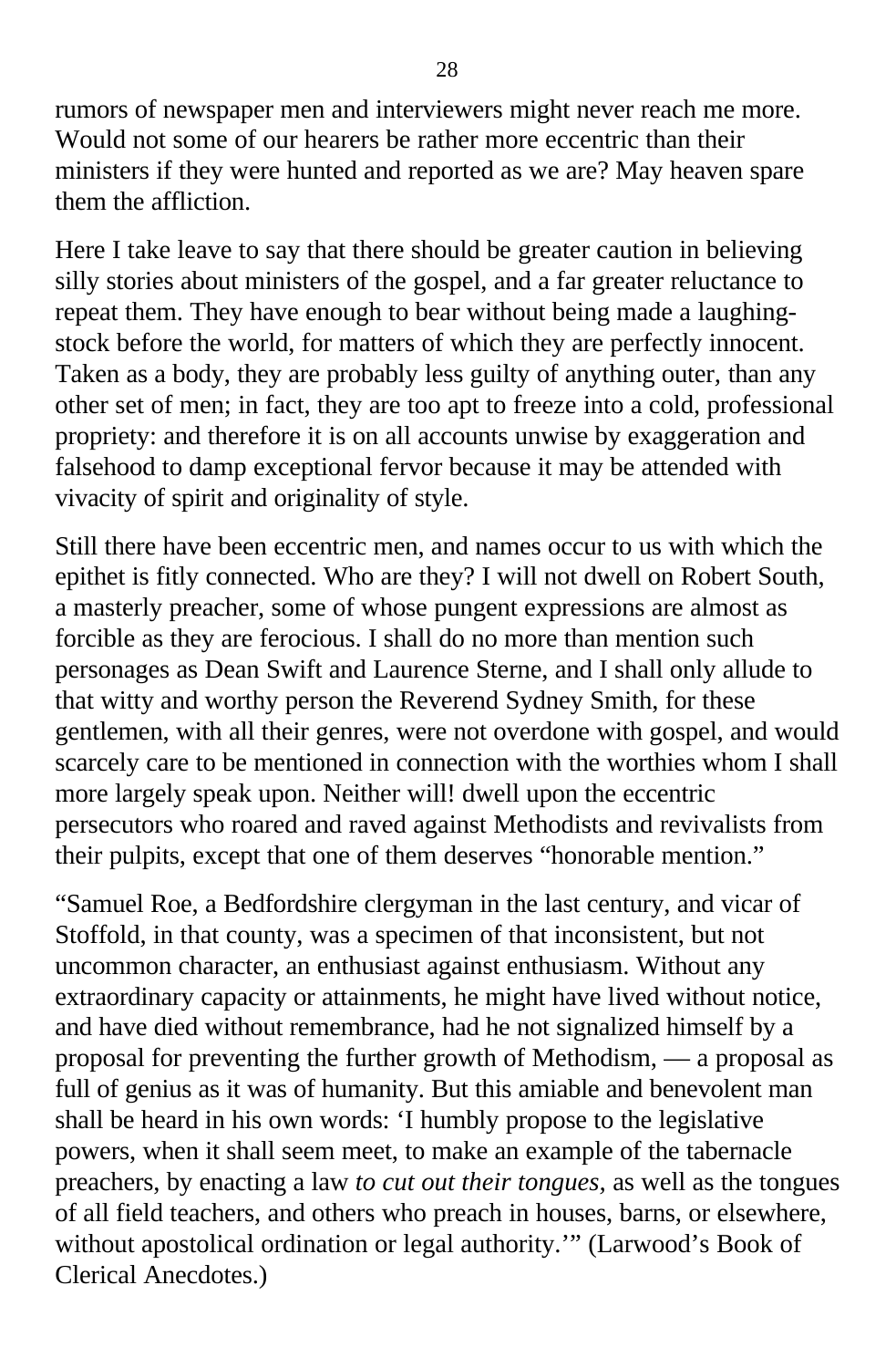I shall almost entirely confine myself to good men and true, who have really edified the church of God and led sinners to repentance.

To begin at the Reformation period, I should single out first and foremost grand old Hugh Latimer. The miter upon his head did not quench either his zeal or his wit. Is there any reformer whose name strikes with such a homely sound upon the English ear as that of Latimer? We admire Cranmer and Ridley and Hooper, and the rest of them, but we love Latimer. There is something so genuine, and as we proudly say, So thoroughly English about that honest servant of God, that whether he kisses the stake in death or rebukes kings in his life, our hearts go out towards him. Yet he was not only homely, but at times so odd and quaint in his speech that for a bishop he must be regarded as very eccentric. Did he not talk of that woman who could by no means be made to sleep till she begged them to take her to the parish church, where she had so often slept the sermon through, for she felt sure she should sleep there? Did he not tell his hearers a queer story of the countryman who thought that Tenterden steeple was the cause of the Goodwin Sands? Listen to such talk as this : — " I will tell you now a pretty story of a friar to refresh you withal. A preacher of the Gray Friars preached many times, and had but one sermon at all times, which sermon was of the ten commandments. And because this friar had preached this sermon so often, one that heard it before told the friar's servant that his master was called *Friar John Ten. Commandments;* wherefore the servant showed the friar his master thereof, and advised him to preach of some other matters; for it grieved the servant to hear his master derided. Now, the friar made answer saying, 'Belike, then, thou knowest the ten commandments well, seeing thou hast heard them so many a time.' 'Yea,' said the servant, 'I warrant you.' 'Let me hear them,' saith the master.' Then he began — ' Pride, covetousness, lechery,' and so numbered the deadly sins for the ten commandments. And so there be many at this time which be weary of the old gospel; they would fain hear some new things; they think themselves so perfect in the old, when they be no more skillful than this servant was in his ten commandments."

More homely still, if possible, is his talk about the various cheats of his own day : — "I will tell you of a false practice that was practiced in my country where I dwell. But I will not tell it you to teach you to do the same, but rather abhor it, for those who use such deceitfulness shall be damned world without end. I have known some that had a barren cow, and they would fain have had a great deal of money for her, therefore they go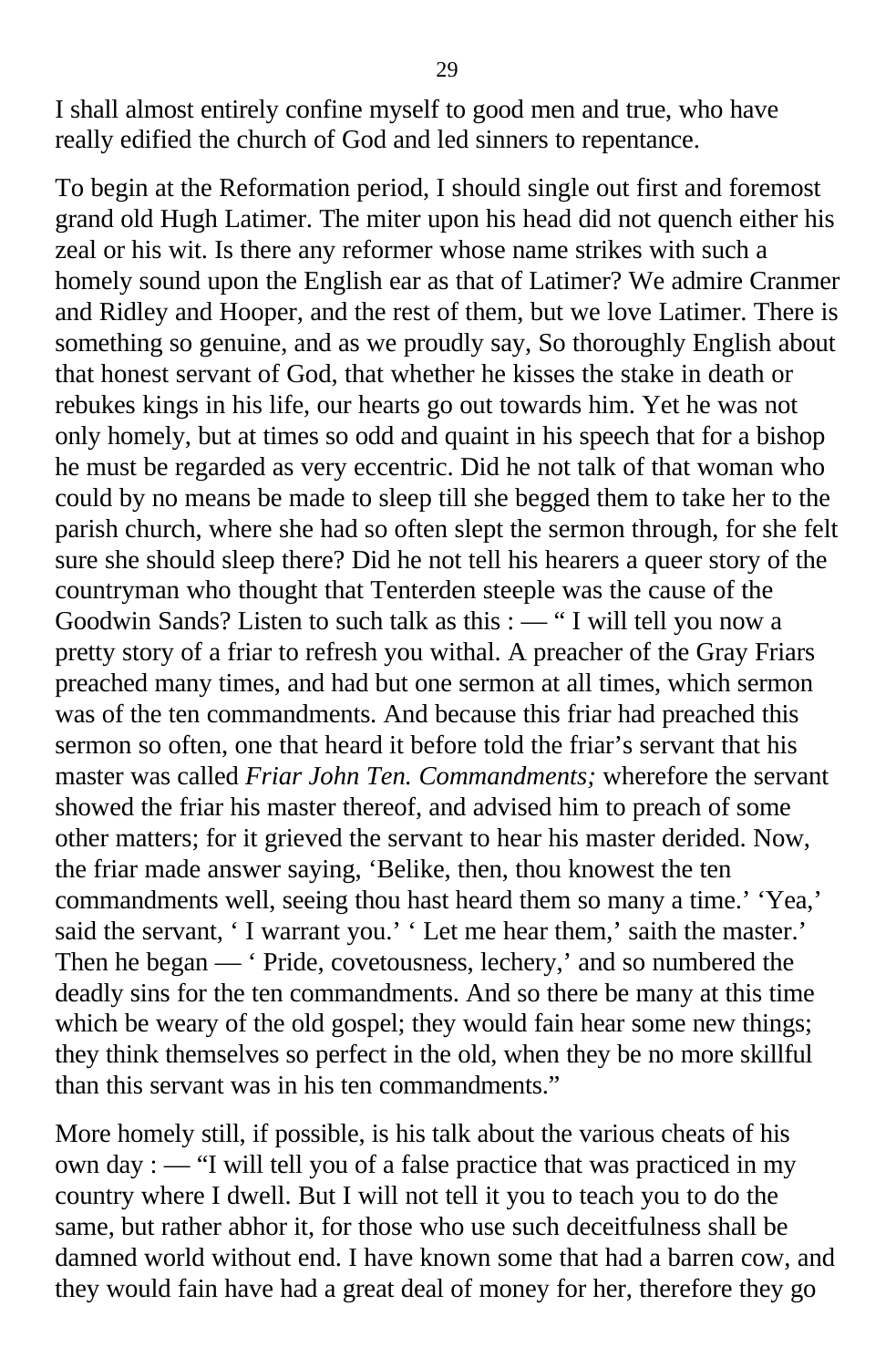and take a calf of another cow and put it to this barren cow, and so come to the market, pretending that this cow hath brought that calf, and so they sell their barren cow six or eight shillings dearer than they should have done else. The man which bought the cow cometh home; peradventure he hath a many of children, and hath no more cattle but this cow, and thinketh he shall have some milk for his children; but when all things cometh to pass, this is a barren cow, and so this poor man is deceived. The other fellow which sold the cow thinketh himself a jolly fellow, and a wise merchant, and he is called one that can make shift for himself. But I tell thee, whosoever thou art, do so if thou list, thou shalt do it of this price; thou shalt go to the devil, and there be hanged on the fiery gallows world without end. I tell you another false deed: I know that some husbandmen go to the market with a quarter of corn. Now, they would fain sell dear the worst, as well as the best, therefore they use this policy, they go and put a strike of fine malt or corn in the bottom of their sack, then they put two strike of the worst they had, then a good strike aloft in the sack's mouth, and so they come to the market. Now, there cometh a buyer, asking, 'Sir, is this good malt?' 'I warrant you (saith he) there is no better in this town '; and so he selleth all the malt or corn for the best, when there is but two strike of the best in the sack. The man that bought it thinketh he hath good malt, he cometh home. When he putteth the malt out of the sack, the strike which was in the bottom covereth the ill malt which was in the midst, and so the good man shall never perceive the fraud till he cometh to the occupying of the corn: the other man that sold it taketh this for a policy, but it is theft afore God, and he is bound to make restitution of so much of those two strikes which were nought [and] were sold too dear. So much he ought to restore, or else he shall never come to heaven, if God be true in his word. I could tell you of another falsehood, how they make wool to weigh much, but I will not tell it you."

Fancy the flutter among the lawn sleeves if a right reverend father were to talk in that fashion in these days. "Shockingly eccentric," would be the verdict of Canterbury and Winchester, and even of Sodor and Man.

Taking a great leap and coming down to modern times, we note the great religious revival under Whitefield and Wesley, and we ask — who is the eccentric man here? The answer is that several might be so named, but among them all the chief would be John Berridge, of Everton. What a lump of quaintness that man was; but who thinks of him at the present moment without admiration? His portrait forces you to smile, and you cannot read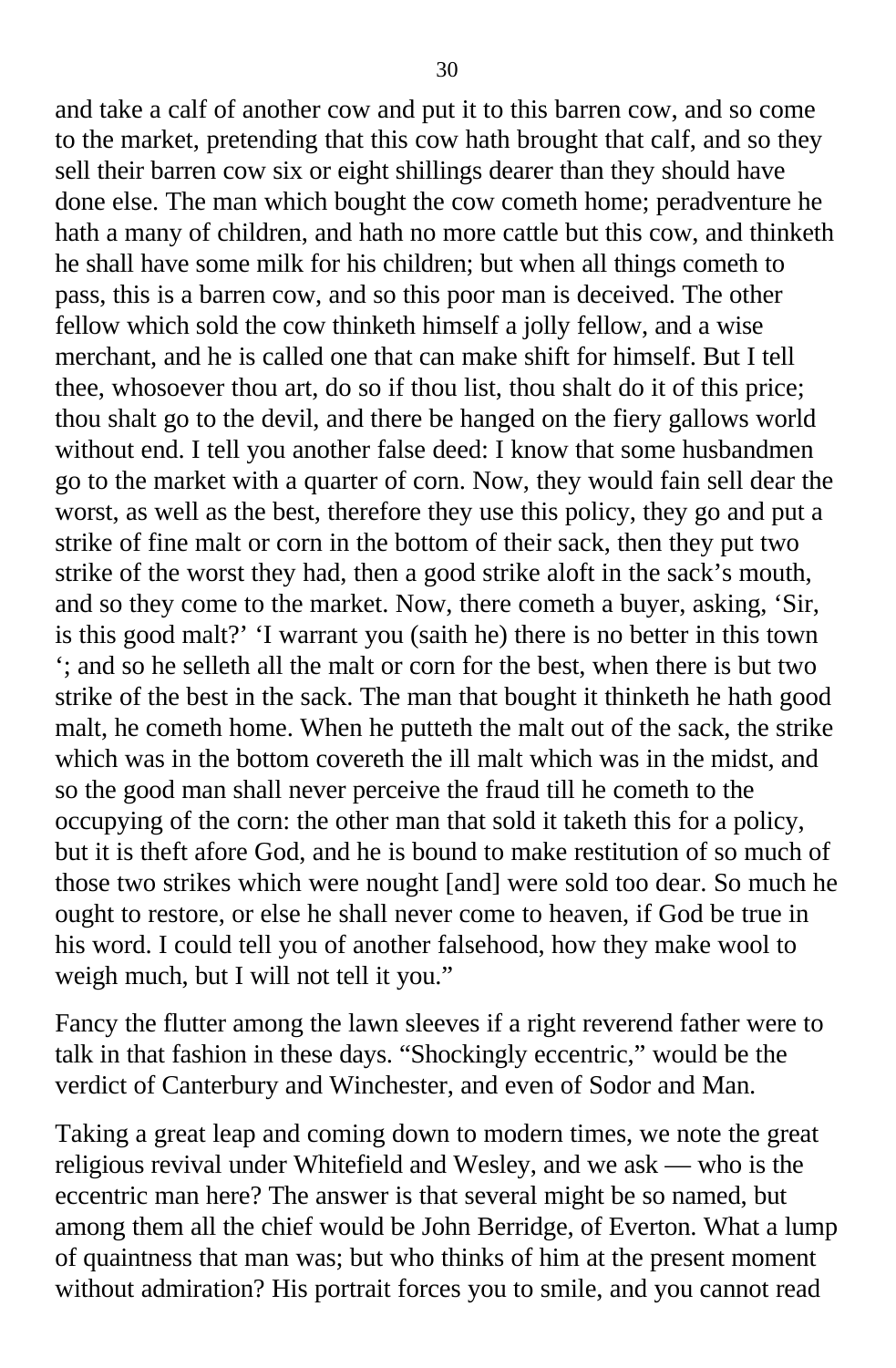his letters without laughing; but what a power was upon him to stir the souls of men and lead them to the Savior's feet. Mr. Thornton seriously admonished Mr. Berridge for asking' in his prayer at Tottenham Court Road that the Lord would give his people no stale bread, but that which was baked in the oven that day. I fail to see the very serious impropriety of the prayer; but when Thornton says, "You once jocularly informed me that you were born with a fool's cap on; pray, my dear sir, is it not high time that it was pulled off?" I agree with the question. Still I have more sympathy with Berridge's answer — " A fool's cap is not put off so readily as a *night* cap; one cleaves to the head and the other to the heart. Odd things break from me as abruptly as croaking from a raven." Berridge could not have lived if he had not found a vent for his spirits in witty sayings. tie would seem to have had a fine, frank soul, which acted upon its impulses without the fear of what observers might say. Yet was he ever ready to confess his fault in the direction of excessive mirth, and on one occasion he traces it to his not being in the best physical condition. This may seem very absurd, but it is not: I have known seasons when suffering from neuralgia or depression my only hope of speaking at all has been found in taking off all the brakes, and allowing my mind to have full swing. The more my head has ached the more have I indulged in humor, or I should not have been able to speak at all. Here is the passage which I referred to, it is from one of Berridge's letters: "*Laughter* is not found in heaven; all are too happy there to laugh; it is a disease of fallen nature, and as such infested me sorely *when sunk into the lowest stage of a nervous complaint.* It forced itself on me without provocation, and continued with such violence as quite to overwhelm me; and nothing could check it but choking it, viz. — filling my mouth with a handkerchief." Such fits were not frequent with him, although he was always radiant with smiles. I rather admire the pluck of the man that he could laugh when he was suffering so severely. The effect which the sight of Berridge produced upon the very sober mind of Andrew Fuller is well worth mentioning. He says: "*I* greatly admired that divine savor, which all along mingled itself with Mr. Berridge's facetiousness, and sufficiently chastened it. His conversation tended to produce a frequent, but guileless smile, accompanied with a tear of pleasure. His love to Christ appears to be intense. The visit left a strong and lasting impression on my heart of the beauty of holiness, of holiness almost matured."

31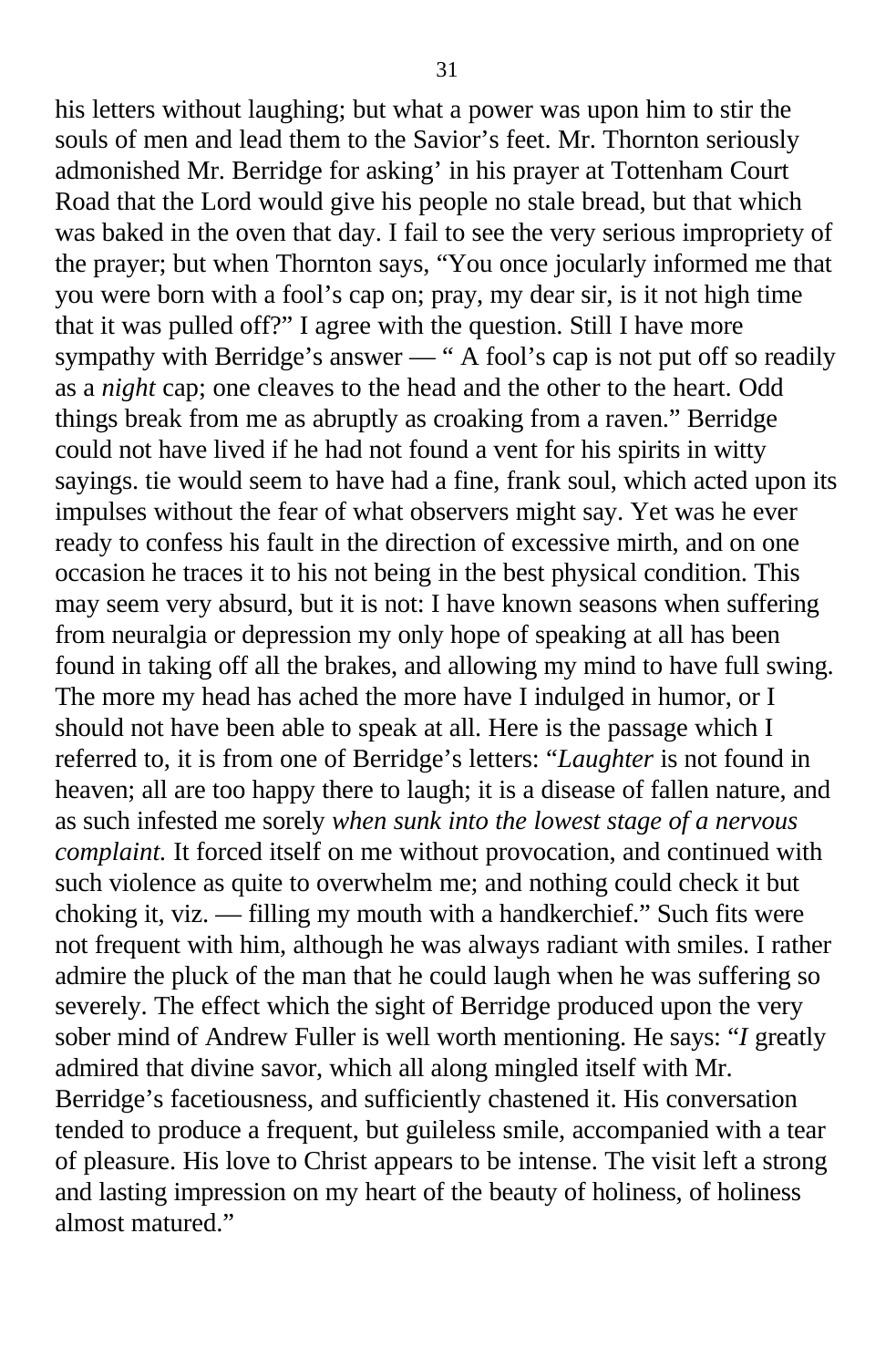When I remember that there is credible information that in the space of about twelve months some four thousand souls were brought to Christ by his preaching, and that in the region wherein he labored his name is still mentioned as that of a great saint, I feel that there was nothing m the eccentricity of Berridge of which he needed to be ashamed.

Mr. Hill, whom Berridge calls "*Dear* Rowley," was hard at work for his Master when the old vicar was going off the stage, and well did he carry out the old man's advice, — " Study not to be a fine preacher: Jerichos are blown down with rams' horns. Look simply unto Jesus for preaching food, and what is wanted will be given, and what is given will be blest, whether it be a barley or a wheaten loaf, a crust or a crumb. Your mouth will be a flowing scream or a fountain scaled, according as your heart is. Avoid all controversy in preaching, talking, or writing; preach nothing down but the devil, and nothing up but Jesus Christ."

With Rowland Hill we naturally associate Matthew Wilks, who kept the Tabernacle full while Mr. Hill crowded Surrey Chapel. Of both of these we hope to speak more fully further on. America in the time of her first formation produced back-woods' preachers of a rarely eccentric order, such as Jacob Gruber, William Hibbard, James Oxley, Peter Cartwright, and others of a brave fraternity of men who labored with the axe in their hands and the gospel on their ready tongues. The same country also gave us Father Taylor, the sailor preacher of Boston. However grotesque some of these men may seem we cannot but admire their readiness for service and their unconquerable courage. Think of going to a charge where the people write, "Be sure and send us a good swimmer, for he will have to cross no end of rivers." "George," said Bishop Asbury to George Roberts, "where are your clothes?" "Bishop, they are on my back." This man carried needle and thread in case of accident to his one set of garments. We cannot countenance the propensity of Cartwright for physical warfare. We trust it will remain a peculiarity confined to America for a preacher to be equally ready to fight or to preach. Some men may be all the better for being knocked down, but the knocker down will surely be all the worse. However, these members of the church militant were rough men dealing with rough men, and we are glad that we are not tempted in the direction of fisticuffs.

The Baptists among many others of lesser note have had Robert Robinson, of Cambridge, of whom Robert Hall said that he could say "*what* he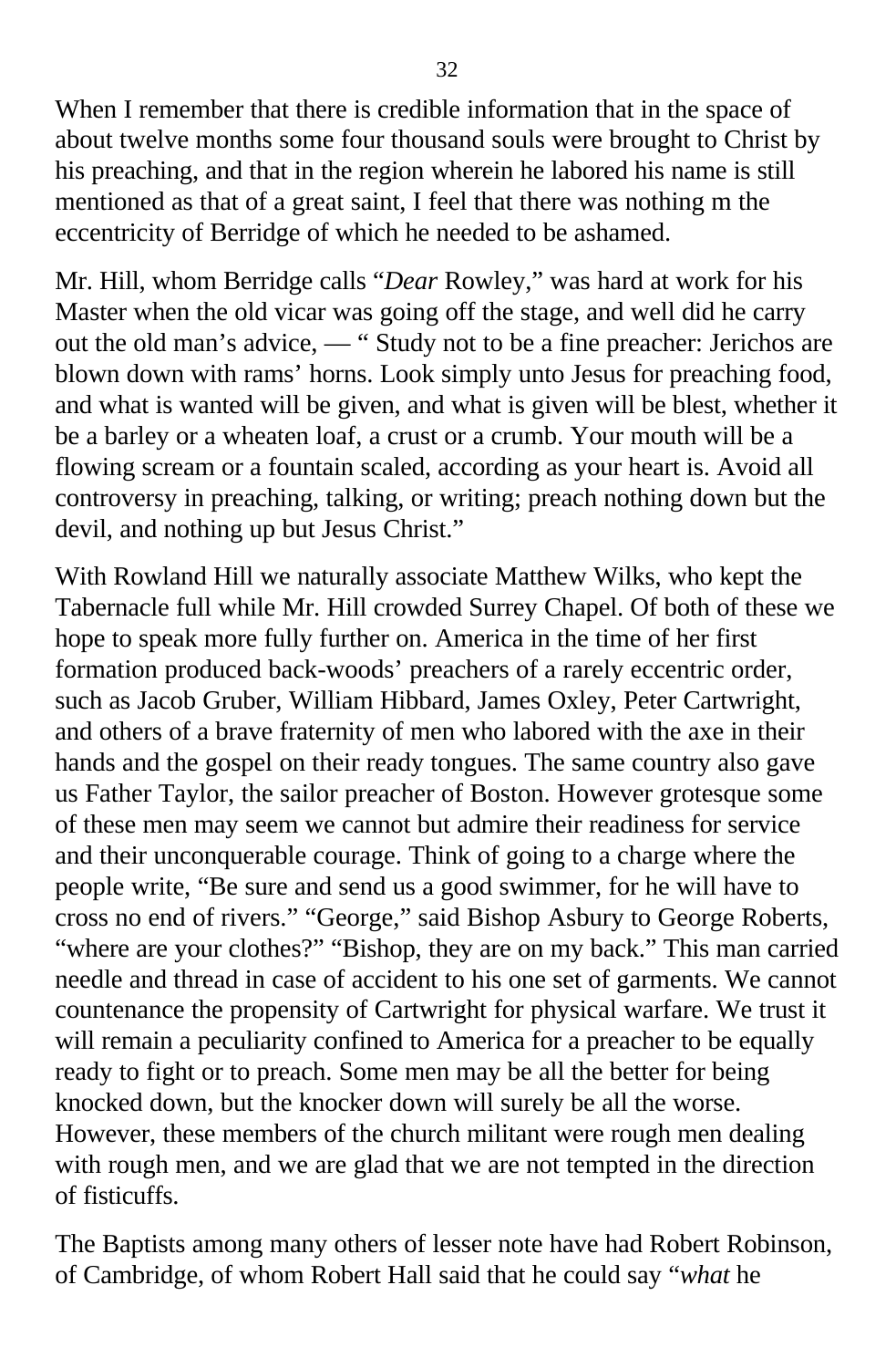pleased, when he pleased, and how he pleased," and John Ryland, of Northampton, whose force and naturalness sometimes carried him into eccentric regions.

Among the Methodists have sprung up William Dawson, Gideon Ousely, Squire Brooke, and others whose names will not soon be forgotten. Now, it strikes me that if we were bound to make out a short list of earnest and successful soul-winners we might be content to take the list which we have already made out. To say the least, it is remarkable that eccentricity and usefulness often go together. These wicked eccentric people, who are so frequently condemned, have nevertheless, it turns out, been among the most useful men of their times. Matthew Wilks' way of meeting objections to his whims and oddities was not a bad one. I am told that a deputation of his friends waited upon the old gentleman to expostulate with him for his irregularities of utterance; he was shocking many good people, and his advisers hoped that he would endeavor to amend. He said, "Well, gentlemen, if you have said what you have to say, I will get you to wait just a minute or two while I run up stairs." Mr. Wilks went up stairs, and brought down a long roll of paper, which he unfolded with due dignity. "Look at that." Yes, they looked at it. "Do you see the number of names?" "*Yes.*" "*Here* is another roll for you. Look at this! Count those names! Here is number three, look at this! :Now, gentlemen," he said, "you see all these names? Well, then, all these precious souls profess to have found the Savior and everlasting life through what you are pleased to call my whims and oddities; and if you will find a longer roll in the hands of those who have no such whims and oddities I will try and alter my ways to please you; but until then I shall certainly follow my own course." Common sense declares Mr. Wilks to have been right. We do not say that the end justifies the means, but we would venture to hint that means which have such an end need very little justifying.

Let those whose barren ministries are as proper and decorous as a row of gravestones complain of the oddities of those who bring thousands to Christ: as for us, we have no heart for fault-finding, and only wish, without imitating their eccentricity, to find out the secret of the success of these men, if by any means we might save some. Eccentric or not eccentric will be a small matter with us if men are delivered from the wrath to come and led to trust in Jesus by the word which we preach.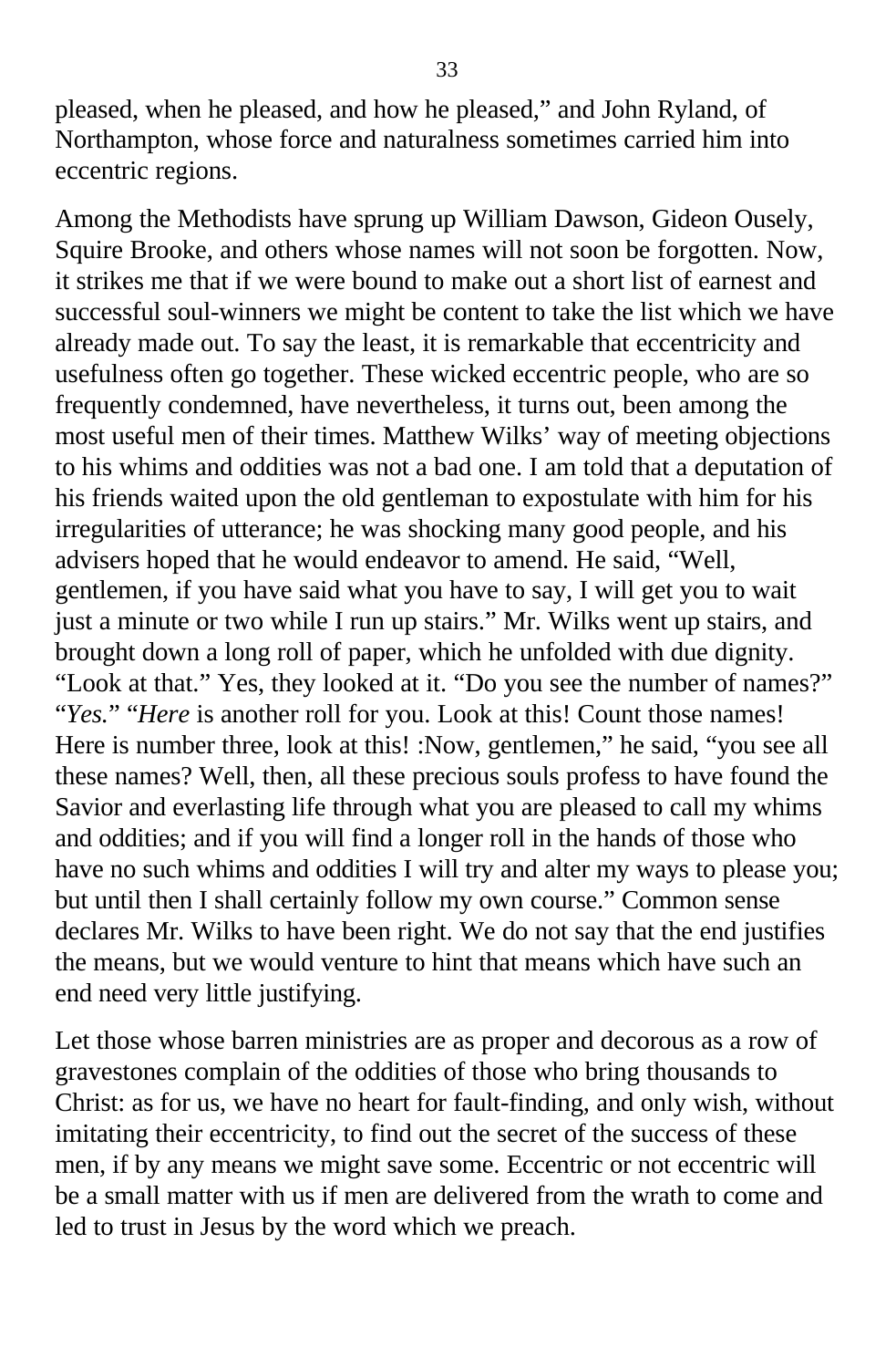# CAUSES OF ECCENTRICITY.

WE have continued talking about eccentric men, but we have not yet decided what it is which makes a man eccentric. Let us now come to the point. Some ministers have been reckoned eccentric simply and only because *they have been natural.* They have been themselves, and not copies of others: what was in them they have not restrained, but have given full play to all their powers. Take for instance John Berridge. Berridge was quaint by nature. In the former lecture I quoted purposely from his letters rather than from any of his sermons or didactic works, because in a letter you see a man at ease. Berridge could not help being singular, for the form of his mind led him in that direction, and his bachelor life helped to develop his idiosyncrasies. His quaintness was all his own, and you see it in his household arrangements, as, for instance, when he says to a friend: "I am glad to see you write of a visit to Ever-ton; we have always plenty of horse provender at hand; but unless you send me notice beforehand of your coming, you will have a cold and scanty meal; for we roast only twice in the week. Let me have a line, and I will give you the same treat I always gave to Mr. Whitefield, an eighteen-penny barn-door fowl; this will neither burst you nor ruin me; half you shall have at noon with a pudding, and the rest at night. Much grace and sweet peace be with yourself and partner; and the blessing of a new heart be with your children. With many thanks, I remain your affectionate servant,

#### **J.B."**

Nor is it less manifest in his hymns, even the most sober of them, as for instance in the well-known verse where he speaks of the saints in heaven and cries —

> **"***Ah, Lord, with feeble steps I creep, And sometimes sing and sometimes weep; But strip me of my house of clay, And I will sing as loud as they.***"**

We are not likely to censure the good man for his oddities more severely than he does himself, for in another of his pieces he writes —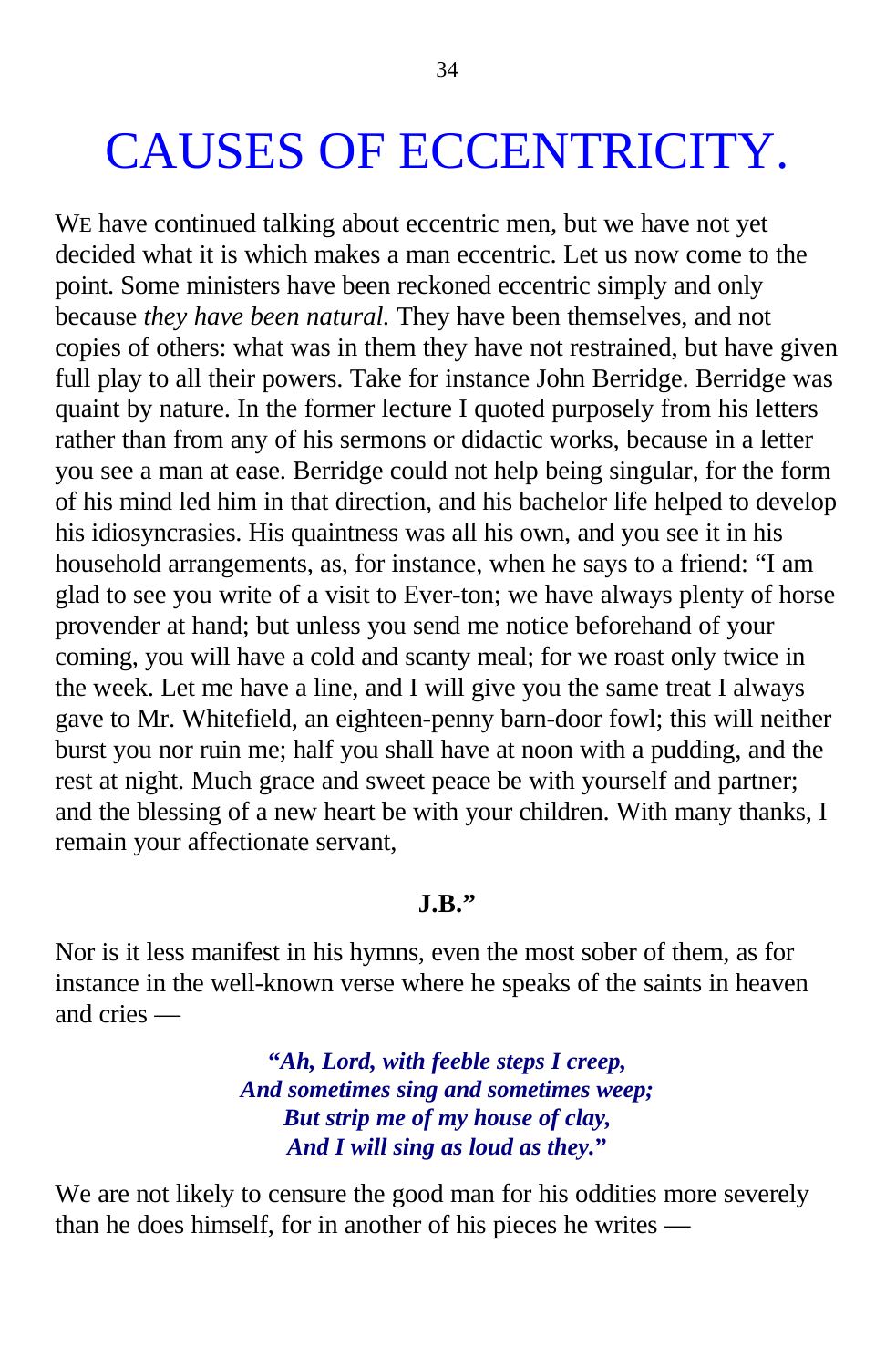**"***Brisk and dull in half an hour, and cold, and sweet and sour, Sometimes grave at Jesus***'** *school, Sometimes light and play the fool.*

**"***What a motley wretch am I, Full of inconsistency! Sure the plague is in my heart, Else I could not act this part.***"**

Rowland Hill, again, was odd by nature, and though he put great constraint upon himself his oddity would break out. On one occasion he preached in Dr. Collyer's chapel at Peckham, where everything was of the most stately order. He spoke for twenty-five minutes in a strain of deepest solemnity, but at last the real man broke out, and for the next quarter of an hour quaintness came to the front. In the vestry, at the close, he observed that he had over and over again resolved to utter no expression which could excite a smile, but, said he, "I find it's of no use. Though my very life depended upon it, I could not help myself." He never went out of his way for odd and striking sayings, he even strove to avoid them, but they were natural to him, and he was not himself without them. Do we blame the man for being himself? We blame him not, but commend him. Originality is not to be censured, but encouraged. Sir Joshua Reynolds says of painters, "*Few* have been taught to any purpose who have not been their own teachers." It was the excellence of Gainsborough that he formed his style for himself in the fields, and not in the studios of an academy. "The methods he used for producing his effects had very much the appearance of an artist who had never learned from others the usual and regular practice belonging to the art; for still, like a man of strong intuitive perception of what was required, he found out a way of his own to accomplish his purpose." We need in the pulpit more Gainsboroughs, for we have quite enough of the academy men of this school and the other.

Cold-hearted professionals follow each other in one line, like those caterpillars which I have seen at Mentone, which make a procession head to tail in a straight line, till you half fancy it is only one single insect; but the man who serves his God with his whole heart is apt to forget his surroundings, and to fling himself so completely into his work that the whole of his nature comes into action, and even his humor, if he be possessed of that faculty, rushes into the battle.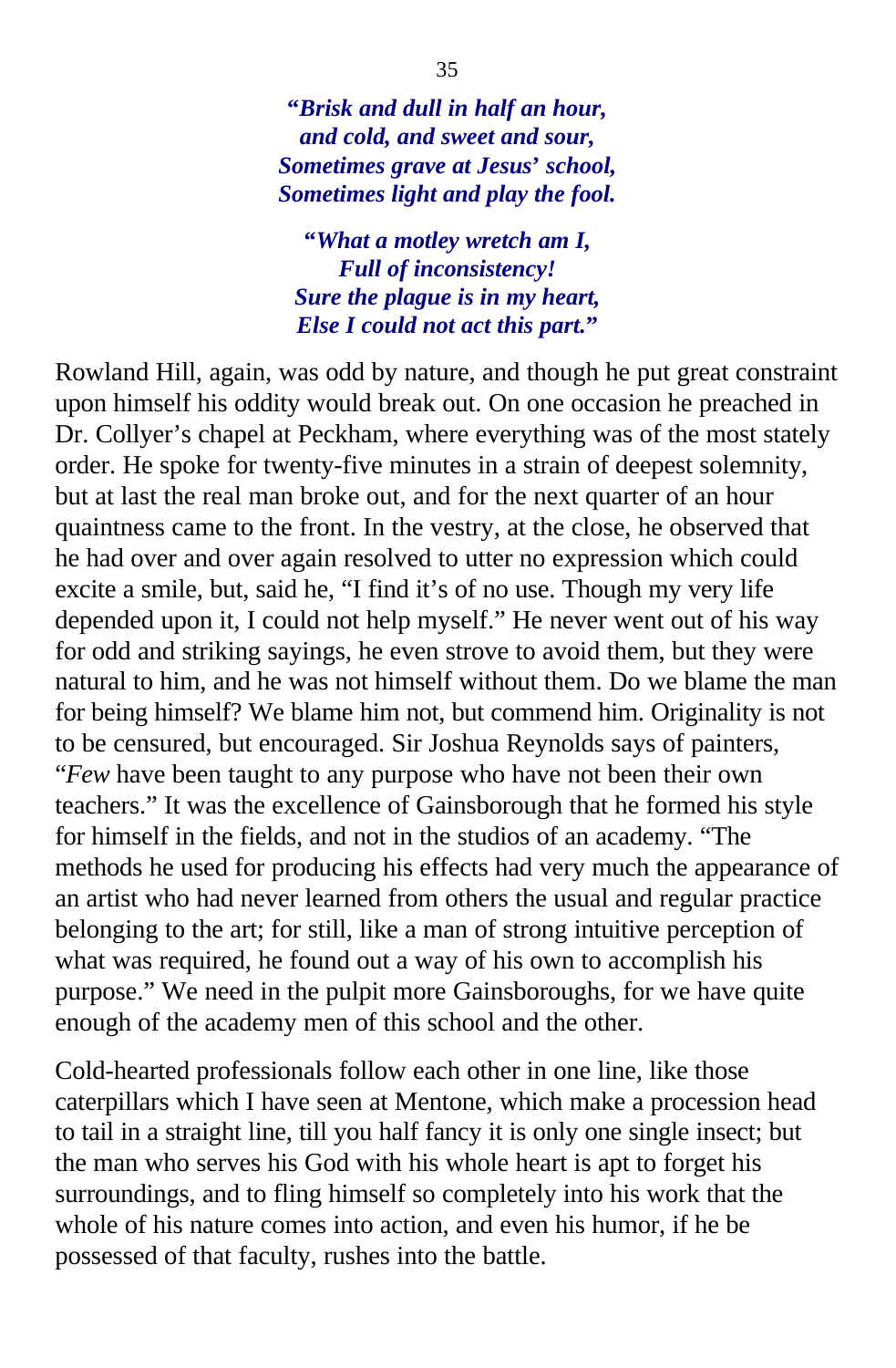Some men have been dubbed eccentric because *they have been more truthful than their fellows.* Exact truth-speaking is none too common in our country. Few say that they are busy and cannot see those who call on them, but they are" not at home." Writing to persons whom they hate, many begin with, "My dear sir"; and to persons for whom they have no respect they subscribe themselves," Your obedient servant." These are only quoted as feeble specimens of genteel falsehood; but like straws they show how the wind blows. Now there are a few men who are called eccentric because they do not believe in etiquettical lying, but speak the truth whether they offend or please. A gentleman not long ago was set down as very eccentric because being asked whether the tea was to his taste, he replied that it was not, for it was very weak and nearly cold. Others had equivocated, or had expressed themselves delighted with the nauseous decoction, and none of these were set down as eccentric. The more's the pity! Where truth is thought to be eccentric, the age itself is out of gear.

Father Taylor presided at a prayer meeting among his sailor converts, and a great man from the City came in to honor the poor people with his presence and to patronize their missionary. He made a speech, in which he extolled the kindness of the wealthy Christian people of Boston in helping to build Mr. Taylor's chapel, and assisting in his support. He praised these superior people for their great consideration of poor degraded sailors; and he gave the audience a sufficient allowance of condescension to last them for the next six months at the least. As soon as the great man had finished, Mr. Taylor quiet]y asked, "Is there any other old sinner from up .town who would like to say a word before we go on with the meeting?" The eccentricity of that expression lay in the truthfulness which thus rebuked the impertinence of the speaker.

Good Mr. Grimshaw of Haworth once displayed his eccentricity when Mr. Whitefield was preaching in his church. Whitefield in his sermon having spoken severely of those professors of the gospel who, by their loose and evil conduct, caused the ways of truth to be evil spoken of, intimated his hope that it was not necessary to enlarge much upon that topic to the congregation before him, who had long been privileged to listen to the earnest addresses of such an able and faithful preacher. Up gets Mr. Grimshaw and says in a loud voice, "Oh! sir, for God's sake, don't speak so; I pray you do not flatter them. I fear the greater part of them are going to hell with their eyes open." Very different this from the smooth-spoken flatterer who did not desire the visit of an evangelist, because such people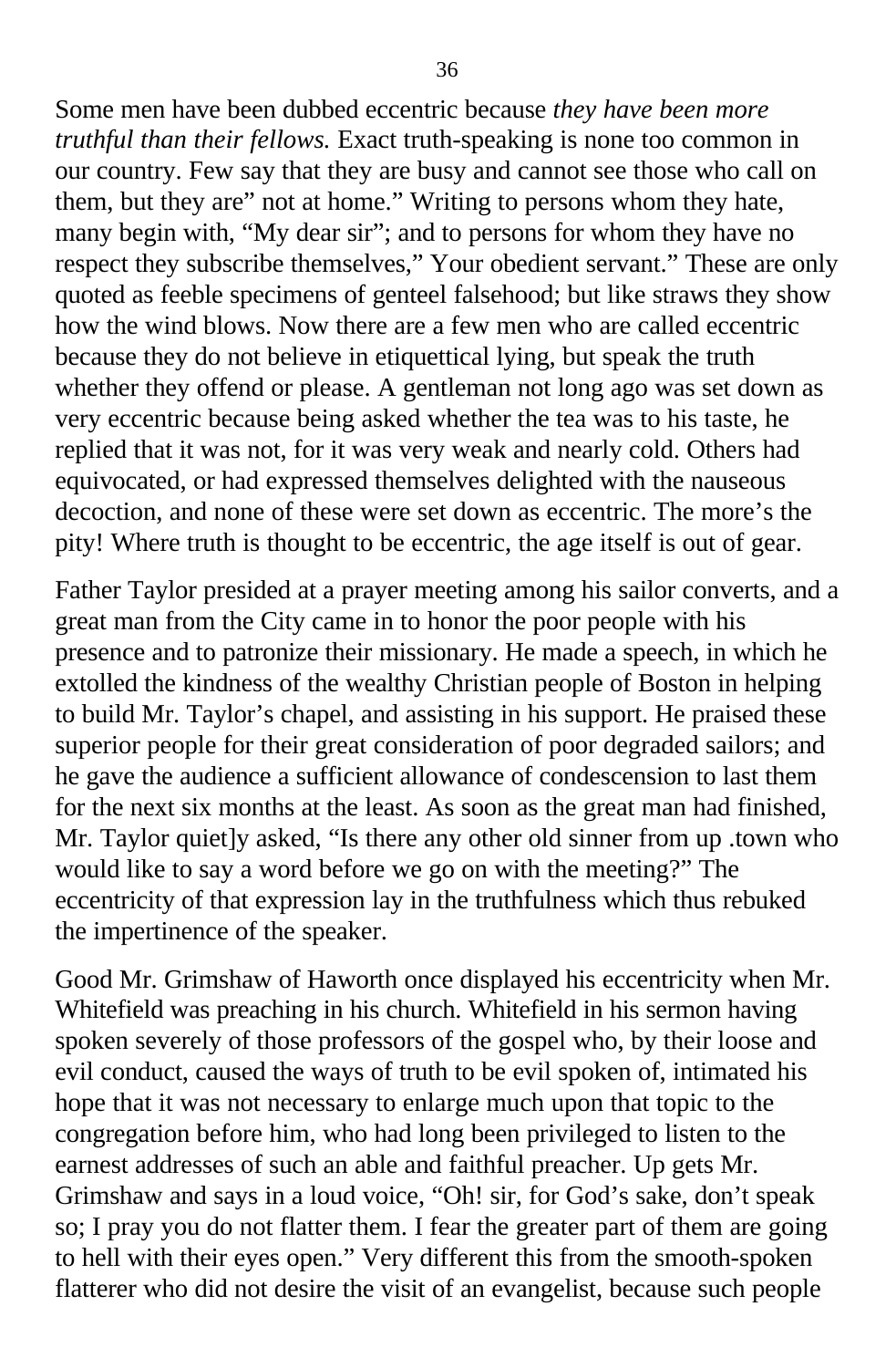were only fit to preach to the wicked, and he was not aware that there was one such person in his parish.

Mr. Hill once rebuked an Antinomian who was in the habit of drinking. The man replied with a knowing look, "Now, do you think, Mr. Hill, a glass of spirits will drive grace out of my heart? "*No,*" said the faithful old gentleman, "*for* there is none in it." This was putting the truth pretty clearly, and for that very reason it is spoken of as eccentric.

Matthew Wilks was remarkable for hatred of the flattering terms which certain unctuous brethren would every now and then lavish upon him. "There," said he, "*I* have been much pleased with my people's prayers tonight. No stuff, no flattery, no speaking of me as a dear, venerable saint, until I almost go into hysterics. Saint, indeed! A poor worm! I can scarcely refrain from speaking aloud, when such language frets my ears." To a wealthy man who had headed a subscription list for an excellent institution with a very small sum, he said, "I will have nothing to do with it since you do so little for it. You have strangled the child in its birth, when you should have nourished and cherished it until you had set it upon its feet."

Now, in these cases the eccentricity lay in plain speaking, and this is an order of eccentricity of which we cannot very well have too much, if it be accompanied by sincere affection and tempered with gentleness. But of this I feel quite sure, that if any man will make up his mind that he will only say what he believes to be strictly true, he will be thought odd and eccentric before the sun goes down.

Certain preachers have been very eccentric because *they have been manly,* too manly to be hampered by the customs and manners of the period. They have broken through one and another of the rules which have been constructed for the propping up of mannikins, and have behaved themselves as men. Mr. Binney was often thought eccentric for nothing else but his boldness and freedom from pulpit affectations. Why, sirs, there are places where it would be eccentric to speak so as to startle the drowsy; eccentric to illustrate your words by suitable action; eccentric to use a simple illustration: in fact, eccentric to utter anything more striking than the polished nullities of Blair. True-hearted men are not readily held in by the cramping-irons of childish fashion, but they are of the mind of Matthew Wilks who said, "*Flesh* will cry out, 'What will men say?' but a sanctified conscience will cry, 'What will God say?'" Egyptian art was reduced to an unvarying ugliness by laws which fixed the form of every feature and limb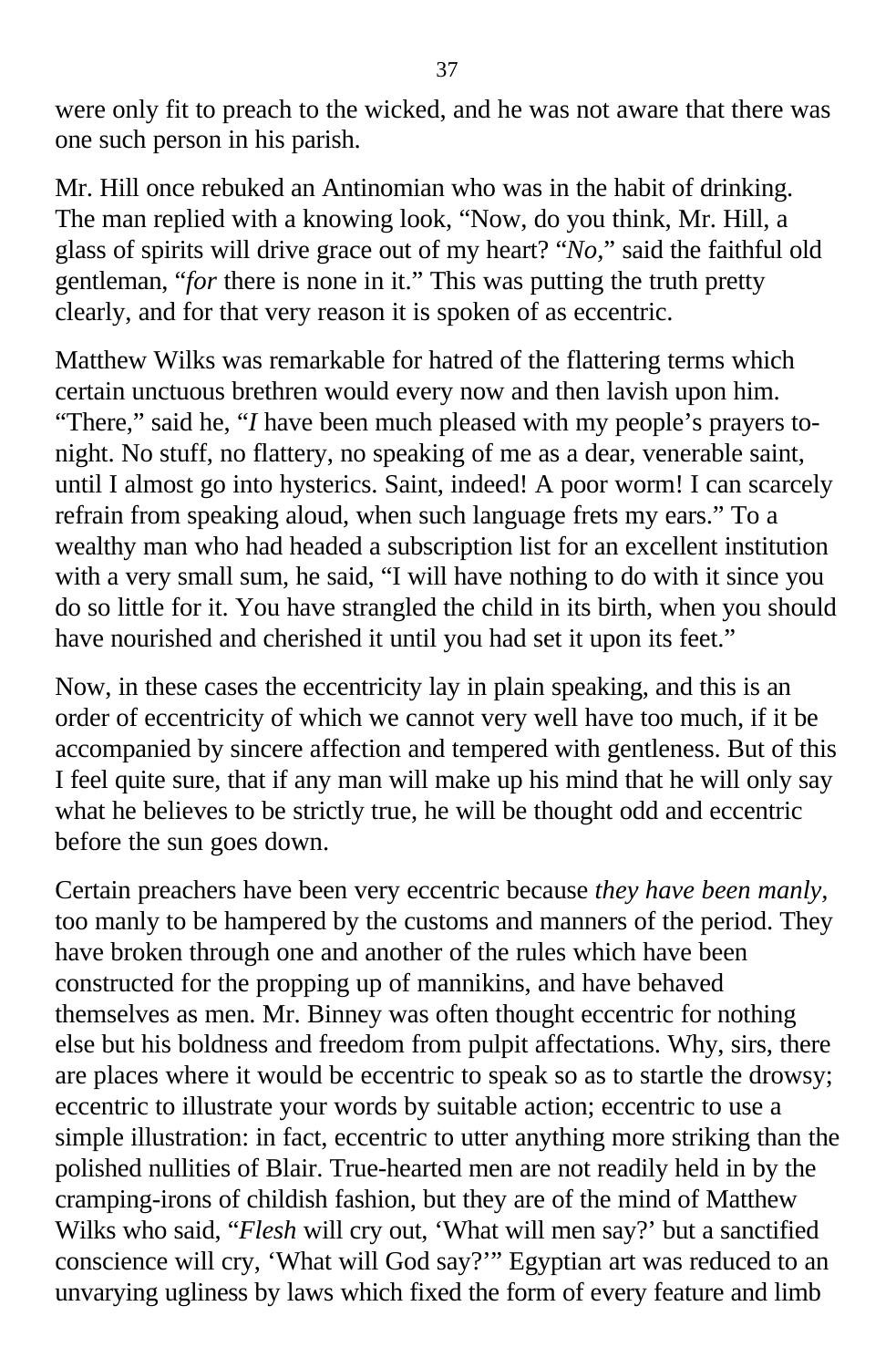of its statues: the artist who should have anticipated the graceful life of Grecian sculpture would have been condemned by his nation as grievously eccentric, and yet unbiased ages would have exonerated the innovator from any fault; the case is the same with preachers who break through artificial rules, and boldly refuse to be mere copyists of the regulation patterns. In some places the style has been fixed by some venerated pastor who has gone to his rest; his threadbare mantle, which was excellent wear for him, is supposed to be the exact garment for his successor, and the old women of both sexes cry out against any who choose to wear their own clothes.

It is easy enough among Dissenters to find regulations as rigid as could be invented by any bench of bishops; you may not vary the length of the hymn or the order of the service by a hair's breadth, or you will sin against your own reputation and the feelings of the conservative portion of the congregation. There are few of such places now, but quite enough. and, where the evil rules, the good folks are as tenacious of their established nonsense as ever the Church of England can be of her printed prayers and rubrics; and the preacher must submit to all the regular fudge as if it were Scripture itself, or be pronounced eccentric and wanting in decorum. A man that *is* a man will yield for peace sake as far as his soul is unhampered, but beyond that he will ask, "Who makes these regulations, and to what end are they made?" Finding them. to be worthless and injurious, he will put his foot through them, and there will be an end of the rubbish. Some congregations are dying of dignity, and must be aroused by real life. People said that Mr. Hill rode on the back of order and decorum, and therefore he called his two horses by those names, so that if he could not ride on the back of them he might make the saying nearly true by being dragged behind them. Order and decorum, in some of our churches, have manifested themselves to be deadly sins; dead and burying the dead. Some congregations are so very orderly that they are like a vault in which the corpses lie, each one in due place, and none dares to move or lift a voice loud enough to be called a chirp. This will not do. Bring the trumpet! Sound a blast and wake the sleepers! Eccentric! Yes, eccentricity, if you like to call life by that name. Heaven knows it is sadly wanted.

After all, the eccentricities of manly life never equal those of the wretched dance (death, or sleep of death, which is so dear to mere routine. Think of such an event as the following happening among your orderly readers of other men's discourses, for the like has happened and must have happened many times. A certain preacher delivered a discourse in which occurred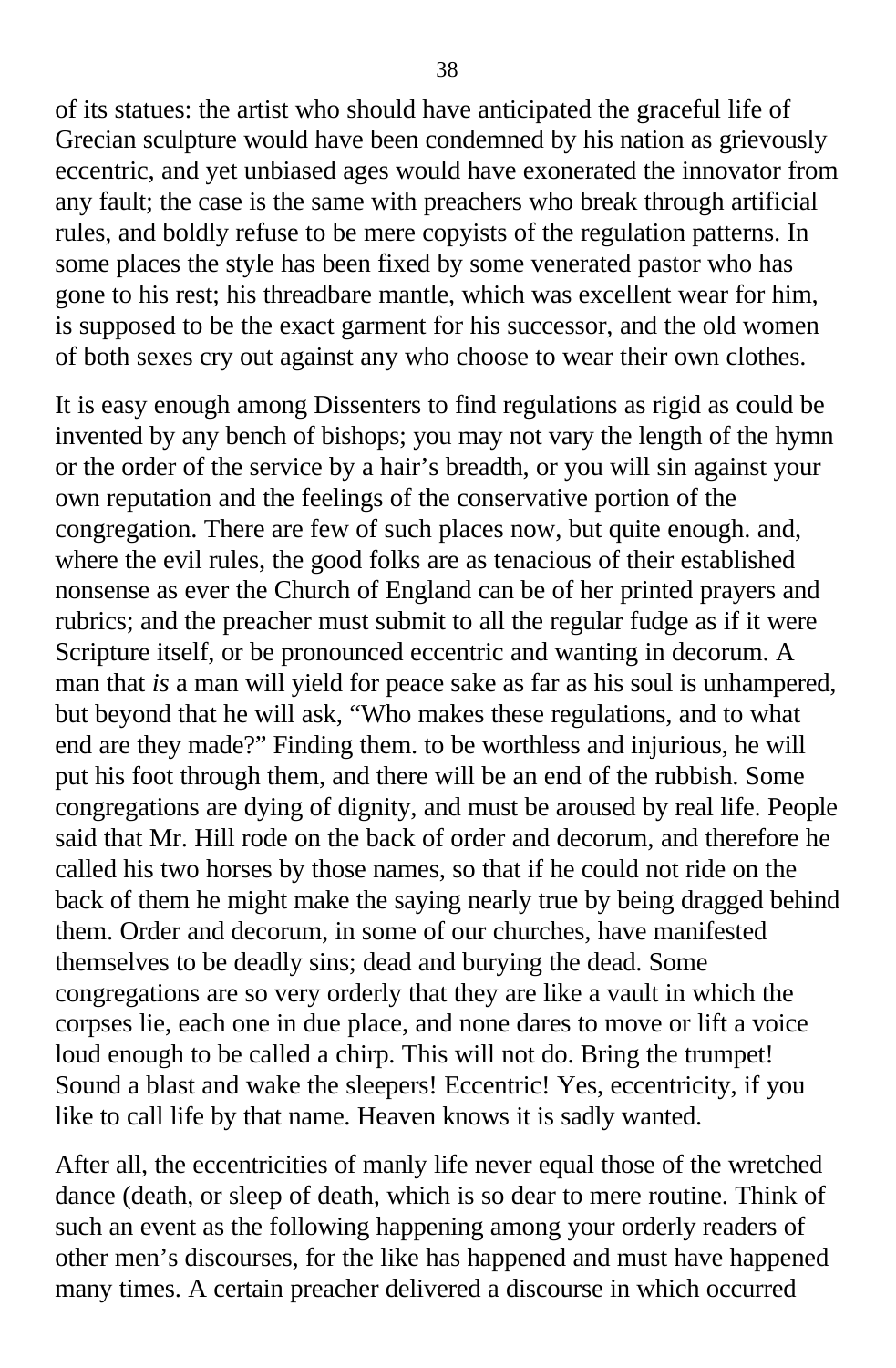such a passage as this: "*On* account of your sins, and your neglect of the house of God, your wantonness and your gluttony, the anger of the Most High is provoked, and therefore is this great plague come upon you, and death is raging in every street." When the sermon was finished the officials of the township came to know where this plague was, and what deaths had happened; indeed, all the congregation were anxious to know where this dreadful disease was raging. "*Oh,*" said this orderly reader of sermons, "*I* do not know where it is, but it was in my sermon, and so I was obliged to read it to you." It would be easy enough to on. large upon the accidents which must occur where borrowed, or rather stolen, sermons are preached; but this is not my point, I merely mention this as one instance of the way in which prosy routine becomes itself ludicrous. To me it seems always ludicrous if looked at through the glass of truth. Primness, fashionableness, and dignity are but little separated from the ridiculous; at their very best there is but one step between them, and that step is often taken with grave obliviousness that it is so.

I make bold to say that some men have been styled eccentric because *they are really in earnest,* and earnestness defies rules. I do not believe that it is possible for a man in downright earnest to be always "*proper.*" I suppose there is a proper way of getting a lady out of her bedchamber when her house is on fire, but doubtless our firemen often violate the proprieties when they have such a thing to do. They have to rush in anyhow to save life, and they cannot stay to make apologies. The flames are urgent, and so must the rescuer be, or life will be lost. I suppose there is a proper way of pulling persons out of the water when they are drowning, but I have known brave fellows drag them out by the hair of their heads: this was rough and rude, but it answered the purpose. Did any one ever blame the doer of the deed for his roughness? Is not the soul more precious than the body, and who would suffer it to be lost for the sake of etiquette? A man may go into the pulpit as prim as you please, and he may even wear tight-fitting lavender gloves, such as I have heard of; but let him feel an inward anguish for the souls of men and he will forget his dignity and burst his gloves, and in all probability never buy a second pair. A man may be stiffly proper, and even elegant and delicate till he comes to real grips with men's consciences, and then, like the soldier at Waterloo who wished to be in his shirt-sleeves, he will feel hampered by his buckram and his starch, and speak like a man to men, and then some booby or other will hold up his hands and cry, "*Dear* me, how dreadfully eccentric!"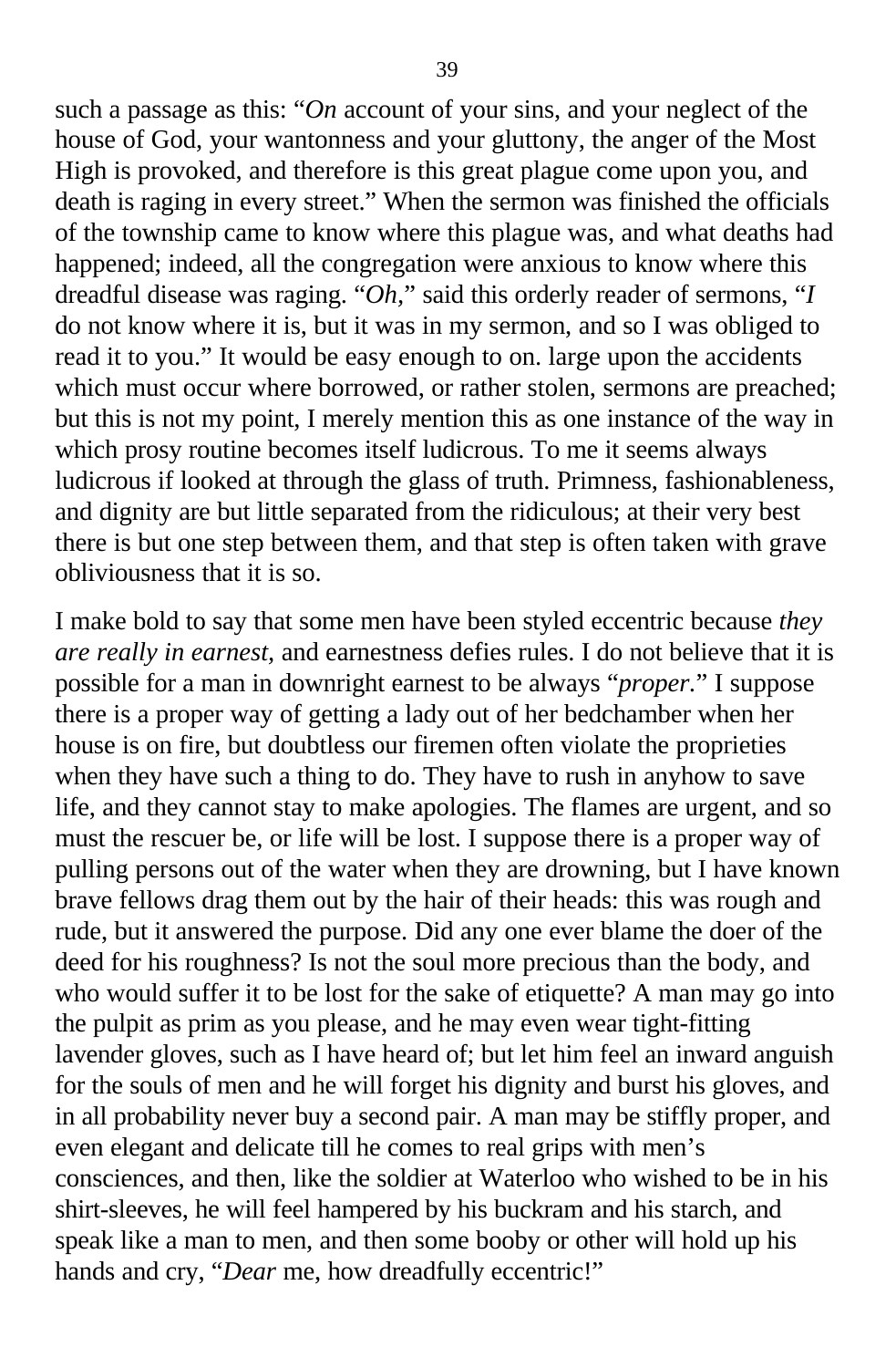A few divines have seemed to be eccentric because of *the wealth of poetry which dwelt in their speech.* Men of the prosaic school are quite startled by expressions which to poetical minds are natural enough, and by no means singular. It needs genius in the hearer to enjoy genius in the preacher. One of my personal friends, whose sermons are essentially poems, laughed the other day right heartily at the expression of an admiring hearer, who did not at one time appreciate him.

"Ah," said the good man, "I am very sorry that I was so foolish as to leave your ministry for a time; but then, you see, *I used to hear you with a .jaundiced eye!*" It is this jaundiced eye of cold matter-of-fact which is unable to perceive the beauty of sparkling metaphors and images, and therefore sees instead mere eccentricity. In my earlier days I have heard rustic prayers which thrilled *me,* not only with their spirituality, but with their poetry, and yet I heard others exclaiming against the extravagance of the language. One whom many regarded as eccentric in his preaching was a great favorite with me, and I remember now his striking sayings, his choice aphorisms, and his rare imagery, while other sermons have faded from my memory, because they never touched my heart. I could have said of him what John Bradford said of Latimer, "*I* have an ear for other divines, but I have a heart for you." Doubtless there are many others who are condemned for their eccentricity by the simpletons around them, because they have wealthy creative minds, and scatter pearls with both their hands.

Eccentricity has also been charged on *men of shrewd common sense.* They have baffled those who sought to entrap them, and, in revenge, their adversaries have dubbed them eccentric. They were not quite so easily gulled as their contemporaries, but leveled a little mother-wit at cants, and hypocrites, and deriders, and so they must be libeled as odd fellows. As this is a point which I do not intend to dwell upon at any length, I will only illustrate it by the story of the eccentric shepherd, and remark that similar shrewdness on the part of ministers is of the utmost value, but is pretty sure to incur the charge of eccentricity. Here is the story. "*An* exceedingly proud clergyman, riding over a common, saw a shepherd tending his flock, and wearing a new coat. The parson asked in a haughty tone who gave him that coat. 'The same people (said the shepherd)that clothe you — the parish.' The clergyman, nettled a little, rode on murmuring a considerable way, and at length sent his man back to ask the shepherd if he would come and live with him, for he thought of keeping a fool. The man went to the shepherd accordingly and delivered his master's message, imagining that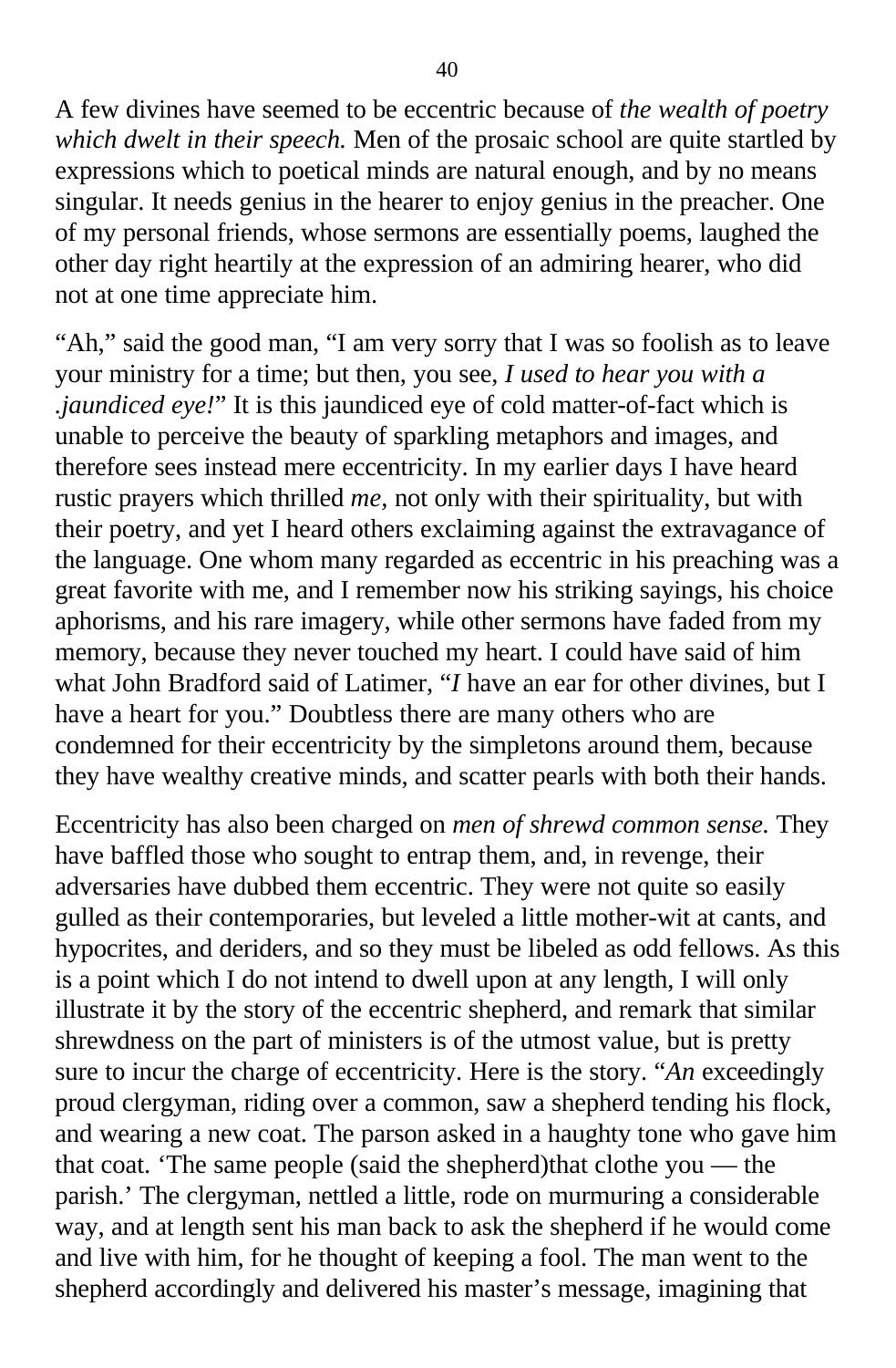his master really wanted a fool. ' Are *you* going away then?' said the shepherd. '*No,*' answered the other. ' Then you may tell your master (replied the shepherd) that his living won't maintain *three* of us.'" Such crushing replies Rowland Hill and others were quite capable of giving to hypocrites and mockers, and they did well thus to silence them, but it earned them the title of eccentric.

Some men have been eccentric on account of *the vast amount of dramatic energy with which they have been endowed,* Certain persons when they talk suit the action to the word from the force of nature and habit. It is in their way to be dramatic. Look at a Frenchman, how he speaks with his hands, his shoulders, his eyebrows, his feet, and his whole body. Very few Englishmen are thus dramatic, but here and there we meet with persons who are as energetic in that direction as the liveliest of our Gallic neighbors. And why not? The famous William, or as the public delighted to say, "*Billy,*" Dawson, was nothing if not dramatic. I have heard a wellknown minister tell that Dawson was once preaching about Noah's ark, and finding himself boxed up in the pulpit he said, "This won't do." He opened the pulpit door and he came down the stairs to the bottom of the pulpit, and there he began to fell trees and cut and saw them, and then he seemed to be hammering away to make the ark, which was represented by the pulpit. This ark was made before them all, the people being worked up to an extreme excitement while Dawson continued to cry, "There is a flood coming, I am making this ark for the saving of my house; there is no hope for anybody but those who come into the ark." Then he seemed to be boiling a great cauldron of pitch, until he took his long brush and pitched the ark within and without, and when all was clone there was his ship on the dry land, and like Noah he turned round and asked the people once again whether they would come into it and be saved. They would not come in, and so he declared he would go in alone. He went up into the pulpit and shut the door with the words, "And the Lord shut him in." Then came the flood, and our informant said that he felt as if the floor of the chapel burst up and the water began bubbling from below, while great water-floods poured from above in mighty torrents; and there was Dawson, another Noah, all alive and safe, crying out that it was now too late, for the door was shut. All were awed and filled with breathless attention while he bade them remember that such would soon be the case, and preached unto them Jesus as the only salvation. None of us would attempt this, but I would not have laid a finger on Dawson. Why should he not depict the scene in his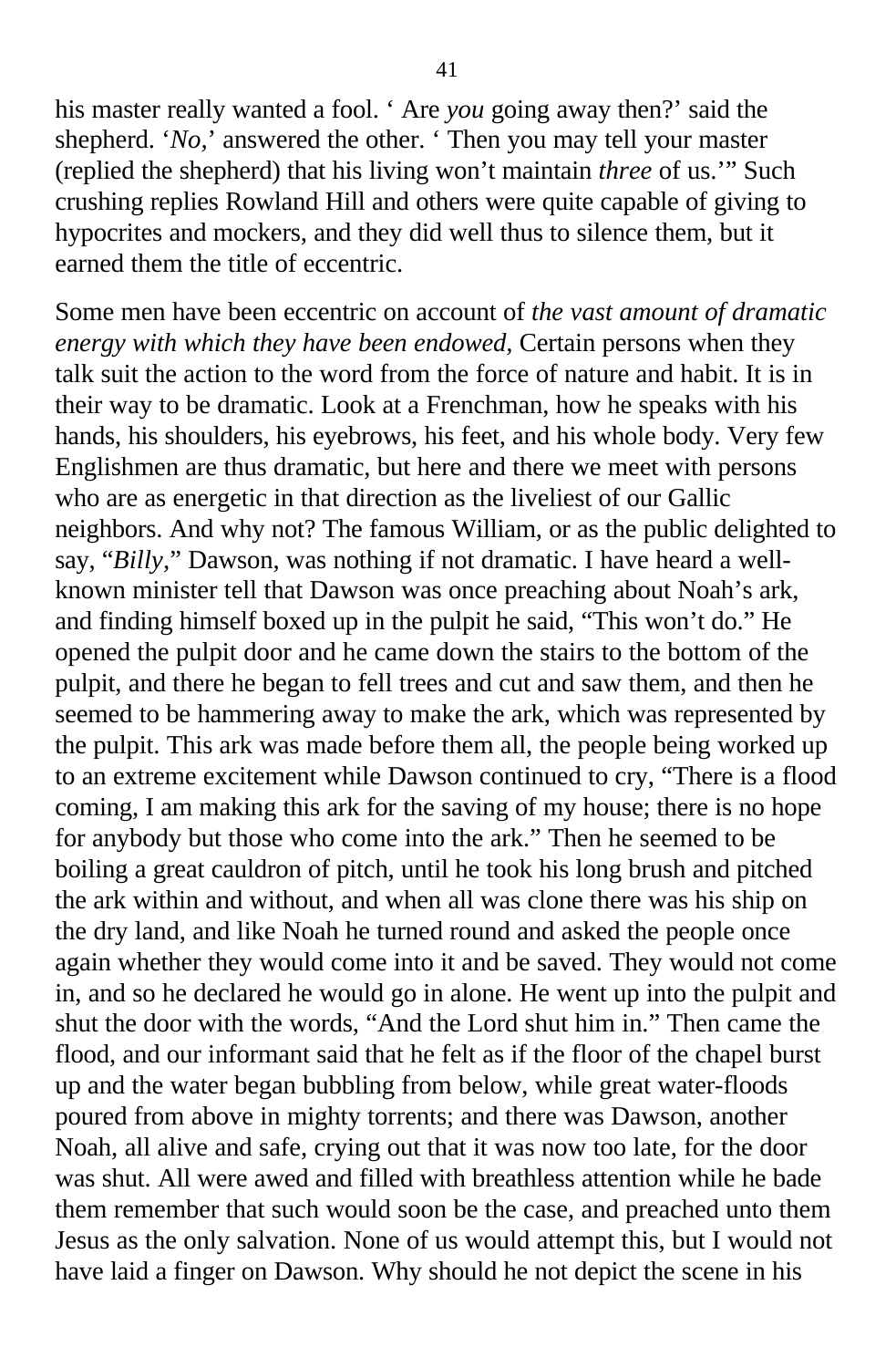own way? If God gave him the histrionic faculty, why should he not use it to impress his hearers? Perhaps he knew that those who were around him could not be impressed in any other way. This was he who on another occasion described David and Goliath. He represented David coming forth with his sling, and the giant boasting that he would give his flesh to the fowls of the air and to the beasts of the field, and so on; but David replies, "*Thou* comest to me with a sword, and with a spear, and with a shield; but I come to thee in the name of the Lord of hosts." He laid his stone carefully in the sling, whirled the sling in the air, and you could hear the stone whizzing towards the giant's brow. Just then Sammy Hick, the village blacksmith, who was sitting near the preacher, rose up under tremendous excitement and cried, "*Now* then, Billy, off with his head.!"

For my part, I like this dramatizing kept within check and thoroughly well done. You have, probably, seen Mr. Gough do that sort of thing admirably in his orations. Have I not seen him walk what seemed to me miles while he was delivering one of his addresses, rushing over the plains and through the rivers, and at last up the sides of Vesuvius after a bubble? I think I see him now, with his feet sinking in the hot ashes, struggling in vain and perishing before our eyes. It was grandly done, and no one had a right to object to it. Gough has caught Garrick's idea, and speaks of truths as truths, making them visible before our eyes. I know the criticisms which are so easy to make about histrionic displays, theatrical action, miracle plays, and so forth, and I know also the real dangers which surround the practice; but I would far rather incur all the supposable perils than altogether banish such an awakening force from the pulpit.

Sometimes men have been regarded as eccentric because *they have been practical.* The occasion has demanded what in other circumstances would have been unjustifiable, and others not knowing the peculiar conditions have set their words and actions in another light, and made them seem objectionable. They meant to save men's souls somehow, by the blessing of God, and therefore they resolved to do anything and everything by which they could get at the stolid, ignorant, and indifferent; and hence the things which they did have been *outer* and striking, but not more so than the need required. Such singular words or acts have been divorced from the circumstances out of which they grew, and put aside from the connection; the design of the preacher has been forgotten, and then the thing which has been done has seemed to be eccentric at least, if not censurable; though, mark you, had you yourself been there, and had you possessed the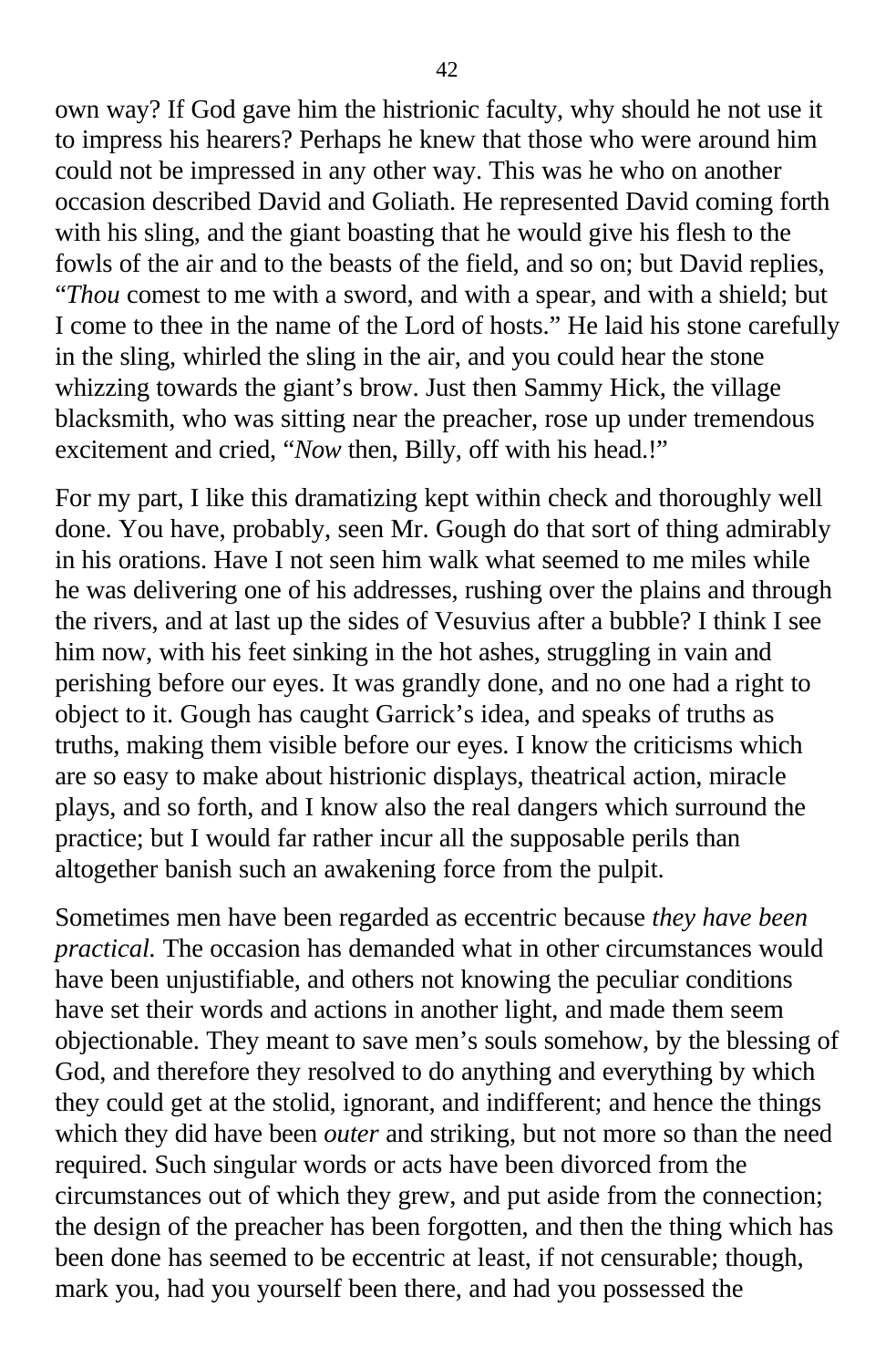preacher's ready wit and intense earnestness, you could scarcely have done better. Let me give you one or two instances, and the first is from Mr. Grant's sketch of Rowland Hill in "*The* Metropolitan Pulpit "; it is told in a somewhat wordy style, but the change from my more abrupt manner may be a relief: — " A pious woman, a member of Surrey Chapel, was married to a husband who, though kind to her, had no sense of religion, but delighted in spending the hours in swilling beer which she spent in attendance on the preaching of the gospel. It so happened that the couple, through some disappointment in business, had been unable to pay their rent on a particular quarter day. The consequence was that a distraint on their furniture was put into their house, and a party was employed, as the technical phrase has it, ' to take possession.' After turning over every scheme in their minds which could suggest itself for extricating themselves from the difficulties in which they were involved, they were about to despair, when the idea occurred to the wife of submitting the circumstances of the case to Mr. Hill. She accordingly proceeded to his house, at once got access to him, and with no small degree of tremor made a short and simple representation of the state of matters.

"'How much would you require to save .your furniture and get rid of the person in possession?' enquired. Mr. Hill.

"' Eighteen pounds, sir, would be quite sufficient for the purpose,' answered the poor woman, with a palpitating heart.

"'I'll let you have the loan of twenty, and you can repay me at your convenience. Send your husband to me on your return home, and I will have two ten pound notes ready by the time he arrives. I wish to give the notes to him rather than to you.'

"Mrs. D quitted Mr. Hill's house and hurried home with light foot, but with a still lighter heart. Having communicated to her husband what had passed between herself and her minister, it is unnecessary to say that he lost no time in proceeding to the house of Mr. Hill. The latter received him with much kindness of manner.

"'And so,' said he, 'you are so unfortunate as to have a person in possession.'

"" We unfortunately have, sir.'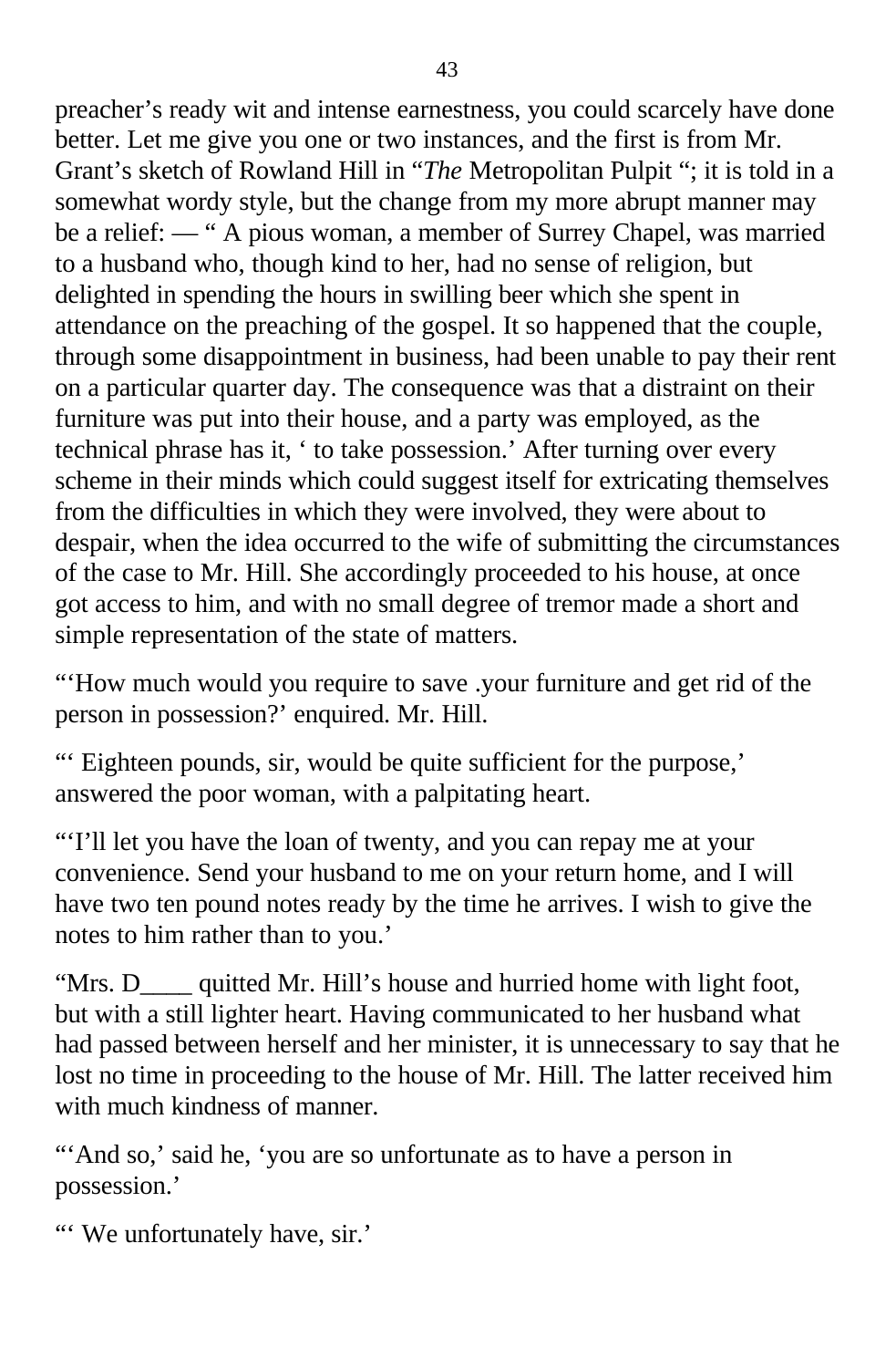"" And twenty pounds will be sufficient to get rid of him and restore your furniture to you?'

""It will, sir."

"'Well, then,' said Mr. Hill, pointing to the table, ' there are two ten pound notes for you, which you can repay when you are able. Take them.'

"The other advanced to the table, took the notes, and was in the act of folding them up, at the same time warmly thanking Mr. Hill for the act of friendship he had done him, and expressing a hope that he would soon be able to pay the amount back again, when the reverend gentleman suddenly exclaimed, ' Stop a little! Just lay the notes down again until I ask a blessing on them.'

"The other did as he was desired, on which Mr. Hill, extending both his arms, uttered a short prayer to this effect : — -' 0 Lord, who art the Author of all mercy and the Giver of every good and perfect gift, do thou be graciously pleased to bless the sum of money which is given to him who is now before thee, that it may conduce to his present and eternal welfare. For Jesus Christ's sake."

"'Now sir,' said Rowland Hill, as he finished his brief supplication, 'now, sir, you may take the money.'

"The party a second time took up the two ten pound notes, and was in the act as before of folding them up, when Mr. Hill interposed, by reminding him that he had forgotten one thing. It may be easily supposed that by this time he was a good deal confused. His confusion was increased a hundredfold when Mr. Hill remarked, ' But, my friend, you have not yourself asked for a blessing on the money. You had better do it now.'

"'Sir,' faltered out the other, scarcely able to support himself, 'sir, I cannot pray. I never prayed in all my life.'

"" You have the more need to begin now,' observed the reverend gentleman, in his own cool yet rebuking manner.

"' I cannot, sir; I do not know what to say.'

"'Try, try and thank God and ask his blessing, however short your prayer may be.'

"' I cannot, sir;! cannot say a single sentence.'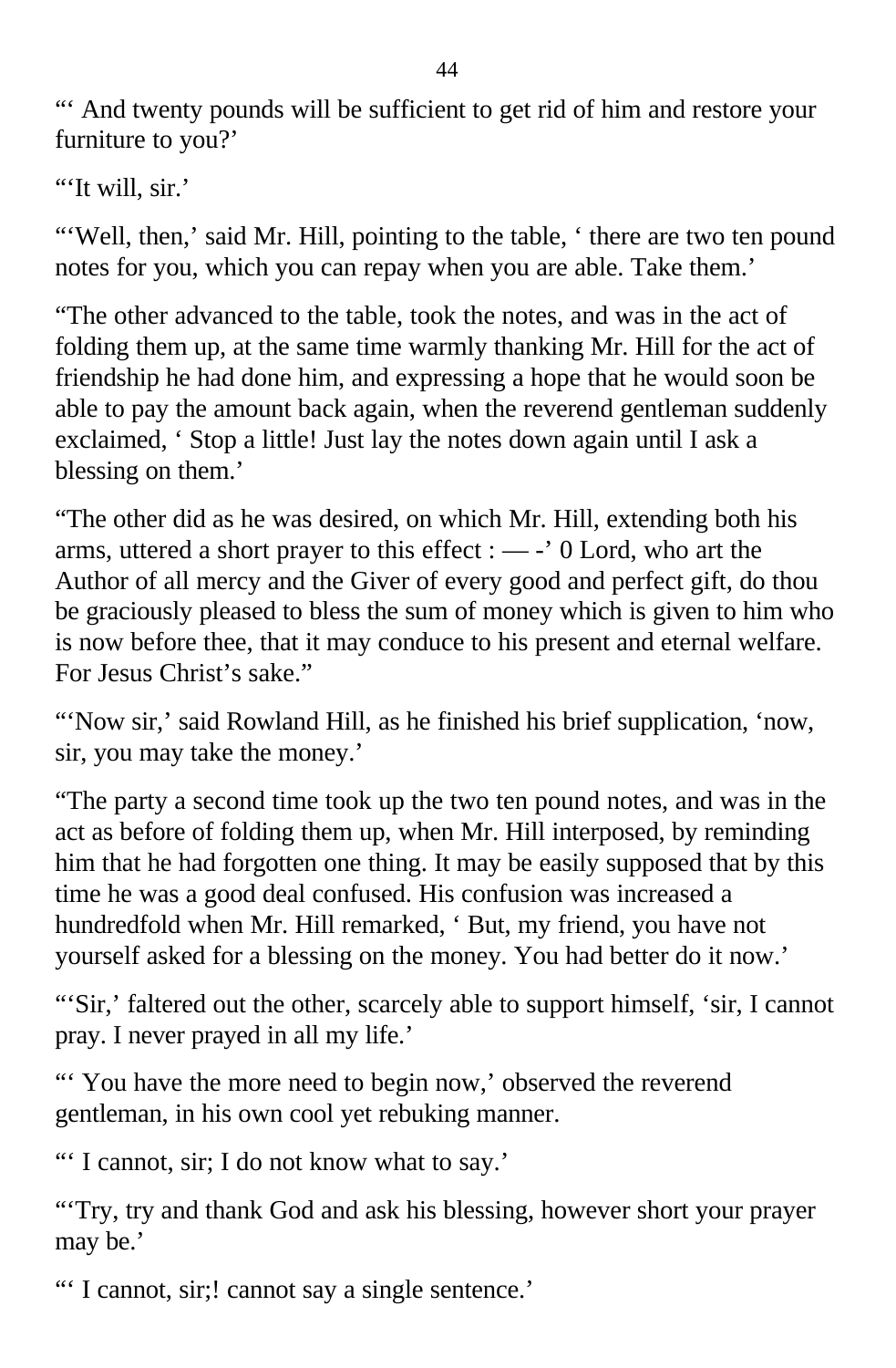"" Then you can't have the money. I will not lend twenty pounds to a prayer-less man.'

"The other hesitated for a moment, and then with dosed eyes, and uplifted hands, he said with great earnestness, 'O Lord, what shall I say to thee and to Mr. Hill on this occasion?' He was about to begin another sentence, when the reverend gentleman interrupted him by observing,' That will do for a beginning.

It is a very excellent first prayer, for it is from the heart. Take the money, and may God's blessing be given along with it.' As he spoke, Mr. Hill took up the two ten pound notes, and transferring them to the half-bewildered man, cordially shook him by the hand, and wished him good morning.

"It only remains for me to mention, that not only did the husband and wife become prosperous in secular matters, but the incident made so deep an impression on the husband's mind as to end in his conversion to God."

It was strange thus as it were to drive a man to pray, but who shall say it was wrong? My second incident is more wild, and I give it as I recollect it; if I err in accuracy I shall be sorry, but I will tell it as nearly as I remember it. A Methodist preacher went to a certain town in the north, but found hardly anyone to hear him, and he preached a while with no stir appearing among the dry bones. One Sunday morning he said, "*I* tell you what it is, friends. This town is responsible to God for the possession of the means of grace, which it does not use. I cannot get the people to hear, but I can remove some of their responsibility by destroying the pulpit which they despise, and the place of worship which they will not enter. Here is a beginning; we will break the desk to pieces at once, and then if no one comes we will clear out the pews and everything else, and leave the chapel a wreck. The people shall not perish with the gospel so close to them. The candlestick shall be taken away since they refuse the light." He commenced by laying his axe at the pulpit, and in part demolishing it, before the eyes of the few who were present. "Now," said he, "*tell* your friends that there is part of the responsibility gone, and the rest will follow." The astonished folks went home and spread the amazing news, and in a very short time the place was thronged. You say, "*This was* an eccentric man." Well, I do not justify his proceedings, but I judge that he knew his own way about better than I could have shown it to him. After all, he was only sacrificing a few boards; and at that small cost he broke through that indifference which more costly methods might have failed to touch. Within a little time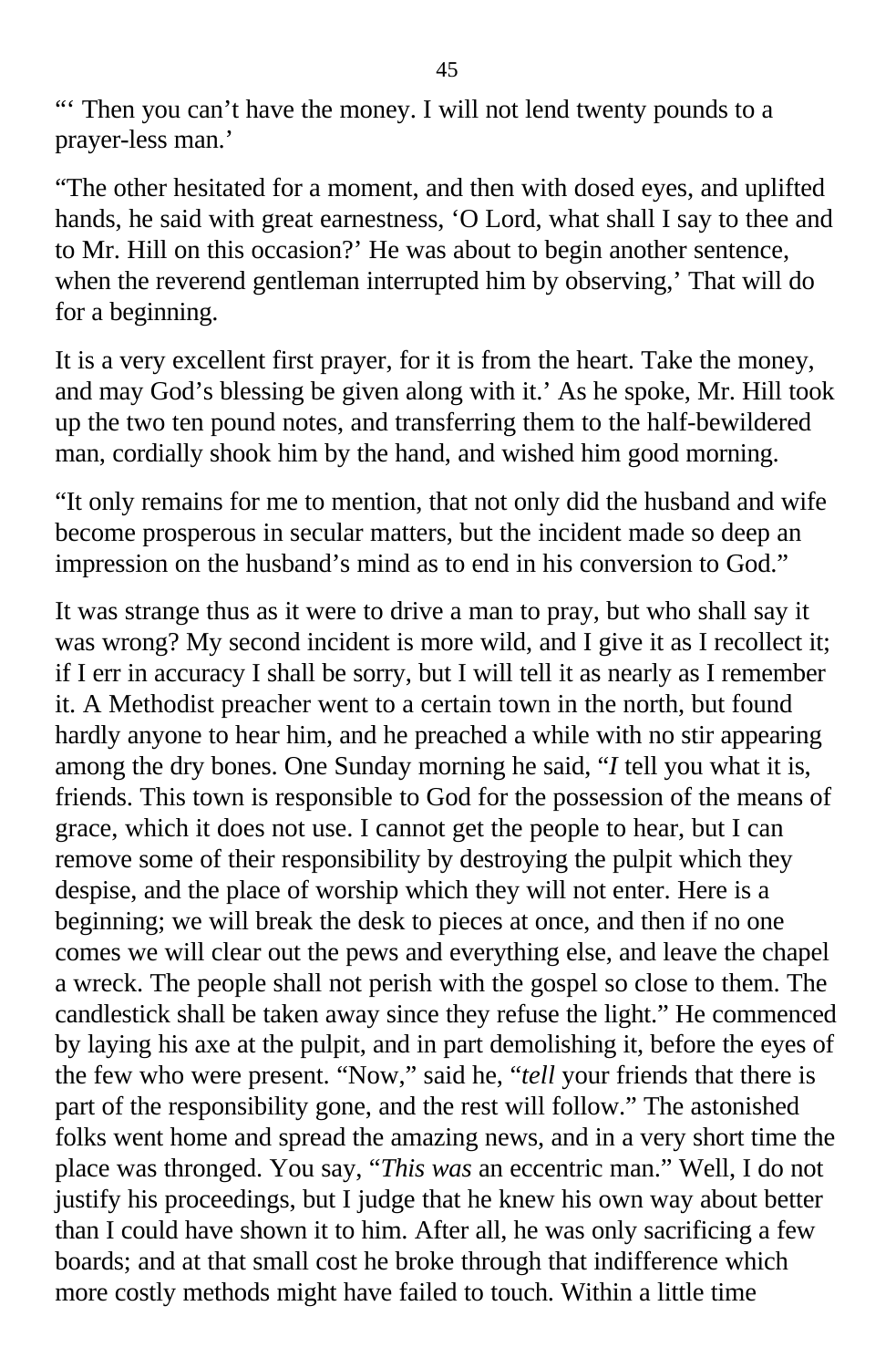Methodism lifted up its head in the town, and the forlorn meeting-house rang with songs of praise. Why, dear me, if the Tabernacle were empty, and we could not fill the house without doing or saying something striking, I think we might, if it were for the first time in our life, run the risk of being thought eccentric.

Everything looks ridiculous or not according to its surroundings. Wisdom and wit may become folly and even falsehood, if they are severed from the occasion which called them forth. Listen to an ancient tale of a traveler who reported that he had seen a cabbage so large that a whole regiment of soldiers took shelter under it from a shower of rain. To him another, who was no traveler, asked if they would believe him if he told them that on the very day in which this cabbage was seen he had himself passed by a place where four hundred braziers were making a cauldron — two hundred of them hammering outside, and two hundred inside fastening the rivets! The traveler eagerly inquired of what use such a cauldron could be, and received the following answer. "*Sir,* it was to boil your cabbage." :Now, if this second person's story was repeated away from its connection, and its form slightly altered, a richly deserved rebuke would be made to look like an attempt to exceed in lying. Many a word spoken or the principle of answering a fool according to his folly has been quoted against a wise man, and the folly has been laid at the wrong door.

There is an extraordinary story of Father Andre, a French preacher of great repute, for what was called eccentricity. He was preaching one afternoon to a congregation or persons who disregarded re-Jigion both as to themselves and their families, and he wished both to convict them and to upbraid them for the bad way in which they were bringing up their little ones. He first asked the children questions from the Catechism, and obtained no replies; and he then shook his sleeve, and out there flew a pack of cards. The people were shocked with him, of course, but he quietly looked down and said to one of the children, "*Boy,* bring me a card. You boy, bring me another. You girl, another, and come here with them!" They gathered around the pulpit, and he asked of one, "*What* is this card, my child?" The boy answered at once. The next, a girl, came up, and she also knew her card. He continued his questions till he had gone far into the pack, and received correct answers all round. "Ah," he says, "I see how you are training your children. You teach them to know all the cards, but you do not instruct them in the faith. Are you not ashamed of yourselves?" Here I pronounce no verdict, I could not have done it myself, nor should I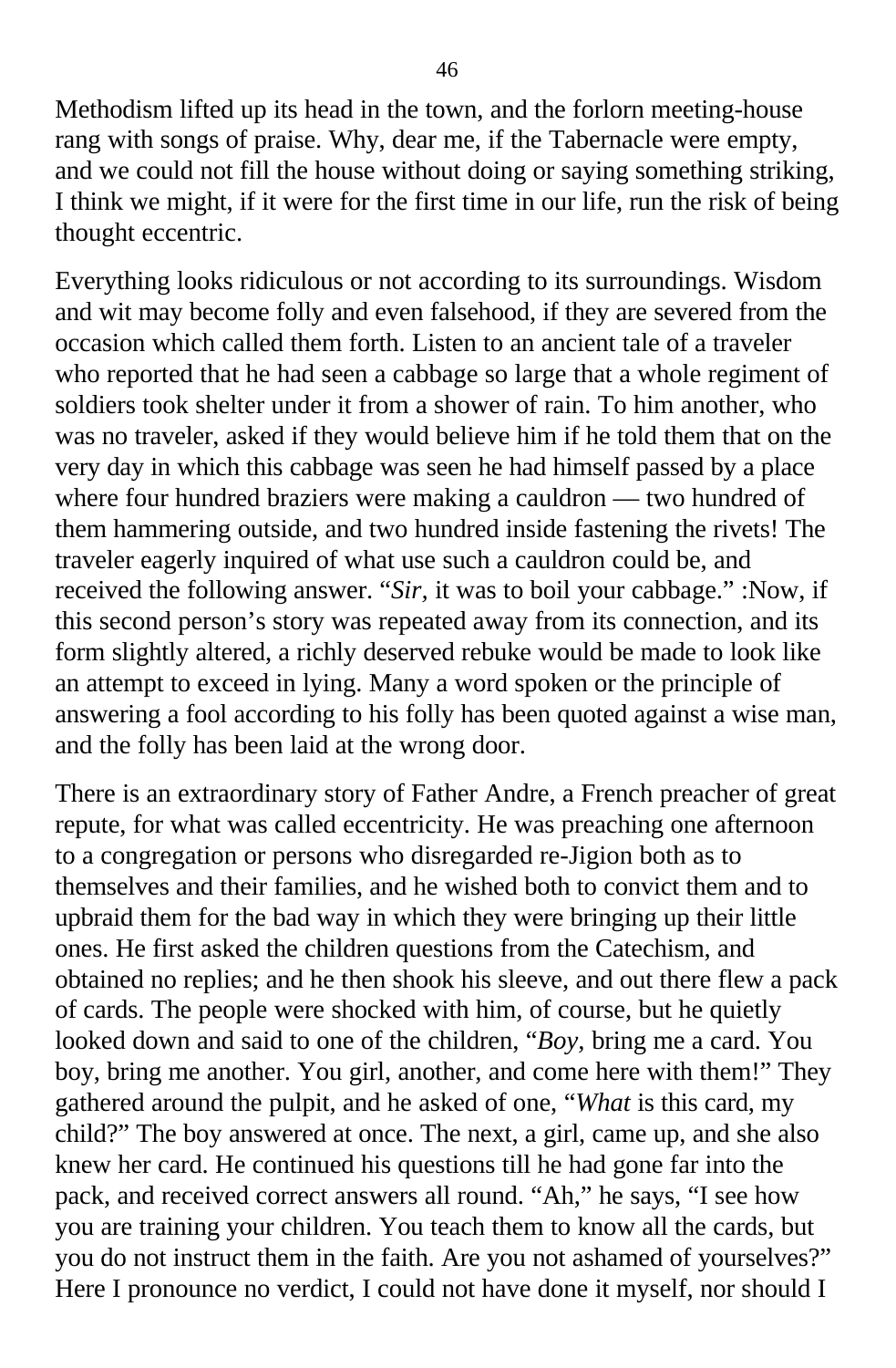like to hear of any friend of mine doing the like; but I cannot tell what was good for Catholics in France so long ago.

Lassenius, a Dutch court preacher, in the end of the seventeenth century, had been greatly vexed by seeing a considerable part of his congregation going to sleep. One day he suddenly stopped, and pulling out a battledore and shuttlecock, began playing with them. Of course, the sleepers all awoke directly; the wakeful ones jogging their neighbors to share in their astonishment. Then Lassenius turned upon them with a severe rebuke.

"When I announce to you serious and important truths, you are not ashamed to go to sleep; but when I play the fool you are all eye and ear." Sharp medicine this for a desperate disease, and the physician who administered it was in grievous danger of injuring himself. I do not think that I can justify this procedure, but I do not know the Dutch people so well as Lassenius did, and my own people never go to sleep, and so I do not pretend to form an opinion one way or the other. Certainly it must, be very provoking to see people sleeping, and yet it is not so very wonderful that they should do so when we consider the drowsy sounds to which they are doomed to listen. "I feel very tired with preaching," said a young bombastic preacher. "O man," said a shrewd old hearer, "did you say you were tired? If you are only half as tired of it as I am, I pity you." I am afraid that this side of the question is too often forgotten.

The following story is worth recording. I do not hesitate to say that I should have done the same, and should have felt justified in thus practically rebuking a miserable people for leaving their place of worship in such a shameful condition.

"*The* Revelation Zabeliel Adams at one time exchanged with a neighboring minister — a mild, inoffensive man — who knowing the peculiar bluntness of his character, said to him,' You will find some panes of glass broken in/he pulpit window, and possibly you may suffer from the cold. The cushion, too, is in a bad condition; but I beg of you not to say anything to my people on the subject; they are poor, and sensitive!' ' 0 no! 0 no!' said Mr. Adams, 'You may trust me to be very quiet about such things.' But ere he left home he filled a bag with rags and took it with him. When he had been in the pulpit a short time, feeling somewhat in-commoded by the free circulation of the air, he deliberately took from the bag a handful of rags, and stuffed them into the windows. Towards the close of his discourse, which was more or less upon the duties of a people towards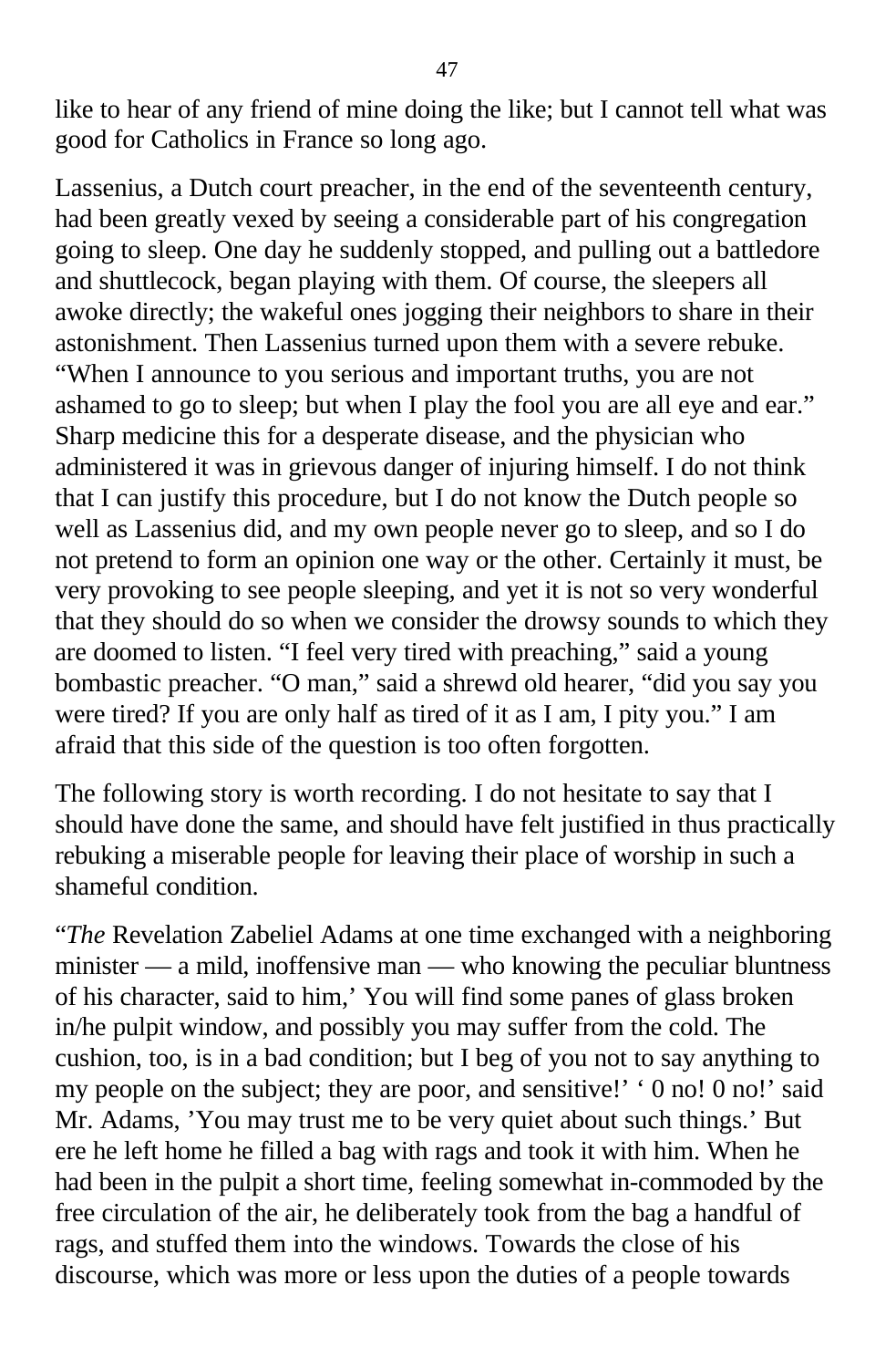their minister, he became very animated, and purposely brought down both fists upon the pulpit cushion with tremendous force. The feathers flew in all directions, and the cushion was nearly emptied. He checked the current of his thoughts, and simply exclaimed, ' Why, how these feathers fly!' and then proceeded. He had fulfilled his promise of not addressing the people on the subject, but had taught them a lesson not to be misunderstood. On the next Sabbath the window anti cushion were found in excellent repair."

I have talked to you thus cheerfully about eccentric preachers, but I would not have you forget the serious side of the matter. If I were addressing a congregation I would say to them, — If you knew how we desire to lay hold of your minds for Christ, and how willingly we would be as solemn as death itself if we thought that this would win your hearts, you would not so much blame our occasional sallies. If you knew how little we desire notoriety, and how much we desire to save your souls, you would commend our object and excuse our style. We ramble because you ramble. 0 that we could seize the wandering sheep, and bring them home to the true fold. I say, if you knew the desire we have to bring men to Christ, you would not be so ready to catch at every little thing which violates the canons of taste. Besides, we are not bound to abide by your judgments. May it not be possible that we know what we are at as well as you do? Will you take our work and do it better? If so, we are ready to learn by your example. Judge the preacher if you like, but do remember that there is something better to be done than that, namely, to get all the good you can out of him, and pray his Master to put more good into him. What if the man be odd and strange, yet, as men take pearls out of oyster shells, so may you be willing to accept from God whatever of precious truth he sends you. Despise not the heavenly treasure because of the earthen vessel. Lose not an opportunity of being enriched because the gold lies in connection with common earth.

And, oh, dear brothers, who are engaged in winning souls, let me say to you, by the memories of all these good men who have gone before you, and who were counted eccentric, fear no man's frown, and court no man's smile, but say the right thing and the true, and say it as best you can, and ask God's help that you may say it so that you may make men feel it, even though you sting them into anger; for blessed shall that man be who has discharged his conscience before the living God. Do not sacrifice your hearers' souls to your own reputations. Be fools for Christ's sake, if need be, that you may gain the careless ones. The curse of the age is the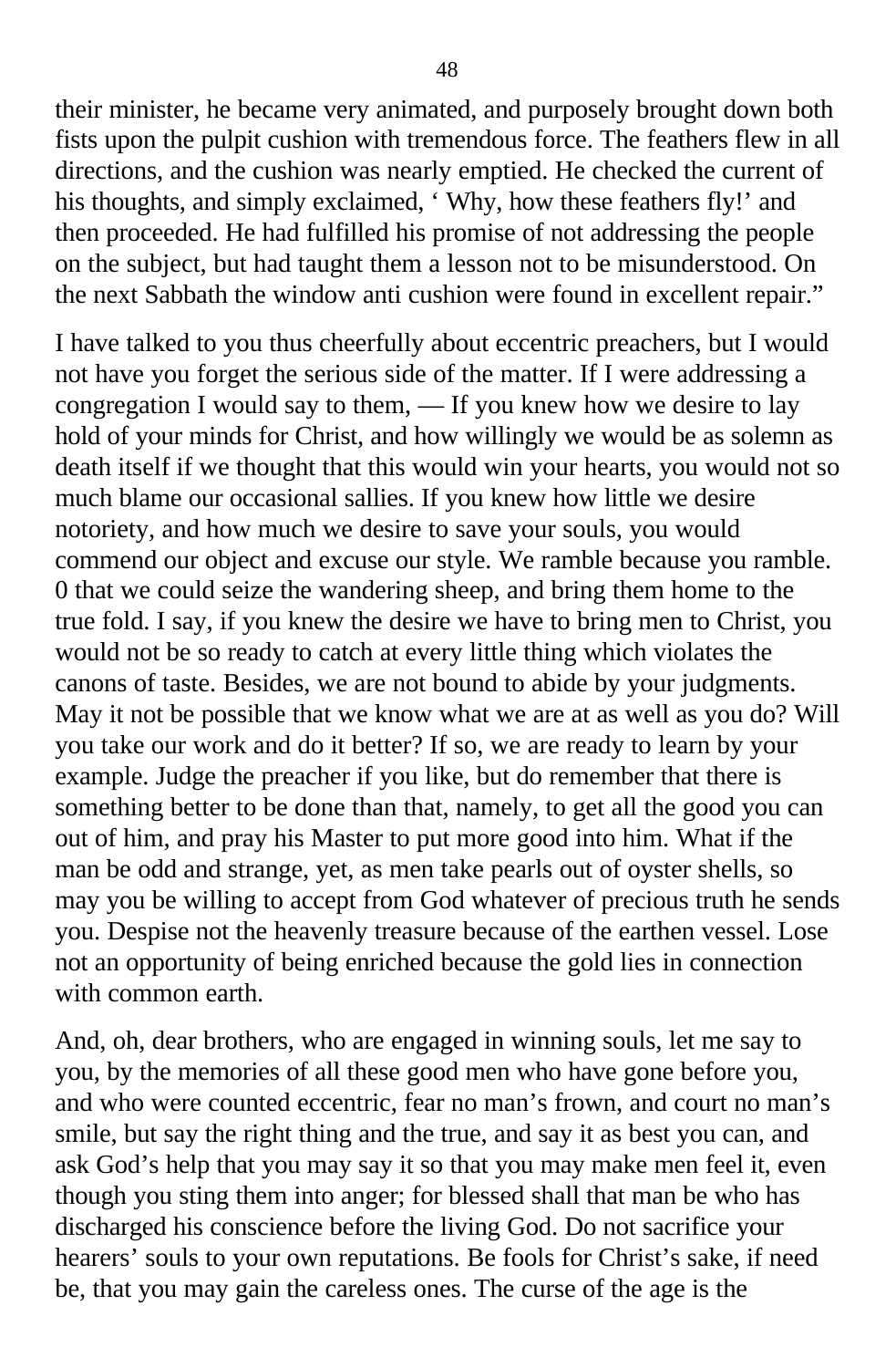unearthly ministry which mocks it. I say "*unearthly,*" but I do not mean heavenly, I mean unpractical, unhuman, — a thing which does not come home to men, or arouse the slightest interest in their minds. Do you believe that our working men would, as a rule, shun the churches of' London if they were there regaled with hearty, homely discourses such as they could understand, and such as would touch their every-day life? I, for one, have reason to speak to the contrary, and that without a shadow of a doubt. Do you think that England would be so ready to be enticed back to Rome if all her ministers were preaching the gospel as they ought to be? With such a company of preachers discoursing twice every Sunday, besides the weekday exercises, ought not our island to be illuminated, as by the sun at noon, so that it would be impossible for the Roman darkness to return. Things would have been very different if there had been more love, more earnestness, more passion for souls in the pulpit; but then I greatly fear that there would also have been more eccentric men. Do you dread the evil? I share not your fear, but say, God send it, so that is be an outgrowth of true life.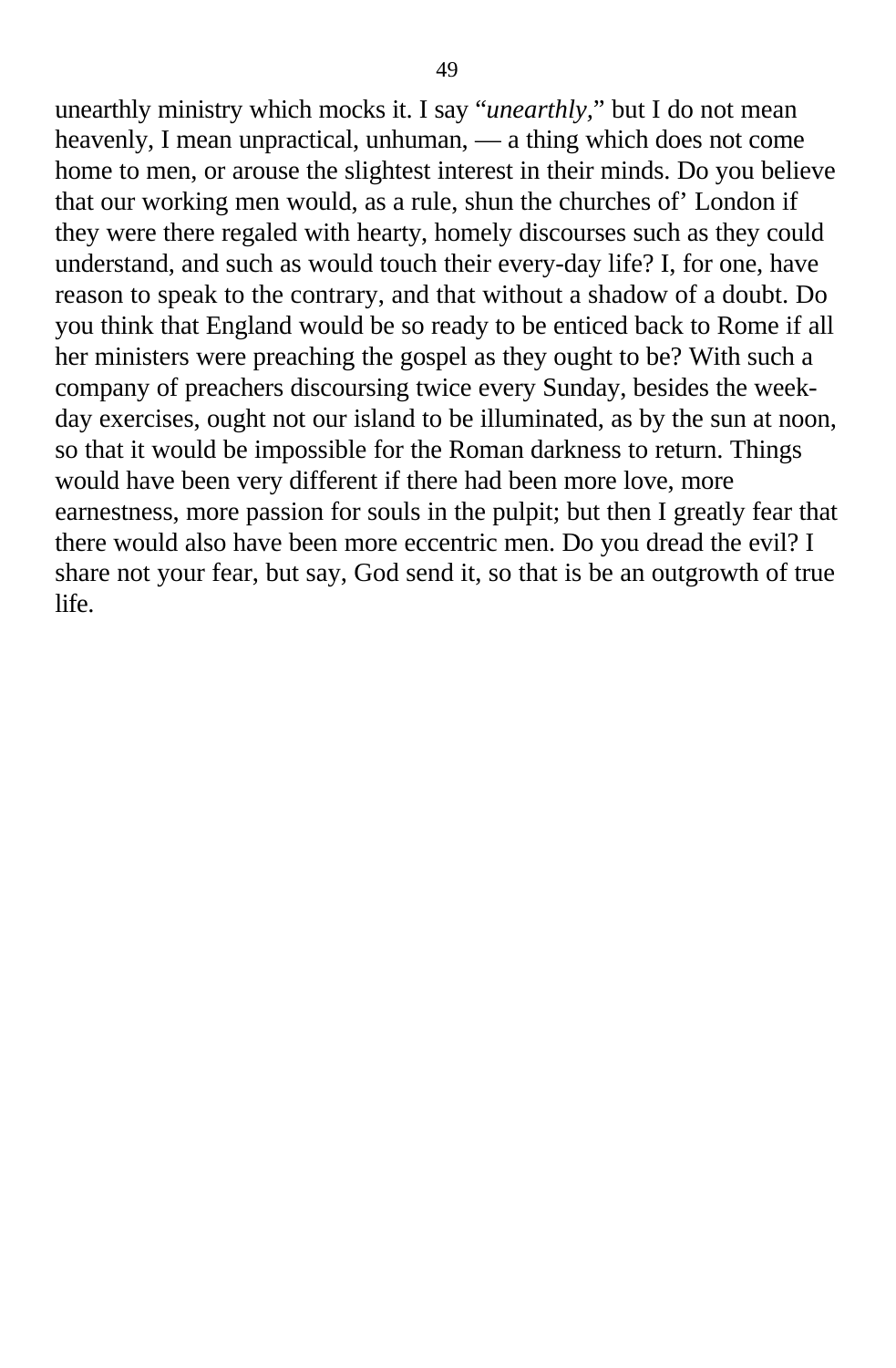## HUGH LATIMER,

### $1480 - 1555$ .

POPISH historians have not hesitated to describe Latimer as extremely eccentric. Lingard says, "His eloquence was bold and vehement, but poured forth in coarse and sarcastic language, and seasoned with quaint low jests and buffoonery." This accusation is evidently made for the purpose of whitewashing Popery and blackening the Reformation. It is with pleasure that we read it, because it enables us to entail the bishop amongst the noble army of the slandered servants of God. We have no wish to deny that Latimer was exceedingly quaint, and intermingled flashes of pleasantry with his earliest exhortations and serious arguments; but it was always with the view of confounding error and reaching the hearts of his hearers.

Here is an example of his shrewdness. Dr. Buckingham, one of the Black Friars, undertook to confute Latimer, and in his sermon said among other remarkably wise things that the reading of the Scriptures in the vulgar tongue would cause people to leave their vocations, and run into all sorts of extremes. "Thus," said he, "for example, the ploughman, when he heareth this in the gospel, 'no man that layeth his hand on the plough and looketh back is meet for the kingdom of God,' will peradventure upon this cease from his ploughing. Likewise the baker, when he heareth that 'a little leaven corrupteth the whole lump of dough,' may perchance leave our bread unleavened, and so our bodies be unseasoned." Latimer heard this sermon, and engaged to answer the arguments, which he did from the same pulpit in the afternoon, Dr. Buckingham sitting opposite to him with his Black Friars' cowl upon his shoulders. After discoursing upon the figurative phrases of Scripture, Latimer said that such metaphors were commonly used and were well understood in all languages, "*as* for example," observed he, looking towards the place where the friar sat, "when the painters represent a fox preaching out of a friar's cowl, no one is so weak as to take this for a real fox, but only as a figure of caution to beware of that hypocrisy, craft, and dissimulation which lie hid many times under those cowls."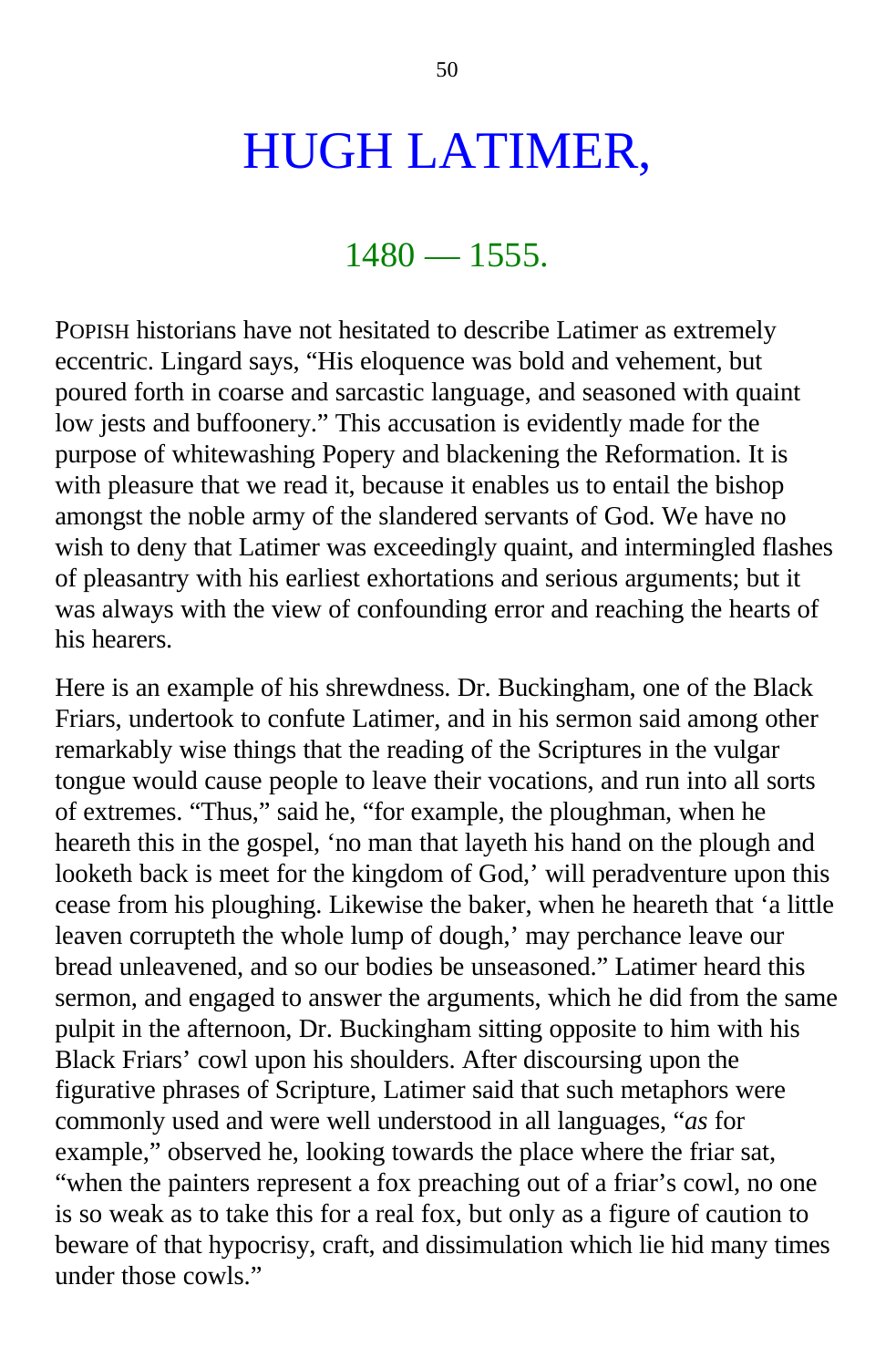The general preaching of Latimer before and after he became a bishop was very plain and homely, and exactly suited to the manners and tastes of the people to whom he spoke. His sermons should be read by every lover of racy English. We have only space for one extract, which will show how very plain and colloquial he could be. "A good fellow on a time had another of his friends to a breakfast, and said, If you will come, you shall be welcome; but I tell you aforehand, you shall have but slender fare, one dish, and that is all. What is that? said he. A pudding, and nothing else. Marry (said he), you cannot please me better; of all meats, this is for mine own tooth; you may draw me round about the town with a pudding. These bribing magistrates and judges follow gifts faster than the fellow would follow the pudding." Latimer wanted his words to be remembered so as to work reform, and he did well to put them in such a shape that they would ring over the land. We will warrant that this pudding story of his did more for justice than a dozen refined orations. His was practical preaching, and it dealt with the sins of the great as well as with those of the common people, in tones too honest to be very polite.

The dauntless courage of this noble servant of God was seen in his conduct towards Henry VIII. One new year's day, instead of carrying, according to the custom of that age, a rich gift to the king, he presented him with the New Testament, a leaf of which was turned down at this passage, "*Whoremongers* and adulterers God will judge." This might have cost him his life; but bluff Hal, instead of being angry, admired the good man's courage. Upon a certain occasion, when preaching before Henry, Hugh, as was his wont, spake his mind very plainly, and the sermon displeased his majesty; he was therefore commanded to preach again on the next Sabbath, and to make an apology for the offense he had given. After reading his text, the bishop thus began his sermon: — " Hugh Latimer, dost thou know before whom thou art this day to speak? To the high and mighty monarch, the king's most excellent majesty, who can take away thy life if thou offendest; therefore take heed that thou speakest not a word that may displease! But then consider well, Hugh, dost thou not know from whence thou comest; upon whose message thou art sent? Even by the great and mighty God! who is all present! and who beholdeth all thy ways! and who is able to cast thy soul into hell! Therefore, take care that thou deliverest thy message faithfully." He then proceeded with the same sermon he had preached the *preceding* Sabbath, but with considerably more energy. The sermon ended, the court were full of expectation to know what would be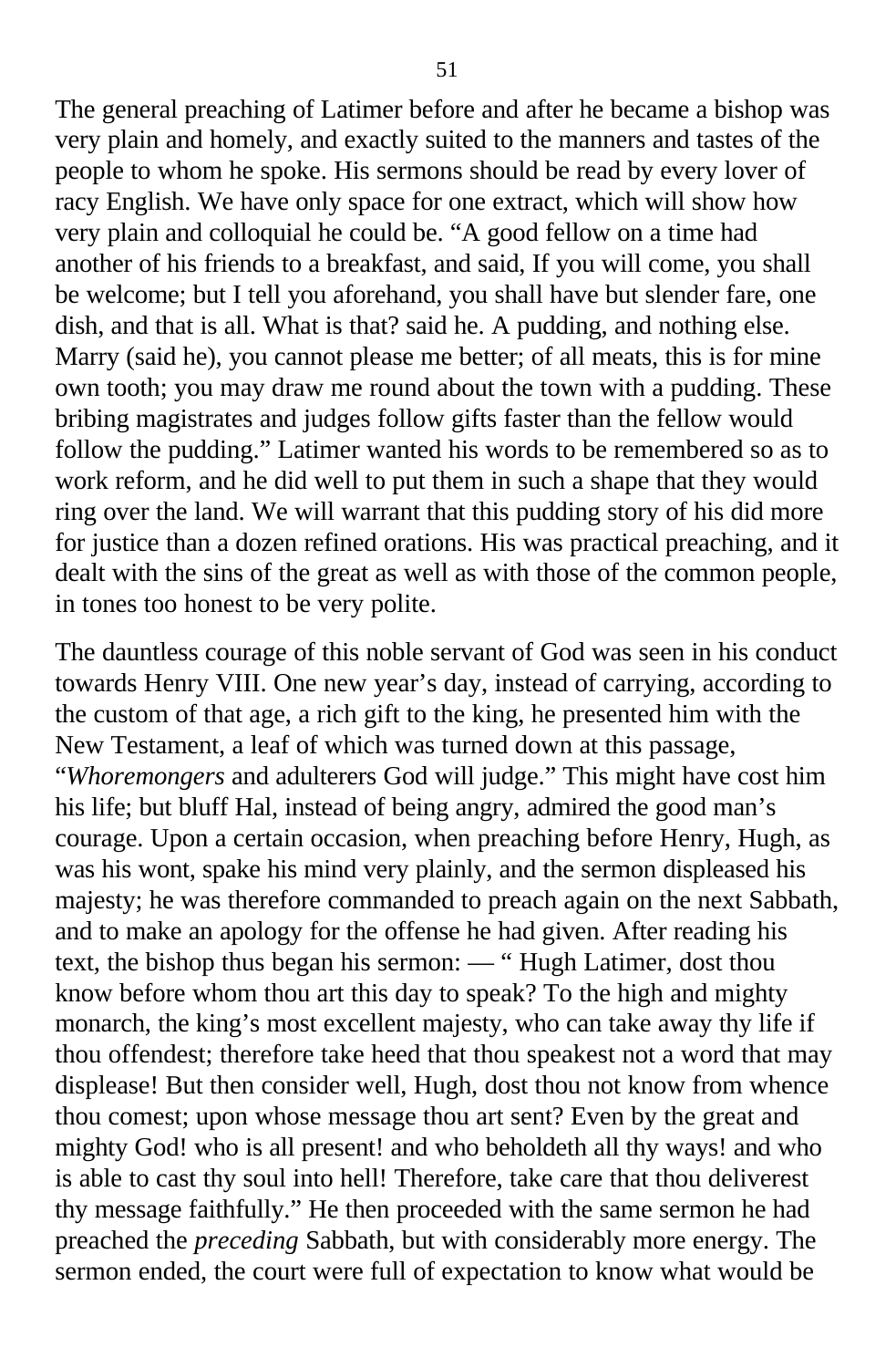the fate of this honest and plain-dealing bishop. After dinner, the king called for Latimer, and with a stern *countenance* asked him how he durst preach in such a manner. He, falling on his knees, replied, his duty to his God and his prince had enforced him thereto, and that he had merely discharged his duty and cleared his *conscience* by what he had spoken. Upon which the king, rising from his seat, and taking the good man by the hand, embraced him, swing, "*Blessed* be God, I have so honest a servant."

Under Edward VI. Latimer had great influence, but the return of Mary soon called him to severer conflicts. Dauntless, honest, and simple-hearted, Latimer rejoiced when he was called upon to lay down his bishopric; and when he was summoned to be tried for his life the old man hesitated not to appear and defend our holy faith to the death. His words at the stake were *characteristic* of the man. Addressing Bishop Ridley, who was to die with him, he said, "*Be* of good comfort, Master Ridley, and play the man. We shall this day light such a candle by God's grace in England as I trust shall never be put out." *And by God*'*s grace it never shall be.*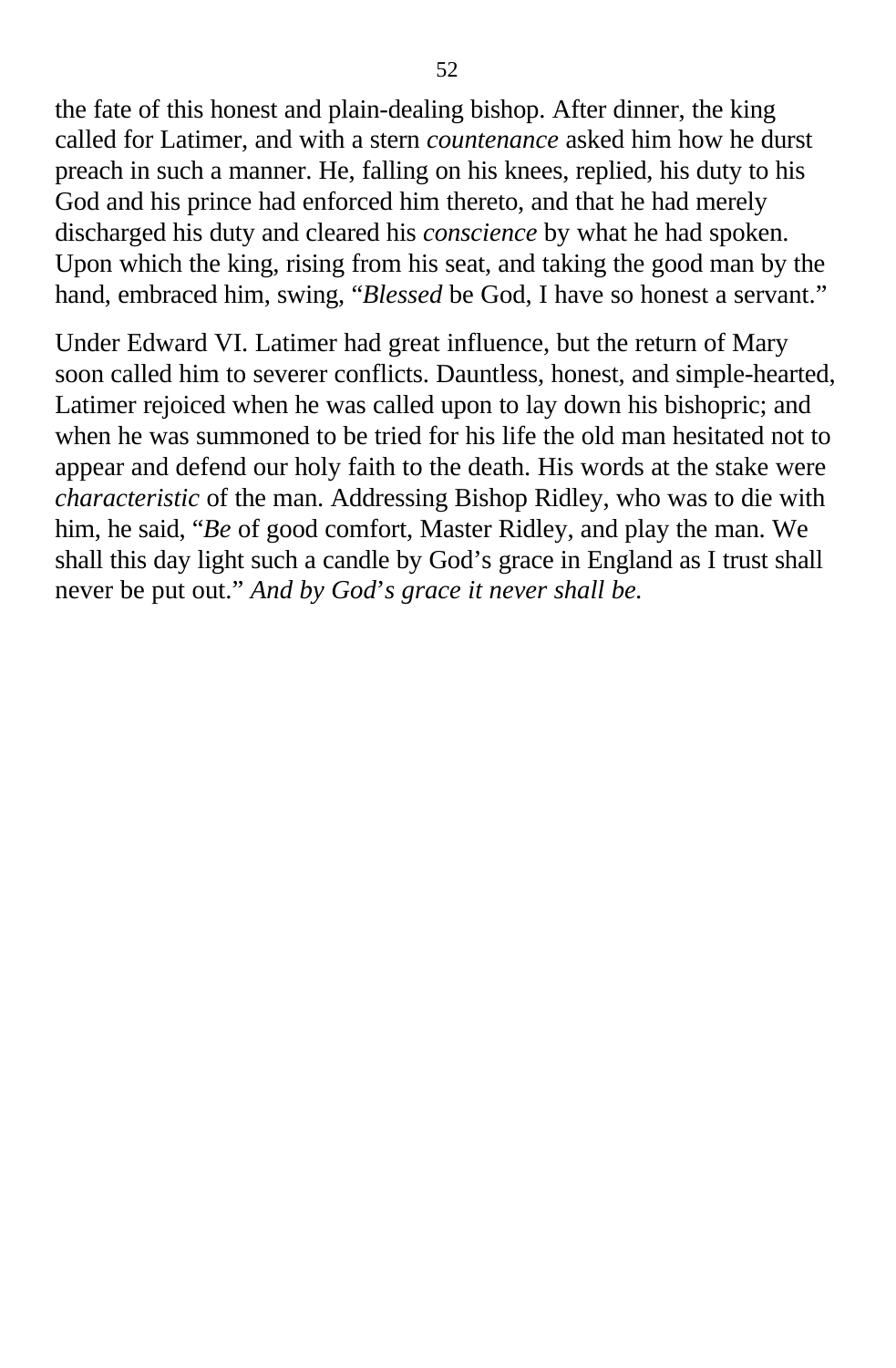# HUGH PETERS,

### $1599 - 1660.$

THE most slandered man of his times was Hugh Peters, who was executed at the Restoration as a ringleader in the so-called Great Rebellion. He is usually set down as a wretched jester, and traduced as a mountebank, whereas there is far more evidence to show that he was a zealous preacher of the gospel. We give him a place here, not because we altogether admire him, but as a matter of justice to one who has been falsely accused.

In his unconverted life he was a daring sinner; but after he was converted he became a powerful preacher of the word. At St. Sepulchre's Church his preaching was very popular, and, better still, it was made useful in the conversion of hundreds. Having in a prayer for the queen uttered words which were taken to imply that she was in need of repentance, as in all probability she was, he was imprisoned by Laud. He ultimately fled the country, and became a pastor, first in Holland, and then in America. His reputation was so great that his brother colonists sent him home as a mediator upon important business. Here he was detained by the breaking out of the civil wars, during which he became an army chaplain, was present at many great battles, and was frequently sent up to the parliament to report progress.

Peters was at one time secretary to Oliver Cromwell. Carlyle quotes his description of the taking of Basing House, and speaks of him as "*a* man concerning whom the reader has heard so many falsehoods." The utmost malice of the Cavaliers was expended in blackening this man's character with the view of excusing his execution by Charles II., which was nothing better than a judicial murder. A respectable biographer says of him, "*Peters* was not a wise man in all things; he was forward and hasty of speech, but he was a true and sincere man; a man of unblemished reputation in circles where nothing foul or mean was tolerated, and a man who in every respect was immensely the superior of those who traduced him.

It was the common expression of those days that the saints should have the praises of God in their mouths and a two-edged sword in their hands, and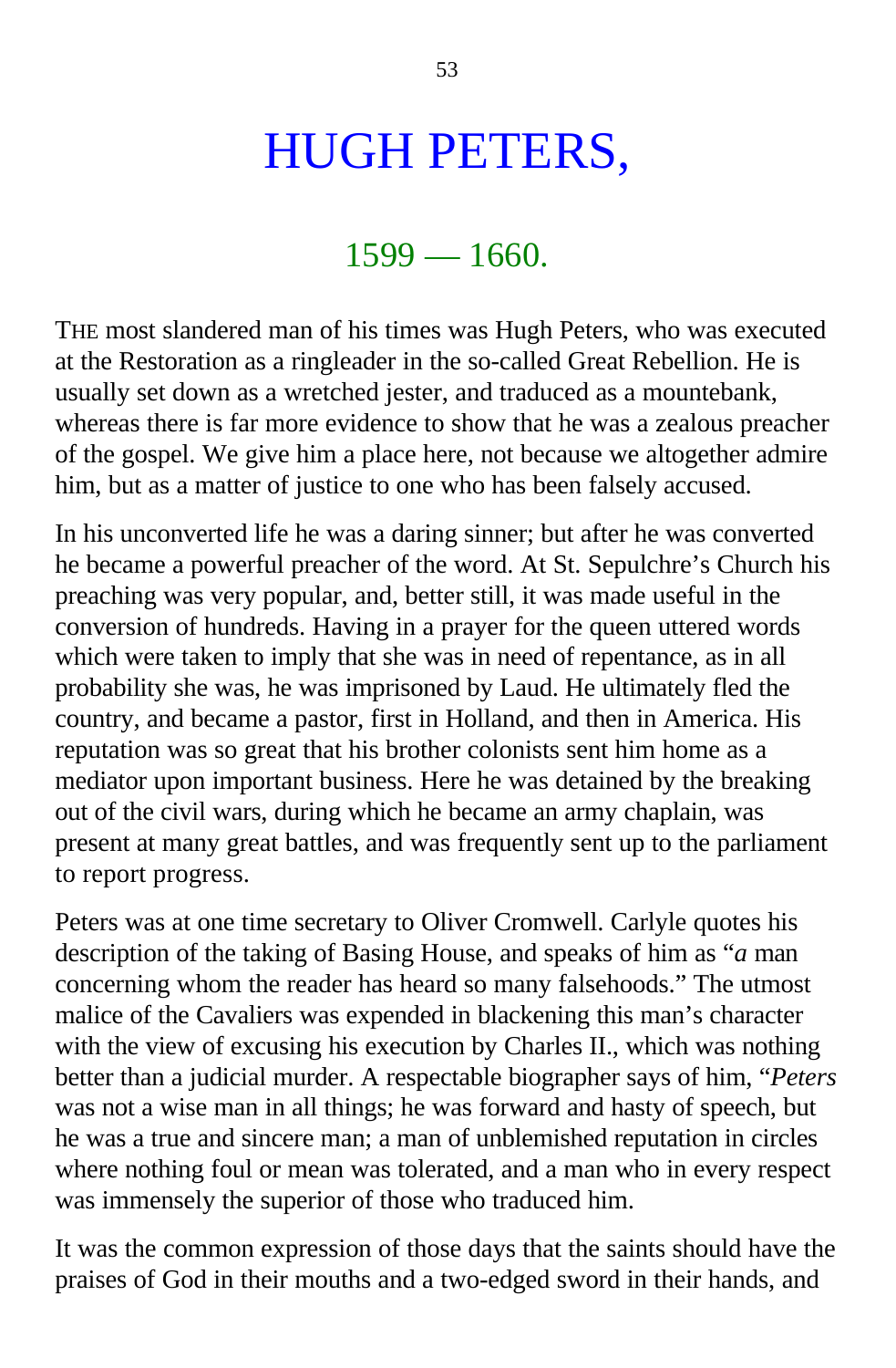this was far too prominently the case with Peters. He was "the fighting parson" of his day; but like the Ironsides among whom he ministered he was a devout soldier, and was made a soldier by his devotion. Our views and sympathies do not run in that direction, but we are too much indebted to the warriors of the Commonwealth to be in a hurry to condemn them. There was an intense earnestness about Hugh Peters, and as his sermons were meant for soldiers, and had relation to stormy politics, they were in all probability rough-hewn, and by no means pleasant in the ears of cavaliers; but the coarse jests which were imputed to him were evidently none of his, since they were current long before he was born. Some studious owner of the little volume in the British Museum which records these vile witticisms has annotated it in such a way as to prove that the larger number of the anecdotes are fabrications. Thus, "Jest 1: This is a Norman tale of the twelfth or thirteenth century. Jest 14: Taken from Taylor, the water poet's works," etc.

Nevertheless, such stories as the following may have some truth in them: "*Praying* in a village, he espied in the church the king's arms, whereupon he brought in these words, *Good Lord, keep us from the yoke of tyranny;* and spreading his hands towards the king's arms, saith he, *Preserve thy servants from the paw of the lion and the horn of the unicorn.*

"Discoursing of the advantage Christians have above heathens, and showing that the heathen are guided by a natural instinct, but we have the word preached to us; and indeed, saith he, the gospel hath a very free passage amongst us, for I am confident it no sooner enters in at one ear, but it is out at the other.

"Mr. Peters espying a friend of his, deeply cut in the head, through having engaged in a foolish fray, he began to check him for his indiscretion. But, saith he, 'tis too late now to give you counsel; come along with me to a surgeon, and I'll see you drest. Where being come, the surgeon begun to wash away the blood, and search for his brains, to see if they were hurt. At which Mr. Peters cries out,' What a mad man are you to seek for any such thing; if he had possessed any brains he would never have ventured into so foolish a contest."

Hugh Peters sinned against the whole party of Church-and-King by his zealous defense of the Parliamentary cause, and at the same time he shocked the Presbyterians by pleading for A TOLERATION OF ALL SECTS, and this was reckoned to be the very worst of crimes. Men who are in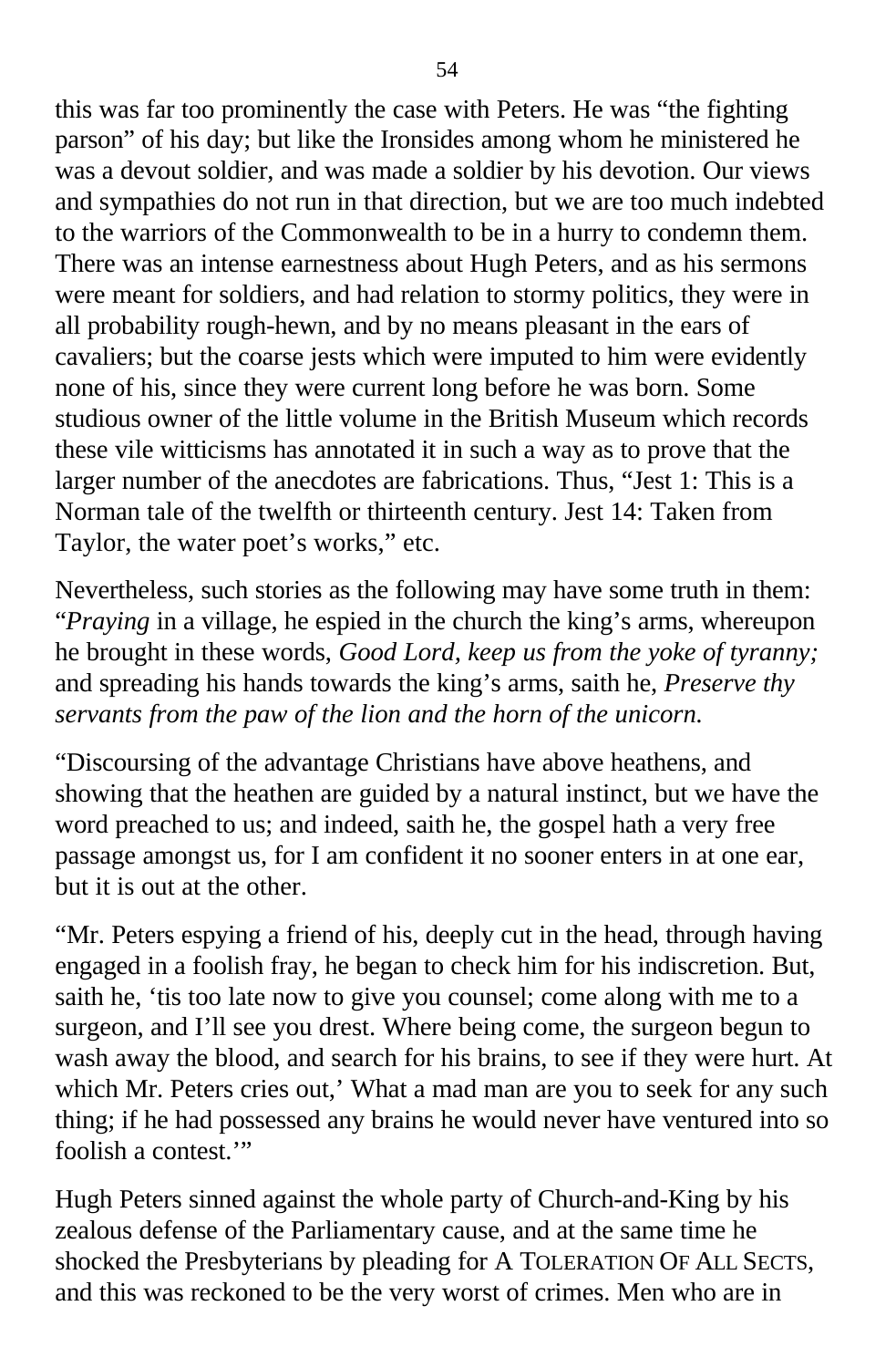advance of their age are abused for principles which in due time become accepted. A man who was secretary to Oliver Cromwell, who had Philip Nye and Goodwin for intimate friends, and Milton for his apologist, was not a bad man: this is morally certain. His peculiarities arose out of his passionate enthusiasm for the cause of liberty, and the remarkable combination in his person of soldier and preacher.

In the works of Hugh Peters there are no indications of his being a jester, but abundant evidence of his genius and fertility of mind. The little book entitled "*A* Dying Father's Last Legacy to an only Child" was written by his own hand just before his execution, and is rich in holy instruction. Here are extracts : —

"He that sets up religion to get anything by it more than the glory of God and the saving his own soul will make a bad bargain of it at the close."

"Make Christ your wisdom. Oh that you were thus wise! Much of wit must be pared off before it will be useful. I have seen the ways of it though I never could pretend to much of it: but this I know, that being unsanctified, wit is a sword in a madman's hand. It spends itself in vanity, foolish jesting, and abuse of those who are weaker than ourselves, yea, it often leads men to play with the blessed word of God."

"If I go shortly where time shall be no more, where neither cock nor clock distinguishes hours, sink not, but lay thy head in his bosom who can keep thee, for he sits upon the waves."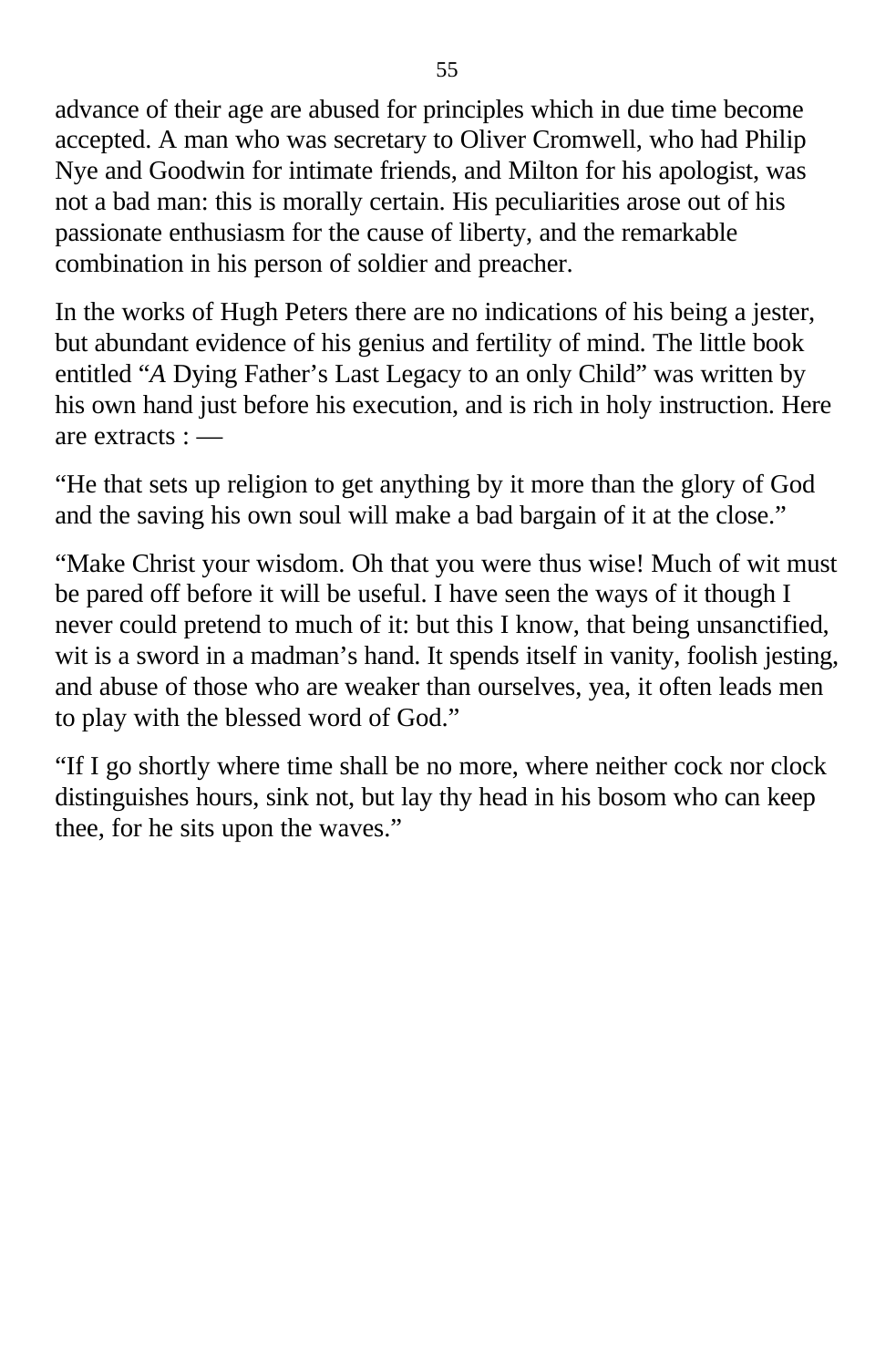## DANIEL BURGESS,

### $1645 - 1713.$

THE name of Daniel Burgess is usually associated with jesting, but this is another instance of the way in which worthy men have been held up to ridicule. He was a Dissenter, and a man of great courage and boldness of speech; he was also a quaint and attractive preacher, and so the word went forth from the evil one that he should be denounced as a buffoon. In those days there was no law to protect the Dissenter, or at least no officer who cared to put it in force, and so Mr. Burgess and his congregation were shamefully annoyed by persons of the baser sort; but when he was urged to prosecute these disturbers he only replied, "No, I have freely forgiven them, and shall never meditate revenge." These are not the words of a buffoon.

His hearers procured for him a meeting-house in Brydges Street, Covent Garden, where a large congregation always gathered. "Being situated," says one of his biographers, "in the neighborhood of the theater, and surrounded by many who were fools enough to mock at sin and religion, he frequently had among his hearers those who came only to make themselves merry at the expense of religion, Dissenters, and Daniel Burgess. This his undaunted courage, his pointed wit, and ready elocution turned to great advantage: for he frequently fixed his eye on those scoffers, and addressing them personally in a lively, piercing, and serious manner, was blessed to the conversion of many who came only to mock."

He continued as pastor over this congregation for thirty years, during which a new place of worship was built by them in Carey Street, and when this was utterly wrecked by Sacheverell's mob, it was repaired at the expense of the government; but the expense and trouble to which they were put seriously burdened his people. He died January 1712-13, in the sixty eighth year of his age, and was buried at St. Clement Danes, Strand. A writer says, "*It* has escaped the notice of his biographers, that the celebrated Lord Bolingroke was once his pupil, and the world has to regret that his lordship did not learn what Daniel Burgess might have taught him;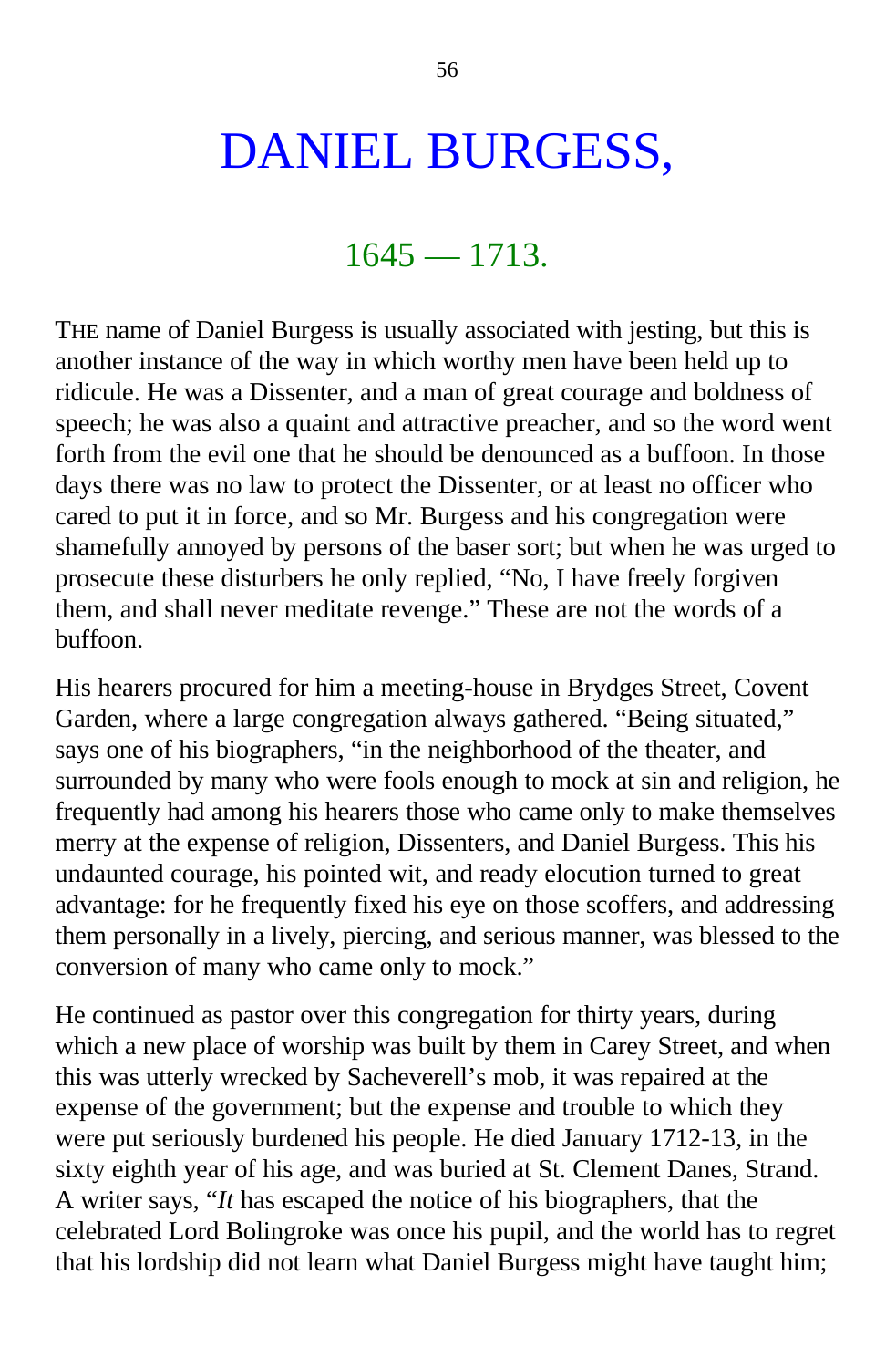for Daniel, with all his oddities, which made him for so many years the butt of Swift, Steele, and the other wits of the time, was a man of real piety."

One story which is told of him may have possibly been true, but we are not sure. When treating on the robe of righteousness, he said, "*If* any of you would have a good and cheap suit, you will go to Monmouth Street; if you want a suit for life, you will go to the Court of Chancery; but if you wish for a *suit* that will last to eternity, you must go to the Lord Jesus Christ, and put on his robe of righteousness." This is probably a garbled quotation. The reader may accept it *cum grano salis.*

Although it pleased the graceless wit-lings of his day to father silly stories upon Burgess, it is clear to all impartial persons that he was a man of mark, and of deep piety. When the Society for the Reformation of Manners was instituted he was selected to preach the first sermon. This was published under the title of "The Golden Snuffing," aria is a proof of how the good man was vilified; for a critic describes it as "*replete* with forced puns," and we therefore procured it, but cannot find a pun in it, and scarcely anything quotable for special quaintness, ,unless it be the following passage: "*Christ* s ministers are your souls' physicians. We are not fiddlers to tickle your ears, nor confectioners to please your palates, but physicians to cure your diseases, and if you nauseate our most needful medicines we dare not withhold them, and gratify you with sugared poisons." We are sure that the critic never saw the sermon, but judged it from the title alone. The first choice of the preacher by a society which commanded the ablest ministers would not have fallen on a mere buffoon.

Our best evidence that Daniel Burgess was a good man and true is found in the facts that he was thought worthy by his contemporaries to preach one of the sermons in the famous series of "*Morning* Exercises," that he was much beloved by the excellent Dr. Bates, and that Matthew Henry preached a funeral sermon for him, wherein his homely speech is admitted and abundantly justified. With an extract from this sermon our brief notice must conclude : —

"*He* often said he chose rather to be profitable than fashionable in his preaching, and that he thought it cost him more pains to study plainness than it did others to study fineness; and he would be willing to go out of the common way to meet with sinners, to persuade them to return to their God. 'That is the best key (said he) that fits the lock, and opens the door, though it be not a silver or a golden one.' Many have acknowledged that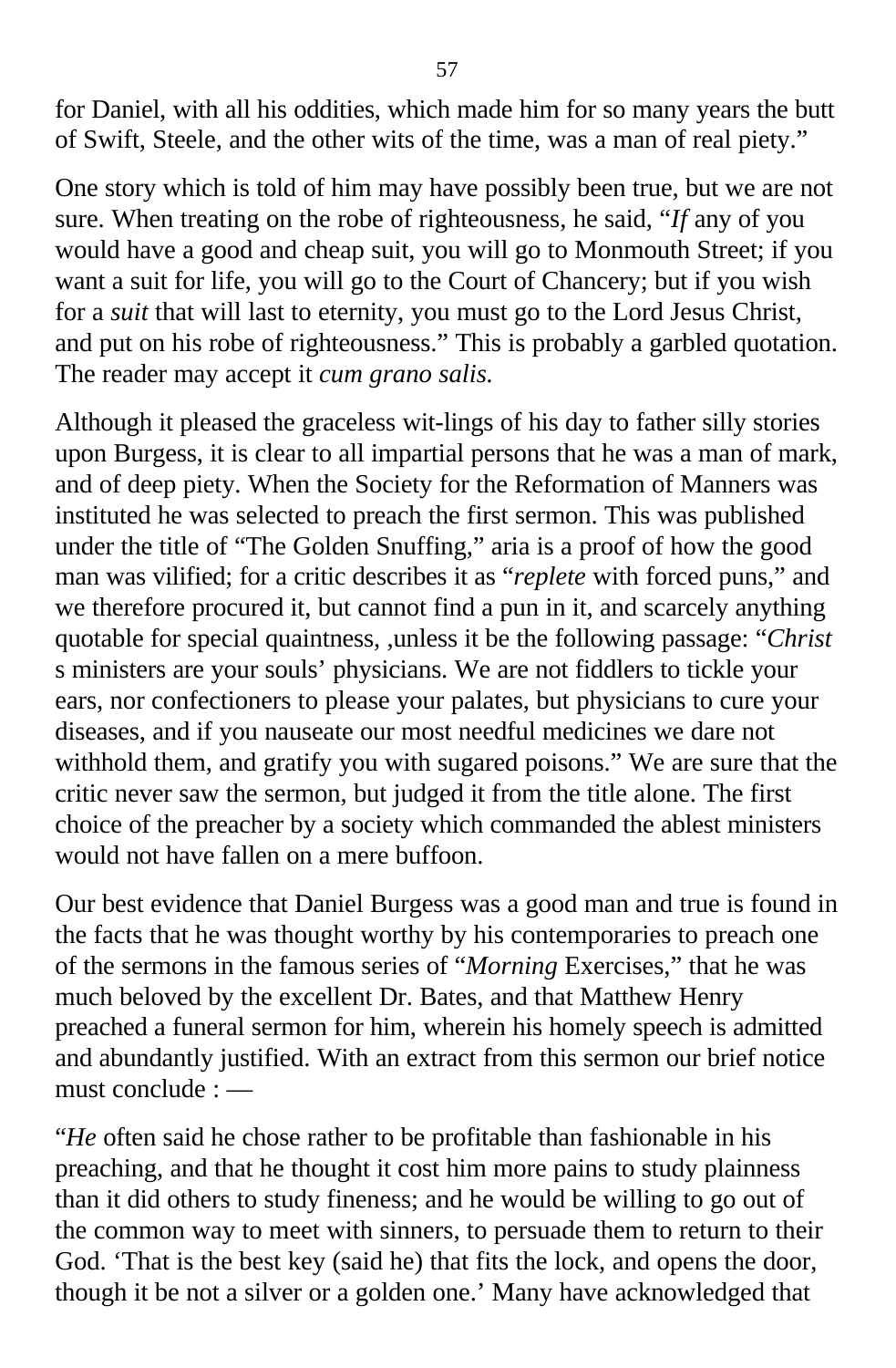they came to hear him at first only to scoff at him, and make a jest of what he said, but went away under such convictions about the concerns of their souls and another world, as, it was hoped, ended in a happy change of their spirits.

"*In* his preaching he insisted mostly upon the first great principles of religion, which all good Christians are agreed in; and one who was a very competent judge told me, he thought he had as good a faculty in demonstrating them, and making them plain and evident, as most men he ever heard. He much lamented and vigorously opposed the growth of deism and infidelity among us, saying he dreaded a 'Christless Christianity.' He meddled not with party matters, or matters of doubtful disputation, but plainly made it his aim to bring people to-believe in Jesus Christ, and to live in all godliness and honesty. He was particularly careful to explain the two covenants of works and grace, and to guard against the two rocks of presumption and despair. He now and then used some plain similitude's or surprising turns of expression, or little stories, such perhaps as we find Bishop Latimer's sermons full of, which by some were turned to his reproach; but it is certain many particular stories were maliciously fathered on him, that were abominably false, and raised by a lying spirit only to obstruct his usefulness; and in the general he was industriously misrepresented by many, who it is to be feared therein discovered no kindness for serious godliness. A gentleman having once the curiosity to go to hear him, when he had done, could scarce be made to believe that this was Mr. Burgess; for, said he, ' I never heard a better sermon in my life.!'"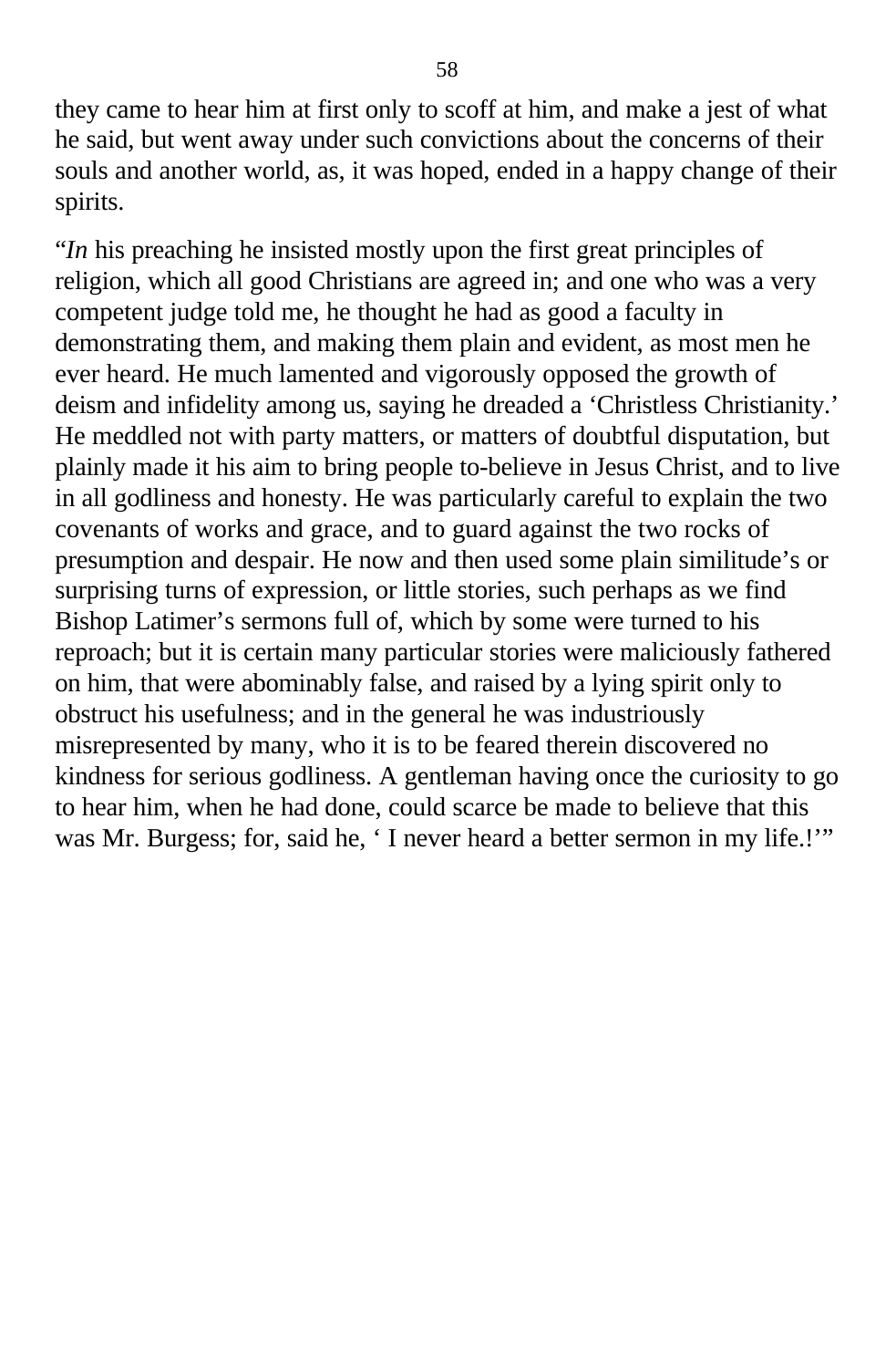## JOHN BERRIDGE,

### $1716 - 1793.$

JOHN BERRIDGE, the vicar of Everton, was commended by John Wesley as one of the most simple as well as most sensible of all whom it pleased God to employ in reviving primitive Christianity. He was a man of remarkable learning, being as familiar in the learned languages as in his mother tongue, and well instructed in theology, logic, mathematics, and metaphysics: he was not, therefore, eccentric because he was ignorant. He possessed a strength of understanding, quickness of perception, depth of penetration, and brilliancy of fancy beyond most men, while a vein of innocent humor ran through all his public and private discourses. His biographer tells us that this softened what some might call the austerity of religion, and rendered his company pleasant to people of a less serious habit; and yet he adds, — " It is very singular that it never overcame his own gravity; he remained serious himself while others were convulsed with laughter."

Before he was converted he preached mere morality, but after he was called by the Holy Spirit he was zealous for the doctrines of sovereign grace, and preached the gospel in the clearest possible manner. In his ministry he was diligence itself, journeying through the counties of Cambridge, Bedford, Hertford, and Huntingdon continually, preaching upon an average from ten to twelve sermons a week, and riding from place to place on horseback. He wrote to a friend — "I fear my weekly circuits would not suit a London or a Bath divine, nor any tender evangelist that is environed with prunello. Long rides and miry roads in sharp weather.' Cold houses to sit in, with very moderate fuel, and three or four children roaring or rocking about you! Coarse food and meager liquor; lumpy beds to lie on and too short for the feet; and stiff blankets like boards for a covering. Rise at five in the morning to preach; at seven breakfast on tea that smells very sickly; at eight mount a horse, with boots never cleaned, and then ride home, praising God for all mercies."

A complaint was lodged against him, and the bishop sent for him and reproved him for preaching "at all hours and on all days." "My lord," said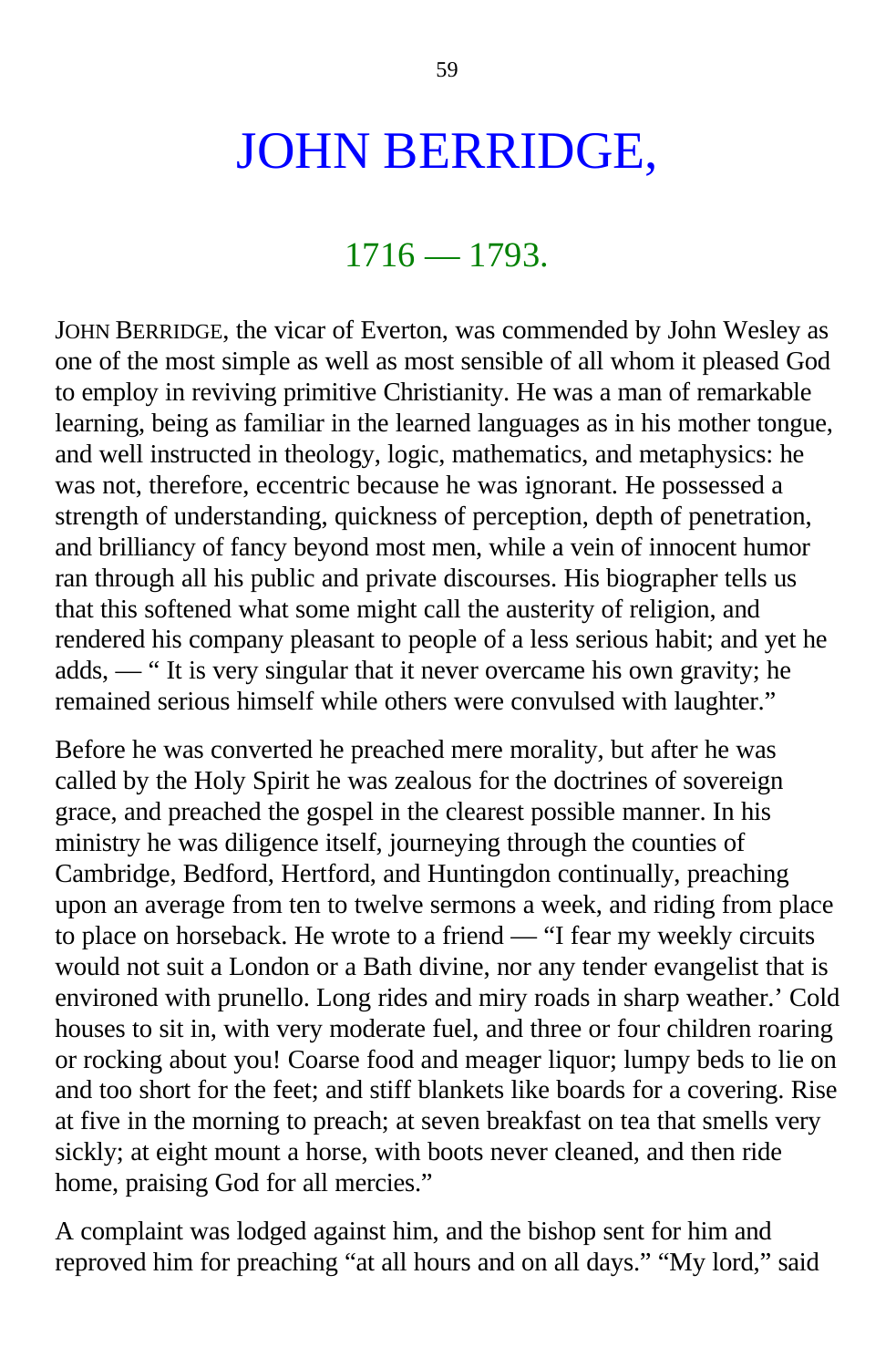he, modestly, "*I* preach only at two seasons." "*Which* are they, Mr. Berridge?" "In season and out of season, my lord."

The revival which resulted from his efforts was remarkable for depth and continuance, and for the personal persecution which it brought upon the good man. The clergy and gentry made common cause with the lowest mob against him. "*The old devil*" was the only name by which he was distinguished for between twenty and thirty years,: but none of these things moved him. Crowds waited upon him wherever he journeyed, and his own church was crammed, we had almost said up to the ceiling, for we have heard of men clambering up and sitting upon the cross-beams of the roof, while the windows were filled within and without, and even the outside of the pulpit, to the very top, so that Mr. Berridge seemed almost stifled. There is no wonder that the people thronged him, for his style was so intensely earnest, homely, and simple, that every ploughman was glad to hear the gospel preached in a tongue which he could understand, and with an earnestness which he could not resist.

His discourses were not after a set fashion, and were frequently well nigh impromptu. Mr. Berridge says that sometimes on entering the pulpit he found himself unable to exercise his thoughts on his subject, and felt himself to be "like a barber's block with a wig on"; but his hearers did not think so, for they were excited to a passionate fervor by his words. On one occasion, while mounting the stairs of the pulpit at Tottenham Court Road, his memory seemed to fail him, and he commenced his sermon by saying, "I set out to this place to-night with a sack well filled with well-baked wheaten bread, which I hoped to set before you, but the bottom came out of the sack as I walked up-stairs, and I have nothing left for you but five barley loaves and a few small fishes. You will have those loaves hot from the oven; may they be food convenient for your souls."

His voice was loud, but perfectly under command; ten or fifteen thousand persons frequently composed his congregation in the open air, and he was well heard by all. People came to hear him from a distance of twenty miles, and were at Everton by seven o'clock in the morning, having set out from home soon after midnight. In the early years of his ministry he was the witness of strange scenes, when the revival took the same form as it did a few years ago in certain parts of the north of Ireland, and was accompanied by physical manifestations. The phenomena then presented were very remarkable, but we must confess that we have no faith in their *spiritual*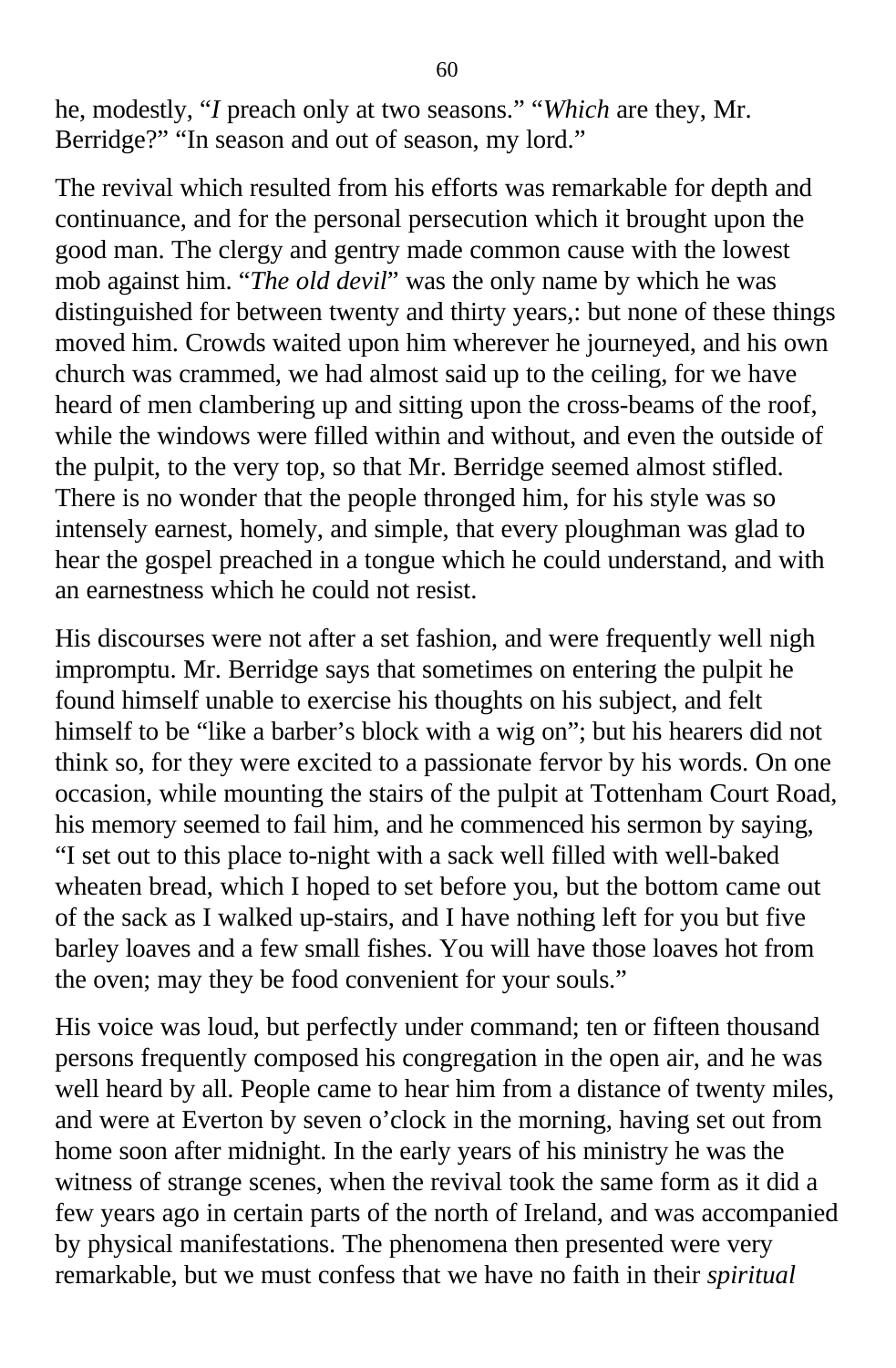character, and are sorry to hear of their occurrence. After a while the shoutings and contortions came to an end, and the work proceeded steadily and after the usual fashion. Amid all the excitement Berridge never lost his head or became a fanatic, neither was he exalted above measure, but remained one of the humblest and most genuine of men.

There is no doubt that his style was very remarkable, and entirely his own. In one of his letters he writes : — " I have been recruiting for Mr. Venn at Godman-chester, a very populous and wicked town near Huntingdon, and met with a patient hearing from a numerous audience. I hope he also will consecrate a few barns, and preach in them to fill up his fold at Yelling; and sure there is a cause when souls are perishing for lack of knowledge. Must salvation give place to a fanciful decency, and sinners go flocking to hell through our dread of irregularity? While irregularity in its worst shape traverses the kingdom with impunity, should not irregularity in its best shape pass without censure? I told my brother he need not fear being slandered for sheep-stealing while he only whistles the sheep to a better pasture, and meddles neither with the flesh nor the fleece, and I am sure he cannot sink much lower in credit, for he has lost his character right honestly by preaching the gospel without mincing it. The scoffing world makes no other distinction between us than between Satan and Beelzebub; we have both got tufted horns and cloven feet, only I am thought the more impudent devil of the two."

Little cared Berridge if the wicked world treated him as it did his Master, he only longed to save those who loved to revile him. His works are published in an accessible form, and all that we know of his life will be found in the memoir which precedes them; there is therefore no reason for us further to enlarge.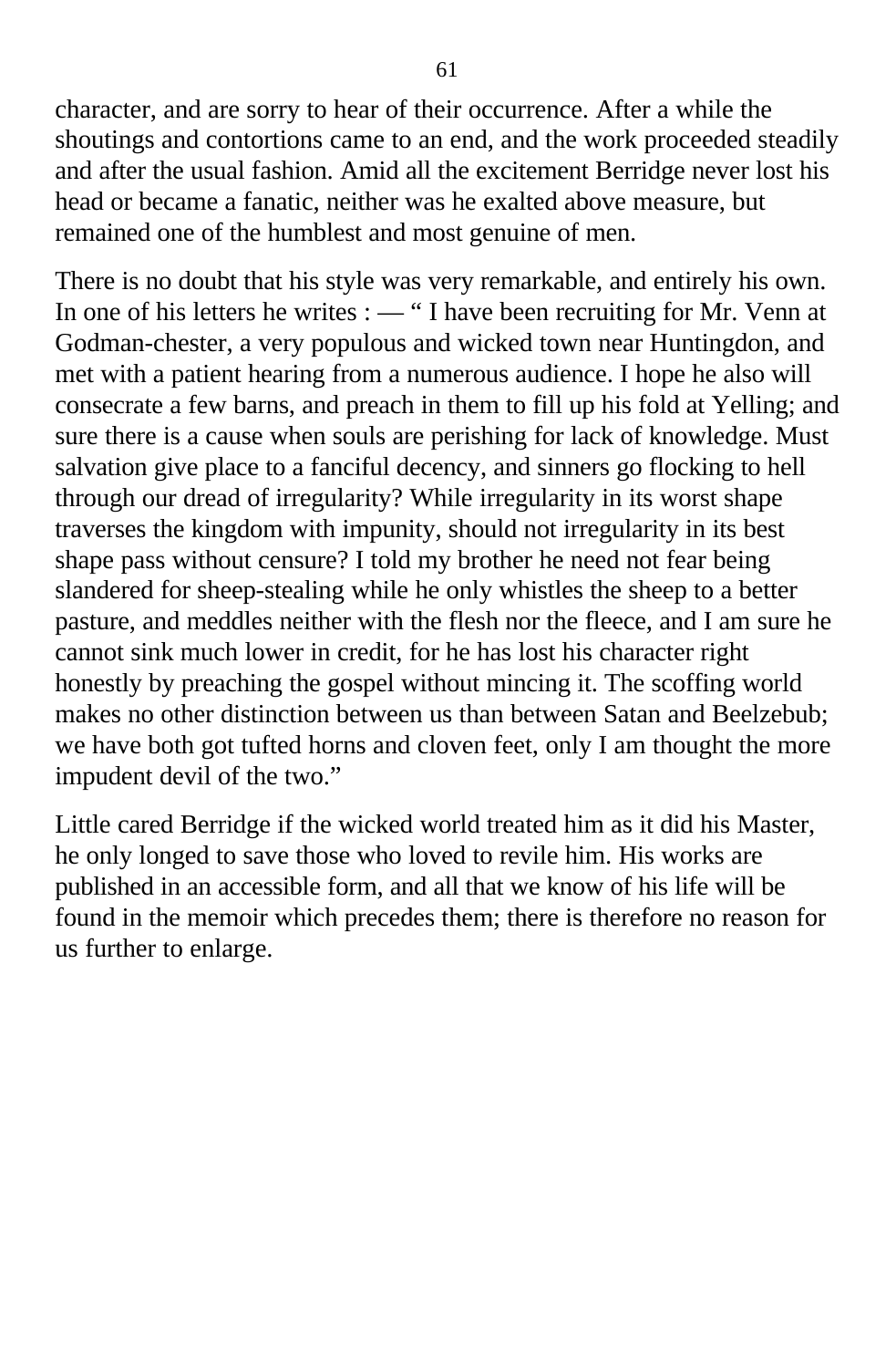## ROWLAND HILL,

### $1744 - 1833.$

IT is not our design to write a life of Rowland Hill, but merely to sketch an outline portrait from the "eccentric" point of view. As a preacher Mr. Hill was the child of John Berridge, whose church he attended while he was a student at Cambridge, riding over to Everton every Sabbath to hear him. From that veteran he no doubt learned that freedom and simplicity of language which always distinguished him. He also associated much with John Stittle, one of Berridge's converts, and a man of very marked individuality, who preached in Green Street, Cambridge for many years. Their intimacy may be gathered from the incident recorded by William Jones : — "*On* one occasion, when Mr. Hill was on his way to Duxford, to preach for the Missionary Society, he suddenly exclaimed, ' I must go to Cambridge, and see the widow of an old clergyman, who lives there, for I have a message to leave with her.' He was urged not to go, but he was firm to his purpose. He spent a short time with the venerable widow, and reached Duxford just before evening service. On entering his friend Mr. Payne's house he said,' Dear me, I quite forgot to leave the message with the widow,' and seemed almost determined to return to Cambridge. He, however, remained during the service, and on being asked whether the message he had forgotten was important he replied, 'Yes, sir, I wanted the old lady, who will soon be in heaven, to give my love to Johnny Stittle, and tell him I shall soon see him again.'"

Mr. Hill's first preachings were of an itinerant character. He was glad of a church, and equally delighted with a meeting-house; but the village green, a barn, an assembly room, or a hovel were all used as they were offered. He was not reared in the lap of luxury as a preacher, nor was he surrounded by the society of unmingled aristocracy, so as to be guarded from every whiff of the air of common life. He mingled so thoroughly with the people that he became the people's man, and for ever remained so. With all the highmindedness which ought to go with nobility he mingled an unaffected simplicity and benevolence of spirit, which made him dear to persons of all ranks. He was thoroughly a man, thinking and acting for himself with all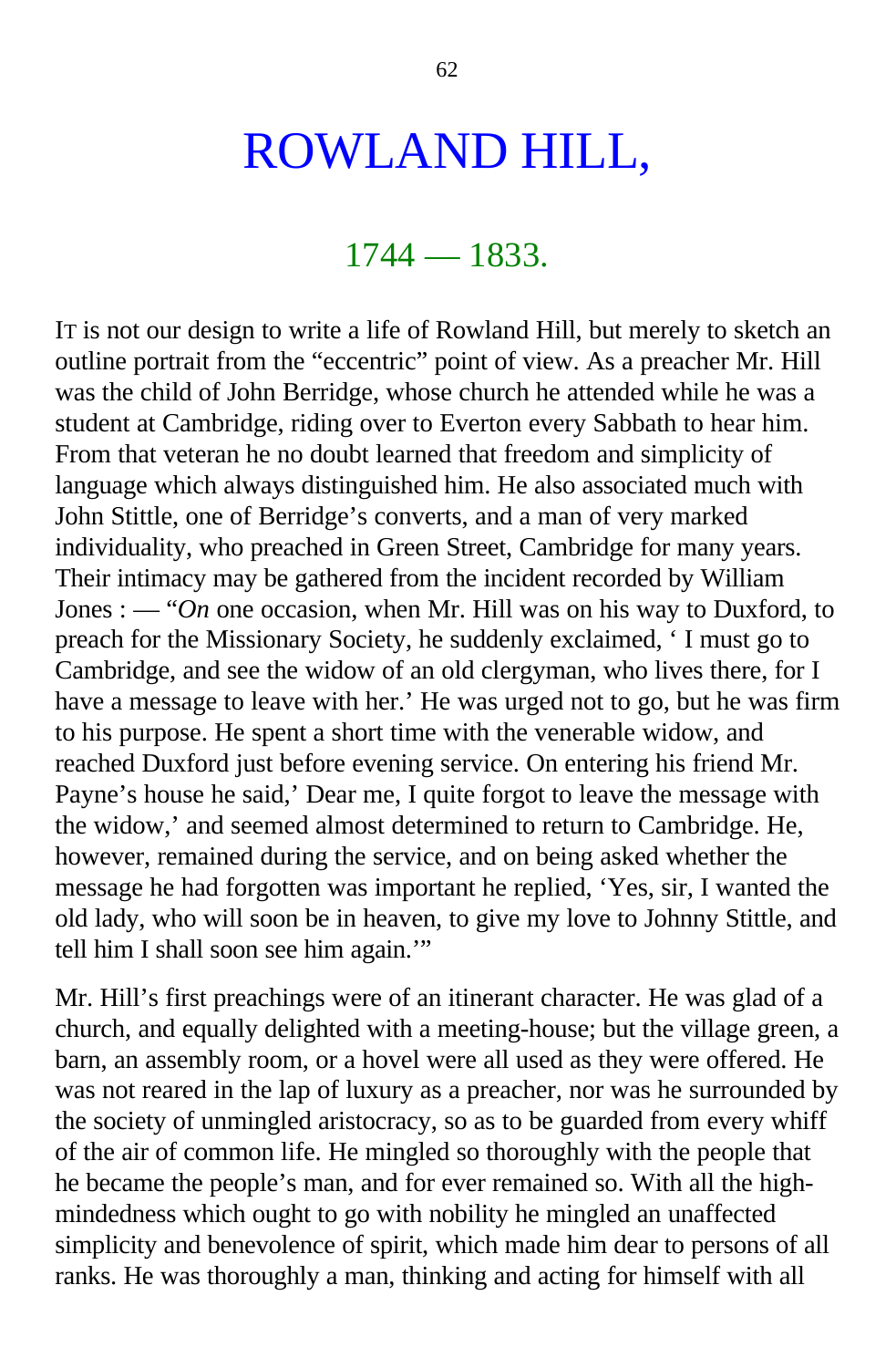the freedom of a great emancipated mind, which bowed only at the feet of Jesus; but he was essentially a child-man, a Nathanael in whom was no guile — artless, natural, transparent, in all things unaffected, and true. He once said of a man who knew the gospel but seemed afraid to preach it, "*He* preaches the truth as a donkey munches a *thistle — very cautiously :*" this was exactly the opposite of his own way of doing it.

His fixed places of ministry were Surrey Chapel, and Wotton-under-Edge. He facetiously styled himself "*Rector* of Surrey Chapel, Vicar of Wotton, and Curate of all the fields and lanes throughout England and Wales." Surrey Chapel was called by many "The Round-house," and it was reported that its form was chosen by Mr. Hill that the devil might not have a corner to hide in. The locality is described by Berridge "as one of the worst spots in London, the very paradise of devils." It was hard by the assembling ground of Lord George .Gordon's Protestant rowdies, and was m many respects an unsavory spot, and therefore so much the more in need of the gospel The spacious structure was the center of philanthropic, educational, and religious work of all kinds, and it would be difficult to find a building from which more beneficial influences have emanated.

At Wotton, Mr. Hill lived in what he called "a paradisiacal spot," having his house near the chapel, and lovely scenery all around. He says of the village, "This place, when I first knew Gloucestershire, was filled with brutal persecutors; since they have been favored with the gospel they have been wonderfully softened." We visited the place with great interest, and were taken to the spot where dear old Rowland would sit with his telescope and watch the people coming down the neighboring hills to the meeting, and would afterwards astonish them by mentioning what he had seen. Both in London and in the country he was the universal benefactor, and mixed with all sorts of people. In London he might be teen in the streets with his hands behind him, gazing into the shop windows, and in the country the cottages and the cornfields were his study. A friend told me an anecdote which I have not met with in print. When at Wotton he heard of a woman who was noted for her sausages, and therefore called in upon her, and bought a supply. "*Now,* my good woman," said he, "*how* is it that you make such good sausages?" "Why, sir," said she, "*I* think it is a gift from the Almighty." Mr. Hill shook his head at this, and began to repent of his bargain, as well he might, for the articles turned out to be stale. He told the story afterwards as an instance of how people try to pass off their bad goods by canting talk, and as a proof of the fact that fanaticism is often in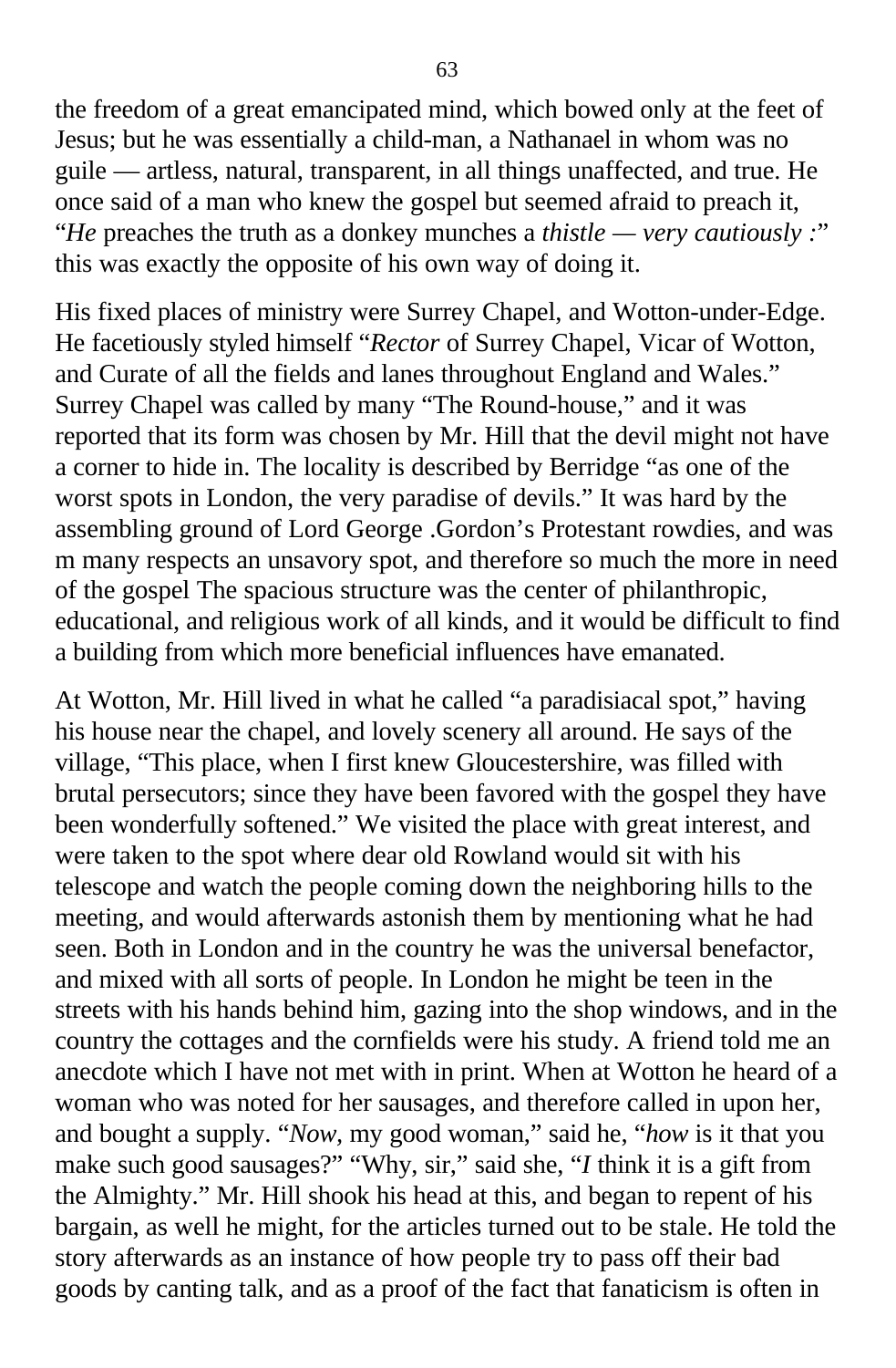alliance with knavery, "A gift from the Almighty!" said he, "and yet the produce of this precious gift is good for nothing." We give this as an instance of the manner in which he turned every little incident to good account.

Our friend Mr. Charlesworth, of the Stockwell Orphanage, has written a life of Rowland Hill, which in our judgment surpasses its predecessors in giving a full length portrait of the good man, and as this is readily to be had, we refer our readers to it. We remember reading an article in one of the reviews of the day in which Mr. Hill is abused after the manner of "*the* Saturday." It did us great good to see how those who were before us endured the tongue of malice and survived its venom. It is clear from many remarks made by contemporary writers, and especially from the way in which one of his biographers has tried to take the very soul out of him by toning down his wit, that he was regarded by many serious people as a good brother whose infirmity was to be endured, but to be quietly censured. Now, we are not at all of this mind. Mr. Hill may have allowed his humor too much liberty, perhaps he did, but this was better than smothering it and all his other faculties, as many do, beneath a huge feather-bed of stupid formalism. When we hear our long-visaged brethren condemning all mirth, we remember the story of holy Dr. Durham, the Scotch divine, who wrote a commentary upon Solomon's Song, and another upon the Revelation. His biographers say of him that he was so grave at all times that he very seldom smiled, much less laughed, at anything. We wonder if he had any children? What kind of father must he have been? But here is the story in the old-fashioned language in which we find it. The Revelation Mr. William Guthrie, minister at Finwick, met with Mr. Durham at a gentleman's house near Glasgow, some time before his last sickness, and observing him somewhat dull, endeavored to force him to smile and laugh, by his facetious and pleasant conversation. Mr. Durham was somewhat disgusted at this innocent freedom of Mr. Guthrie, and displeased with himself that he was so merry. When Mr. Guthrie, according to the laudable custom of that family, and at their desire, prayed, he showed the greatest seriousness, composure, and devout liveliness. When he rose from prayer, Mr. Durham tenderly embraced his friend, and said to him, "*O* William, you are a happy man; if I had been so merry as you were before you went to pray, I should not have been serious, or m a frame for prayer, or any other religious exercises for two days." This occurrence led Mr. Durham to judge more leniently of his lively brethren, and our trust is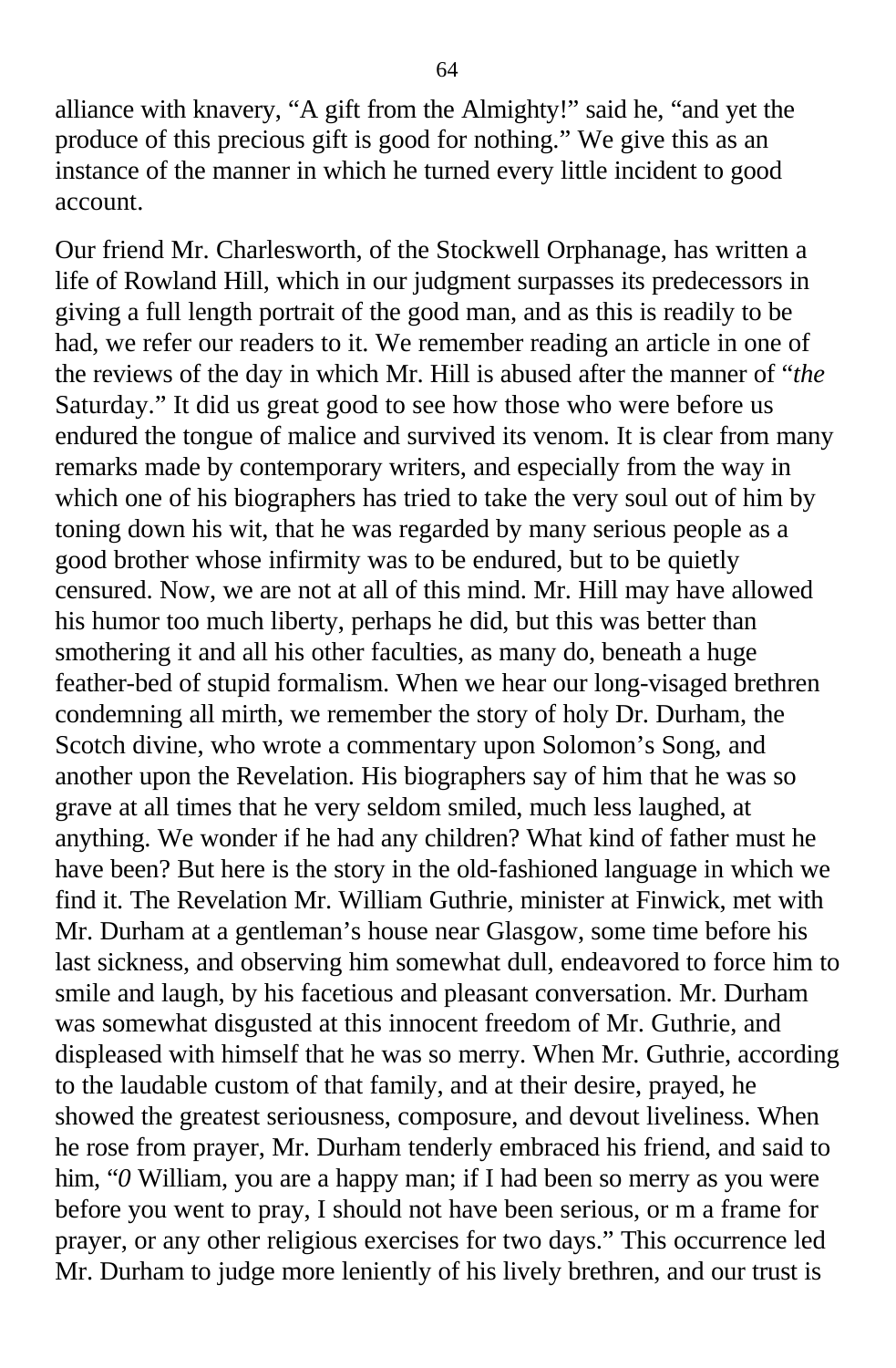that it may have the like effect upon any sour person who may chance to read this little book.

Mr. Hill's name is very sweet in South London, and if you chance to meet with one of his old hearers, it will do your heart goo(t to see how his eyes will sparkle at the bare mention of his name. He made religion a delight and the worship of God a pleasure; yea, he made the very memory of it to be a joy for ever to the hearts of the aged as they recall the days of their youth when Rowland Hill — dear old Rowland Hill as they like to call him was in his glory.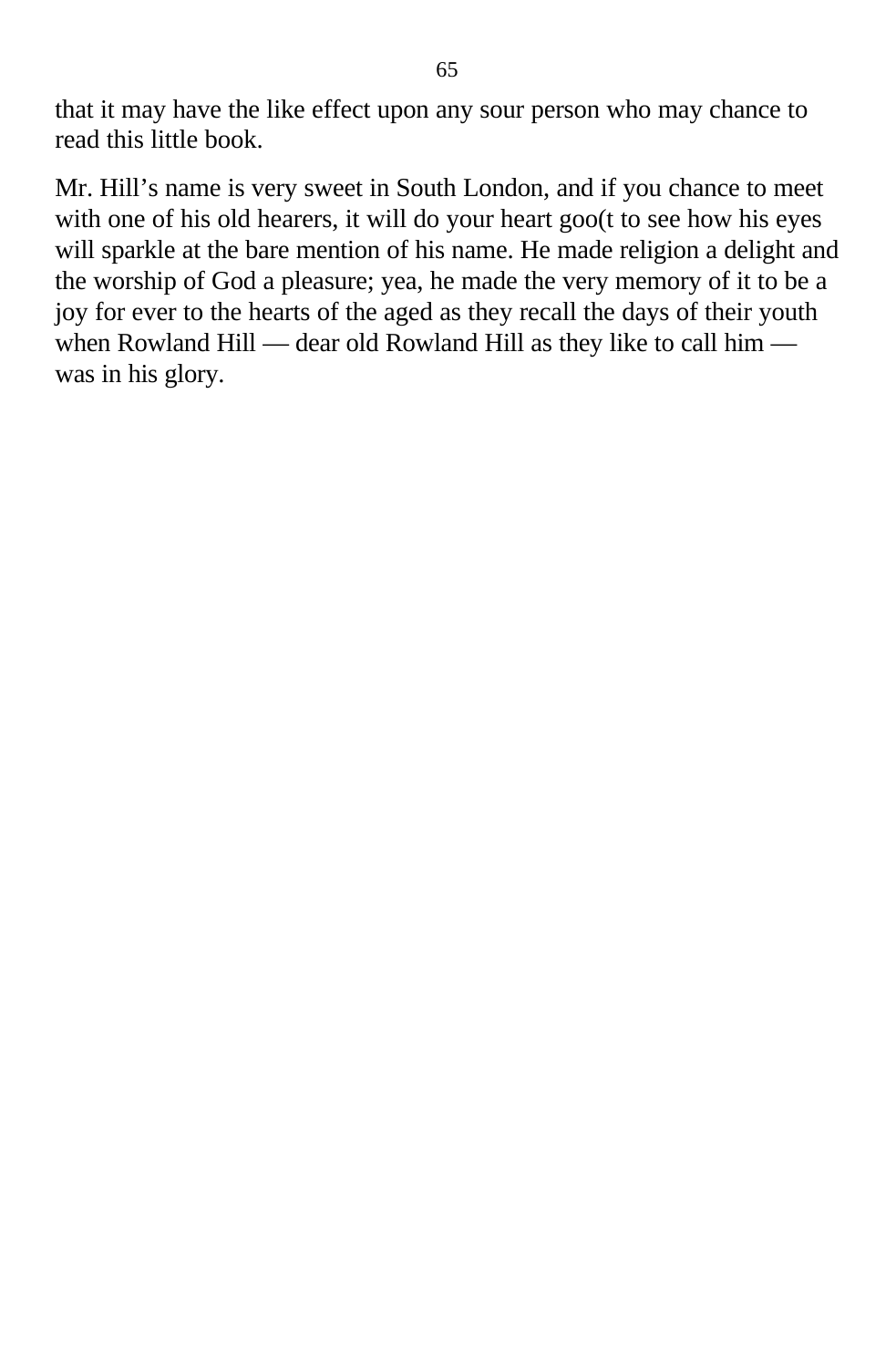## MATTHEW WILKS,

### $1746 - 1829.$

WHAT Rowland Hill was on one side of the Thames Matthew Wilks was upon the other. He came to London in 1775, and John Berridge took part in his ordination over the Tabernacle churches which had been gathered by Whitefield. He was a person of commanding appearance, of great shrewdness, and special singularity, and, like other worthy men, he has been much belied because a vein of humor was manifest in him. This matters little, since the good man led multitudes to Jesus, and was a faithful pastor to the flock which he gathered. He was one of the fathers of the London Missionary Society, the Evangelical Magazine, the Irish Evangelical Society, the Bible Society, and the Religious Tract Society in fact, from his great practical wisdom, he was called upon to be a leader in all kinds of Christian work.

Many an odd thing has fallen from his lips; as for instance when he wished to explain the text, "*See* that ye walk circumspectly," he pictured a cat walking upon the top of a high wall covered with bits of glass bottles. We have heard this illustration quoted with ridicule, but we fail to see any objection to it. Let anyone watch a cat in such circumstances, and then find a better instance of circumspect walking if he can. We do not believe the tradition that he rebuked the head-dresses of the day by preaching upon "*top* (k)not come down," which is a cutting from the text, "*Let* him that is upon the house top not come down": but we have met a gentleman who said that he saw him hold up a small pair of scales when preaching from "*Thou* art weighed in the balances." We do not wish to doubt our informant, but we think it probable that no actual scales were present, but that Wilks so imitated the holding up of balances and the act of weighing that in after years the memory became a little aided by the imagination, and actual scales and weights were supplied in the narrator's mind.

Mr. Wisks' anniversary sermon for the London Missionary Society was a very striking one. Certainly the text was remarkable enough. "The children gather wood, and the fathers kindle the fire, and the women knead their dough, to make cakes to the queen of heaven, and to pour out drink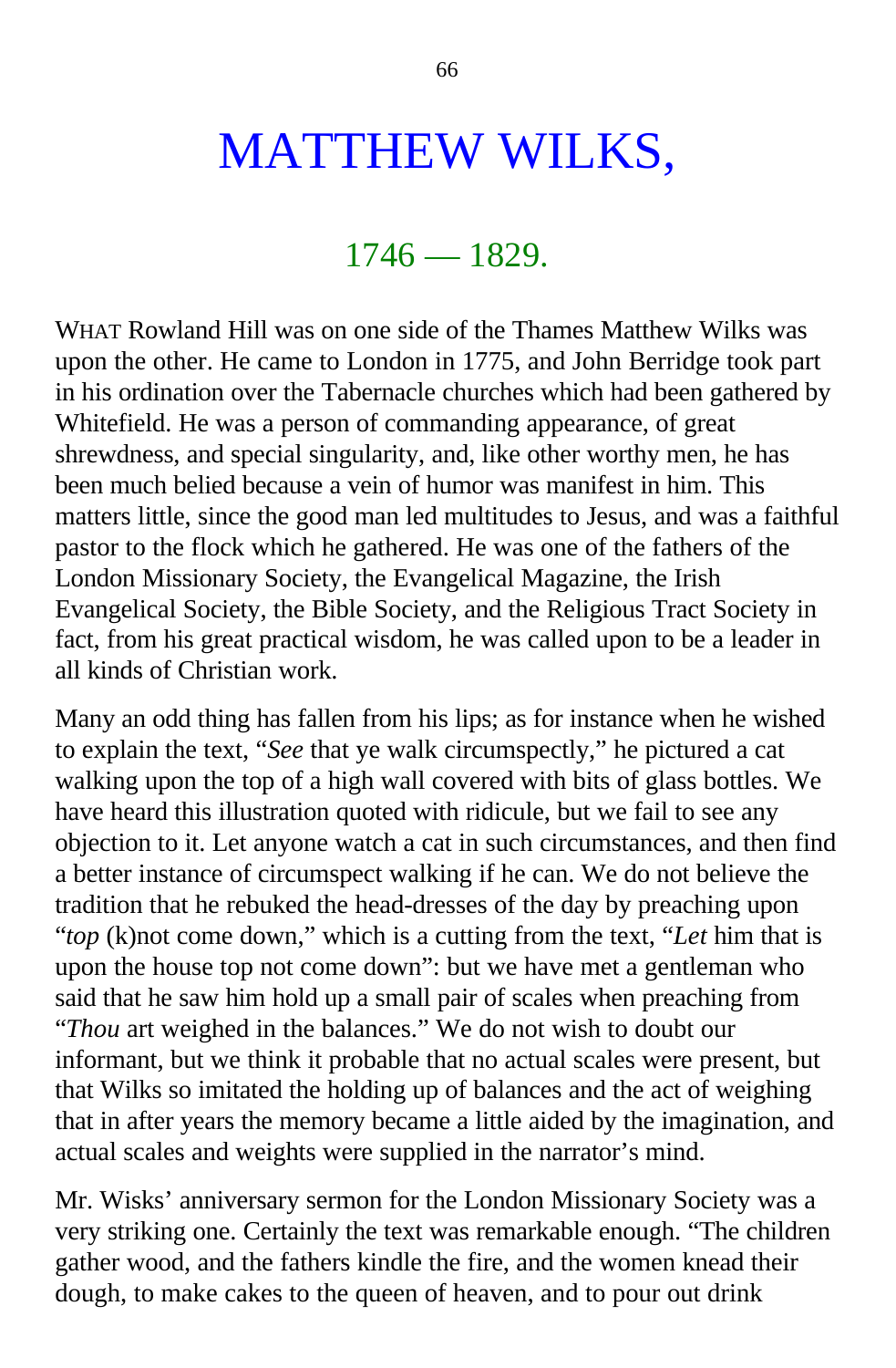offerings unto other gods, that they may provoke me to anger :" Jeremiah 7:18. "*When* the text was announced, in the midst of a crowded assembly, every eye seemed to express astonishment at the preacher's choice. He had not proceeded far, however, in his undertaking, when the feeling of astonishment gave place to pure delight, when all seemed convinced that though the text was uncommon, it was by no means inappropriate. Having glanced at the idolatrous worship of the queen of heaven, the ardor of the worshippers, and the persons employed in it; he then said, 'I will *contrast* your objects, *compare* your ardor, and *muster* your agents.' The appeal was admirably directed, and energetically sustained, and from the hearing and perusal of that part of it which referred to the agents, viz., *the men, women, and children,* arose the system of auxiliary institutions which now pervades the whole country, and combines in its support young and old, rich and poor; such an extraordinary effect has seldom, perhaps, sprung from the preaching of a single discourse. Irrespective, however, of its impression as delivered from the pulpit, it possesses considerable merit, as an argument and as a composition."

Beyond a wretched little memoir and a few mere outlines of sermons, nothing remains of all the great and good things which were spoken by Mr. Wilks, and the stories told of him relate to him rather as a man than as a preacher. My venerable friend Mr. George Rogers has given me the following note : —

"Matthew Wilks was very comic in his appearance, in his voice, and in his language. Like Mr. Hill, he was sound in is gospel views, was very useful, and deservedly popular. He has called upon me, and frequently engaged me to preach for him at 'both Tabs.,' as he called them. He had a stern aspect, but a tender heart. Two incidents I may mention, which I received from a mutual friend of myself and Mr. Wilks, and which I believe to be authentic. When John Williams was recommended to the London Missionary Society, and nearly all the directors were opposed to him, he found a determined supporter in Mr. Wilks, who even went so far in pressing the point as to be charged with being overbearing. When the debate was over, Mr. Wilks went into the room where Mr. Williams was waiting for the decision of the committee and said, '*Well,* young man, you have *been* accepted, but if it, had not been for my overbearing disposition you never would have got in.' This was Williams the martyr at Erromanga.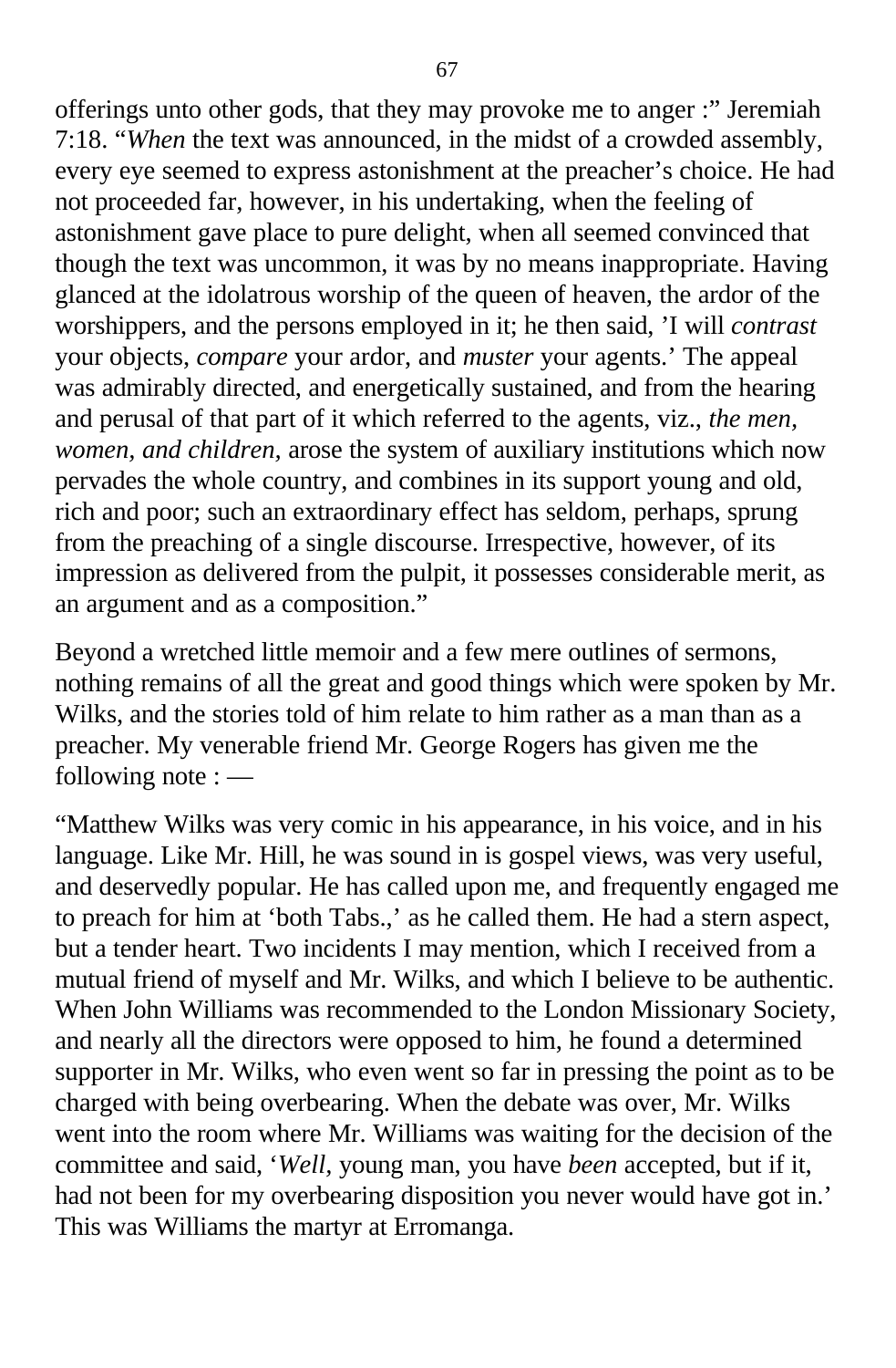"*A* minister from the West of England having called upon Mr. Wilks, and informed him that he was in great distress of mind on account of debt; Mr. Wilks said, 'You are a great fool; you ought not to get in debt.' ' Oh,' he replied, 'it gradually accumulated, and I could not help it. My wife was ill, and some of my children died, and my income is very small.' ' How much do you owe?' ' About £70? 'Then you are a great fool. I want you to preach at Greenwich next Sunday.' 'Oh, I am too much dejected.' ' But I say you must go, and I will send a note to the gentleman with whom you must dine.' Returning to Mr. Wilks on Monday morning, he told him the gentleman with whom he dined gave him £10. 'Well,' said Mr. Wilks, 'but you are a fool for getting into debt for all that.' He then produced another £10, and said he had obtained that from another gentleman for him. Observing him to be much affected by this, Mr. Wilks added,' Still you are a great fool.' He then produced another £10, called him a fool more vehemently than before, and thus continued to put £10 before him again and again and to scold him until the whole £70 was produced; and then he said, 'Now go home, and don't be such a fool as to get into debt again.' This showed a great knowledge of human nature, for he thus kept the good man from being overwhelmed by the great and unexpected relief."

But Mr. Wilks could be fearfully severe, and when he had doubts about the ability or character of a candidate for the ministry he showed no mercy. On one occasion he had badgered and brow-beaten a young man to such a degree that he was scarcely able to answer a single question. "*Man,*" said Mr. Wilks, "*you*'*ll* never be fit for the ministry: you seem to know nothing at all: can you tell the difference between me and Moses?" "*Hoot,* toot, Mr. Wilks," interposed good Dr. Waugh, anxious to release the young victim, "*you* should na' put such a question as that to the lad; but if you like I'll tell you the difference between Moses and you: *Moses was the meekest of men*."

More genial was his mode of finding a wife for a brother minister. He sent him to the lady's house with this laconic note : —

"*My* dear madam, — Allow me to introduce to you my worthy friend, the Revelation Mr. A\_\_\_\_

> **"***If you***'***re a cat You* **'***U smell a rat!* **"***Yours truly,* **"***MATT. WILKS.***"**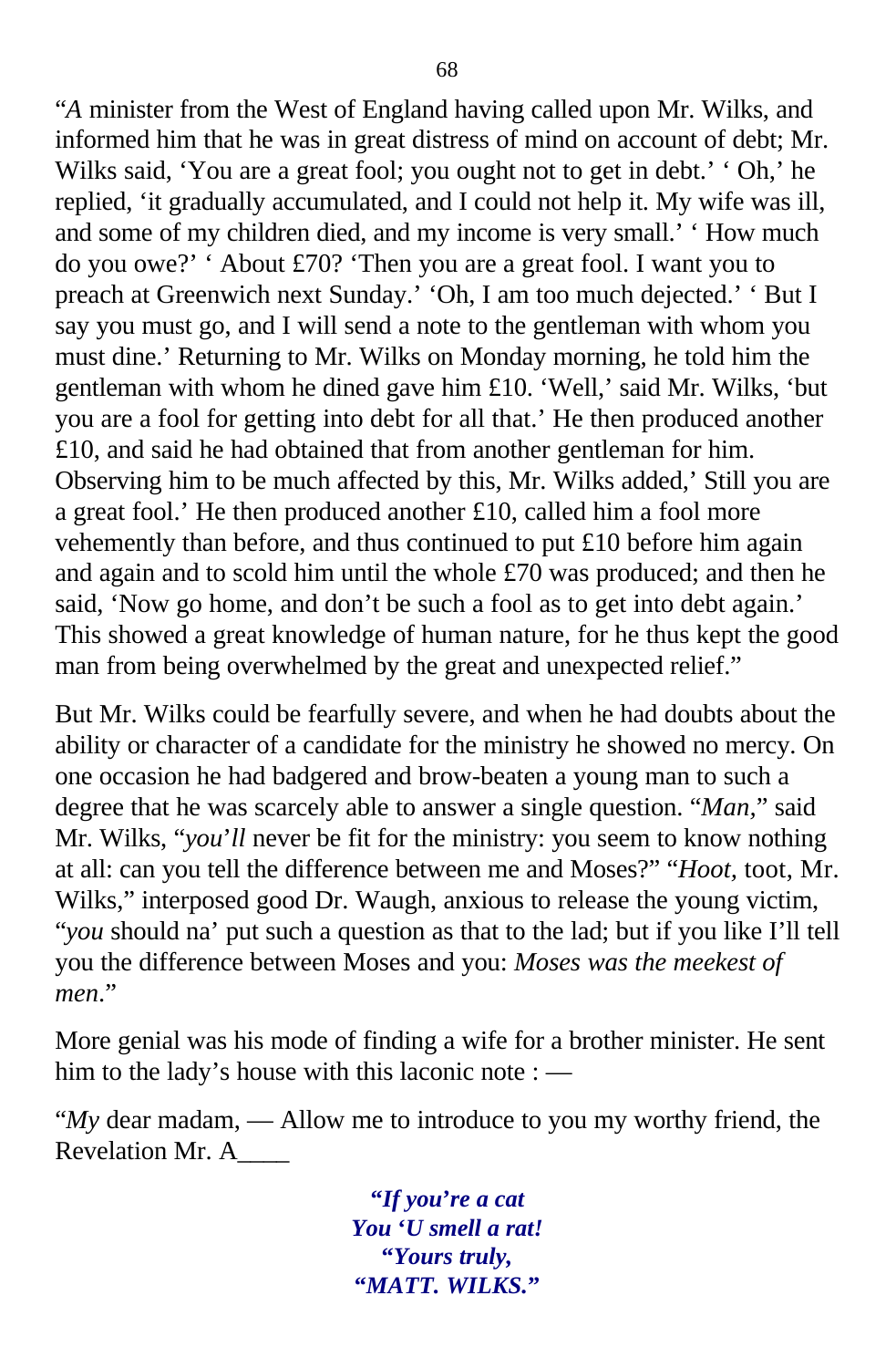The lady found it needful to request the gentleman to explain the letter; this led them into pleasant conversation, and into mutual admiration, which ended in marriage. The mystery of the cat and the rat was thus solved.

We may not imitate his drollery, but it would be a happy circumstance if all ministers as diligently read the Bible as he did, for he read it through carefully four times in the year. He was careful that his co-pastors and assistants were well remunerated, but he would only receive £200 a year himself, and of that he gave £100 away. He loved the poor, and his poor people loved him. His power over his members was very great, for it was founded in love. The common people heard him gladly, and among them he enjoyed a long and fruitful ministry. The works which he commenced have been perpetuated, especially the societies which he helped to inaugurate. The Lord has thus enabled his work to endure the fiery ordeal of time, which is a severe test, causing many pretentious ministries to pass away as smoke. Call him eccentric if you please, but our prayer shall be to the Lord that we may share in the blessing which rests on the labors of Matthew Wilks. "*Establish* thou the work of our hands upon us; yea, the work of our hands establish thou it."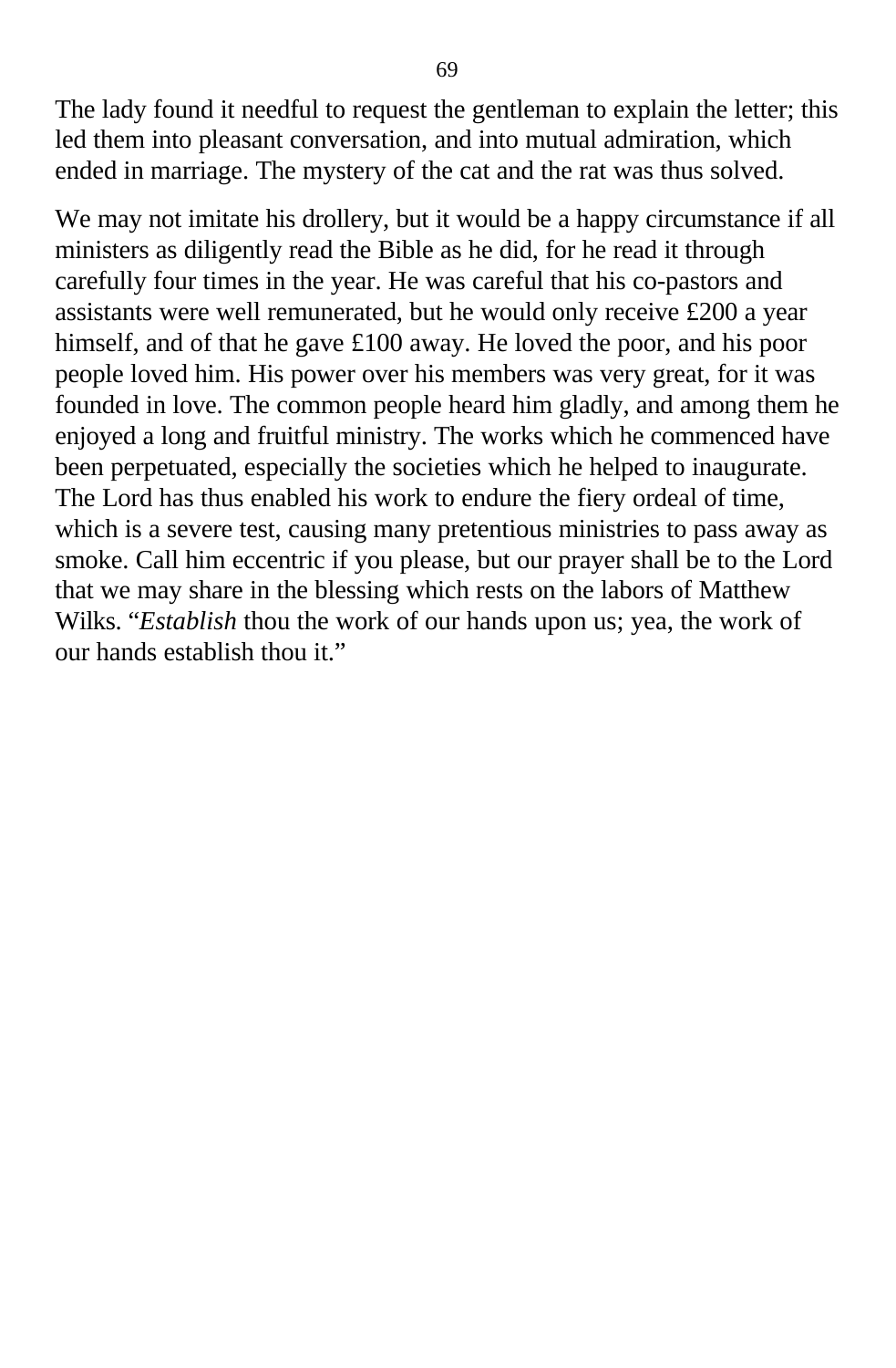## WILLIAM DAWSON,

### 1773 — 11841.

MR. WILLIAM DAWSON, the Yorkshire farmer and Methodist preacher, should be mentioned among the eccentrics, but not on account of any great use of wit in his preaching. Gross falsehoods were forged concerning him, and he was made to appear as a mere comic actor by the ribald world, but there was nothing about his preaching to deserve it. He was apt at repartee, and there was a slight mixture of drollery in his sermons, but he was mainly distinguished for his wonderful dramatic power, by which he made everything stand out before the people's eyes, and thus created the deepest impressions. In a note from Dr. Osborn to us, that gentleman says: "*Wit* was not Dawson's specialty, it was the intense activity and fervor of his imagination, with a basis of sound doctrine and sound character, which was the source of his power, and a mighty power it was." In a brief sketch of Mr. Dawson, by Mr. R. A. West, we read the following description of his outer man, which lets us see the farmer and the preacher combined : —

"*I* first heard Mr. Dawson from the pulpit in the year 1828. His apparel and demeanor struck me as unclerical. True, he wore a black coat and vest, and a white neck-cloth, but his lower extremities were encased in a pair of drab breeches, and he wore what are technically called 'top boots,' such as are, and were at the time, universally worn in England by substantial farmers as a part of their Sunday or market-day attire. He crossed the floor of the chapel on his way to the pulpit with a rolling gait, as though he were .traversing a ploughed field, with a hand m each pocket of his drabs, half whistling, half humming the air of a good old Methodist tune. Of this he was apparently unconscious, for his eyes were turned downward in a reverie, and he seemed shut in from all surrounding objects. In all my subsequent knowledge of him I never saw a repetition of the mood."

He was always natural and farmer-like; the smell as of a field that the Lord had blessed was upon him, and the multitude delighted to hear him. His power in setting an illustration before his hearers will be seen from the following: "Preaching on the returning prodigal, Mr. Dawson paused, looked at the door, and shouted out, after he had depicted him in his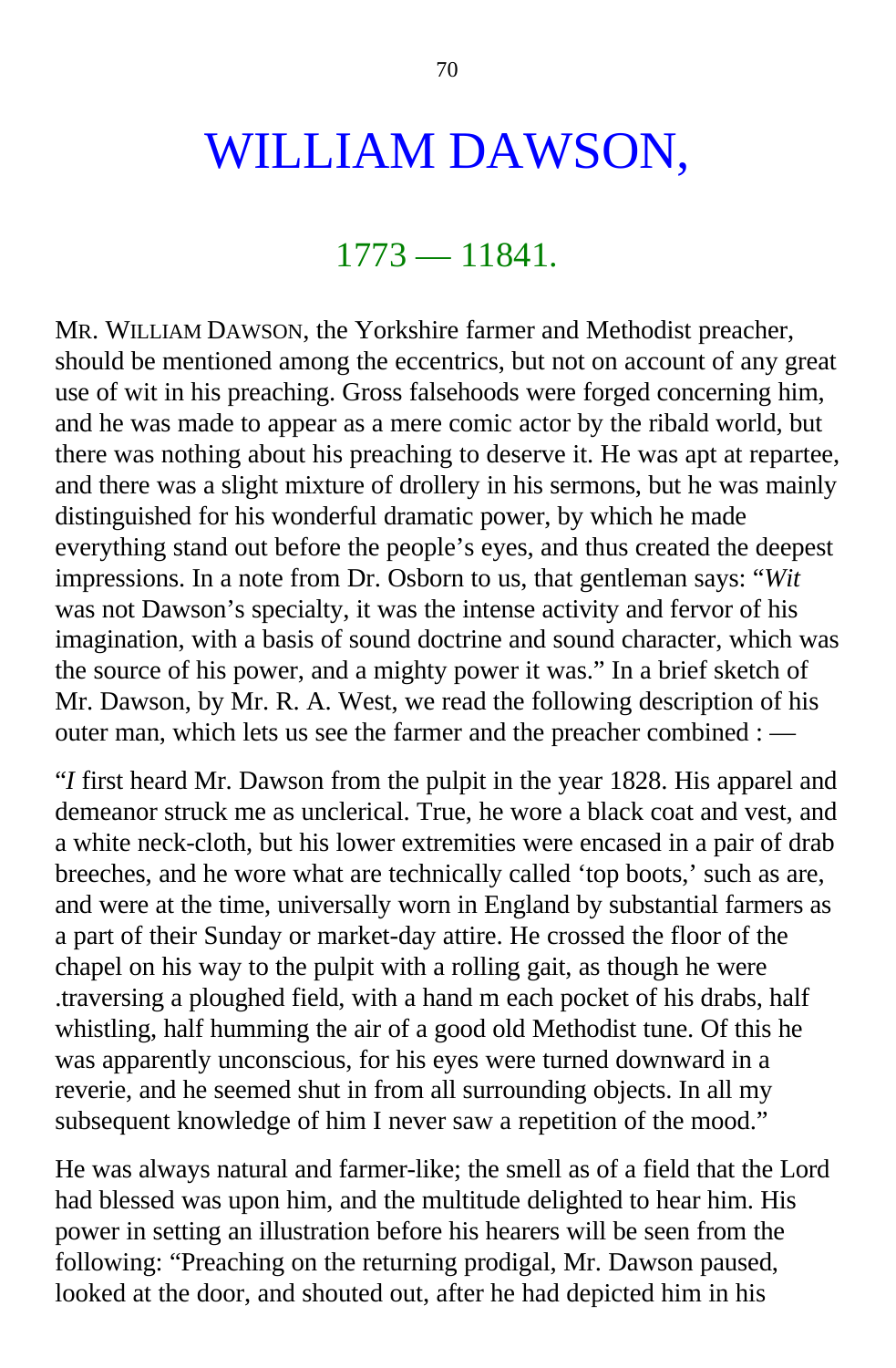wretchedness,' Yonder he comes, slipshod! Make way — make way make way, there.' Such was the approach to reality, that a considerable part of the congregation turned to the door, some rising on their feet, under the momentary impression that some one was entering the chapel in the state described. In the same sermon, paraphrasing the father's replying to the son that was angry, and would not go in, he said: ' Be not offended; surely a *calf* may do for a *prodigal, shoes* for a *prodigal, a ring* and a *robe* for a *prodigal,* but ALL I have is THINE,.' As to the more striking effect, when pointing to the door, similar results were produced when referring to the Witch of Endor. His picturing took such hold on the imagination, that on exclaiming,' Stand by — stand by! There she is!' some of the poor people inadvertently directed their eyes downward, where his own eye was fixed, and the spot to which he was pointing, as if she were about to rise from beneath their feet, and become visible to the congregation."

The next extract is part of a peroration of a sermon from Revelation 6:7, 8, "And when he had opened the fourth seal, I heard the voice of the fourth beast say, Come and see," etc. "'*Come* and see,' then, the awful condition of an unsaved sinner. Open your eyes, sinner, and see it yourself. *There* he is in the broad road of ruin; every step he takes is deeper in sin; every breath he draws feeds his corruption; every moment takes him farther from heaven and nearer hell. Onward, onward he is going — death and hell are after him quickly, untiringly they pursue him — with swift but noiseless hoof the pale horse and his pale rider are tracking the godless wretch. See! see! they are getting nearer, they are overtaking him." At this moment the stillness of the congregation was so complete that the ticking of the clock could be distinctly heard in every part of the chapel. Upon this, with a facility peculiarly his own, he promptly seized, and without seeming interruption. Leaning over the pulpit in the attitude of attention, and fixing his keen eye upon those who sat immediately before him, he continued in an almost supernatural whisper, "*Hark!* hark! that swift rider is coming, and judgment is following him. That is his untiring footstep! Hark!" — and then imitating for a moment or two the beat of the pendulum, he exclaimed in the highest pitch of his voice, "*Lord,* save the sinner! save him! Death is upon him, and hell follows! See, the long arm is raised! The final dart is poised! 0 my God, save him — save him — for if the rider overtakes that poor sinner, unpardoned and unsaved, and strikes his blow, down he falls, and backward he drops — hell behind him, and as he falls backward, he looks upward, and shrieks — 'Lost! lost! lost! Time lost;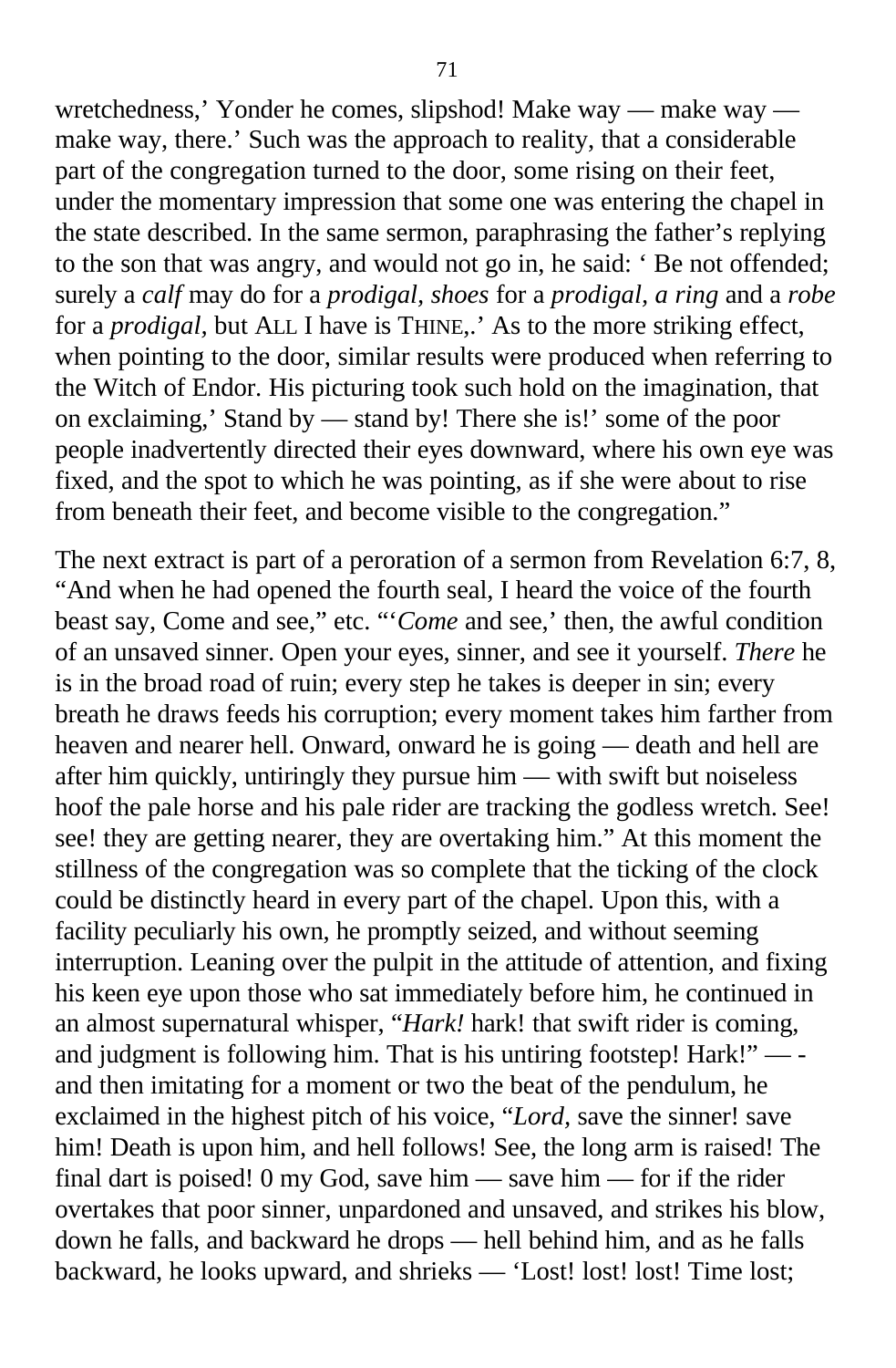Sabbaths lost; means lost; soul lost; heaven lost! ALL LOST, and lost for ever!' Backward he drops; all his sins seem to hang round his neck like so many millstones as he plunges into the burning abyss. 'Come and see.' Lord, save him! O my God, save him! 'Come and see.' Blessed be God! The rider has not overtaken him yet; there is time and space yet for that poor sinner: he may be saved yet — he has not dropped into hell. 'Come and see.' The horse and the rider have not overtaken you yet; there is, therefore, an ' accepted time,' there is a' day of salvation'! 'Come and see.' There is God the Father inviting you; God the Father commanding you; God the Father swearing he has no pleasure in your death, but m your life. There is Jesus Christ come to seek you. He has Cravelied thirty years to save you. He is dying on the cross. With his outstretched arms he says, 'Come unto me, and I will give you rest.' 'He that believeth in me shall never die!'" The effect was so overwhelming that two of the congregation fainted, and it required all the preacher's tact and self-command to ride through the storm, which his own vivid imagination had aroused.

Those must have been stirring services in which his hearers audibly responded to his appeals. On one occasion when he exhorted his hearers to give their hearts to the Lord, he added, with his hand on his breast and his eyes towards heaven, "Here's mine." A voice from the gallery called out, "Here's mine, too, Billy!"

Preaching at Ancoats, Manchester, on Judges 8:4, — " Faint, yet pursuing," every eye seemed at one time suffused with tears; and when people and preacher were craned up to the highest pitch of feeling, a momentary pause ensued, during which the clock struck *twelve,* and broke the stillness that reigned, like the hammer on the bell at a watch night, on the departure of the old year. In an instant he darted his eyes to the front of the gallery, and personifying the timepiece, said — "You may speak, clock, but I am not done yet." Though no apparent expectation existed on the part of the auditory that he would close his discourse with the hour, yet it had all the effect of reviving disappointed hope, and threw a gleam of sunshine into every countenance.

William Dawson was a man by himself. When nature formed him she broke the mould, but we could have wished that she had given us at least another after his manner and order. Of his power in witty answers we will only give one specimen, and then close our notice. The following dialogue was held between Dawson and a fault-finding gentleman.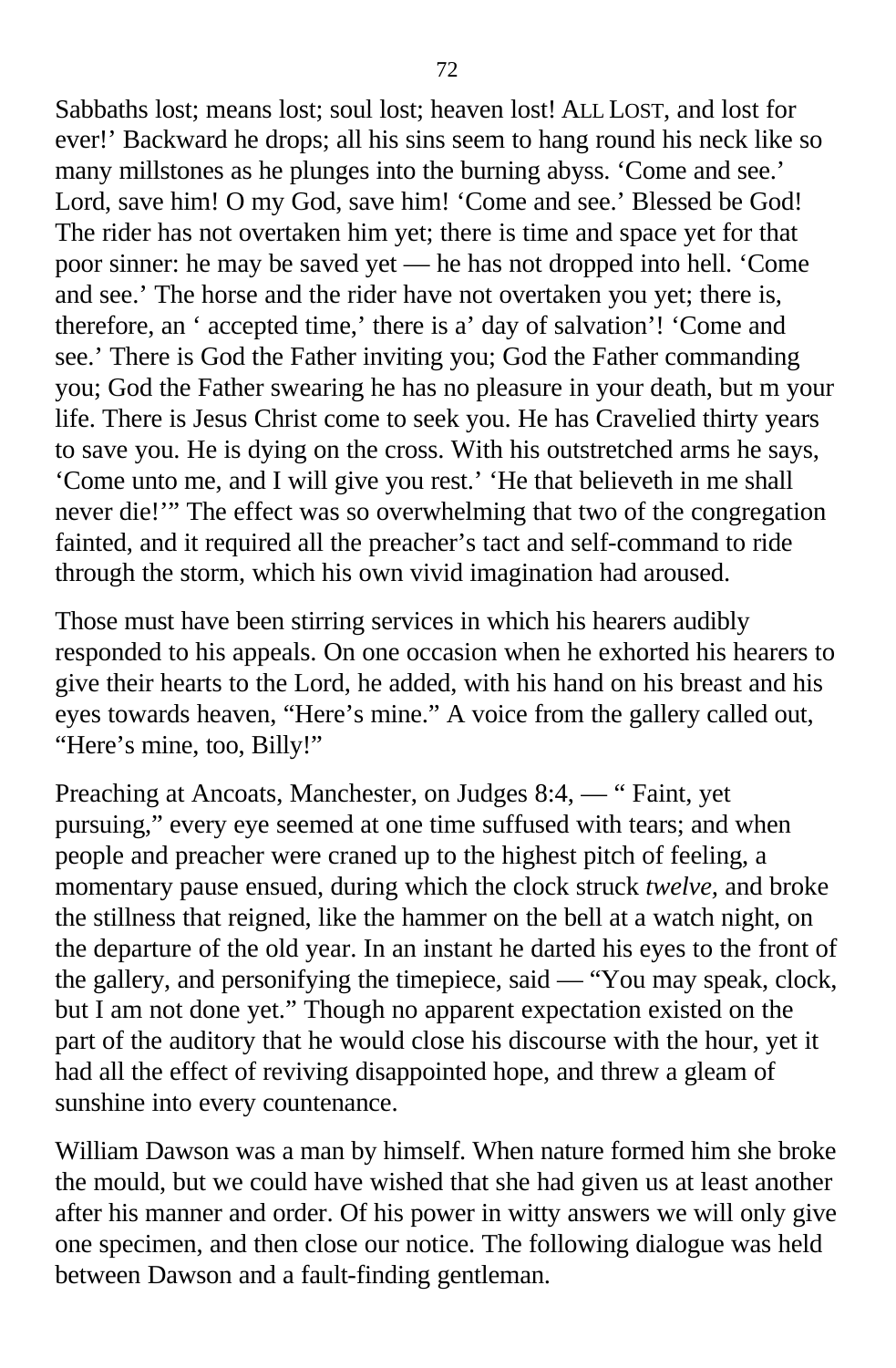*Gentleman.* "I had the pleasure of hearing you yesterday."

*Mr. Dawson.* "*I* hope you not only heard but profited."

*Gentleman.* "Yes, I did; but I don't like those prayer-meetings at the close. They destroy all the good previously received."

*Mr. Dawson.* "*You* should have united with the people in them."

*Gentleman.* "I went into the gallery, where I hung over the front, and saw the whole, but I could get no good; I lost, indeed, all the benefit I had received during the sermon."

*Mr. Dawson.* "It is easy to account for that,"

*Gentleman.* "*How* so?"

*Mr. Dawson.* "*You* mounted the top of the house; and on looking down your neighbor's chimney to see what kind of a fire he kept, you got your eyes filled with smoke. Had you entered by the door, and gone into the room, and mingled with the family around the household hearth, *you* would have enjoyed the benefit of the fire as well as they. Sir, you have got the smoke in your eyes."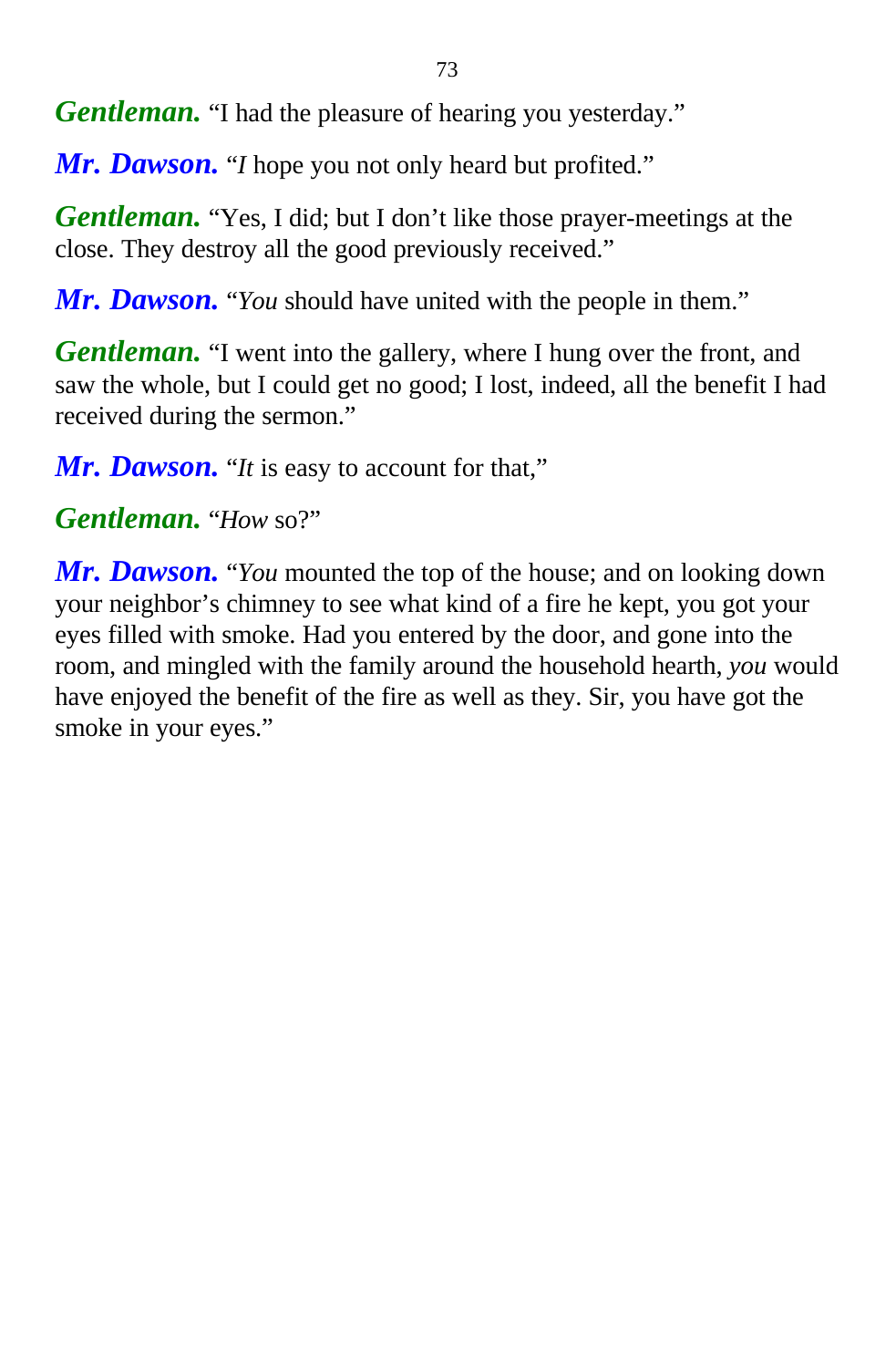## JACOB GRUBER,

### 1778 — 1850.

WHEN the population of the United States was sparse and widelyscattered, the public services of religion could not have been maintained at all if the Lord had not raised up a race of zealous itinerants, who passed rapidly from one hamlet or homestead to another, and by their intense earnestness kept alive the sacred fire. We allude to a period ranging from one hundred years back to within half-a-century of the present date. The men of that time were necessarily strong physically, or they could not have borne the hardships of their wandering mission, and they were also sturdy mentally, and needed to be so, for they met with people who required vigorous handling. Of course they were rough and unrefined — what could they have effected had they been other-wine? Of what use would a razor be in clearing a forest? Very frequently they were wildly humorous as well as vehemently zealous; but probably this play of their spirits was needful to keep them from sinking down under the burdens of their uncomfortable and trying circumstances. At any rate, they did the work which God gave them to do, and left America a Christian instead of a heathen country, which last it might readily have become had it not been for their efforts. We do not commend all that they did, much less hold them up for imitation; but we think it profitable to see how others did their work, and therefore we would describe Jacob Gruber, of whom his contemporaries said, "*He* is a character, and copies no man." We shall do little more than give extracts from a biography written by W. P. Strickland, which has not been published in this country. We shall make a long chapter of this, because we shall regard Gruber as a sort of spacimen American evangelist of the backwoods' order.

"*At* the beginning of the present century there appeared at the seat of the Philadelphia Conference a young man who was impressed with the conviction that it was his duty to preach. His parents were of German descent, and had been brought up in the faith of the great leader of the Reformation. The German Reformed Church for many years had the exclusive control of the religious interests of the neighborhood. The time,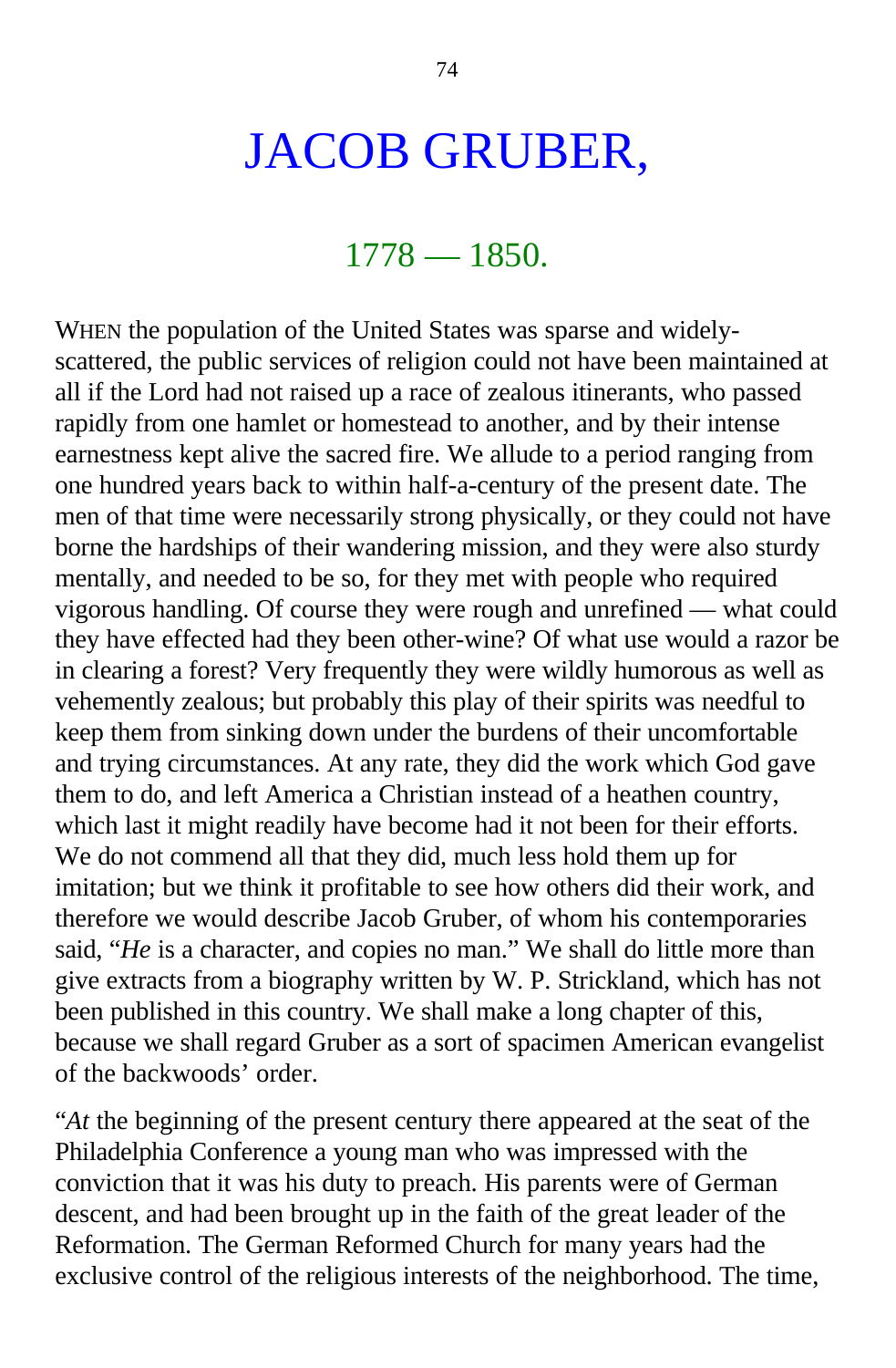however, came when this quiet was broken. Two itinerant Methodist preachers had divided up the country into circuits, and, claiming to be successors of the apostles, thought it no robbery to imitate them in traversing the country, and preaching the gospel wherever they found an open door. The strangeness of their manner, and the wonderful earnestness of their preaching, attracted the attention of the people, particularly the younger portion, and the cabins and barns where they held forth were crowded.

"*Young* Gruber listened to these circuit preachers with amazement; and though they were denounced by the staid and sober Reformers as wild and fanatical, he nevertheless felt strangely drawn to their meetings. There was such a fervor in their prayers, such a zeal and earnestness in their preaching, and such a power in their songs, that he was entirely fascinated, and soon became convinced of the need of conversion. His prayers for a change of heart were soon answered, and with gladness he went with his parents to the place of meeting, and with them joined the Methodist church.

"That the reader may have a correct description of the religious condition of this particular neighborhood, we give an account prepared by Gruber himself. He says: 'The Methodist preachers came into the neighborhood, and held several meetings. As the result of their labors a revival commenced, and quite a number of persons were converted, and professed a knowledge of sins forgiven.' Some of the members of the German minister's church went to the old gentleman, expressing a desire to know something about this new doctrine. In reply to their inquiries about the knowledge of forgiveness, he said: ' I have been a preacher more than twenty years, and I do not know my sins forgiven, and indeed it is impossible that anyone should know it.' It was not considered very wonderful by some that this preacher should be in darkness on that subject, as he frequently became intoxicated. An aged woman, a member of the German church, at one of the revival meetings where some were praising God for having pardoned their sins, stood thoughtfully shaking her head and said, ' It could not be, for if they had to answer a hundred and sixty questions, as she had before she got religion, they would learn that it could not be obtained in such quick time.'

"*Among* the early itinerants who visited Pennsylvania about this time was the eccentric Valentine Cook. He was fresh from the halls of Cokesbury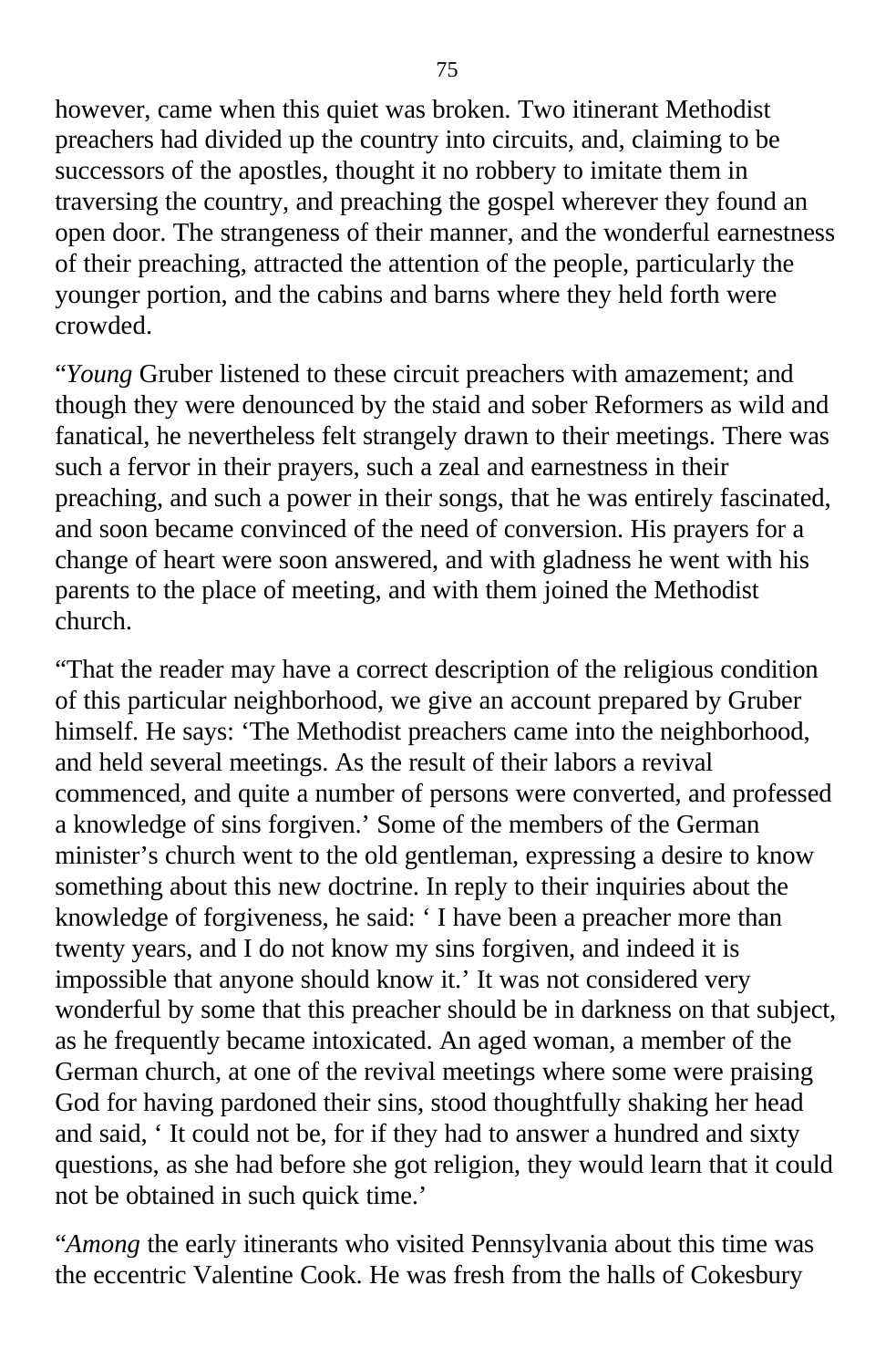College, and perhaps the first native college-bred preacher that had appeared in the American Methodist church. When Cook made his appearance, and it was rumored that he was a graduate of a college, he attracted general attention. The German Reformed, like several other churches we could name, entertained the idea that no man could possibly be qualified to preach who had not received a classical education; and hence vastly more respect was paid to Cook than to any of his colleagues in the ministry. His learning, however, did not always avail to insure him respect, as the following incident will show : — After travelling a whole day without refreshment in a region where he was not known, he halted in the evening at the house of a German, and asked if he could obtain feed for his horse and something for himself to eat. Being a tall, rough-looking specimen of humanity, the good woman, who was engaged in spinning, took him to be an Irishman. She was not at all favorably impressed with his appearance, but at her husband's request she procured a lunch for him and returned to her wheel, saying to her husband somewhat petulantly in German, she hoped the Irishman would choke in eating. After Cook had finished his repast he asked the privilege to pray, which being granted he knelt down and offered up a fervent petition in German. In his prayer he besought the Lord to bless the kind woman at the wheel and give her a new heart, that she might be better disposed towards strangers. Such a personal reflection was more than the good woman could stand, and she left her wheel and ran from the house overwhelmed with chagrin at her wicked wish.

"*We* mention these incidents for the propose of giving the reader some idea of the times in which young Gruber commenced his religious career. Being a sprightly lad, he was soon called out to exercise his gifts in public prayer and exhortation. As usual in such cases, a storm of persecution arose, not only from those who were outside the church and the family, but from his own household. Father, mother, brothers, and sisters, as if by one consent, rose up against the young exhorter, and he was obliged to leave home and seek more congenial quarters elsewhere. Some of the more zealous Methodists interpreted this differently from what young Jacob had imagined, and persuaded him that it was a clear indication of Providence that it was his duty to abandon everything for the exclusive work of the ministry. This interpretation of Providence was soon after verified. As he went on his way afoot and alone to the town of Lancaster he met one of the itinerants, who in a short conversation convinced him of the duty of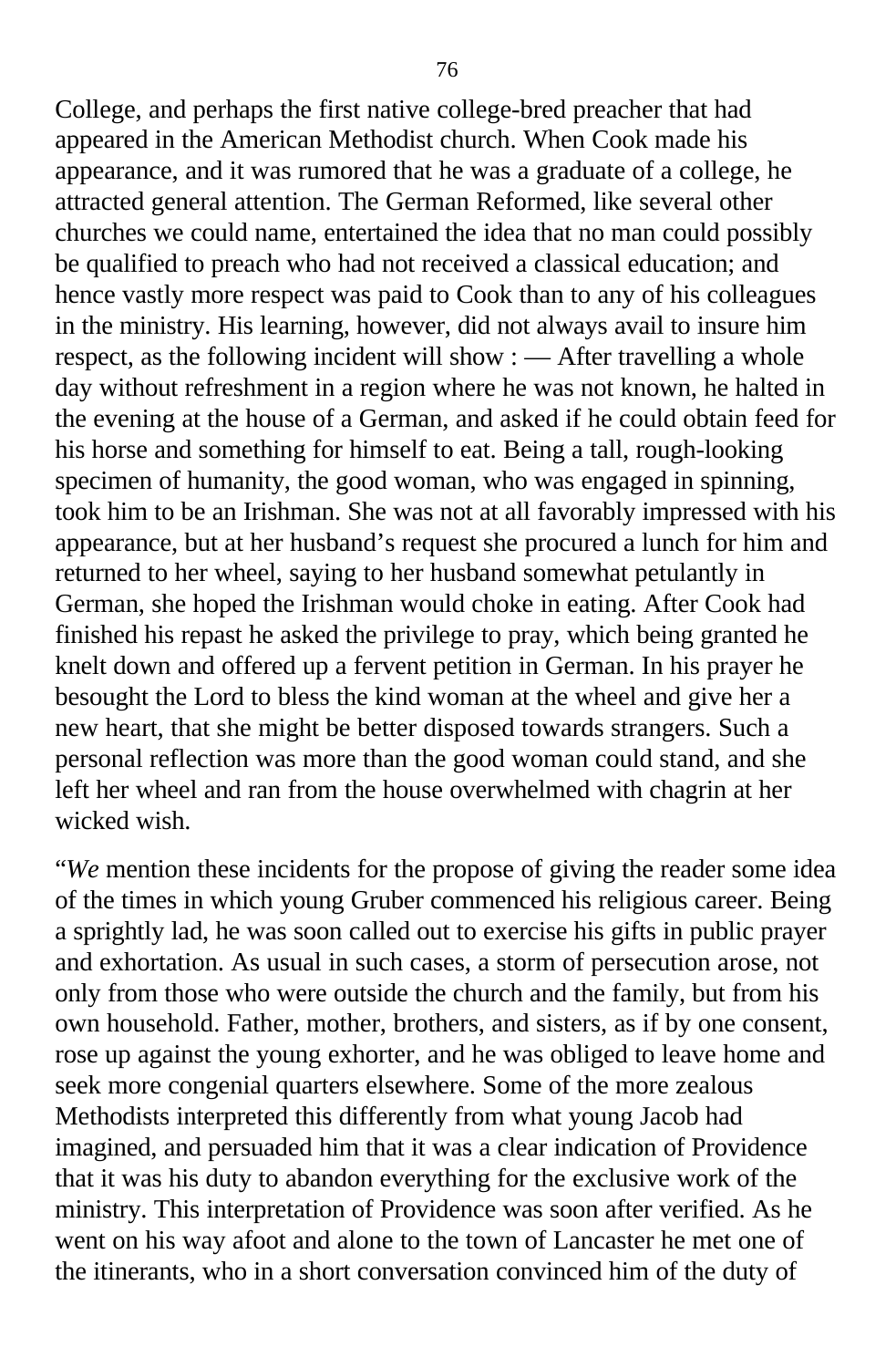entering upon the ministry, and sent him to an adjoining circuit to fill a vacancy. He accordingly procured a horse and went to the appointment.

"*As* the conference embraced sickly regions in its territory, he knew not but he might be sent by the intrepid Bishop Asbury to some one of these localities, if for no other propose than to try his mettle. Many a young man has finished his course in one year's service; but it was not to be so with Gruber. He had a powerful constitution, an iron frame capable of enduring an amount of hardship, labor, and fatigue which made him the wonder of all his ministerial companions.

"The second year of our young itinerant's ministry was spent where vast tracts of wilderness interposed between the appointments, and new hardships were to be endured. Nothing daunted, he scaled the mountains, penetrated the woods, and sought the cabins nestling among them, that he might preach the gospel to their inmates. Here he labored with the most unremitting zeal and diligence. Through his fervent appeals many were awakened and converted.

"*At* a certain place on this circuit there lived a man who had been in great distress of mind, bordering on despair. He wept much and prayed almost constantly, but found no relief. He was visited by Gruber, who conversed with him for a considerable length of time, quoting such passages of the Bible as were applicable to his case. He could not, however, be persuaded that any promise was for him, as he believed his day of mercy and hope was gone for ever. The following colloquy then ensued between Gruber and the despairing man:

"'*What* will become of you?' ' I shall be lost.' '*Where* will you go?' 'To hell.' ' But if you go there you will have it all to yourself.' ' What do you mean?' 'I mean just what I say: if you go to hell weeping and praying, you will scare all the devils away, for I never heard or read of one going to hell weeping and praying.' At this a smile *came* over his face like sunshine on a cloud; his despair was gone, and hope full and joyous sprang up in his soul.

"*At* the next conference Gruber was sent to the *Winchester* circuit, having for a colleague a young man by the name of Richards. This young itinerant in a great measure destroyed his usefulness by getting the crotchet into his head that, to maintain ministerial dignity, he must put on extra airs of reserve and sanctity. A' sad countenance,' as our old English version has *it, in* the description of the Pharisees in the days of the Savior, is not a true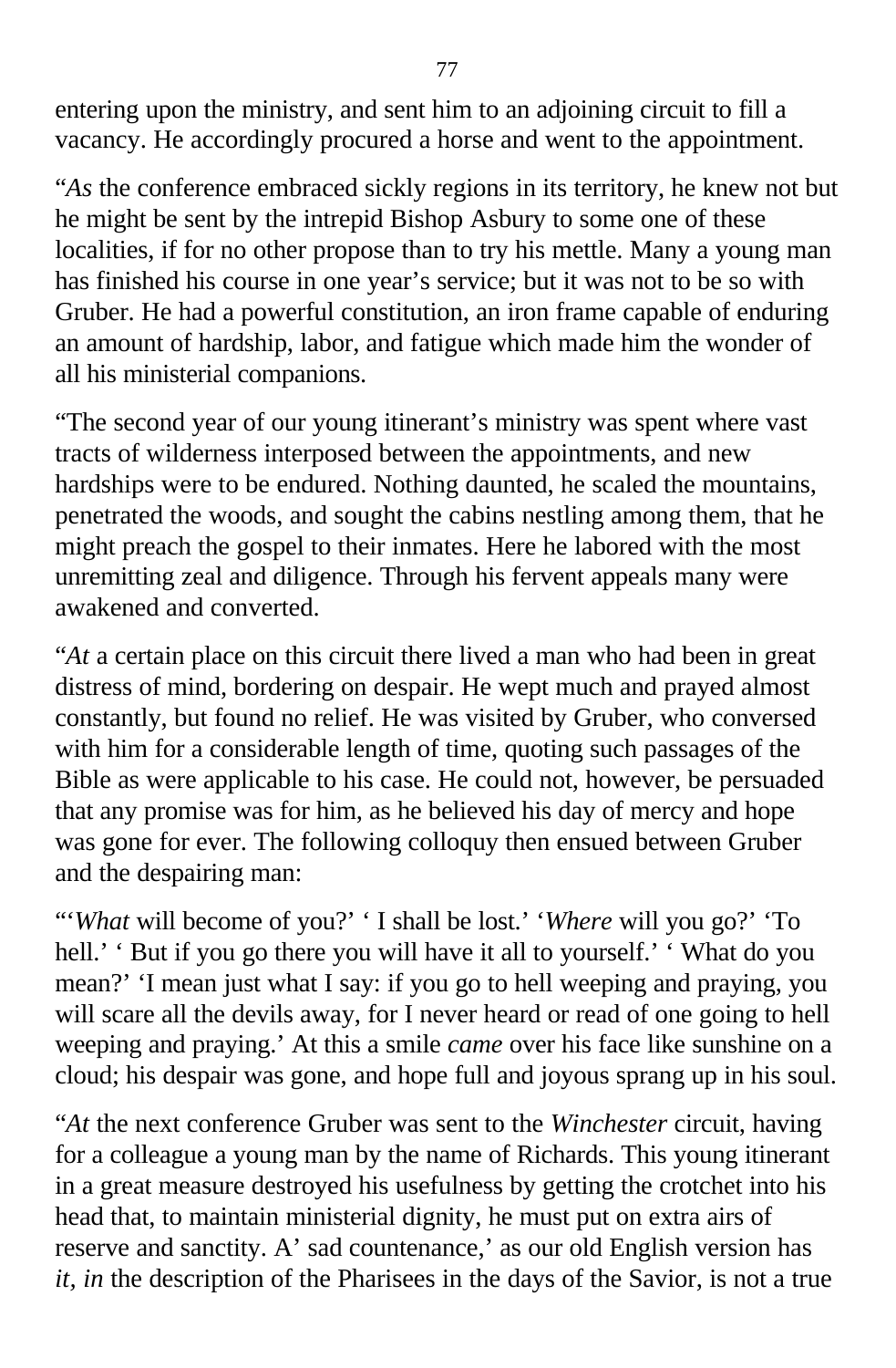index of spirituality. One of the old preachers who had outlived his day, and was constantly harping upon one string — 'Ye are fallen! ye are fallen!' remarked on a certain occasion that he wished some of the old preachers were as solemn as that young man. Bishop Asbury, who was present when this remark was made, smilingly said: 'Do you make any allowance for solids and fluids?' We recollect a reply once made by a lighthearted, joyous, talented young preacher to a pious lady, who reprovingly said to him,' I wish you would be as serious as Brother C.' ' Ah!' said the young brother, laughingly, 'when I get the dyspepsia as bad as he has it, I will, no doubt, be equally serious.'

"*He* had now been six years in the work of the ministry, and had exhibited such good proof of his fidelity and success that the good Bishop Asbury deemed him qualified for the more responsible post of presiding elder, and accordingly, in the year 1807, he was appointed to the presidency of Greenbrier district. It embraced a wild region of country in Virginia, said to be the roughest in the bounds of the Baltimore Conference. To use his own language, he had 'hard work, rough fare, and bad roads ;' but by way of offset to these disadvantages he had 'great meetings.' Towards the close of the year camp-meetings were held on every circuit, and hundreds were converted. Indeed, a camp-meeting in those days without numerous conversions and large accessions to the church would have been a great wonder.

"At that time even a quarterly meeting was considered dull and profitless unless souls were converted and added to the church, and a revival inaugurated for the coming quarter. In describing these camp-meetings, Gruber said: ' Some complained about too much wildfire, and called the preachers the fire company; but we wanted fire that would warm and melt, not tame-fire, fox-fire, and the like." During the three years on this district he experienced many hardships. In describing his labors he says: ' One very cold night in the winter I took a path for a near way to my stopping-place, but got out of my course, wandered about among the hills and mountains, and went to the top of one of them to see clearings, or hear dogs bark, or roosters crow, but all in vain. After midnight the moon arose; I could then see my track. The snow was knee-deep, and I went back till I got into the right course, and reached my lodgings between four and five o'clock in the morning. The family was alarmed, and said I was late, but I called it early. After lying down and sleeping a little I arose, and getting breakfast departed on my day's journey, filling two appointments.'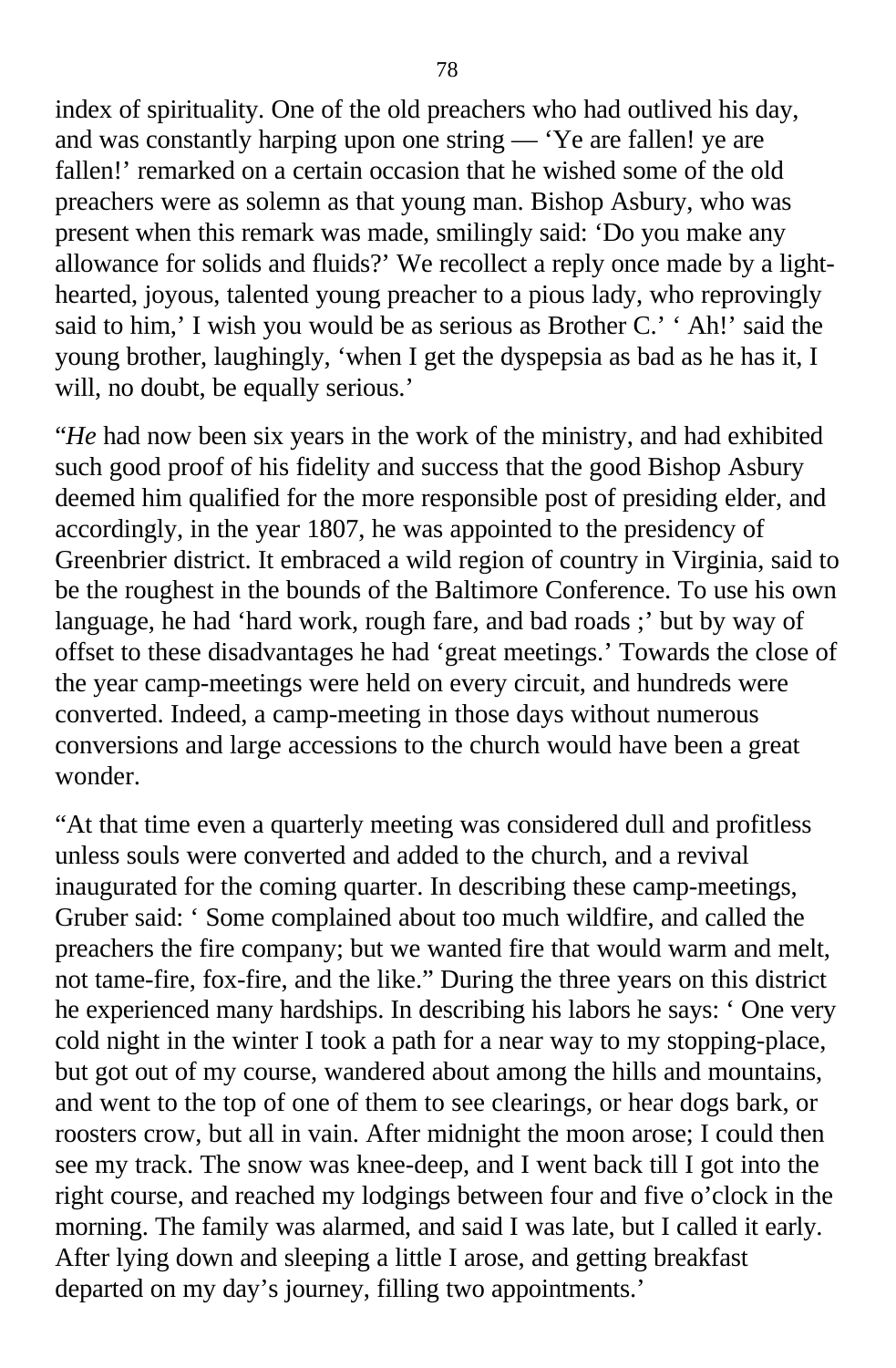"*At* the end of his first year on the district he had a line of appointments reaching to Baltimore. On his route he passed through a wild, mountainous region, traversed by a dim path. Not a single cabin was to be found in a distance of twenty miles. He struck for the path on the mountain about ten o'clock, but, had not proceeded many miles before he found it covered up knee-deep in snow, and not a single track to be seen. He picked his way, however, as best he could, and traveled on. During the day it began to rain, which rendered his journey still more uncomfortable. At length he reached Cheat River, and found it considerably swollen, with ice in the middle. When he reached the ice it was with difficulty he dismounted, and then making his horse leap upon it he again mounted. The ice did not break, and he was enabled to reach the other shore. He traveled on in the woods until night overlook him, when he lost his path and became entangled in the forest. The rain, which had been pouring down, now changed into snow, and the wind blew furiously. Besides all this, it was becoming increasingly cold. What to do he knew not, except to pray. The night was spent sitting on his horse. Above the roar of the storm he could hear the scream of the panther and the howl of the wolf. It was a dreadful night; but morning came, and with it he found the path, and in a short time found himself at the house of a friend. The family were alarmed at seeing him, and expressed their surprise at his undertaking so perilous a journey, as no person had been known to pass through that portion of the wilderness before in winter. Neither himself nor horse had tasted a morsel of food since they started, but riley were both inured to hardships, and suffered but little in consequence. After obtaining some refreshment, he started to his appointment, thankful for his escape from the dangers through which he had passed.

"*Gruber* gives several incidents that occurred at camp-meetings. 'In one camp,' he says, 'some bold sinners came to fight for their master, the devil; but our captain, Immanuel, made prisoners of them, and then made them "*free* indeed." One fine, strong, good-looking young man among the mourners was in great distress, and found no relief until he drew a large pistol out of his pocket, with which he intended to defend himself if any one should offer to speak to him on the subject of religion. When he laid it on the bench beside him the Lord blessed him, and gave him a great victory over his foes."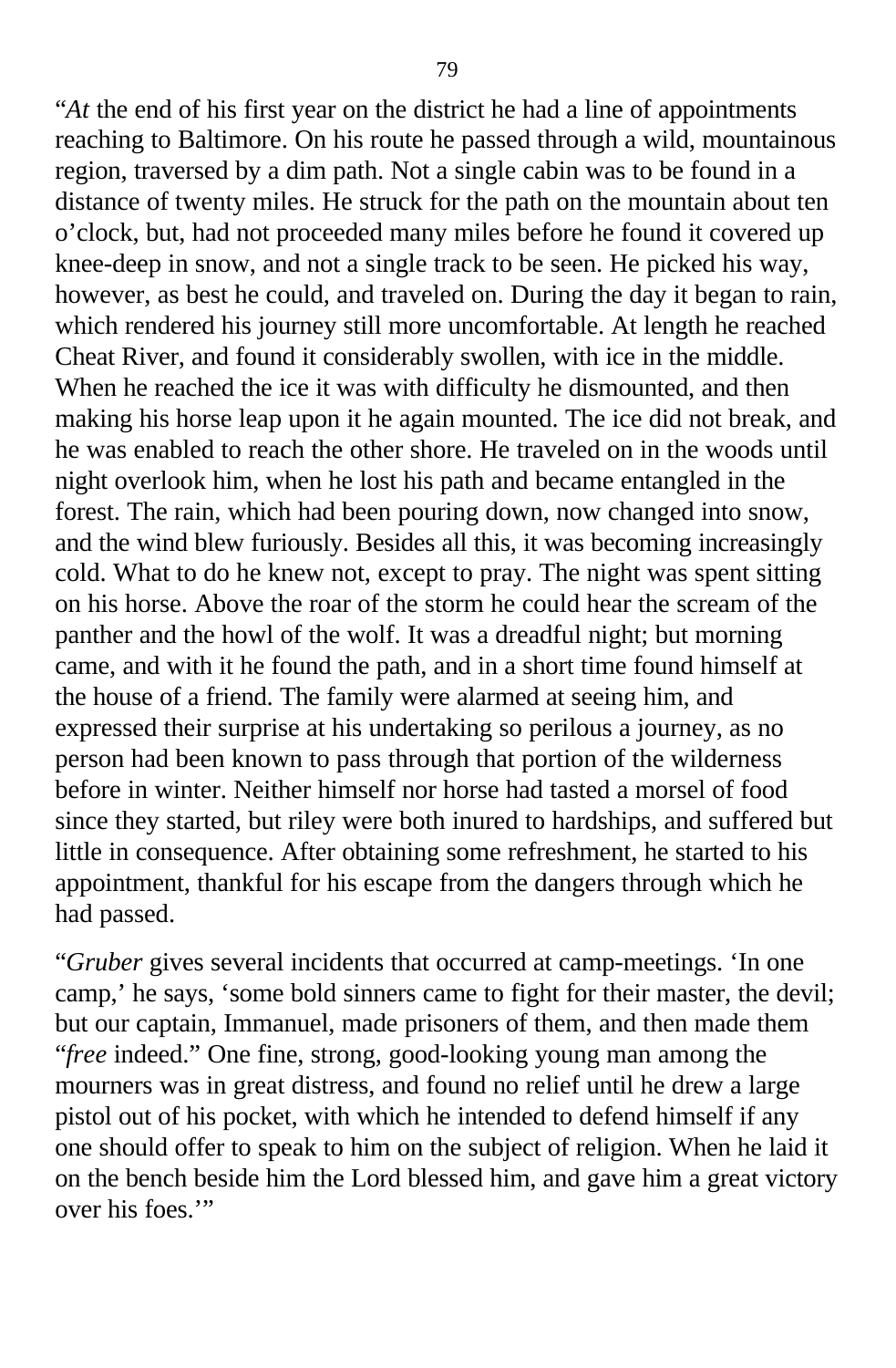Gruber was dreadfully severe upon all worldliness, and especially upon foppishness in dress, which he denounced and ridiculed. A little of his healthy banter might be useful in these dressy days.

"*While* preaching in a certain place on one occasion an unusually tall lady entered. On seeing her he stopped preaching and said: ' Make room for that lady; one might have thought she was tall enough to be seen without the plumage of that pird in her ponnet.' Some days afterward the lady met Gruber and complained that he had treated her rudely. ' 0 sister,' he replied, ' was that you? Well, I did not know it was you; I thought *you* had more sense.'

"*At* a camp-meeting on a certain occasion, where considerable difficulty was experienced in getting the people to observe order, from the number of young persons who were walking about, collecting in groups, and engaged in conversation, the presiding eider, in the most respectful and courteous terms, requested them to be seated. Not seeming to understand, or not caring to comply with the request, the young people paid no attention whatever to what was said, but kept up their walking and talking. Gruber, who was present, felt greatly aggrieved, and rising in the stand he roared out, 'Mr. Presiding Elder, you called those young folks gentlemen and ladies, and they did not know what you meant!' He then added, ' Boys, come right along and take seats here,' pointing to the right; ' and you, gals, come up and take your seats here on the left.' Earnest and peremptory as he was, yet so comical was his manner that their attention was at once arrested, and they came smilingly forward and took their seats."

To us this mode of address would have seemed rude and irritating, and very unlikely to secure the desired end, but Jacob knew the people he had to deal with, and how to handle them. To some persons a polite address sounds like affectation, and, taking it to mean nothing, they let it go in at one ear and out at the other; a plain, blunt, commanding mode of speech they see to be earnestly intended, and yield to it. Very much depends upon the character of the persons to whom we speak, and something also upon our own age and position: it would never do for a young minister fresh from college to address those of his own age as girls and boys, neither would such a style of admonition be acceptable to our educated young people even if the oldest divine so accosted them. The practical lesson is to have the thing done somehow, if it is right, and to use just such a method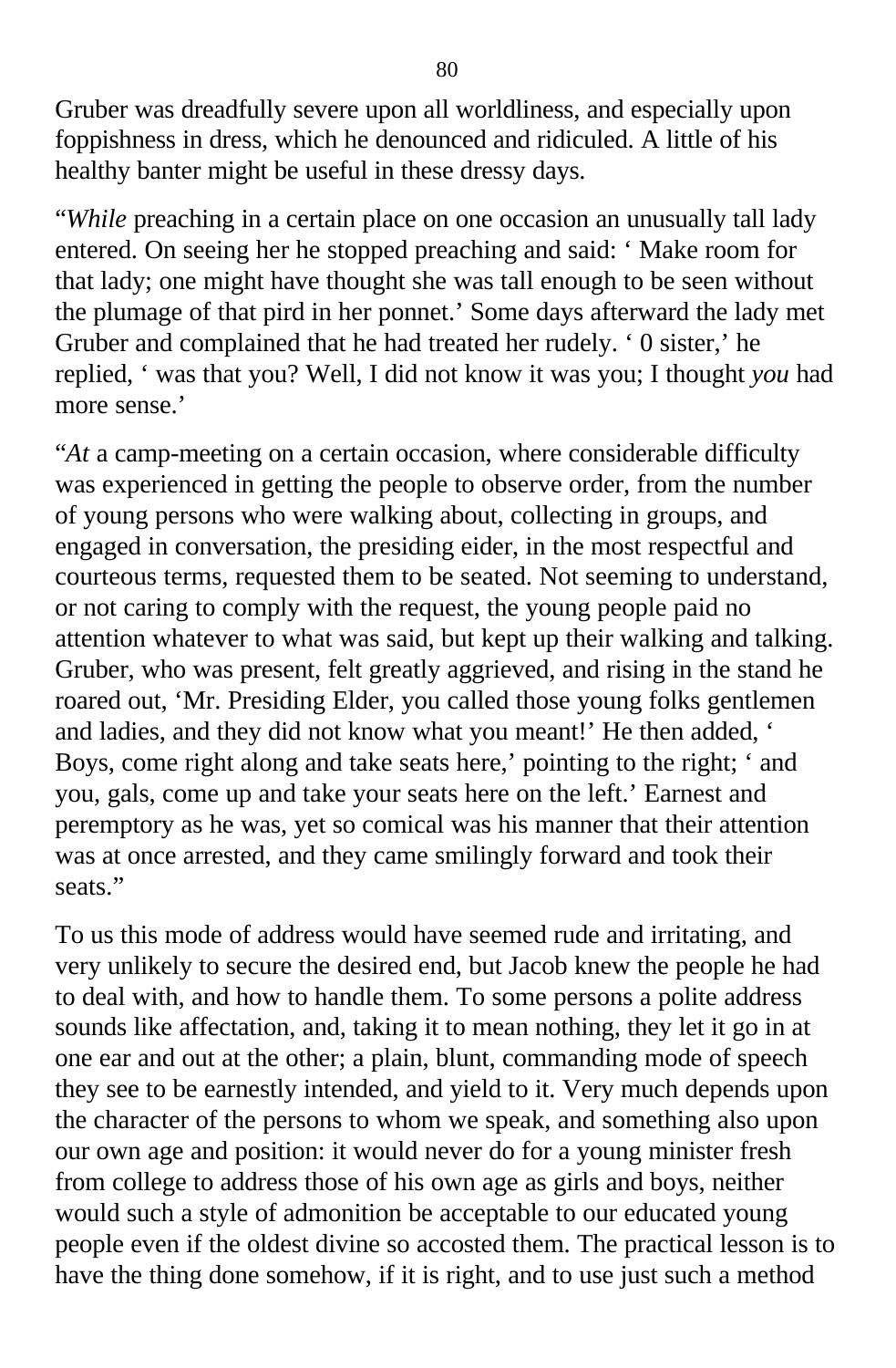of speaking as will be best calculated to secure it. The dread of sinning against etiquette is as much to be avoided as the vulgarity which causes needless offense. The case in which Gruber acted so oddly will perhaps never occur to us, and, if it does, we must use our best judgment, and hope to succeed as he did.

"At a camp-meeting near Baltimore, after the trumpet had been blown announcing the time for closing the exercises in the praying circles, one of them, unwilling to stop, kept on singing and praying. Gruber, somewhat impatient, shouted out at the top of his voice, 'That's right, brothers, blow all the fire out.'" Often has the same thought occurred to our mind when we have seen unwise brethren ranting on long after the "*spirit* of supplication" has been fully exhausted. Long prayers and long addresses blow out the fire which they are intended to increase.

Gruber's later years were more calm and quiet, but they were not quite devoid of stirring incident. The sinners of his day were as eccentric as the preachers who sought to win them. If they were assailed from the pulpit with rough weapons, they knew how to be vigorously offensive in return. Gruber says —

"! was sent a second year to Dauphin circuit. Nothing extraordinary took place, only some fellows of the baser sort made an attempt to blow up our meeting-house in Harrisburg. On a Sunday night after preaching they got in at a window, put something under the pulpit with powder in it and a match. It made a report like a cannon,, tore up the pulpit, and broke the glass out of some of the windows. We soon, however, had all repaired, and pursued our course. My colleague this year was a poor thing hunting a fortune. He found out who was rich; but the girls found out that he was lazy, so he had little success in winning souls, and none in getting a wife. Some young men think if they can only get married (the sooner the better) they will be at once in paradise; and some young women have an idea that if they can only get a preacher they will have an angel for certain; but more than one has been disappointed very much.

"*While* in attendance at conference in Philadelphia, in 1830, he was appointed to preach in his old charge, St. George's. He took for his text Psalm 84:4: 'Blessed are they that dwell in thy house, they will be still praising thee.' Retaining a keen sense of the unkind manner in which he was treated by some of the members of that charge, which resulted in his removal at the end of the first year, he felt disposed to let his hearers know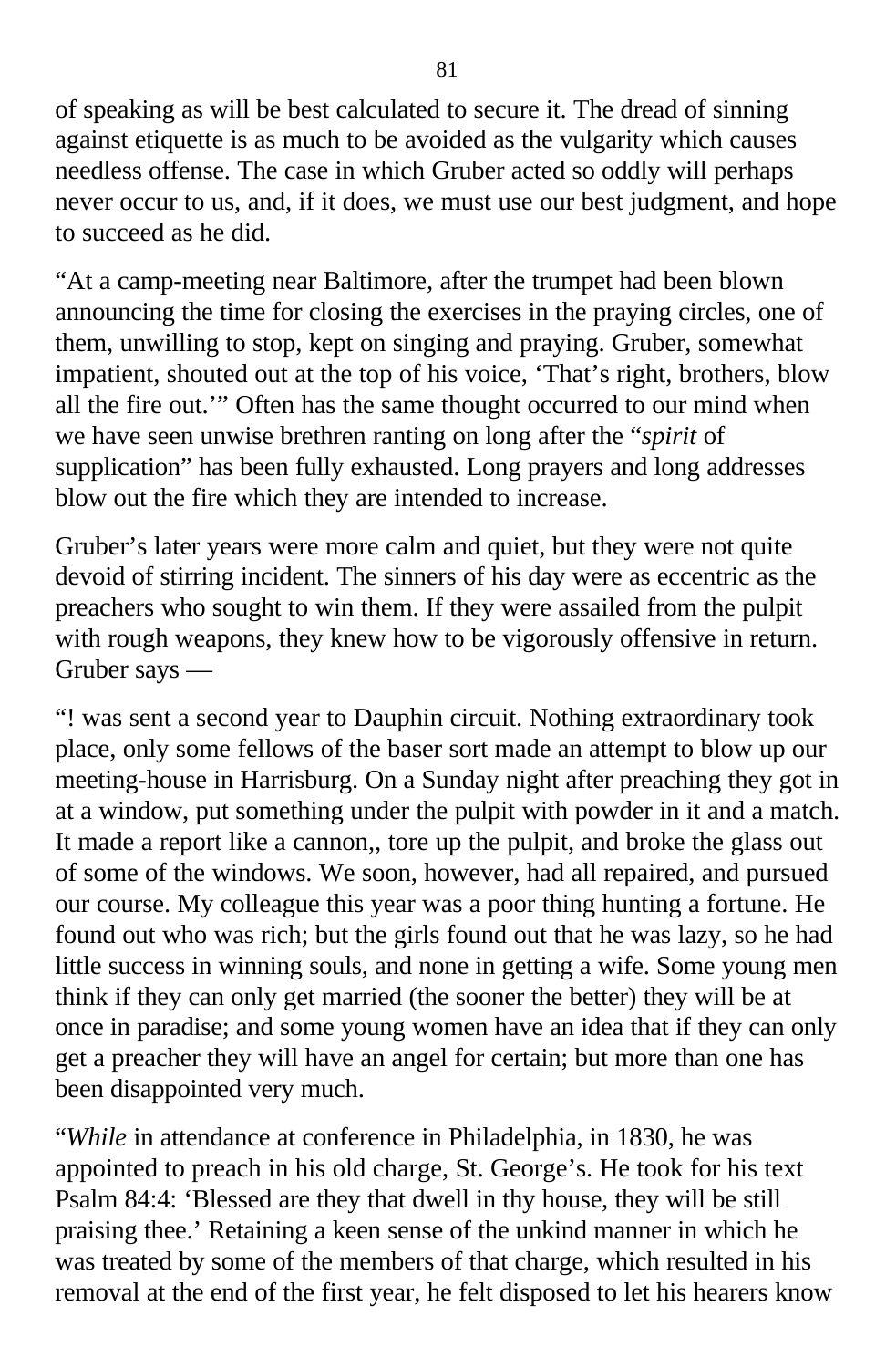it by witty and cutting allusions. Under the head of "The Character of those who dwell in the House of the Lord," he mentioned three characteristics,

"'**1.** *They were a humble people,* willing to occupy a humble place in the church; indeed, any place so that they might be permitted to abide in the church; but there were some people who were so proud and ambitious that, unless they could be like the first king of Israel, from the shoulders up higher than everybody else, they wouldn't come into the house at all, but hang about the doors.

"'**2.** *They were a contented people.* If everything did not exactly suit them, they made the best of it, and tried to get along as well as they could; but there are many who are so uneasy and fidgety that they can't *dwell in* the church, but are continually running in and out, disturbing themselves and everybody else.

"'**3.** *They were a satisfied people,* always finding something good, and thankful for it. Let who would be their preacher they could always get something that would give them instruction and encouragement. But some people are never satisfied, but are always finding fault with their preacher; some preach too loud, and some too long, and some say so many hard and queer things, and some are so prosy and dull that they can't be fed at all and are never satisfied. If the multitude that were fed by the Savior had been like these people they never would have been fed. If one had cried out, "*John,* you shan't feed me, Peter shall "; and another had said, "*Andrew* shall feed me, but James shan't "; and another, "*I* want all bread and no fish "; and others, "*I* want all fish and no bread," how could they have been fed? Such dissatisfied people cannot dwell in the house of the Lord. If they are not turned out they will soon die out: they can't live."

"Though he was sometimes severe in his criticisms on young preachers, he always entertained for them a fatherly affection, and sought only to correct their errors: but we cannot think he was justified in publicly rebuking a foolish stripling who had attacked Methodism, by asking the Lord, 'to make his heart as soft as his head, for then he might do good.'

"*A* young preacher, desirous of improving his style as a pulpit orator, and having great confidence in Father Gruber, wrote to him for advice. The young man had contracted the habit of prolonging his words, especially when under the influence of great excitement. Deeming this the most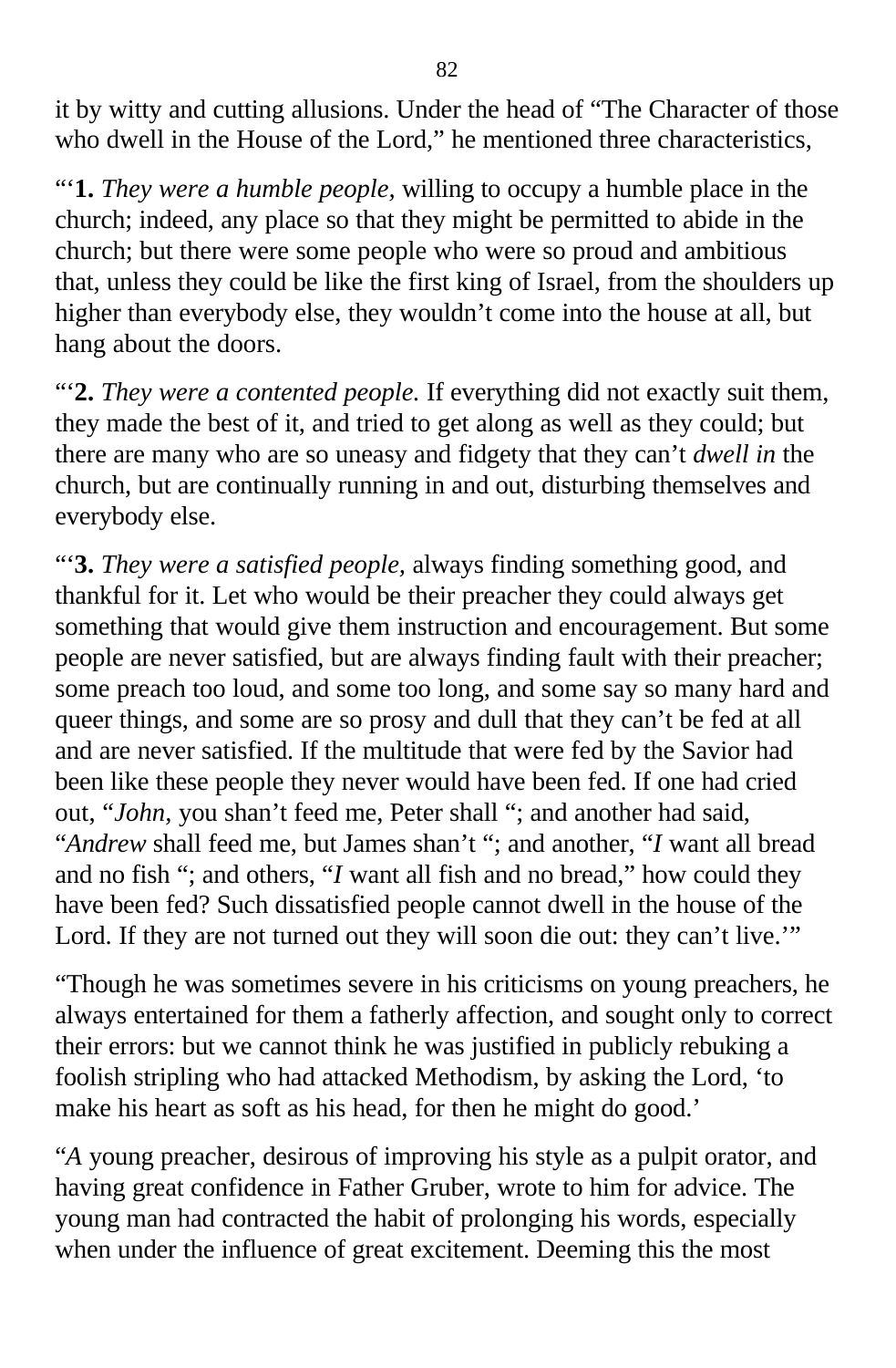important defect in his elocution, Gruber sent him the following laconic  $reply:$  —

"'Dear Ah! Brother Ah! — When-ah you-ah go-ah to-ah preach-ah, takeah care ah you-ah don't-ah say-ah Ah-ah! Yours-ah,

### **"JACOB-AH GRUBER-AH.'**

"But one of the oddest reproofs I ever knew him to administer was on a larger scale, and proved not less effectual. In a certain church the congregation had an unseemly practice of turning their backs on the pulpit during a certain portion of the singing. One Sabbath Mr. Gruber conducted the service, and, as usual, the whole congregation simultaneously turned round, presenting their backs to the preacher. *Instantly* the preacher, to be even with them, turned round also, presenting his back to the congregation. When the time for prayer came, at the close of the hymn, the congregation were astonished to find the preacher turned from them and gazing at the wall. The hint was enough; they did not repeat the objectionable practice."

Mr. Martin thus describes the closing scene of Gruber's life : —

"He was taken suddenly worse on the evening of the twenty-third of May, having several attacks of fainting or swooning. He gradually grew weaker and weaker, until forty-eight hours afterwards the scene closed. He was conscious that his end was rapidly approaching, and sighed for the happy release. He requested brother Blake, if it could be ascertained when he was about to die, to collect a few brethren and sisters around him, that they might (to use his own words) '*See me safe off;* and as I am going, all join in full chorus and sing : —

#### **"***On Jordan***'***s stormy banks I stand.***"'**

A few hours before he died he asked Brother Blake whether he could stand it another night, and was answered that in his judgment he could not. 'Then,' said he, 'to-morrow I shall spend my first Sabbath in heaven! Last Sabbath in the church on earth, next Sabbath in the church above!' and with evident emotion added, —

> **'"***Where congregations ne***'***er break up, And Sabbaths have no end.***"**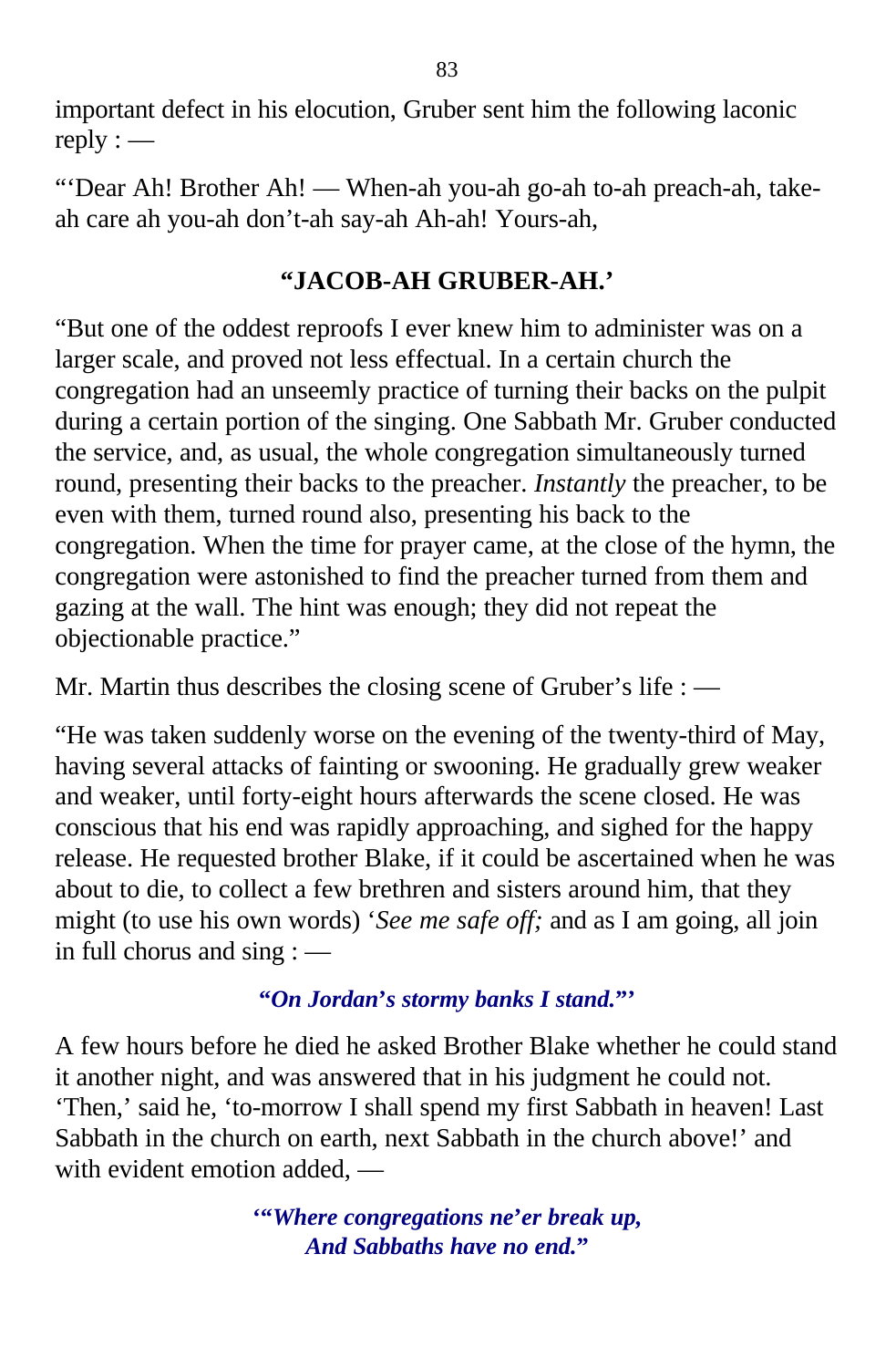Brother Blake, perceiving that he was fast sinking, in accordance with his request, the hymn he had selected was sung; but ere it was concluded his consciousness was gone. The singing ceased, a deathlike stillness reigned, only broken by his occasional respiration. An overwhelming sense of the presence of God melted every heart. A minute more and his happy spirit winged its way to its long-sought rest. He died in the seventy-second year of his age."

If any judge too severely the personal peculiarities of such a man, we would urge them to do better; but to us it seems more than probable *that* were preachers more in earnest we should see more of what are called eccentricities, which are often only the ensigns of real zeal, and the tokens that a man is both natural and intense. If a fisherman can catch fish with silk lines and artificial bait, let him be thankful; but if with a superior tackle he is unsuccessful, it shows a very proud spirit if he indulges in harsh criticisms of the style and manner of brethren who succeed better than himself in the gospel .fishery. "Every man in his own order" is a good rule. Apollos may be polished and Cephas blunt, but so far as they are honest, prayerful, and true to the Gospel, God will bless them both, and it ill becomes them to pick holes in each other's coats. We would never say to a man, "Be eccentric"; but if he cannot help being' so, we would not have him otherwise. The leaning tower of Pisa owes much of its celebrity to its leaning, and although it certainly is not a safe model for *architects, we* would by no means advise the taking of it down. Ten to one any builder who tried to erect another would create a huge ruin, and therefore it would not be a safe precedent; but there it is, and who wishes it were other than it is? Serve the Lord, brother, with your very best, and seek to do still better, and whatever your *peculiarities,* the grace of God will be glorified in you.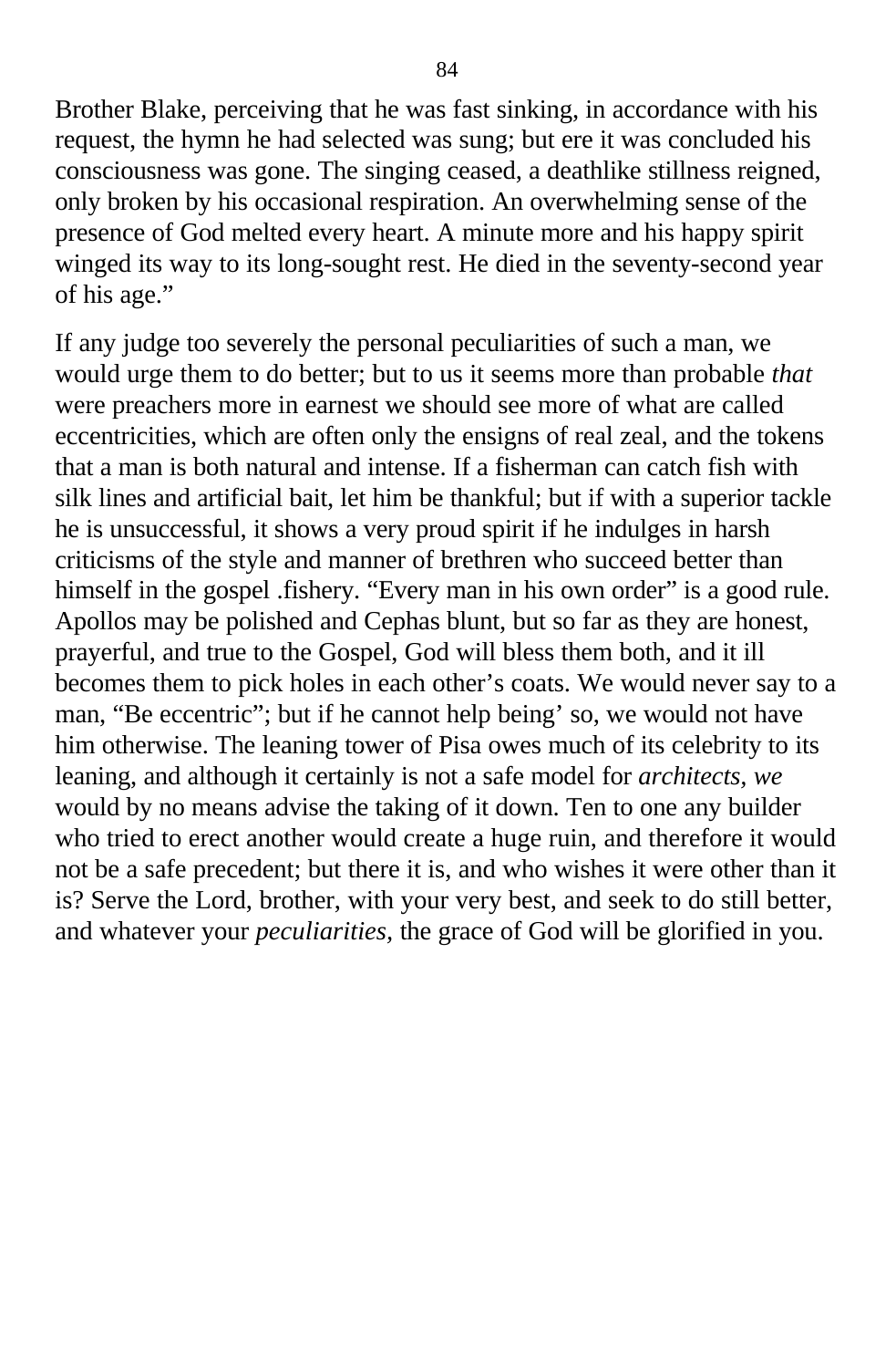## EDWARD TAYLOR,

### 1793 — 1871.

WE would now introduce" Father Taylor," the Sailor Preacher of Boston. Not Father Taylor of California, who is a younger man, but Edward Taylor, of the Bethel, — the man whom Charles Dickens thus described in his "American Notes ": —

"The only preacher I heard in Boston was Mr. Taylor, who addresses himself peculiarly to seamen, and who was once a mariner himself. I found his chapel down among the shipping, in one of the narrow, old, waterside streets, with a gay blue flag waving freely from its roof. The preacher looked a weather-beaten, hard-featured man, of about six or eight and fifty; with deep lines graven as it were into his face, dark hair, and a stern, keen eye. Yet the general character of his countenance was pleasant and agreeable. His text was, ' Who is this that cometh up from the wilderness, leaning upon her beloved?'

"He handled this text in all kinds of ways, and twisted it into all manner of shapes; but always ingeniously, and with a rude eloquence, well adapted to the comprehension of his hearers. Indeed, if I be not mistaken, he studied their sympathies and understandings much more than the display of his own powers. His imagery was all drawn from the sea, and from the incidents of a seaman's life; and was often remarkably good. He spoke to them of' that glorious man, Lord Nelson,' and of Coilingwood; and drew nothing in, as the saying is, by the head and shoulders, but brought it to bear upon his purpose, naturally, and with a sharp mind to its effect. Sometimes, when much excited with his subject, he had an odd way of taking his great quarto Bible under his arm and pacing up and down the pulpit with it; looking steadily down, meantime, into the midst of the congregation. Thus, when he applied his text to the first assemblage of his hearers, and pictured the wonder of the church at their presumption in forming a congregation among themselves, he stopped short with his Bible under his arm and pursued his discourse after this manner: —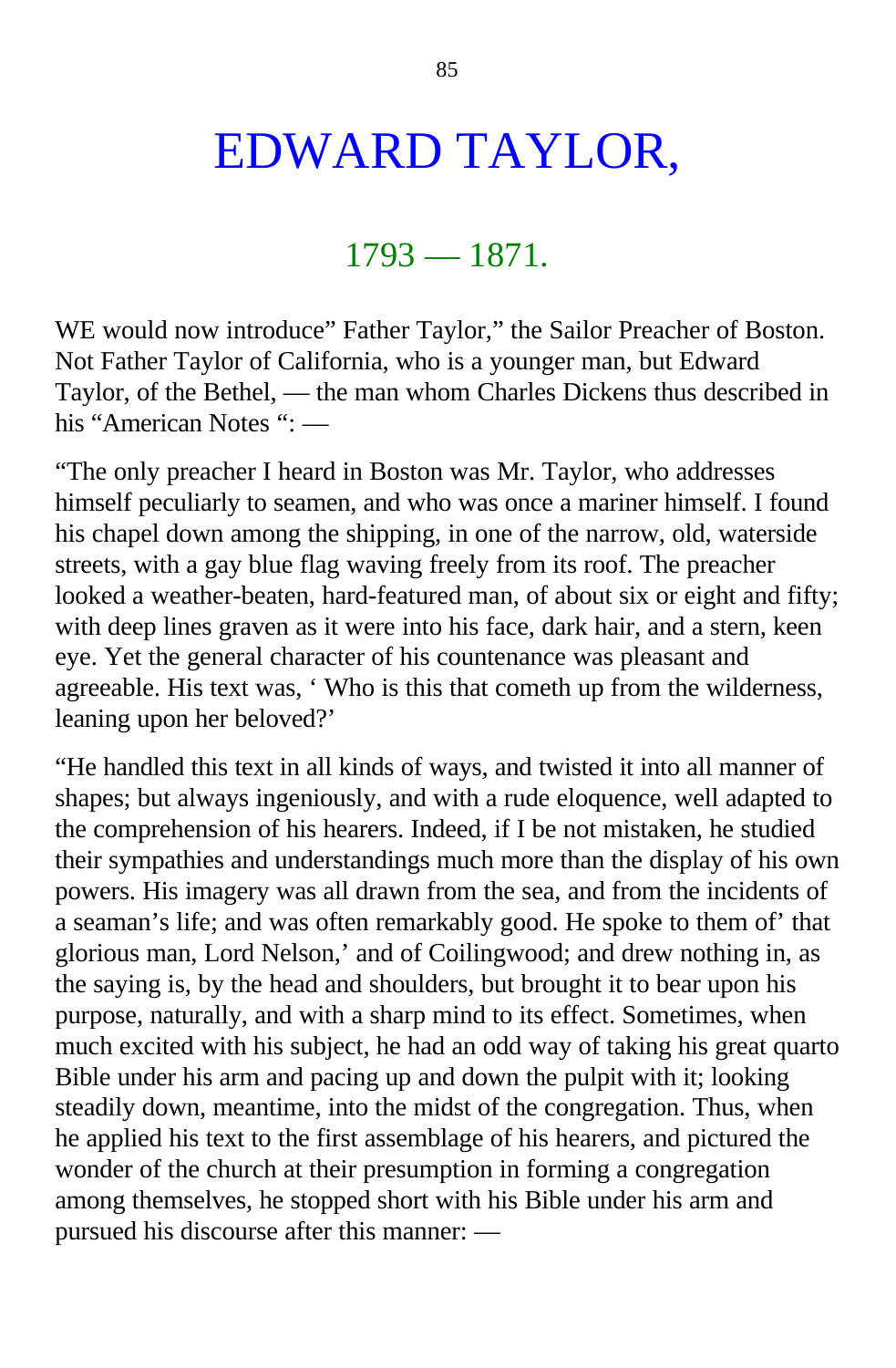"" Who are these, who are they, who are these fellows? where do they come from? Where are they going to? Come from! What's the answer?' leaning out of the pulpit, and pointing downward with his right hand: ' From below!' starting back again, and looking at the sailors before him: ' From below, my brethren, from under the hatches of sin, battened down above you by the evil one. That's where you come from!' a walk up and down the pulpit: ' and where are you going?' stopping abruptly; ' where are you going? Aloft!' very softly, and pointing upward: '.Aloft!' louder: 'Aloft!' louder still: ' That's where you are going, with a fair wind, all taut and trim, steering direct for heaven in its glory, where there are no storms or foul weather, and where the wicked cease from troubling and the weary are at rest.' Another walk: ' That's where you're going to, my friends. That's it. That's the place. That's the port. That's the haven. It's a blessed harbor — still water there, in all changes of the winds and tides; no driving ashore upon the rocks, or slipping your cables and running out to sea, there: Peace, peace, peace, all peace!' Another walk, and putting the Bible under his left arm: ' What! these fellows are coming from the wilderness, are they? Yes. From the dreary, blighted wilderness of iniquity, whose only crop is death. But do they lean upon anything — do they lean upon nothing, these poor seamen?' Three raps upon the Bible: 'Ah, yes. Yes. They lean upon the arm of their beloved,' three more raps: 'upon the arm of their beloved,' — three more, and a walk: ' Pilot, guiding star, and compass all in one, to all hands — here it is ' — three more:' Here it is. They can do their seaman's duty manfully, and be easy in their minds in the utmost peril and danger, with this' — two more: 'They can come, even these poor fellows can come, from the wilderness leaning on the arm of their beloved, and go up — up — up,' raising his hand higher and higher, at every repetition of the word, so that he stood with it at last stretched above his head, regarding them in a strange rapt manner, and pressing the book triumphantly to his breast, until he gradually subsided into some other portion of his discourse."

We are not so enamoured of Charles Dickens as to consider his verdict upon a preacher to be of any material consequence with reference to the man's real usefulness: but as a judge of vivacity of manner, and power of style, no better critic could be found.

Mr. Taylor's first regular recognized official holding-forth was before a quarterly Methodist Conference, assembled to test his qualifications. It has been reported that upon this occasion he had the coolness to select as his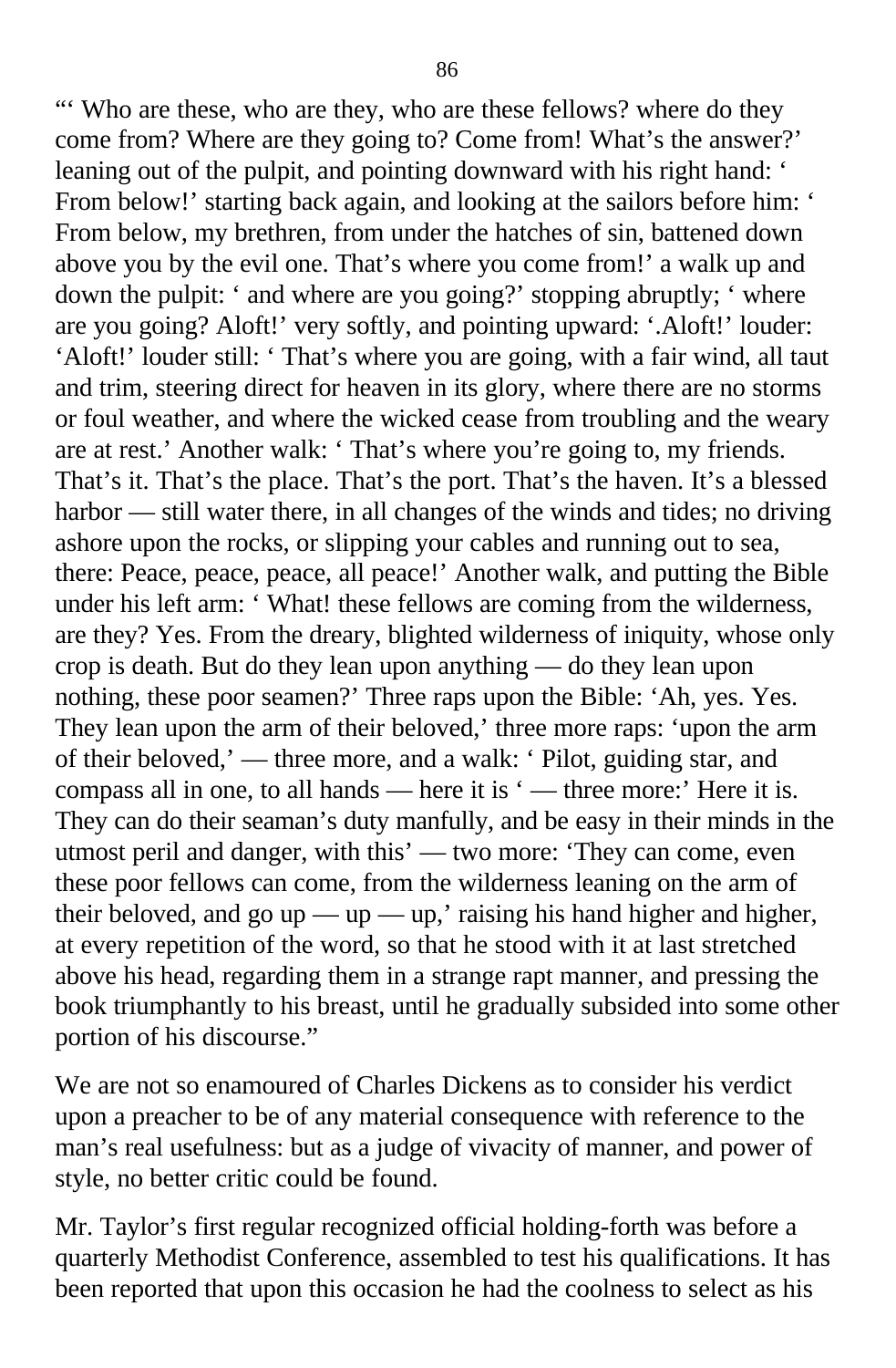text the words, "*By* the life of Pharaoh, surely ye are spies ;" but his biographer says that although those words might have been worked into the sermon, the real text was a more humble but equally singular one, "*I* pray thee, let me live." He adds, that the triers saw that his fervor and talents were more than an offset for his defects; and in answer to his prayer, they "let him live." We do not see how they could have done otherwise, for no Conference would have been strong enough to kill him.

After itinerating for some few years, the man and his mission met, and Father Taylor took up his abode in Boston, as a minister of the Methodist Episcopal Church, specially set apart to labor among sailors. His chapel, at first, held about five hundred hearers, and was immediately filled to its utmost capacity. He began in 1828 in full revival vigor, frequently preaching four times a day. To him it never occurred to polish his style, and prune away its power: he spoke as his heart prompted him, and worked as the Holy Spirit moved him. He did work enough for two men, and had a double blessing upon it. In a very short time Boston felt his power, and its wealth and its culture were at his feet as well as its poverty and roughness. A noble Bethel was built for him, a house of large dimensions, a fit sphere for his operations, and by his soul-stirring ministry he made "the Bethel" famous in all lands.

It was not at all wonderful that sailors especially, and other classes of the community in proportion, should flock to hear Mr. Taylor, for he was a man of great human sympathies, manly, bold, honest, childlike and outspoken; and, withal, a man on fire with love to Christ and perishing souls. His preaching never could be dull, the intense white heat of his nature prevented that. He was terribly in earnest, and commanded the attention of all around him for that very reason.

No ideas of propriety, or notions of delicacy, hung about him like fetters: he spoke to sailors, not to squeamish pomposity's, and to "*the* sons of Zebulon" he poured out his great heart in a homely eloquence, which was all on flame. One who heard him in 1835 said of him *"His* eloquence was marvelous: his control over the audience seemed almost absolute. Tears and smiles chased each other over our faces, like the rain and sunshine of an April day. He had one of the most brilliant imaginations that ever sparkled and burned. His sermon was all poetry, though it came in bursts and jets of flame. It was like the dance of the aurora, changing all the while from silver flame to purple, and back again. But the secret of his magnetic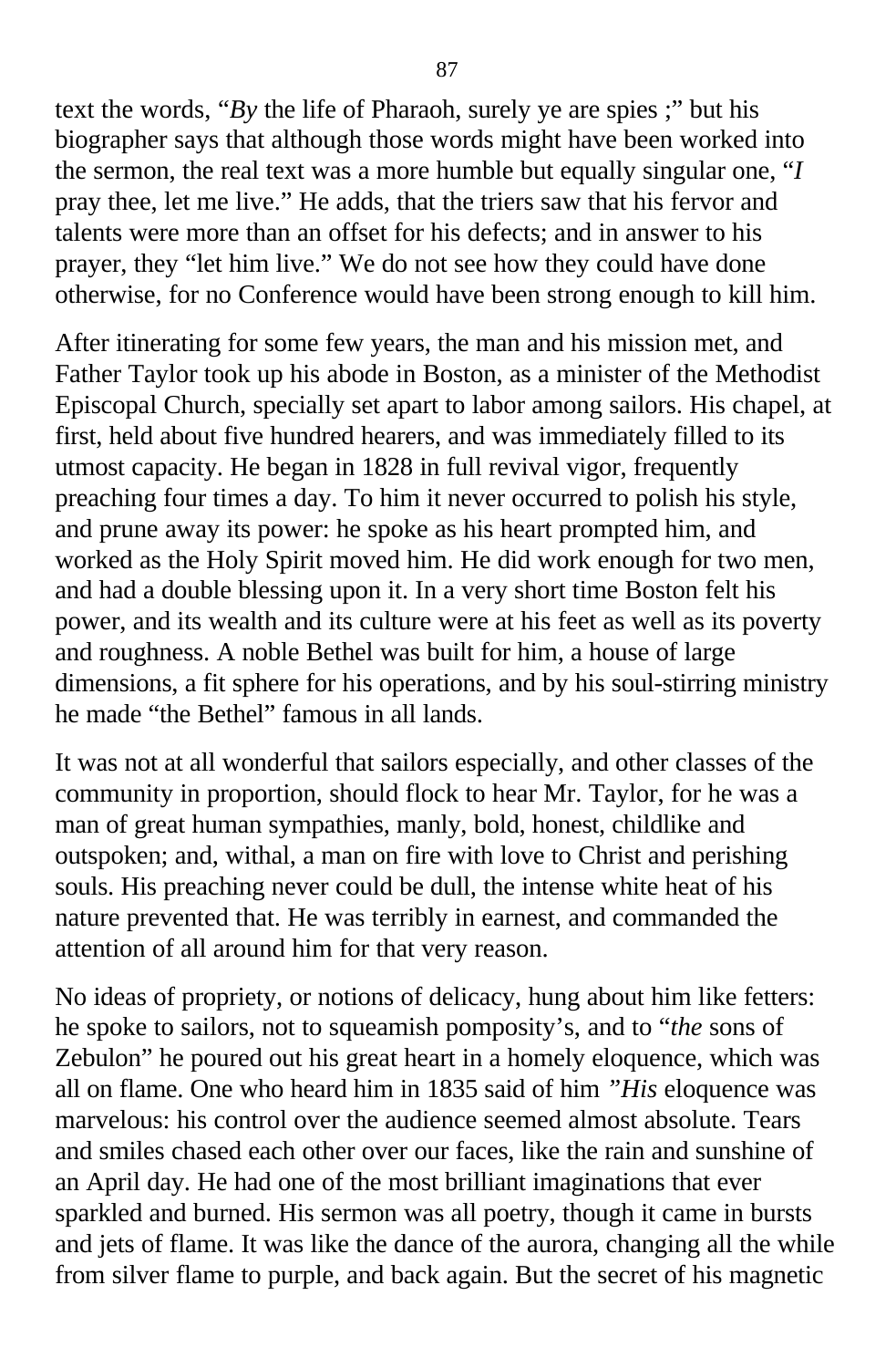power lay in his overflowing sympathies, that leaped over all barriers, and had no regard for time or place. There was no wall of formality between him and his hearers, any more than if he were talking to each one of us in a private room. He would single out a person in his audience, and talk to him individually, with the same freedom as if he met him in the street. ' Ah! my jolly tar,' turning to a sailor who happened at that moment to catch his eye, ' here you are, in port again; God bless you! See to your helm, and you will reach a fairer port by-and-by. Hark! don't you hear the bells of heaven over the sea?"

The ludicrous was allowed considerable play in his discourses, and we think rightly so. To the pure mind, none of the powers of our manhood are common or unclean. Humor can be consecrated, and should be. We grant that it is a power difficult to manage; but when it is under proper control, it more than repays for all the labor spent upon it. Children do sad damage with gunpowder; but what a force it is when a wise man directs its energy. Mr. Taylor made men laugh that they might weep. He touched one natural chord, that he might be able to touch another; whereas, some preachers are so unnatural themselves, that the human nature of their hearers refuses to subject itself to their operations. 0 ye who are evermore decorously dull, before ye judge a man whose loving ministry conducted thousands to the skies, think how immeasurably above you all he soared, and remember that with all his violations of your wretched regulations, he was one whom the Lord delighted to honor. Farthing candles rail at the sun for his spots, while they cannot be sure that those spots are not excessive light; and may be quite sure of another thing, that, spots or no spots, ten thousand such glimmers as theirs are not worthy to be compared with the stray beams of the great orb of day.

At the prayer-meetings Father Taylor, like a father in his family, cast off all restraint, and unveiled his inner nature with childlike unguardedness. One of his most remarkable displays of this kind was after an address by a visitor, who related the death of a very wicked man, who was blown up a few days before in a powder mill at Wilmington. He came down crushed and mangled, and gave his heart to God; and now who would not say with the holy man of old, "Let me die the death of the righteous, and let my last end be like his"? Father Taylor rose at once. "*I* don't want any trash brought unto this altar. I hope none of my people calculate on serving the devil all their lives and cheating him with their dying breath. Don't look forward to honoring God by giving him the last snuff of an expiring candle.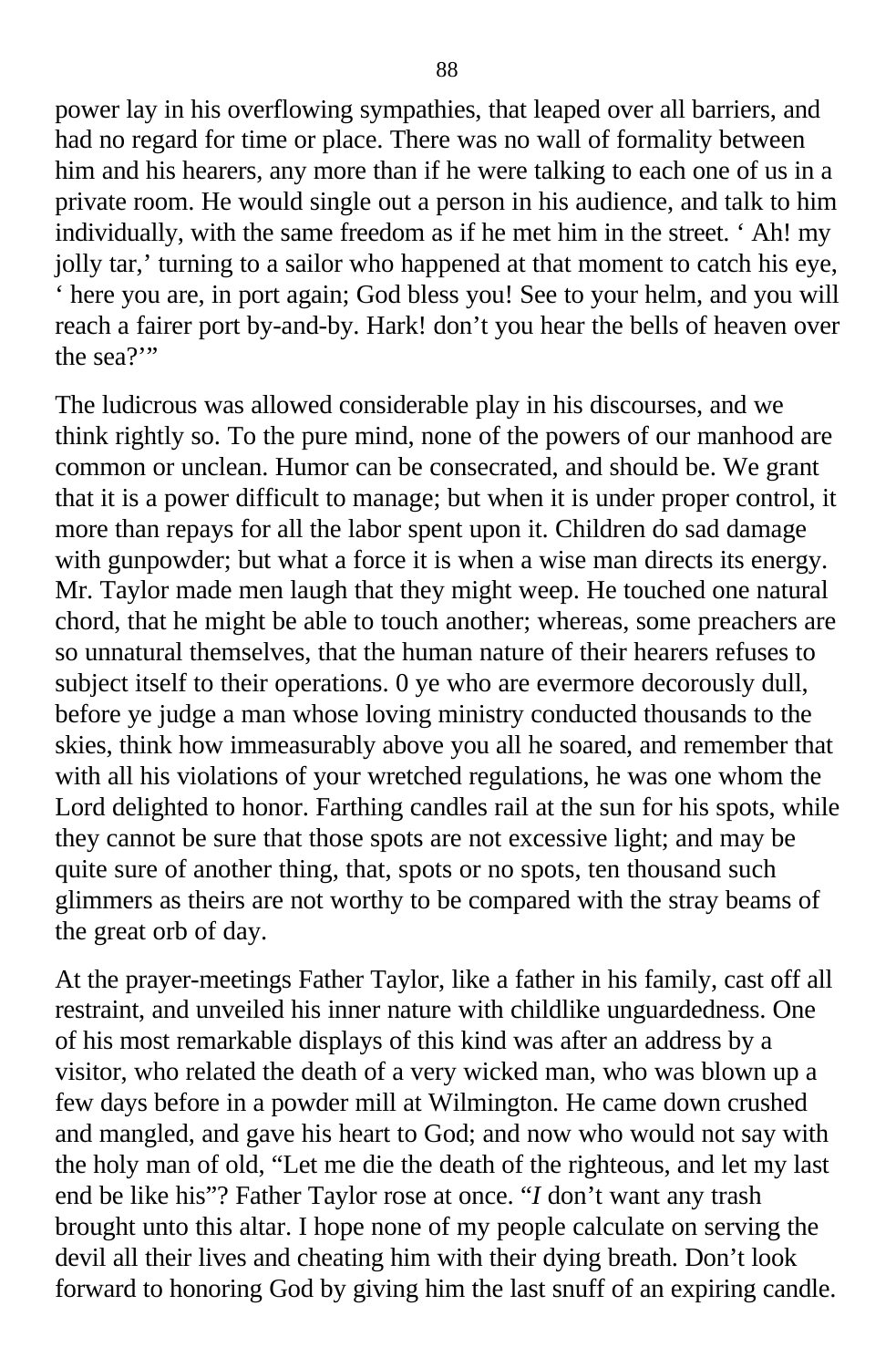*Perhaps you never will be blown up in a powder-mill.*" "*That* holy man," he continued, "*that* we heard of was Balaam, the meanest scoundrel mentioned in the Old Testament or the New. And now I hope we shall never hear anything more from Balaam, *nor from his ass.*"

His own prayers were more like the utterances of an Oriental, abounding in imagery, than a son of these colder western dimes. Think of his prayer at the dedication of a new church.. — " If any man attempts to sow heresy in [his pulpit, or to preach aught but Christ and him crucified, Lord drive him out of the house *and sweep his tracks off the floor.*" The Sunday before he was to sail for Europe, he was en-treating the Lord to care well for his church during his absence. All at once he stopped and ejaculated, "*What* have I done? Distrust the Providence of heaven! A God that gives a whale a ton of herrings for a breakfast, will he not care for my children?" and then went on, closing his prayer in a more confiding strain.

"*His* work in one peculiar field is not, generally known. Living at the North End, near the lowest haunts of vice, he was often called to attend the death-beds of abandoned women. *Protected* by his *eccentricity* and his purity alike from any shadow of suspicion, he always obeyed such a summons. At all hours of the day or night he visited the foulest haunts of crime in this noble service; never with one harsh word for the fallen, never with any apology for their crime. He received many warnings against venturing on such errands. The only notice that he ever took of them was to lay aside his cane, which was elsewhere his constant companion, but which he never took with him when he visited the cellars and garrets of North Street. This was simple courage in the Christian soldier; but it was also the wisest prudence."

It grieves one's heart to relate that after many years of glorious service Father .Taylor faded away by degrees during ten long years, losing slowly all his powers. It was as the Lord would have it; but to drift about as a poor hulk, with the armament removed, and the light in the binnacle extinguished, was very grievous both to the old man and to his friends.

So passed away one whom Emerson called one of the two greatest poets of the United states. He was a Pedobaptist, an Arminian, and a man of a thousand divergences from our line of things, which we believe to be more Scriptural than his; but, for all that, upon the coffin of a good man and true, with no grudging hand we cast a funeral wreath, and say, "*Would* God there were others to fill his place!"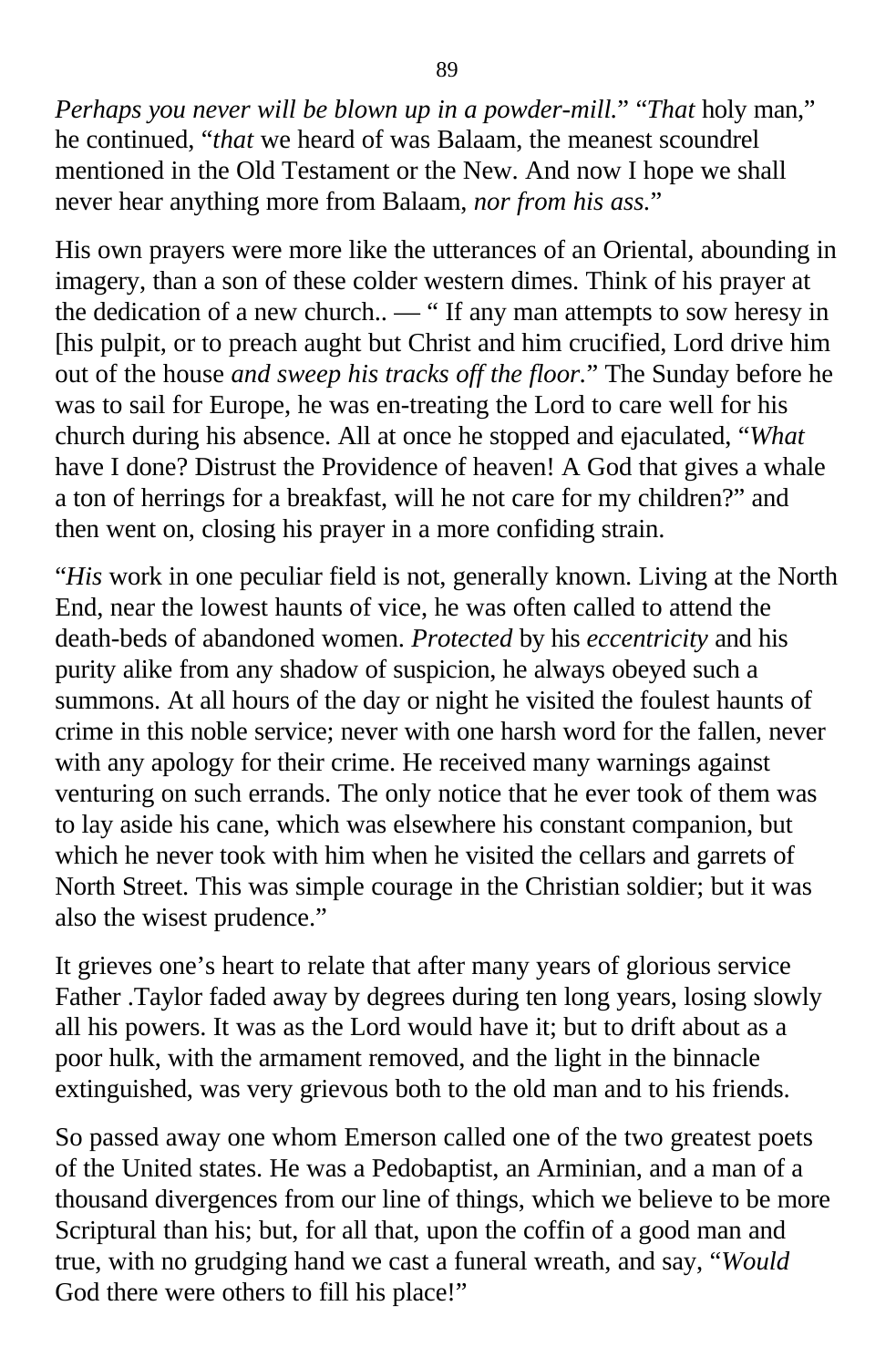## EDWARD BROOKE,

## 1779 — 1871.

OUR Wesleyan brethren have lately lost from their ministry an eminently useful preacher, who was the last survivor of a little band of simple-hearted and downright earnest men, who in their day were mighty winners of souls, but had the reputation of' being somewhat eccentric. 'William Dawson and Samuel Hick were worthily perpetuated in Squire Brooke, who entered into rest in January, 1871. We must not be supposed to endorse all his theology, or to hold up to admiration all his modes of procedure; but we have no patience with those who imagine that you cannot admire a man's character unless you agree with him in every doctrinal sentiment. Mr. Brooke was soundly abused in his day, and certain scurrilous papers imputed the most outrageous conduct to him; but, in truth, he was only a homely and somewhat quaint preacher of the old, old gospel, and his Master clothed him with great power.

Squire Brooke came of a substantial Yorkshire family, which possessed a considerable estate among the wild moorlands of the North. His parents belonged to the Established Church while Edward was in his boyhood, but were brought to know the Lord in after years by the preaching of their zealous son. Edward was not sent to Eton or Harrow, as he should have been; but following the bent of his inclination he was allowed to remain upon the farm, to fish, and hunt, and shoot, and to develop a fine constitution and an original mind. Amid the rocks and the heather, the forest trees and the ferns, Edward Brooke, with his dogs and his *gun,* found both sport and health; or dashing over the country after the hounds, he enjoy, eel exhilaration and trained his courage m the hunt. Up to the age of twenty-two he seems to have been devoid of religious thought; but as we Calvinists are wont to put it, the time appointed of the Lord drew near, and sovereign grace issued its writ of arrest against him, resolving in infinite love to make him a captive to its power.

"Early in the year 1821, Edward Brooke rose one morning, intent on pleasure.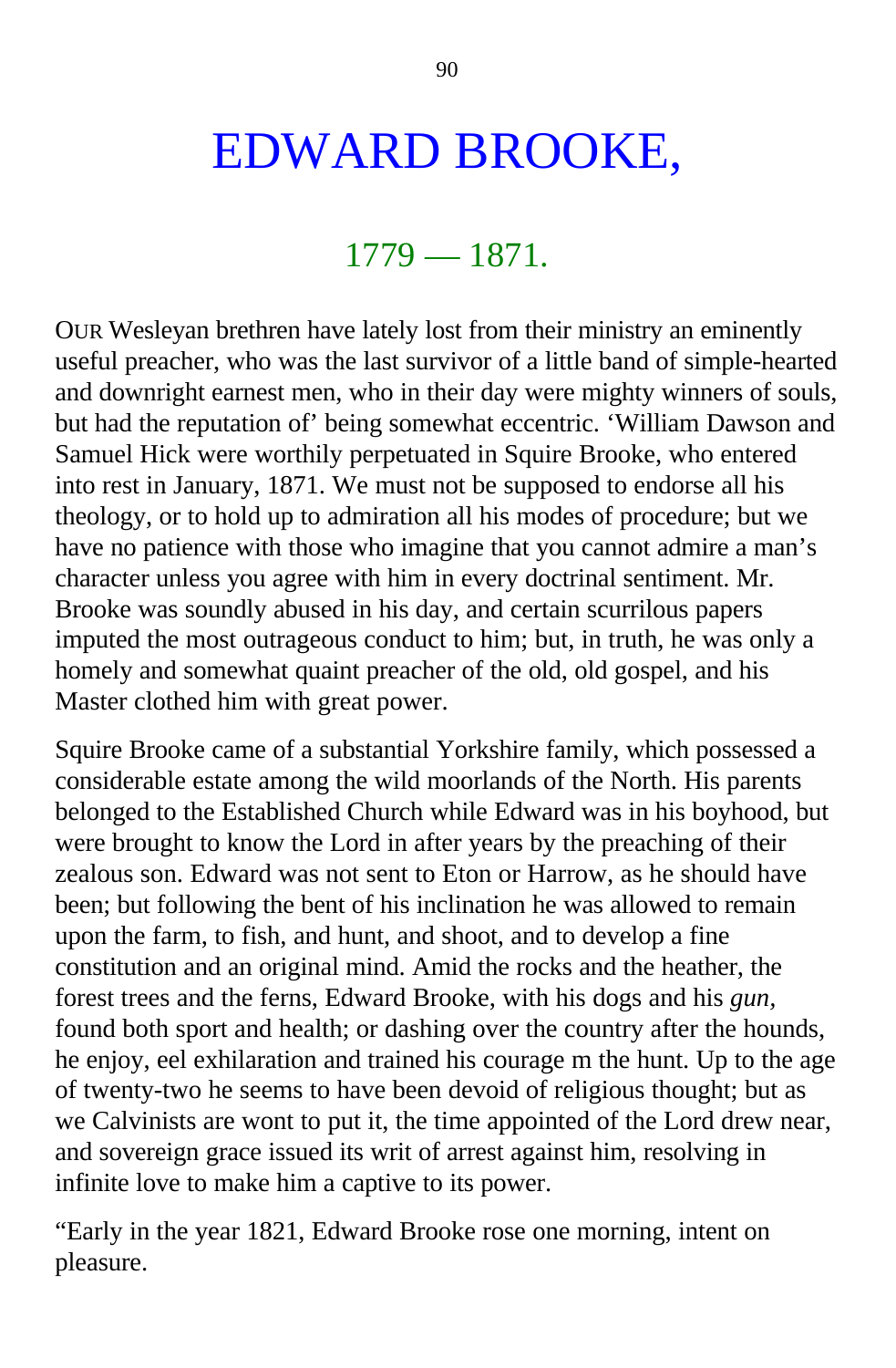Equipped for his favorite sport, with gun in hand and followed by his dogs, he was crossing the Honley Moors, when a lone man met him with a message from God. The man was a Primitive Methodist preacher, named Thomas Holladay, one of those strong-minded, earnest evangelists, the validity of whose orders is disdainfully denied by many, but who, judged by the results of their ministry, hold a commission higher than bishops can bestow — a commission signed and sealed by him who is ' head over all things to his church.'

"Intent upon his Master's work, ' in season and out of season,' Holladay was prompt to seize an opportunity of usefulness. Passing the young sportsman, he respectfully saluted him, and said, with pitying earnestness,' Master, you are seeking happiness where you will never find it.' On went the man of God, perhaps little dreaming that the arrow thus shot at a venture had pierced the joints of the armor encasing the young sportsman's heart. Yet so it was.

"Home went the wounded sportsman, the words of Holladay still sounding in his ears, 'Master, you are seeking happiness where you will never find it.' The time was opportune. It was a day of visitation for that neighborhood. The Spirit of God was moving upon the population. A great revival was in progress.

The awakened young gentleman began to attend cottage prayer-meetings and to converse with the godly men of the neighborhood, and thus his anxiety was greatly deepened, and his desire for salvation inflamed.

"It was the day of his sister's wedding. Ill-prepared to join in the festivities of the occasion, because of the sorrow of his heart, Edward Brooke spent the previous night hours in reading his Bible and wrestling with God for salvation.

#### *All night the lonely suppliant prayed, All night his earnest crying made.*

About four o'clock in the morning, whilst kneeling by the old arm-chair in his father's kitchen, still pleading for mercy through the mediation of Jesus, his soul grew desperate, and like Jacob wrestling with the angel till the break of day, he resolved, ' I will not let thee go except thou bless me.'

"That mighty importunity was the manifestation of true faith. He was enabled to receive Jesus as his Savior, and believing with the heart unto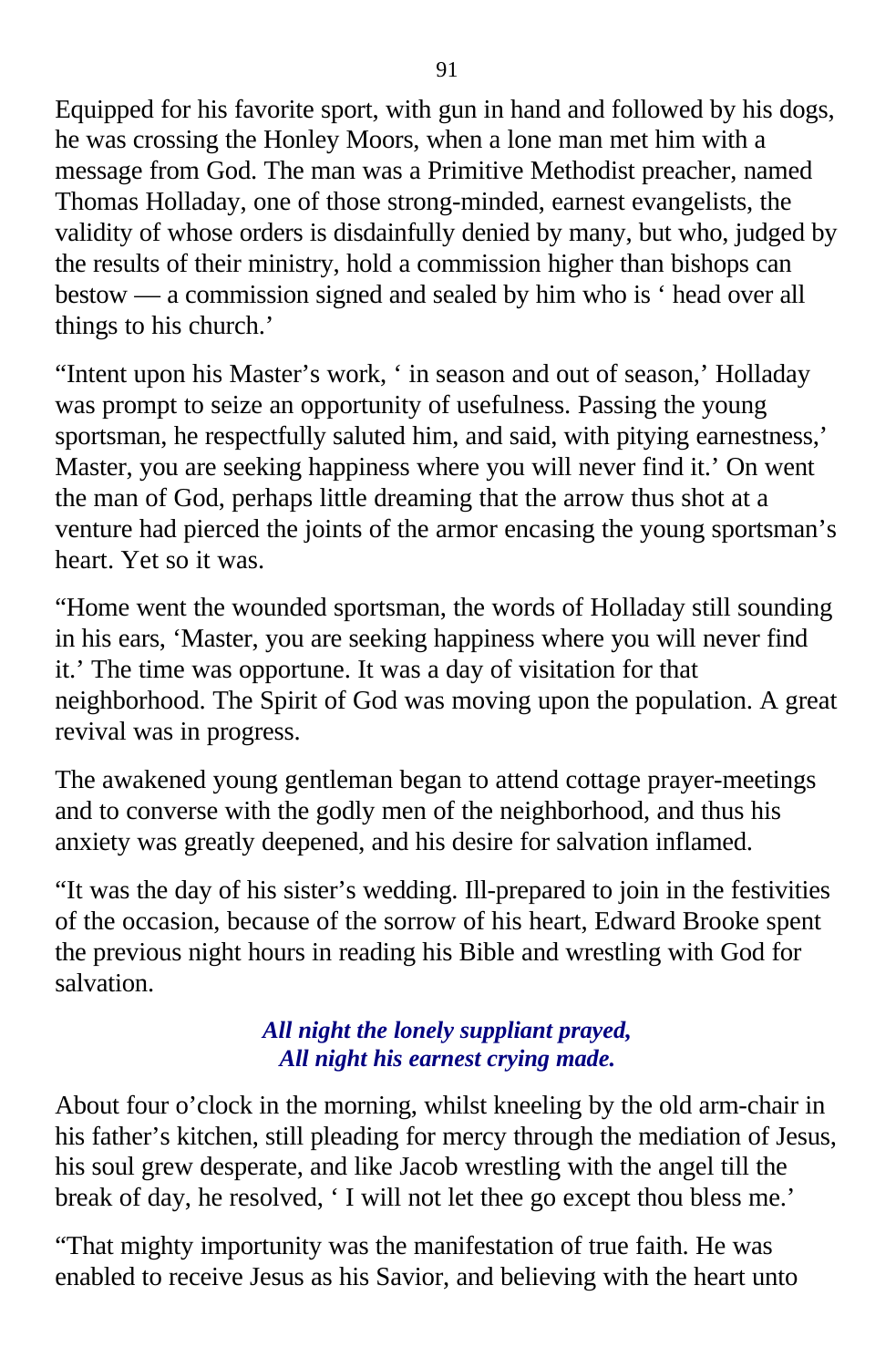righteousness, these words were applied to his heart, as distinctly and impressively as though spoken by a voice from heaven: 'Thy sins which are many are all forgiven thee, go in peace and sin no more.' All fear and sorrow vanished, and, believing, he rejoiced with joy unspeakable and full of glory.

"*Exulting* in his wonderful deliverance, his *first* impulse was to make it known. He hastened to his sister's chamber and told her the gladnews that Christ had saved him — a glorious announcement on her bridal morn: then, early though it was, he ran out into the village and roused a praying man called Ben Naylot, whose heart he knew would be in sympathy with *his,* and told him how he had found the Lord; and they two called up a third, named Joseph Donkersley, to share their joy; and from the rejoicing trio up went a song of praise, the jubilant and sweet notes of which were music in God's ear, and woke up the songs of angels, and gave new impulse to the happiness of heaven,' for there is joy in the presence of the angels of God over one sinner that repenteth,'"

From that moment Edward Brooke was what he would have called "a bran new man." He could do nothing by halves, and therefore he renounced once for all his former course of life, and finding field sports to have too great a charm for him, he gave them up in the most resolute manner. "Sir," said he to a Christian friend, "I found that the gate was strait, and so I pressed into it myself, and left my horses, and dogs, and the world outside." In his zeal to be quit of what he felt to be a temptation, he gave orders to have his dog kennels pulled down, on hearing which, his father interposed and countermanded the instructions, saying, "I hope Edward will want the kennels again"; but it was in vain, the die was cast, the camel had gone through the needle's eye, and could not come back through so narrow a passage. Edward Brooke frequented cottage prayer-meetings, talked with the workpeople at the .mill, exhorted in his father s kitchen, and instructed wayfarers by the roadside; he began, in fact, to put himself in training to become "*a* mighty hunter before the Lord," a consecrated Nimrod whose game would be the souls of men.

Mr. Brooke's early career illustrates the great usefulness of small meetings in rooms and cottages, where the uneducated, the poor, and raw beginners may feel at home in their first attempts at speaking. Had it not been for such gatherings he might have remained silent, for he could not have dared to make his first essays before a large congregation. Our author wisely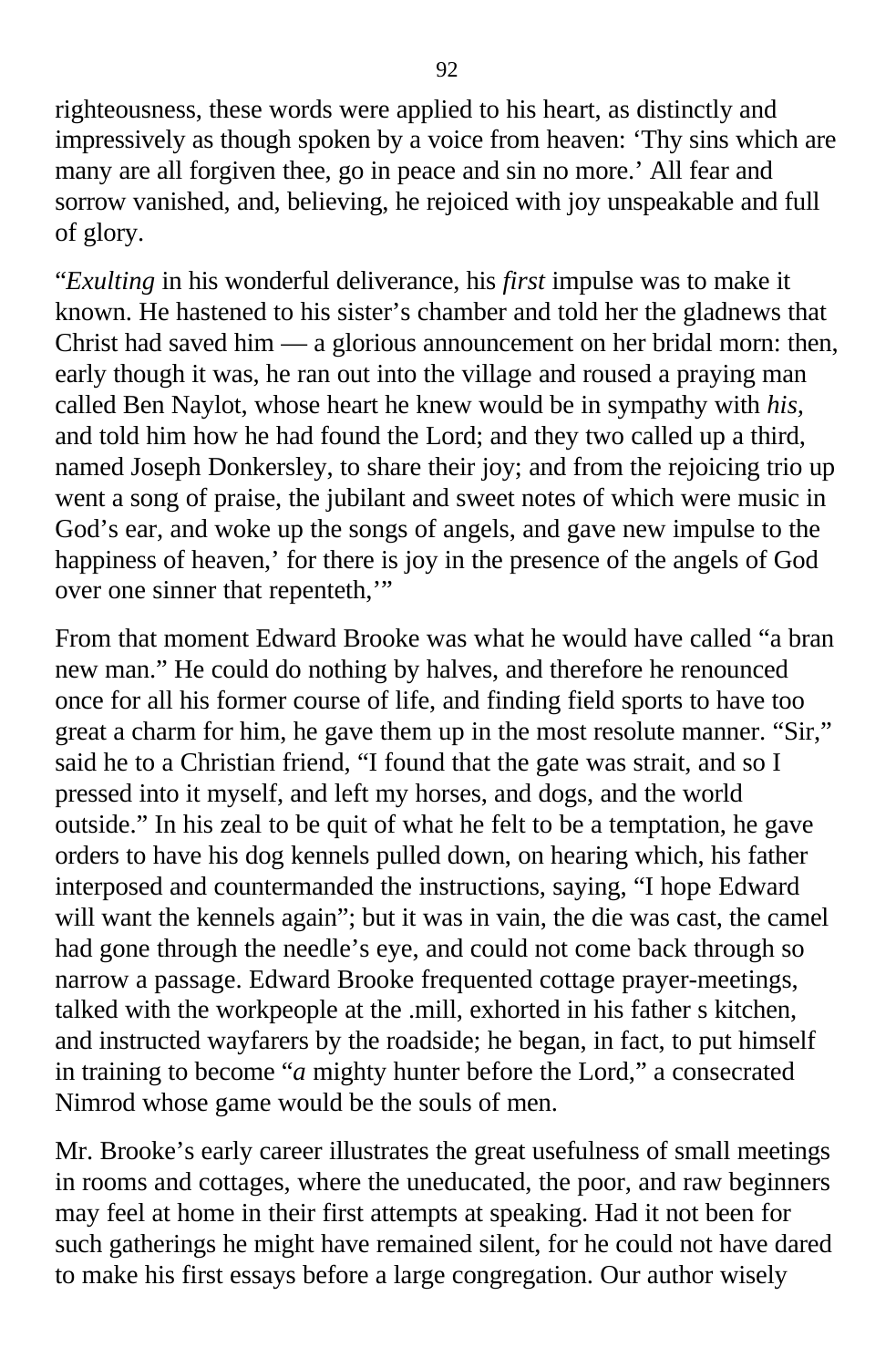remarks that "The cottage prayer-meeting is certainly one of the best training schools for the development of Christian gifts. In some of our town-circuits, where chapels are few and large, and the pulpits invariably supplied by ordained ministers, and where Sunday afternoon services have been discontinued, and no rooms or cottages are opened for mission work, what opportunity have those whom the Spirit moves to preach his word, to test their call by actual experiment, and to develop their preaching power by frequent practice?

"*In* such meetings, Edward Brooke first ventured to deliver the message of salvation, which was as a burning fire shut up in his bones, till he was weary with forbearing and could not stay; and there he found encouragement and strength for further service.

"After prayerful consideration and consultation with Christian friends, it was arranged that Edward Brooke should submit his convictions of duty to the judgment of others, by preaching in James Donkersley's chamber, a large room which answered the threefold purpose of a workshop, a bedroom, and a place where the neighbors might gather to worship God. The service was duly announced, and great interest awakened in the young squire's first appearance as a preacher. The chamber was thronged, and many a heart uplifted in earnest prayer that God would encourage and help his young servant in this first trial of his pulpit gifts. The preacher took for his text a passage in harmony with his intense convictions: 'The wicked shall be turned into hell.' Acting upon a sense of duty, and humbly relying on God, the preacher was divinely assisted, and the effort was a success.

"The news that the young squire had begun to preach soon spread through the neighborhood and district, and created no small sensation. Opportunity to exercise his gifts offered on every hand, which he accepted as a call from God. Those who had known the squire in his wild days, and those who had heard of his remarkable conversion, all flocked to hear him. The announcement that Squire Brooke would preach, not only drew young squires, but emptied the public houses far and near, and was the signal for many an old poacher, dog-fighter, pigeon-flyer, drunkard, and habitual Sabbath-breaker, to find his way to the house of God. The squire attracted congregations such as no other man could get, comprising the fast men, the publicans and harlots, the roughs and outcasts of society, the sight of whom, in the house of God, must have made the heart of the preacher leap for joy, and carried him out of himself.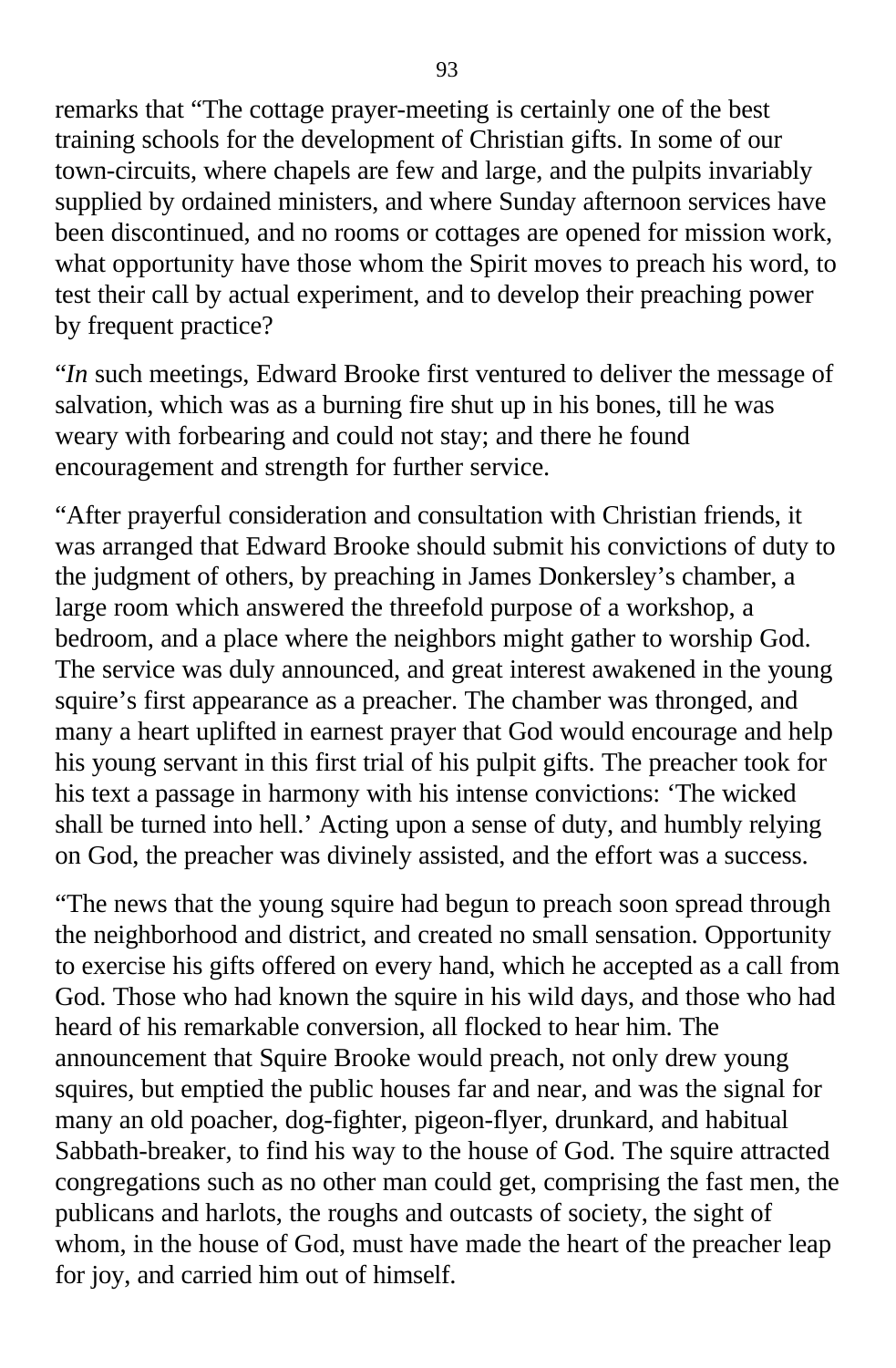"*Influenced* by the strange character of the congregations which thronged to hear him, and by the fact that many heard him, to whose untaught, sensual minds, theological terms and doctrinal definitions conveyed no meaning, and ordinary preaching was unintelligible, he, of set purpose, renounced the style of his first sermon in favor of another, which but for the preacher's motive and exceptional position, might be open to criticism, and which, in a copyist, would be most reprehensible."

We cannot pretend to give even an outline of Mr. Brooke's long and useful life, but must content ourselves with citing incidents which illustrate both his eccentricity and fervor. He gradually relinquished all his secular pursuits for the sake of soul-winning, and having an ample fortune he traveled far and wide, bearing his own charges, and preaching the gospel without money and without price, a mode of life which we both admire and envy. In his rambles, and at other times, he was always on the look-out for individual cases, with which he dealt in his own fashion, and with remarkable success. :Note the following : —

"One of the members of the Sheepridge Society unhappily tampered with strong drink, till his enemy got the advantage of him. He was found one day, in a public-house, indulging in free potations; and his wife's persuasions failing to bring him out, she came to the squire to ask his interference.

"Away went the squire forthwith, conducted by the sorrowing woman, and, reaching the house, he walked straight into the bar, where a number of old topers were soaking according to their custom; and there, in their midst, was the fallen man. ' What art thou doing here?' said the squire, fixing his eyes upon the poor backslider, ' this is no place for thee.' Disconcerted by Mr. Brooke's unexpected appearance, and consciencestricken, the man gave no reply, and seemed as though he would fain have dropped through the floor to escape the terrible gaze of the squire's reproving eyes. ' Come out with me and come home with me,' said the squire, and as the culprit still kept his seat, he seized him by his coat collar and pulled him out into the street."

"The topers, exasperated by such infringement of the 'liberty of the subject,' sprang to their feet and rushed to the rescue. The squire turned himself about, looked his opponents in the face, and raising his big, powerful arm, said, 'There is not a man in the lot dare lay a finger on me.'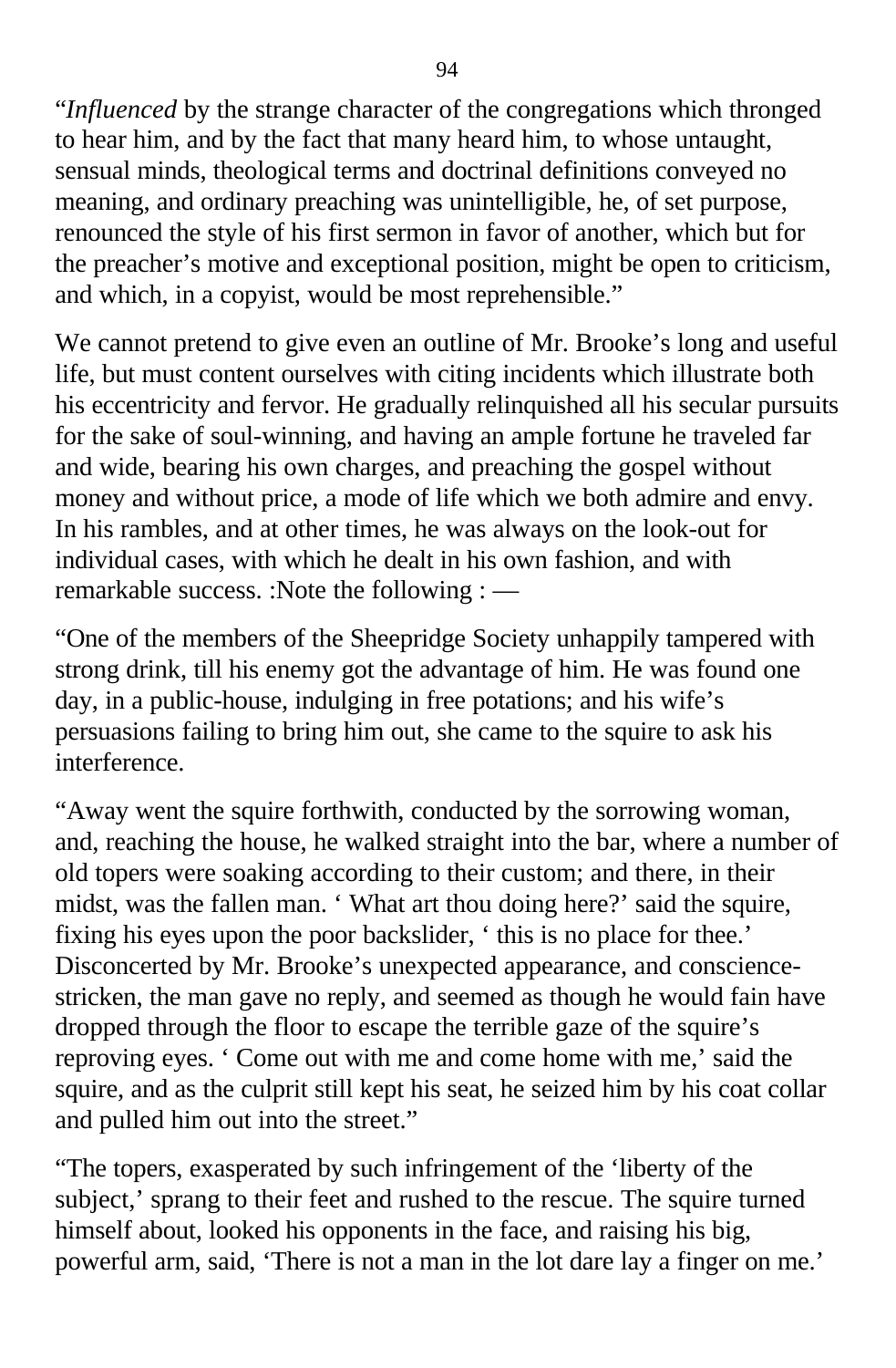He then walked off his captive, gave him good counsel, and there is reason to believe that he never fell into the snare again."

"Driving to an appointment on a flue Sabbath morning in spring, with Mr. D. Smith, a Sheffield local preacher and a colleague in labor, Mr. Brooke suddenly said, ' Pall up, Smith.' Mr. Brooke then stood up in the conveyance and shouted to a man in a distant part of a field by the wayside, who was gathering nettles, ' Here, I want thee,' beckoning with his hand at the same time for the man to come to him, When he came up to the fence, Mr. Brooke said,' Thou poor foolish sinner, art thou going to sell thy precious soul to the devil on a Sunday morning for a few paltry nettles!' and looking earnestly into his face, he prayed with great solemnity, 'The Lord have mercy on thy soul. Amen.' Then, quick as thought, he said,' Drive on, Smith.' When fairly on the way again, he said, 'I could not let that man sell his soul for nettles without warning him.'"

"Driving to some village in Derbyshire, where he was expected to preach in the after part of the day, the squire pulled up at a wayside inn. Having seen his horse fed, he ordered his usual refreshment of ham and eggs. A fine, healthy-looking young countryman entered the room and sat down to rest. The squire made some friendly observations, and when his repast was spread, invited the young man to join him. The offer was gratefully accepted. Whilst enjoying their savory dish the youth's heart opened, and there was a pleasant flow of conversation. ' We are expecting a very strange preacher,' said he,' at our village to-night. He is a great man for prayer-meetings, and tries to convert all the folks into Methodists.' ' Indeed,' replied the squire, with evident interest in the topic, ' have you ever heard him?' 'No, I haven't,' said the youth, 'but my brother has.' 'Well, what did your brother say about him?' enquired the squire. 'Oh, he told me he never heard such a queer chap in his life; indeed, he didn't know if he were quite right in his head; but,' said the young man, ' I intend to go and hear for myself.' ' That is right, my lad,' said the squire, ' and get your brother to go too, he may have a word to suit you both.' They did go, and greatly to the young man's surprise, as the preacher mounted the pulpit, he recognized his friendly entertainer at the wayside inn. As the squire proceeded with the service the young man's heart was touched, and his brothers also. At the prayer-meeting they were found amongst the penitent seekers of salvation, and were both converted not merely into Methodists, but into Christian believers."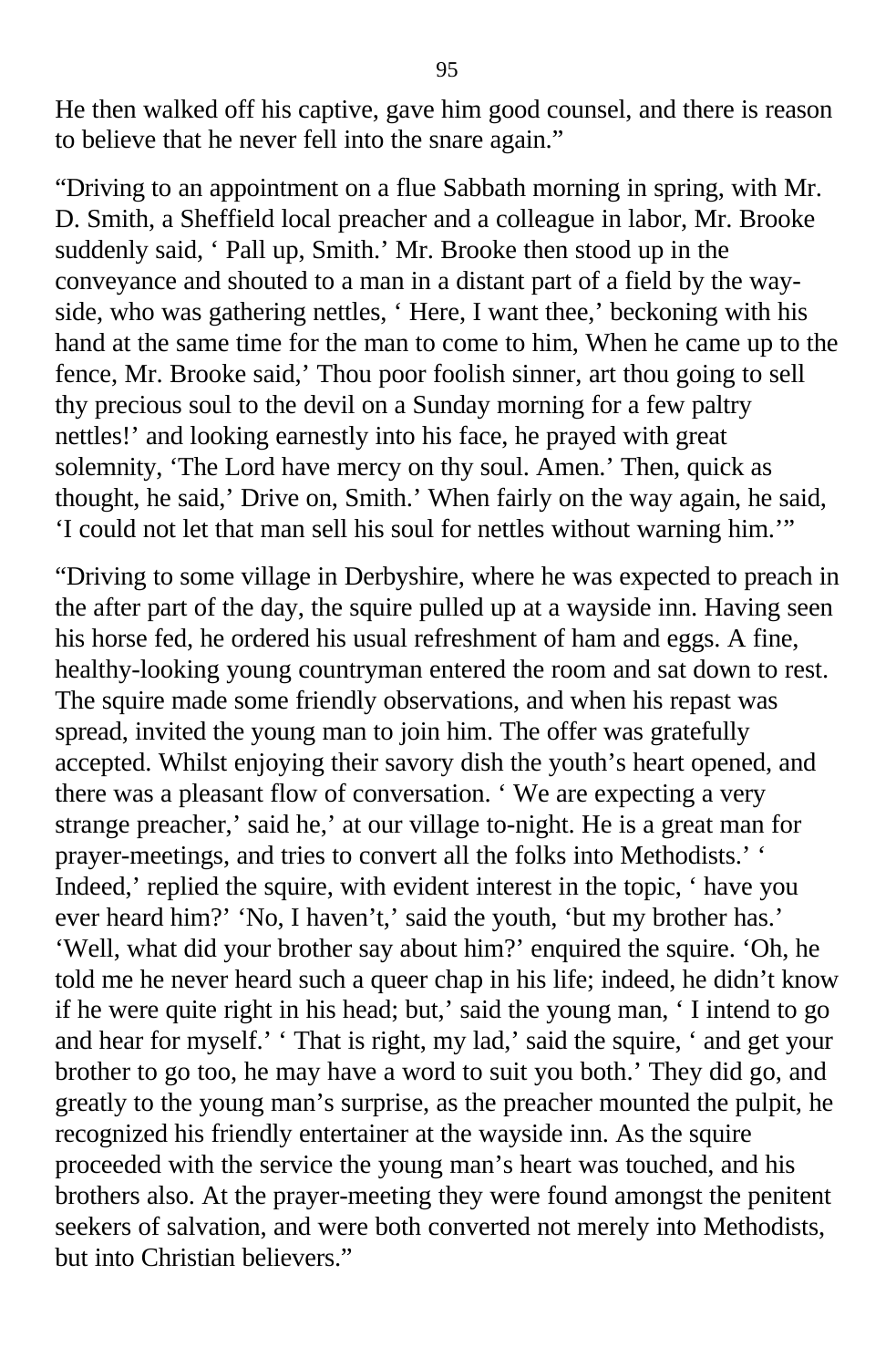Here is a specimen of his characteristic letters: brief, but all on fire : —

"Dear John, — In reply to yours, I beg leave to say that our labor at Honley was not in vain. A new class has been formed, and about a dozen have gone to it. Two found peace. Praise the Lord! We shall rise. All hell is on the move, but we must go round about the bulwarks of our Zion, and mark well her palaces, and we shall ultimately and finally triumph over all. I say all. Go on, John, in the work. Live near to God. Be a giant in religion; one of the first and best men in your day. Plead with God. Live in the glory. ' Advance' is the Christian's motto. Onward to certain victory over sin, the world, and hell. Trample down worldly, fashionable conformity, Know the will of Got and do it. Do it heartily, cheerfully, fully, eternally, and heaven will be your guide, defense, and all in all. Our kind respects.

"And in your prayers, remember

#### **"EDWARD BROOKE."**

We take farewell of Squire Brooke with regret, as we copy the last entry from his diary: — "'In returning and rest shall ye be saved: in quietness and in confidence shall be your strength.' — 'Thou shalt see greater things than these.' — 'Thou preventest him with the blessings of goodness.' — 'I will do better unto you than at your beginnings.' — 'My soul is even as a weaned child.' And then, possibly to express his fuller apprehension of the infinite mercy of his covenant God, and a firmer trust than he had heretofore exercised, he writes with a trembling hand that was soon to forget its cunning, 'Never before.'"

We do not wonder that his memoir is in the fourth thousand ("Squire Brooke," by the Revelation J. H. Lord. Hamilton, Adams and Co.); it is exceedingly well written, and we congratulate Mr. Lord upon his spirit and ability.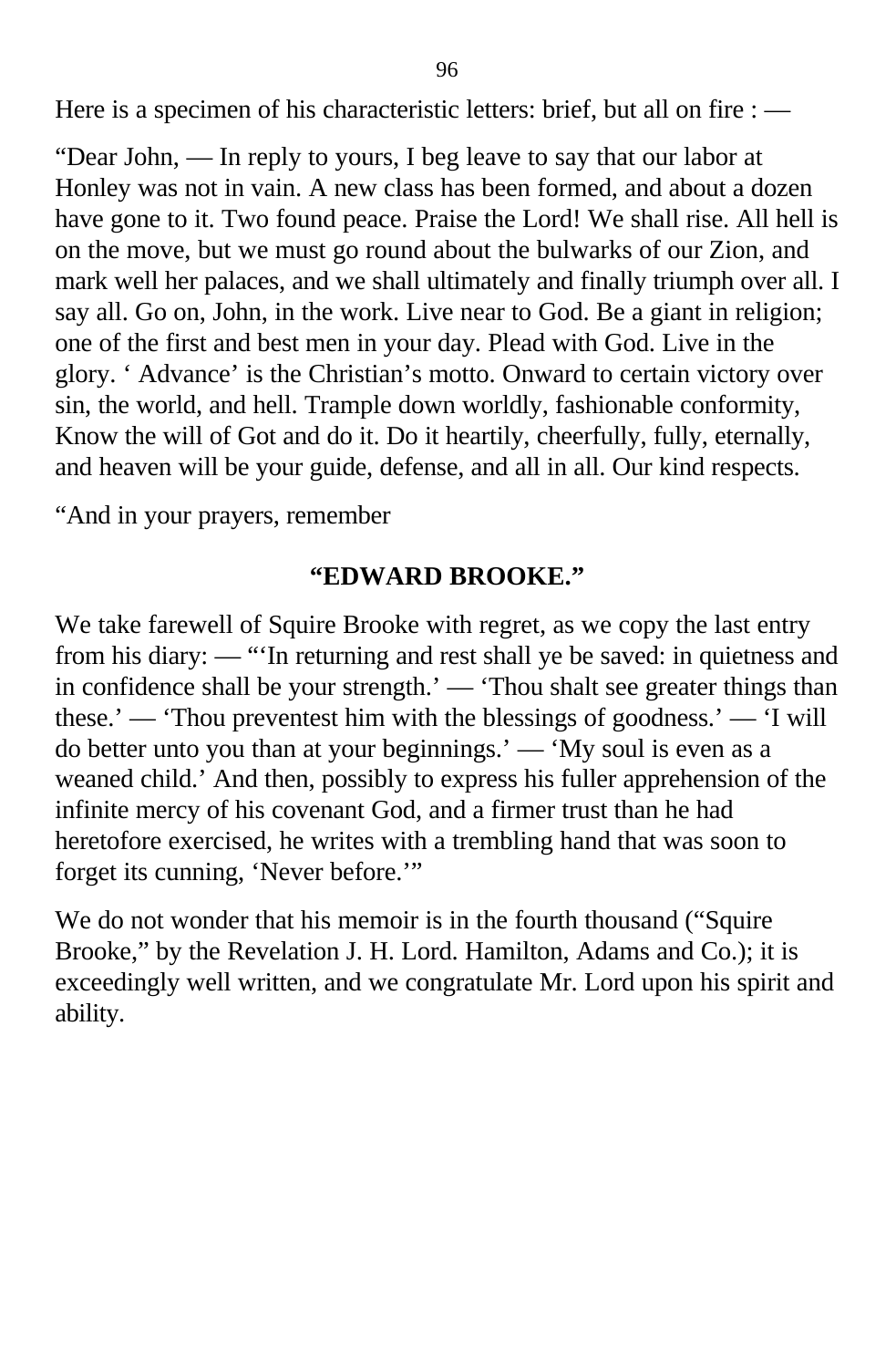## BILLY BRAY,

### TILE UNEDUCATED SOUL-WINNER.

MANY Christians who are prepared to tolerate, and even to admire considerable diversities of character, have yet, unconsciously to themselves, laid down in their own minds very fixed and definite limits within which those diversities shall range. So far they are still looking for a measure of uniformity, and will probably require several more or less violent wrenches of their propriety before they will be able to admit within the circle of their sympathy sundry eccentric and erratic forms of genuine spiritual life, which, nevertheless, have had their uses, and have brought no small glory to God. We are most of us somewhat tolerant of well-educated eccentrics; we almost reverence the oddities of genius, but we are squeamish if we see singularities combined with ignorance, and idiosyncrasies prominent in men who cannot even spell the word. What in a gentleman would be a peculiarity, is reckoned in a poor man to be an absurdity. Such slaves are most men to kid gloves and good balances at the banker's, that they toady to aristocratic whims, and even affect to admire in my Lord Havethecash that which would disgust them in poor Tom Honesty. This partiality of judgment, in a measure, affects even Christians, who, beyond all other men, are bound to judge things by their own intrinsic value, and not according to the false glitter of position and wealth. We claim for uneducated Christian men as wide a range for their originality as would be allowed them if they were the well-instructed sons of the rich; we would not have a shrewd saying decried because it is ungrammatical; nor a fervent, spiritual utterance ridiculed because it is roughly expressed. Consider the man as he is; make allowances for educational disadvantages, for circumstances, and for companionships, and do not turn away with contempt from that which, in the sight of God, may be infinitely more precious than all the refinements and delicacies so dear to pompous imbecility.

With this long-winded preface we now introduce a few notes upon William Bray, of Cornwall, for several years a local preacher among the Bible Christians: we beg his pardon for calling him by a name which he never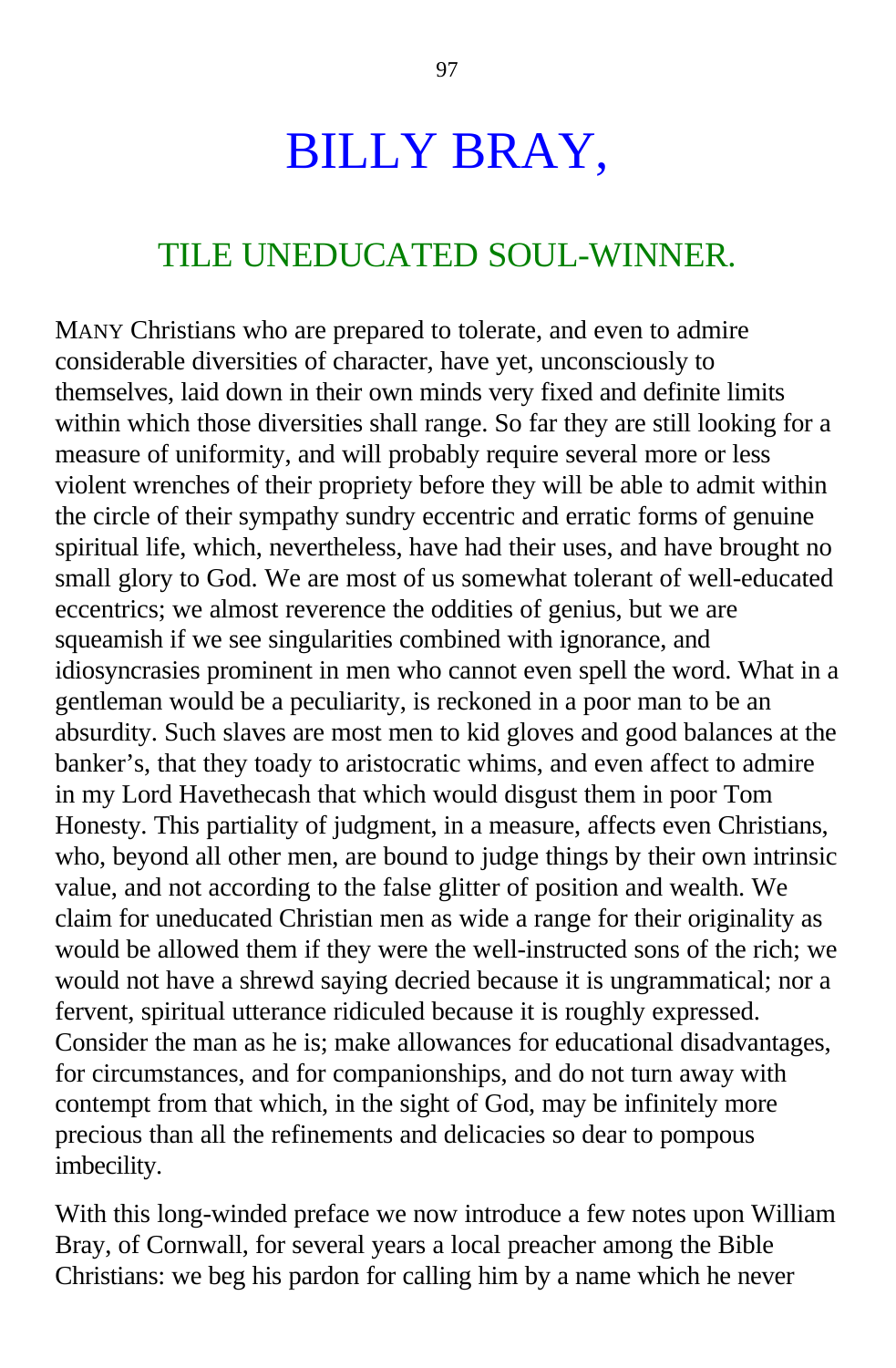used, and introduce him a second time, with due accuracy, as *Billy Bray.* This worthy was once a drunken and lascivious miner, but grace made him an intensely earnest and decided follower of the Lord Jesus. His conversion was very marked, and was attended with those violent struggles of conscience which frequently attend that great change in strong-minded and passionate natures.

His actual obtaining of peace brought the tears into our eyes as we read it, and made us remember a lad who, more than twenty years ago, found the Lord in a somewhat similar style; it also reminded us of George Fox the Quaker, and John Bunyan the Baptist, when undergoing the sacred change. Children of God are born very much Mike; their divergences usually arise as a matter of after years. In their regeneration, as in their prayers, they appear as one. Bray was assailed by the fierce temptation that he would never find mercy; but with the promise, "Seek, and ye shall find," he quenched this fiery dart of the wicked one, and in due time he learned, by blessed experience, that the promise was true. Beautifully simple and touching are his own words: — "*I* said to the Lord, 'Thou hast said, *They that ask shall receive, they that seek shall find, and to them that knock the door shall be opened,* and I have faith to believe it.' In an instant the Lord made me so happy that I cannot express what I felt. I shouted for joy. I praised God with my whole heart for what he had done for a poor sinner like me: for I could say, the Lord hath pardoned all my sins. I think this was in November, 1823, but what day of the month I do not know. I remember this, that everything looked new to me; the people, the fields, the cattle, the trees. I was like a man in a new world. I spent the greater part of my time in praising the Lord. I could say with David, ' The Lord hath brought me up out of a horrible pit, and out of the miry clay, and set my feet upon a rock, and established my goings, and hath put a new song in my mouth, even praise unto my God.' I was a new man altogether. I told all I met what the Lord had done for my soul. I have heard some say that they have hard work to get away from their companions, but I had hard work to find them soon enough to tell them what the Lord had done for me. Some said I was mad; and others that they should get me back again next pay-day. But, praise the Lord, it is now more than forty years ago, and they have not got me yet. They said I was a *mad-man,* but they meant I was a glad man, and, glory be to God! I hare been glad ever since."

No sooner was Billy saved than he began at once looking after others. He prayed for his work-mates, and saw several brought to Jesus in answer to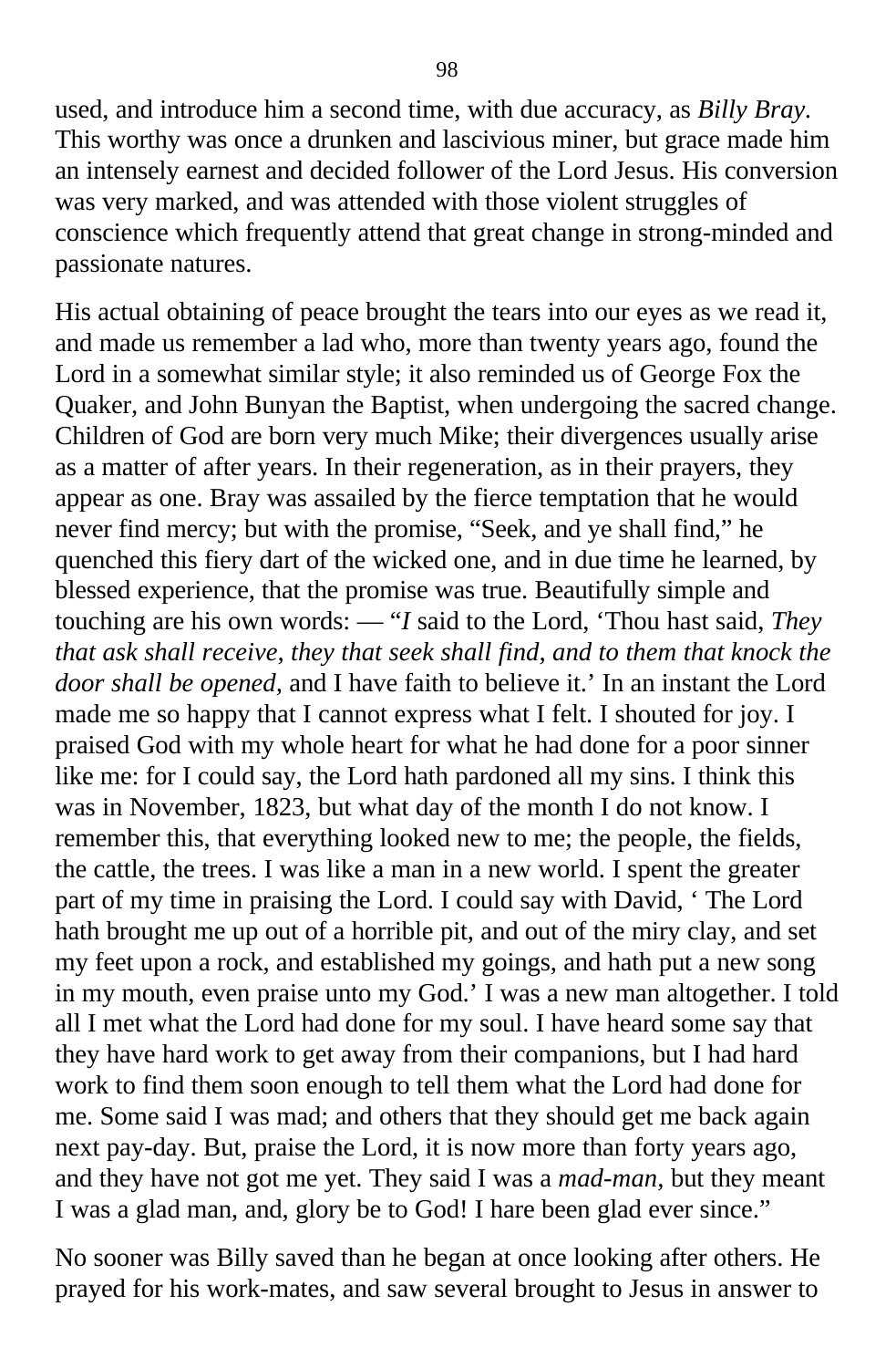his prayer. His was a simple faith; he believed in the reality of prayer, and meant to be heard, and expected to be answered whenever he supplicated for the souls of his comrades. He was a live man, not a dummy. In his own simple style he did all that he did with rigor, physical vigor being more than sufficiently conspicuous in his shouting and leaping for joy. "He tells us, soon after his conversion, 'I was very happy in my work, and could leap and dance for joy underground as well as on the surface.'

"*Bray* began publicly to exhort men to repent, and turn to God, about a year after his conversion. Towards the end of 1824 his name was put on the Local Preachers' Plan, and his labors were much blessed in the conversion of souls. He did not commonly select a text, as is the general habit of preachers, but he usually began his addresses by reciting a verse of a hymn, a little of his own experience, or some telling anecdote. But he had the happy art of pleasing and profiting all classes, the rich as much as the poor; and all characters, the worldly as much as the pious, flocked to' hear him. He retained his popularity until the last. Perhaps no preacher in Cornwall ever acquired more extensive or more lasting renown, and the announcement of his name as a speaker at a missionary meeting, or on any special occasion, was a sufficient attraction, whoever else might or might not be present. Sometimes his illustrations and appeals made a powerful impression. I remember once hearing him speak with great effect to a large congregation, principally miners.

In that neighborhood there were two mines, one very prosperous, and the other quite the reverse, for the work was hard and the wages low. In his sermon he represented himself as working at *that* mine all the week, but on the' pay-day' going to the prosperous one for his wages. Had he not been at work at the other mine? the manager inquired. He had, but he liked the wages at the good mine the best. He pleaded very earnestly, but in vain, and was dismissed with the remark, from which there was no appeal, that he must come there to work if he came there for his wages. And then he turned upon the congregation, and the effect was almost irresistible, that they must serve Christ here if they would share his glory hereafter, but if they would serve the devil now, to him they must go for their wages byand-by. A very homely illustration certainly, but one which convinced *the* understanding and subdued the hearts of his hearers.

"There was excitement in some of his meetings, more than sufficient to shock the prejudices of highly-sensitive or refined persons. Some even who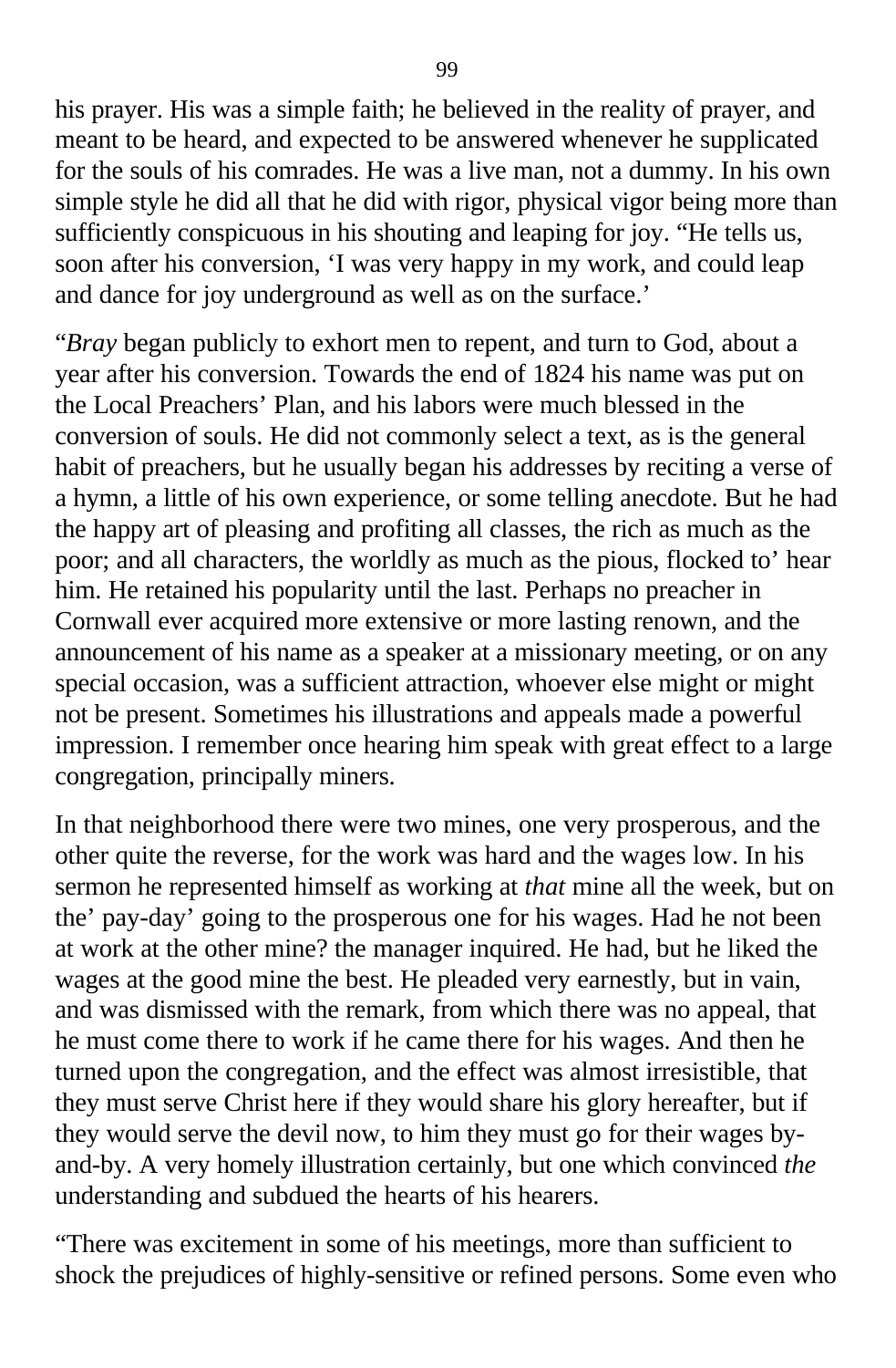had the fullest confidence and warmest affection for Billy could not enjoy some of the outward manifestations they occasionally witnessed to the extent that he himself did. Billy could not tolerate ' deadness,' as he expressively called it, either in a professing Christian or in a meeting. He had a ,leeper sympathy with persons singing, or shouting, or leaping for joy, than he had with

#### **'***The speechless awe that dares not move, And all the silent heaven of love.***'"**

Methodism is the mother church of Cornwall, and Bray was a genuine though uncultivated child of her heart. As John Wesley always associated the grace of God with the penny a week, so Bray's religion was not all shouting; it had an eminently practical turn in many directions. Billy was quite a mighty chapel builder; he began by getting a piece of freehold from his mother, which he cleared with his own hands, and then proceeded to dig out the foundations of a chapel which was to be called *Bethel.* Under great discouragement's, both from friends and foes, mostly, however, from the first, he actually built the place, working at it himself, and at the same time begging stone, begging timber, and begging money to pay the workmen. His little all he gave, and moved all around, who had anything to spare, to give likewise. On-lookers thought Billy to be silly, and called him so; but, as he well remarked, "*Wise* men could not have preached in the chapel if silly Billy had not built it." Almost as soon as one building was finished, he was moved to commence another. It was much needed, and many talked about it, but nobody had the heart to begin it but Billy Bray. He begged the land, borrowed a horse and cart of the giver; and then after doing his own hard day's work underground in the pit, and providing for five small children, he and his son worked at raising stone and building the walls; frequently working twenty hours of the twenty-four. He had a hard struggle over this second chapel; but his own account is best. "*When* our chapel was up about to the door-head, the devil said to me, ' They are all gone and left you and the chapel, and I would go and leave the place too.' Then I said, 'Devil, doesn't thee know me better than that; by the help of the Lord I will have the chapel up, or lose my skin on the down.' So the devil said no more to me on that subject. Sometimes I had blisters on my hands, and they have been very sore. But I felt I did not mind that, for if the chapel should stand one hundred years, and if one soul were converted in it every year, *that* would be a hundred souls, and that would pay me well if I got to heaven, for they that ' turn many to righteousness shall shine as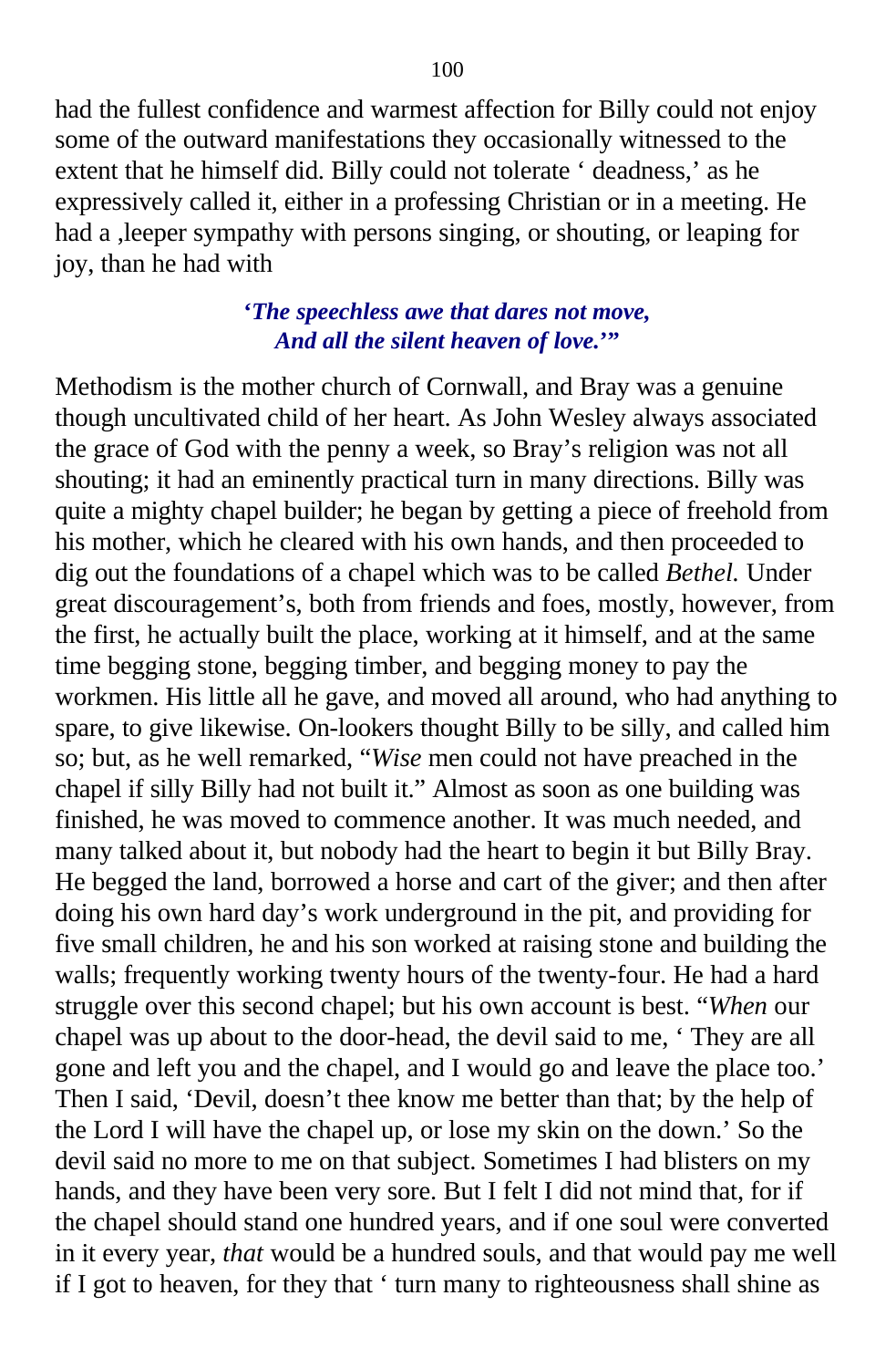the stars for ever and ever.' So I thought I should be rich enough when I got there. The chapel was finished after a time; and the opening day came. We had preaching, but the preacher was a wise man, and a dead man. I believe there was not much good done that day, for it was a very dead time with the preacher and people; for he had a great deal of *grammar,* and but little of *Father.* 'It is not by might, nor power, but by my Spirit, saith the Lord' Weir it was by wisdom or might, I should have but a small part, for my might is little and my wisdom less. Thanks be to God, the work is his, and he can work by whomsoever he pleases. The second Sunday after the chapel was opened I was ' planned' there. I said to the people, 'You know I did not work here about this chapel in order to fill my pocket, but for the good of the neighbors, and the good of souls; and souls I must have, and souls I will have.' The Lord blessed us in a wonderful manner. Two women cried to the Lord for mercy; and when I saw *that* I said, 'Now the chapel is paid for already.' The good Lord went on to work there; and the society soon went up from fifteen members to thirty. You see how good the Lord is to me; I spoke for one soul a year, and he gave me fifteen souls the first year. Bless and praise his holy name, for he is good, and his mercy endureth for ever, for one soul is worth a thousand worlds. Our little chapel had three windows, one on one side, and two on the other; the old devil, who does not like chapels, put his servants, by way of reproach, to call our chapel *Three-Eyes.* But, blessed be God, since then the chapel has become too small for the place; and it has been enlarged; now there are six windows instead of three; and they may call the chapel *Six-Eyes* if they will. For, glory be to God, many that have been converted there are now in heaven; and, when we get there, we will praise him with all our might; and *he shall never hear the last of it.*"

No sooner was this second house finished, than he began a third and larger one, and in this enterprise his talent for collecting, as well as his zeal in giving and working, were well displayed. He had high — and as we believe proper — ideas of his mission, in gathering in the subscriptions of the Lord's stewards. "A friend who was with Billy on a begging expedition, suggested, as they were coming near a gentleman's house, and Billy was evidently making for the front door, that it would be better if they went to the back door. ' No,' said Billy, ' I am the son of a King, and I shall go frontways.'" "*At* one time, at a missionary meeting, he seemed quite vexed because there was something said in the report about money received for 'rags and bones.' when he rose to address the meeting he said: 'I don't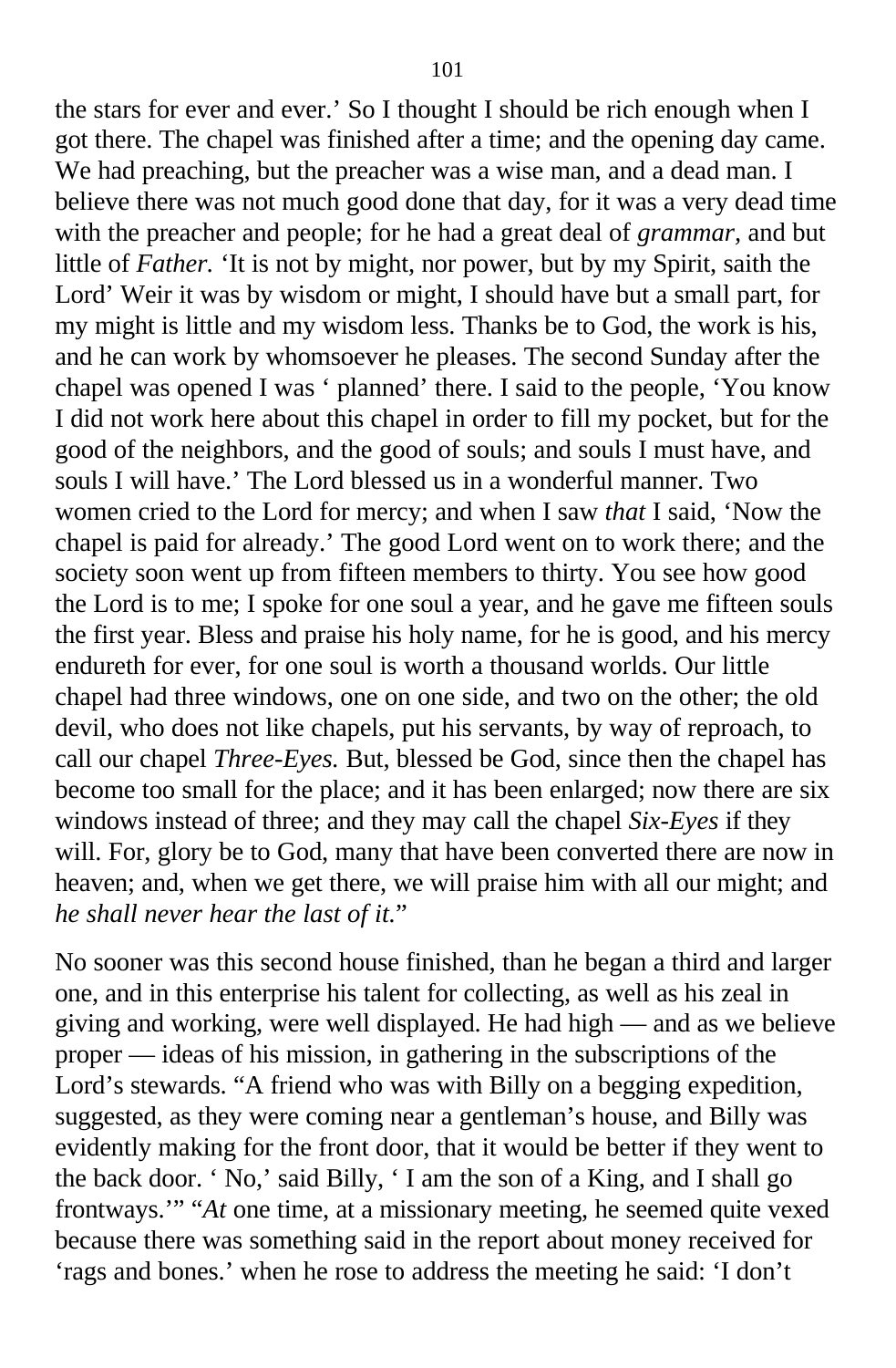think it is right supporting the Lord's cause with old rags and bones. The Lord deserves the best, and ought to have the best.'" Well done, Billy! This is right good, and sound divinity.

Billy knew how to fight the devil and his agents with their own weapons. Returning late from a revival meeting, on a dark night in a lonely road, "certain lewd fellows of the baser sort," tried to frighten him by making all sorts of unearthly sounds; but he went singing on his way. At last one of them said, in the most terrible tones, "But I'm the devil up here in the hedge, Billy Bray." "Bless the Lord! Bless the Lord!" said Billy, "*I did not know thee* '*wust*' *so far away as that.*" To use Billy's own expression, "What could the devil do with such as he?"

"One of the most blessed results of his deep piety was his unfeigned humility, and his continual sense of dependence upon God. The Lord's servants without the Lord's presence are weak like other men, like Samson, when he lost his locks. Here is one experience of Billy's: ' When I was in the St. Neot's Circuit, I was on the plan; and I remember that one Sunday I was planned at Redgate, and there was a chapel full of people, and the Lord gave me great power and liberty in speaking; but all at once the Lord took away his Spirit from me, so that I could not speak a word: and this might have been the best sermon that some of them ever heard. What! you say, and you looking like a fool and not able to speak? Yes, for it was not long before I said, I am glad I am stopped, and that for *three* reasons. And the first is, To humble my soul, and make me feel more dependent on my Lord, to think more fully of the Lord and less of myself. The next reason is, To convince you that are ungodly, for you say we can speak what we have a mind to, without the Lord as well as with him; but you cannot say so now, for you hear how I was speaking, but when the Lord took away his Spirit I could not say another word; without my Lord I could do nothing. And the third reason is, That some of you young men who are standing here may be called to stand in the pulpit some day as I am, and the Lord may take his Spirit from you as he has from me, and then you might say, it is no good for me to try to preach or exhort, for I was stopped the last time I tried to preach, and I shall preach no more. But now you can say, I saw poor old Billy Bray stopped once like me, and he did not mind it, and told the people that he was glad his Lord had stopped him: Billy Bray's Lord is my Lord, and I am glad he stopped me too, for if I can benefit the people and glorify God, that is what I want. I then spoke a great while, and told the people what the Lord gave me to say."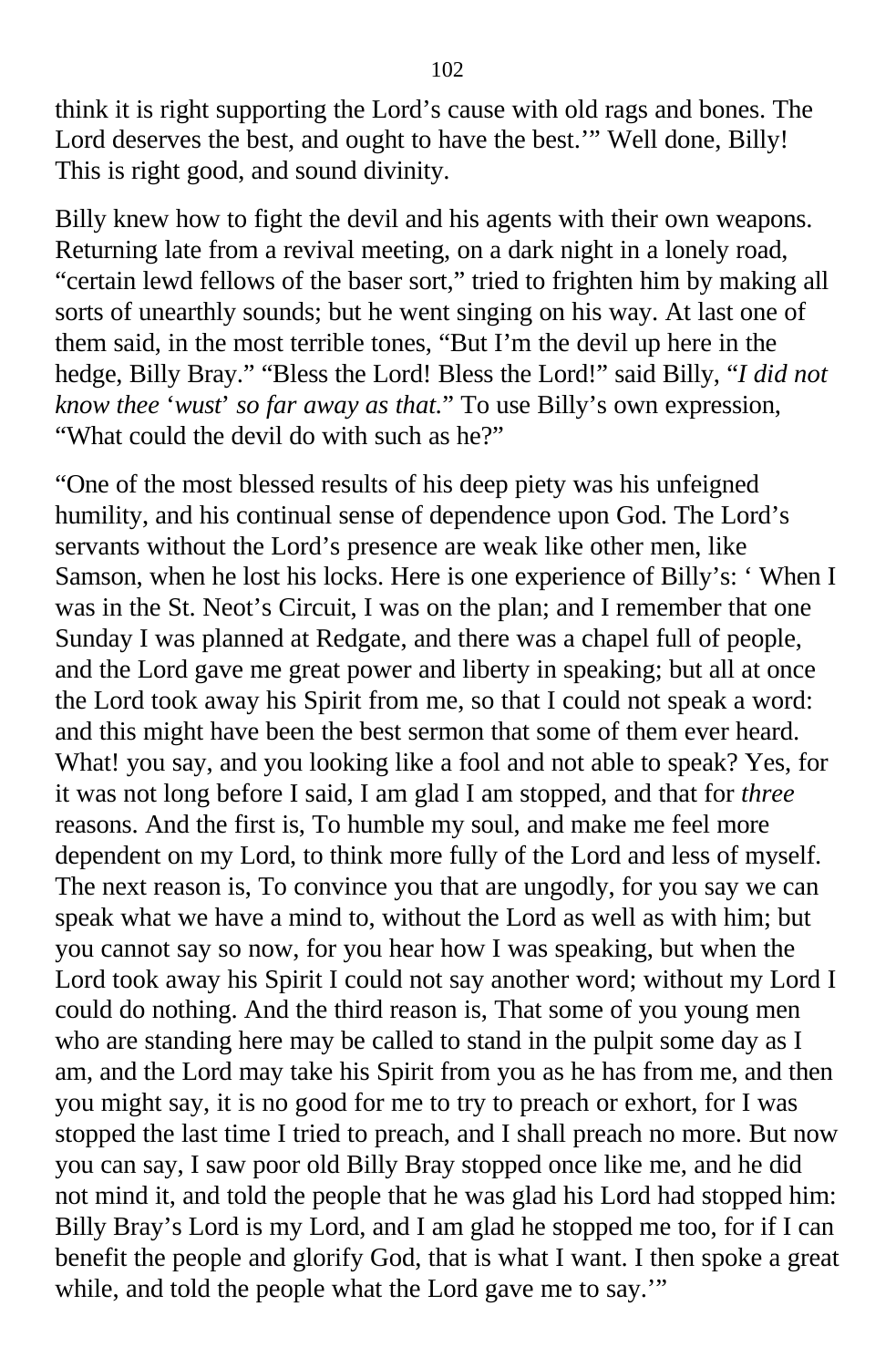Preaching in such a spirit Bray was sure to have a blessing, and a blessing he had. Many orators and doctors in divinity look very small by the side of Billy Bray, if we estimate ministries by their results in soul-winning, and they will look smaller still when the souls saved by poor humble speakers shall shine forth like stars, and their own rhetorical fame and boasted learning shall be as darkness.

We say no more, but refer the reader to the memoir of Billy Bray, written by Mr. F.W. Bourne, and published at the Bible Christian Book Room, 57, Fairbank Street, East Road.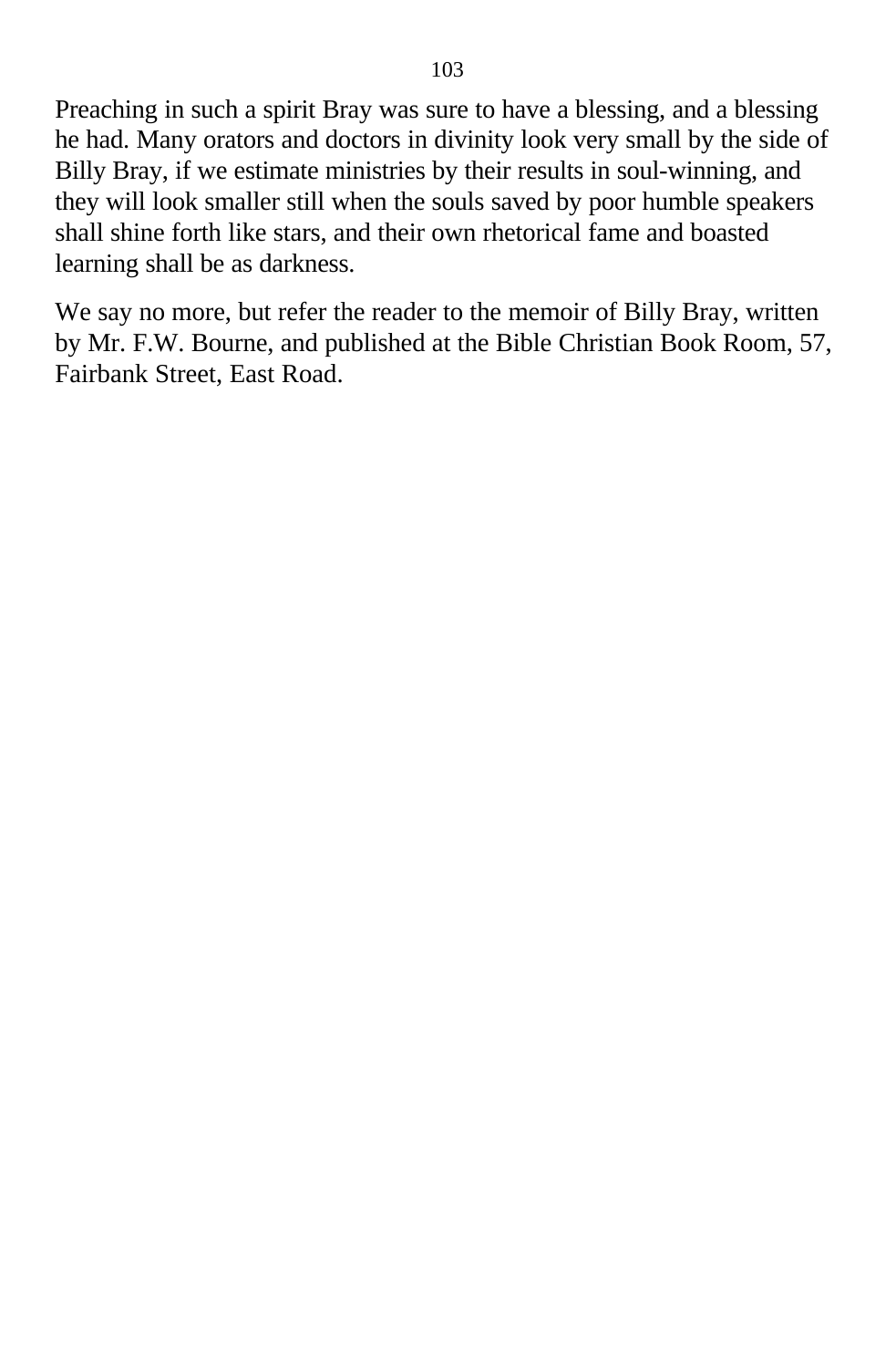# IN CONCLUSION.

ALL these eccentric preachers were in downright earnest, and because they were so their humor sometimes came to the front. Had their consecration to their work been less complete they would have taken more thought of public opinion, and have been more fearful of incurring reproach; but they were so set upon their one object of sending home the truth to the consciences of their hearers that they forgot their own reputations, and spoke with boldness.

Had these men been triflers with holy things, or jesters upon sacred topics, they would have been worthy of all the censure which has been poured upon them; but they were nothing of the kind. Among the earnest they were the most earnest; no one can doubt that. This, indeed, lay at the bottom of the opposition which they aroused. Had they been mere jesters the world would not have hated them so much as it did, for it loves those who make it sport. Had they cultivated a prim feebleness, or had they been content to discharge their office with the lifelessness of routine, they would have run no risk of standing in the pillory of scorn, for men may be as dull and as powerless as they please in the ministry without fear of being called eccentric.

If all men were right-minded they would be willing to listen to the message of salvation, even if it were couched in the driest terms of technical theology; but men are so careless about all the matters of their souls that we have not only to preach to them, but to induce them to hear us. A great part of our labor lies in seeking out attractive illustrations, parables, and choice sayings, by which we may coax men to attend to their own interests; and even then we fail unless a higher power intervenes. We would be content to preach didactic truth with unvarying solemnity if the multitude would but hear us, but they will not. What then? If the healing medicine is nauseous to the child, we must sweeten the draught or gild the pill. If our words will not run by themselves, we must put them on wheels and so set them in motion. Our object is — if by any means we may save some; and since men will not believe without hearing, and will not hear unless we make the word pleasant and attractive to them, we dare not do otherwise than indulge them in this respect, and woo them to instruction as children are enticed to learning by stories and pictures.